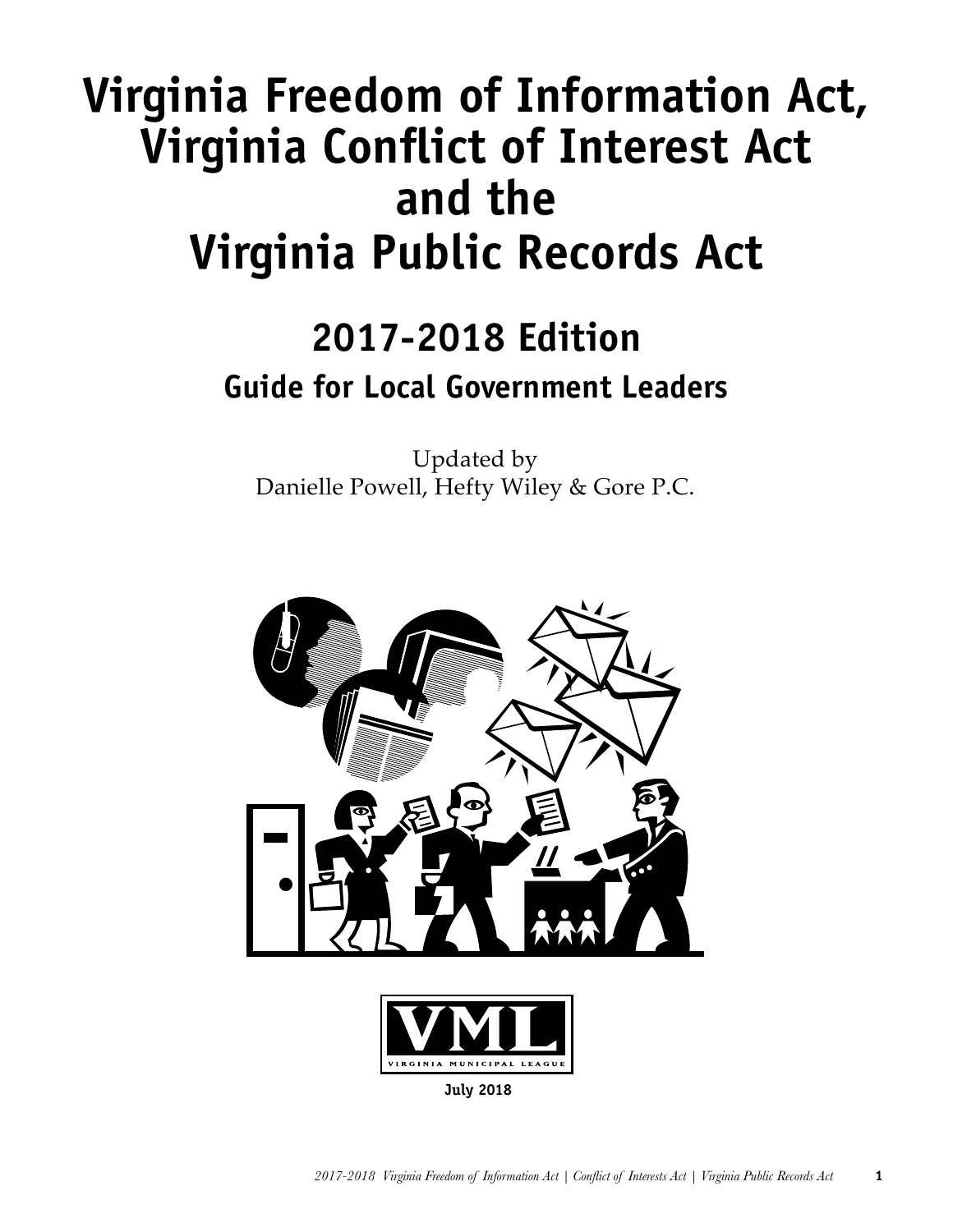# **Introduction**

# **June 2018**

THIS UPDATED GUIDE is designed to help local government officials understand their responsibilities under the Virginia Freedom of Information Act (FOIA), Virginia Conflict of Interests Act (COIA) and Virginia Public Records Act.

Each of the acts requires council members, supervisors, and certain other elected and appointed officials to read and familiarize themselves with the three sets of laws.

This 2018 Virginia Municipal League publication explains both laws in non-legal terms as much as possible. It is not written for lawyers, though we hope it will be useful for attorneys, too.

Updates throughout this publication, including those explaining changes in the law made by the 2018 General Assembly, were written by Danielle Powell, Esq., Hefty Wiley & Gore, P.C.

VML encourages city and town council members to consult it when questions arise about the propriety of a course of action.

# **Table of contents**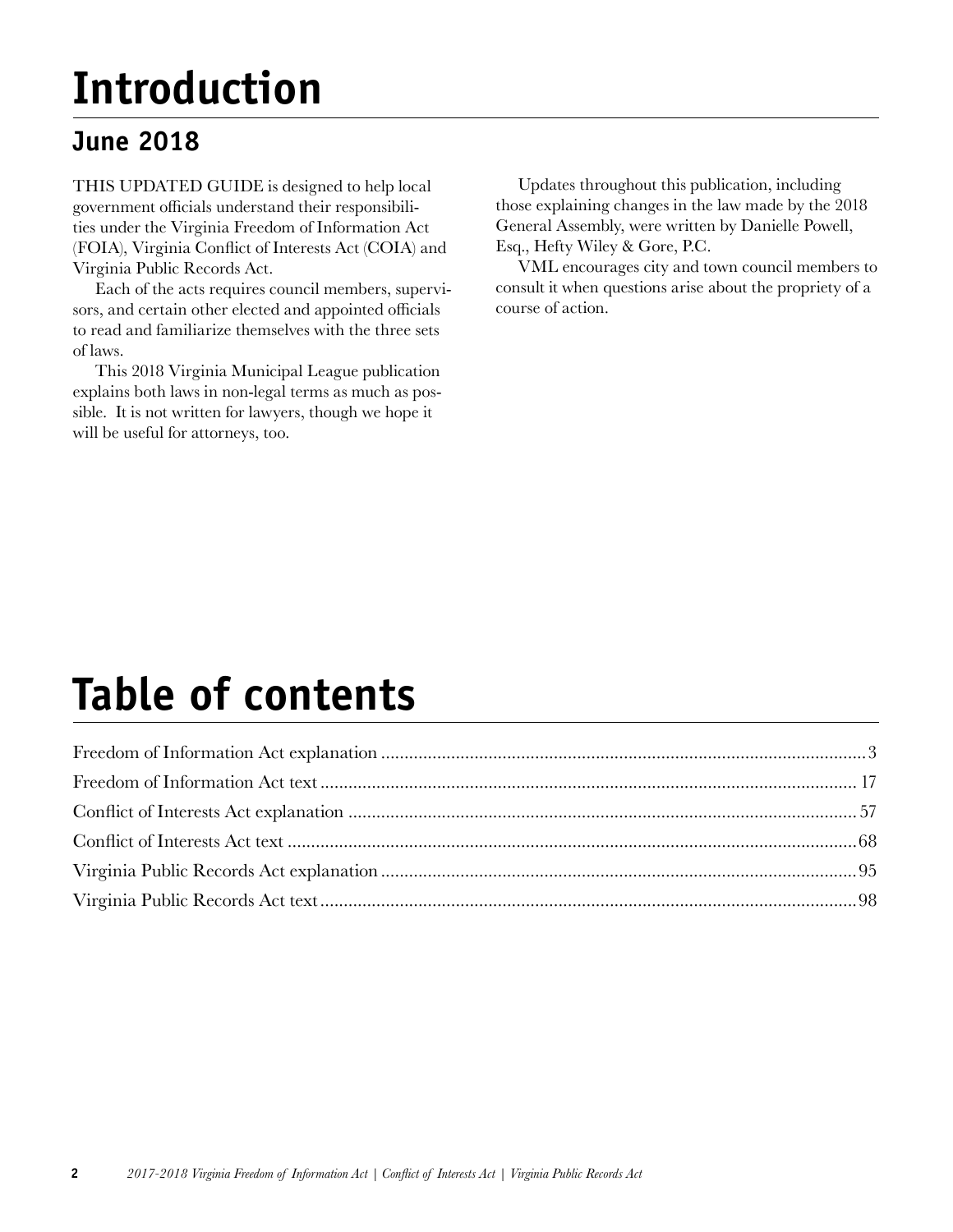# **Virginia Freedom of Information Act Guide for Local Government Officials**

# **Introduction**

The Virginia Freedom of Information Act was enacted by the General Assembly in 1968. In the years since, the law has undergone major revisions and has been modified annually to address new situations.

Local public officials are required to read and familiarize themselves with the law. § 2.2-3702(ii). This guide provides useful assistance in meeting that obligation. Many provisions of the act address state agencies and other matters that do not concern local governments. Those provisions are not discussed. This guide will help local officials become familiar with their obligations under the law.

The Freedom of Information Act Advisory Council ("FOIA Council"), through its staff, provides local officials with timely information about the act that will assist in compliance. Contact information for the staff is found later in this report and can be found at (http:// foiacouncil.dls.virginia.gov).

This guide has two major sections – meetings of a public body and records of a public body. The term "public body" will be used to generally describe any locally elected public body, such as city and town councils, as well as county boards and committees of all such bodies. Where a difference exists in the act's requirements for a specific type of local elected public body, the difference is noted.

# **Purpose of the act**

FOIA generally determines how local public bodies must conduct their meetings, from city council sessions to a citizen advisory committee recommending where to locate a new sidewalk. The act also regulates the public's access to local government records.

The guiding principle of FOIA is openness. The act aims to "[ensure] the people of the Commonwealth ready access to records in the custody of public officials and free entry to meetings of public bodies wherein the business of the people is being conducted."  $\S 2.2$ -3700(B). The section further declares that "the affairs of government are not intended to be conducted in an

atmosphere of secrecy since at all times the public is to be the beneficiary of any action taken at any level of government." Id.

Thus, FOIA attempts to ensure that Virginia's citizens have the ability to observe how their elected public officials are conducting public business.

## **What's New**

The General Assembly has made changes to the act to make it more relevant to technology. For example, §2.2-3701 has been amended to clarify the definition of electronic communication to the use of technology having electrical, digital, magnetic, wireless, optical, electromagnetic, or similar capabilities to transmit information. § 42.1-86.01 was also added to the Public Records Act, which provides that notwithstanding any provision of law requiring a public record to be retained in a tangible medium, an agency may retain any public record in an electronic medium, provided that the record remains accessible for the duration of its retention schedule and meets all other requirements of the Virginia Public Record Act.

The General Assembly has also amended §§ 2.2- 3800, 2.2-3801, and 2.2-3803 of the Code of Virginia to facilitate the sharing of data among and between agencies of the Commonwealth and political subdivisions.

### **I. Notices.**

All local public bodies shall designate and publicly identify one or more FOIA officers who will be responsible for FOIA requests in their locality. In addition, they must be trained annually by either the FOIA Council or their locality's attorney. §2.2-3704.2. The name of the designated officer/officers must be provided to the FOIA Council by July 1st of each year.

Any city or town with a population of more than 250 shall now post rights and responsibilities on their website. §2.2-3704.1. A template of the rights and responsibilities is available on the FOIA Council website and can be easily adapted to any locality.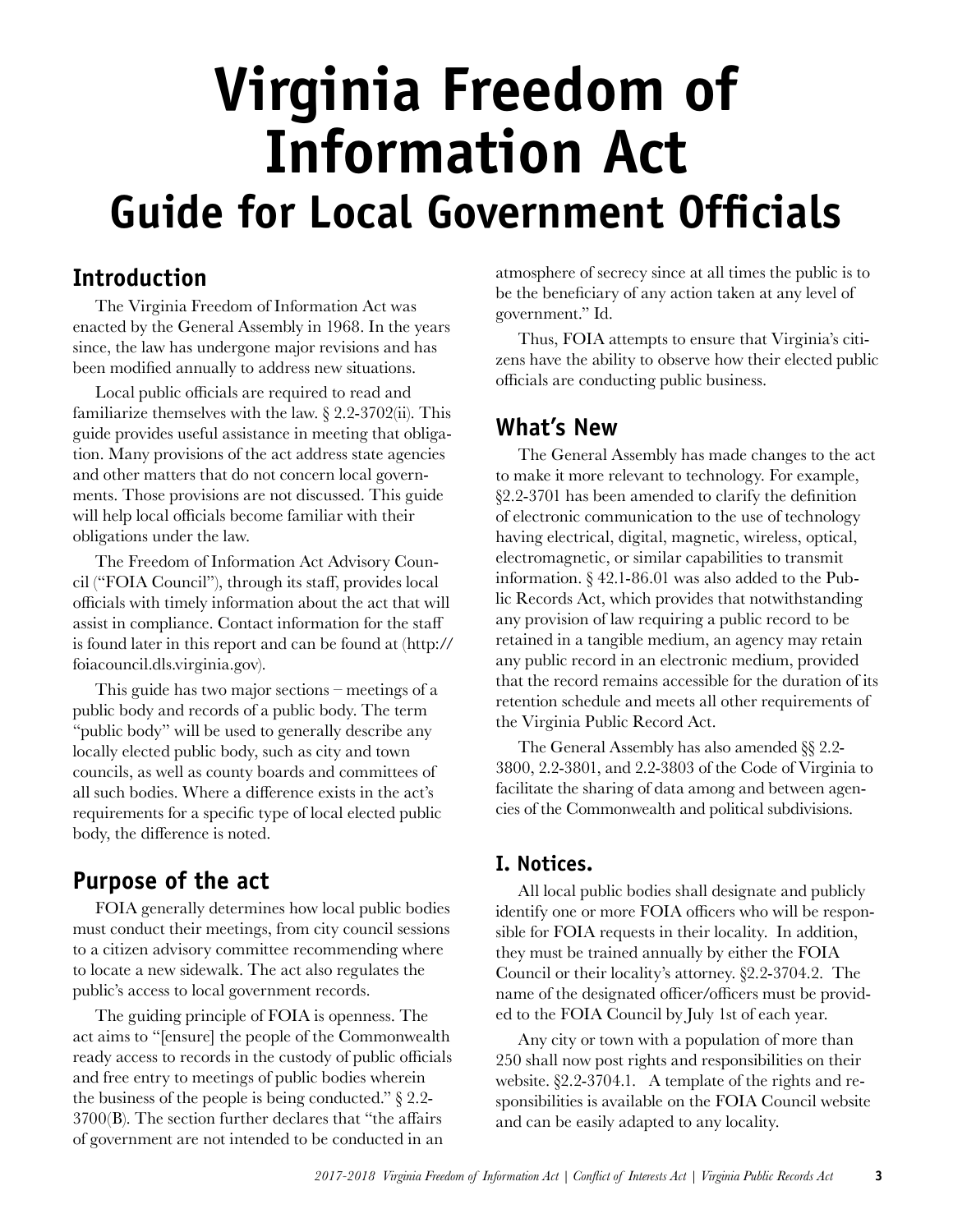Cities and towns with a population of more than 250 shall also include a link on their official government public website to an online public comment form that will be on the FOIA Council's website.

Notice of date, time and location of a public meeting should be posted on the official government website if there is one and also the usual places: in a public location where notices are usually posted and at the office of the clerk or if there is no clerk, the officer of the chief administrator. §2.2-3707.

If a meeting is continued; notice shall be given to the public contemporaneously with the notice to the members of the public body conducting the meeting. §2.2-3708.2.

#### **II. Meetings.**

The basic principle of FOIA is that all meetings of public bodies are open to the public. Section §2.2- 3700(B) makes this clear:

All public records and meetings shall be presumed open, unless an exemption is properly invoked. The provisions of this chapter shall be liberally construed to promote an increased awareness by all persons of governmental activities and afford every opportunity to citizens to witness the operations of governments. Any exemption from public access to…meetings shall be narrowly construed and no…meeting closed to the public unless specifically made exempt pursuant to this chapter or other specific provision of law.

Nevertheless, the act contains numerous exceptions to the open meeting requirement. Some issues may be discussed in a meeting closed to the public. For instance, public bodies may hold a closed meeting if an open discussion will lead to the release of information that certain other state laws require to be kept secret. See § 2.2-3711(A)(26), (33), (34). Still, the fact that a meeting may be closed does not mean that it must be or even should be closed. Furthermore, any exceptions are to be narrowly construed.

#### **A. Public body.**

The open meeting requirements apply whenever a public body holds or participates in a meeting. The definition of "public body" is very broad. See § 2.2- 3701. City and town councils and county boards of supervisors obviously are included. All committees and subcommittees are included, whether any members of the local governing body serve on the committee. Citizen committees are included if the committee is charged with either carrying out some function for the

public body or advising it. Private police departments are included for the purpose of access to public records. FOIA specifically states that having citizen members does not exempt the body from the act. Id. Accordingly, a citizens' committee formed by the city or town to advise where a park or school should be located would be a public body subject to FOIA.

A committee of a council is a public body, as noted above. Whether the committee is a standing committee or an ad hoc committee, it is subject to the act. If the chair of a four-member finance committee appoints two members to negotiate a contract or to carry out some other role, that subcommittee of the finance committee is also subject to the act.

#### **B. What is a meeting?**

City and town council meetings, county board meetings and committee meetings of a public body are certainly meetings regulated by the act. Like the definition of public body, the definition of meeting is broadly construed under § 2.2-3701, intending to capture any meeting where public business is transacted or discussed. A council work session is also a meeting, as is any other "informal assemblage" of as many as three members of a public body (or a quorum, if quorum is less than three members) where public business of the locality is discussed.

FOIA typically applies to public body gatherings irrespective of the meeting's location. It doesn't matter if a meeting is held in the council chambers or at a council retreat held out of the locality.

Attendance at a VML Annual Conference or a National League of Cities meeting is sometimes a touchy subject. Because of the broad definition of public meeting, some councils and boards consider attendance at a state or national conference to be a meeting, and will comply with the notice requirements of the act (discussed below) to be on the safe side, even though there is no plan to discuss the locality's public business. This action sometimes invokes a negative response from the media or citizens who complain that they cannot attend the out-of-town meeting. Conversely, if the council doesn't consider attendance at a conference to be a meeting, then the complaint becomes one that the council has left town for a private or secret meeting. The best practice is to announce the conference at a council meeting, but not describe it as a meeting of the locality, and to strictly avoid discussing town, city, or county business while attending the conference.

A gathering of council does not create a meeting if public business is not discussed or carried out and the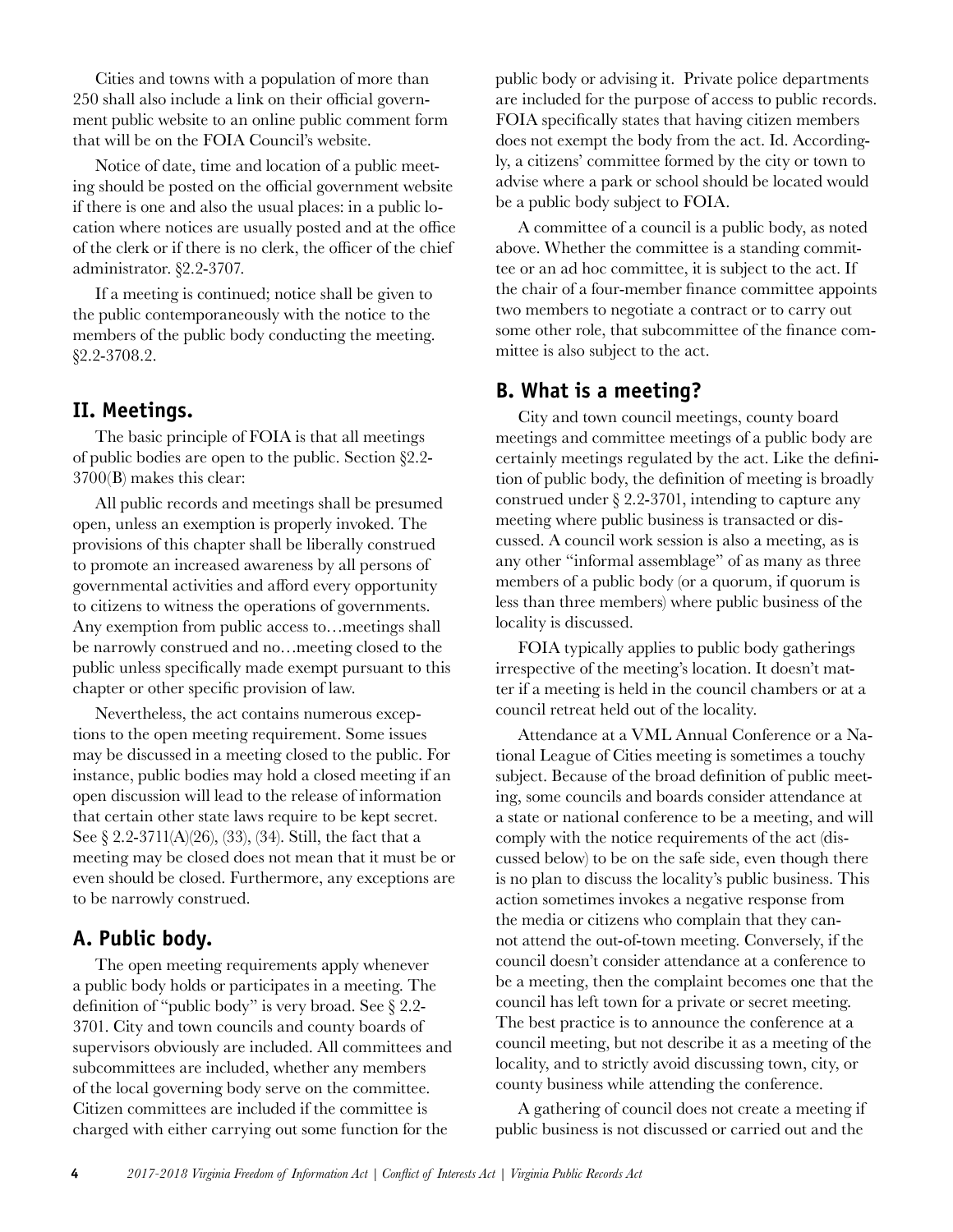gathering was not called for the purpose of doing public business. § 2.2-3701. This section is aimed at allowing participation in community events or parties. Without this section, a citizen could criticize a council for holding a meeting if three members of council happen to show up at a community forum.

The definition of meeting includes a gathering of two or more members of a public body to discuss public business. §2.2-3701. It is not a meeting 1) when the discussion or transaction of any public business is no part or purpose of the gathering or attendance, 2) the gathering was not prearranged for the purpose of public business, or 3) if the attendees are at a public forum, debate, or candidate appearance that is held to inform the electorate and no public business is being transacted, even if the performance of members is a topic of discussion or debate at the gathering. Finally, a meeting of employees for business purposes does not constitute a meeting, under the § 2.2-3701 definition.

#### **Number of public officials needed to constitute a meeting**

Obviously, any meeting of a council qualifies as a public meeting. For the purposes of the act, such a council meeting is created if a majority of council, or three members, regardless of how many are needed for a majority, get together and discuss public business. § 2.2-3701. Therefore, if three members of a council meet to discuss or act on government business, that creates a council meeting for purposes of FOIA, even if it is not a meeting per the locality's rules.

In contrast, if the three members are on a committee and meet as the committee, that meeting is a committee meeting, not a council meeting. If additional council members attend a committee meeting, that does not necessarily convert the meeting from a committee meeting to a council meeting. This was established in a Winchester Circuit Court opinion in Shenandoah Publishing House, Inc. v. Winchester City Council, 37 Va. Cir 149 (1995).

#### **Notice provisions**

General notice requirements that are spelled out in the act must be followed in order to hold any meeting of a public body. The state code also contains numerous specific notice and advertising requirements for particular types of public business. These specific, subject matter requirements apply only if the public body is discussing the relevant type of public business. Examples include notice of zoning actions (§ 15.2-2204) and adopting budgets (§ 15.2-2506). In all cases, the more general requirements in FOIA need to be followed in addition to any other requirements. For all regular meetings of a council, committee, board, or other agency, notice must be posted on the body's official public government website if any, public bulletin board or prominent public location and in the council clerk's office, or, if there is none in the office of the chief administrator. The notice must state the date, time and location of the meeting and must be posted at least three days before the date the meeting is to take place. § 2.2-3707(C).

For regular meetings, a simple way to comply with this requirement is to post a single notice listing the information for all meetings of the next year. This way, nobody will forget to give notice of a regularly scheduled meeting. For special, emergency meetings or continued meetings, the notice must be reasonable given the circumstances. The notice must be given to the public contemporaneously with the notice to the members being called to attend. § 2.2-3707(D).

Any person may file an annual request for notice of all meetings. In that case, the public body must notify the person making the request of all meetings. Sending the annual schedule of all regular meetings will assist in complying with this obligation. If the requester supplies an e-mail address, all notices may be sent via e-mail, unless the person objects.  $\S 2.2-3707(E)$ .

If a citizen submits an e-mail address and other personal information, such as a home address, to the locality for the purpose of being notified of meetings and other events, that e-mail address and other information need not be disclosed to others by the locality, pursuant to  $\S 2.2-3705.1(10)$ , but only if the person who has submitted the e-mail address requests the nondisclosure. Localities that are interested in keeping e-mail addresses private may want to send an e-mail to all e-mail recipients asking them to advise whether they want to have their e-mail address withheld and should have a check-box asking if the person wants to opt out of disclosure on the webpage where citizens sign up.

#### **Meeting minutes**

Minutes of council meetings must be taken at all open meetings. § 2.2-3707(H). Minutes must be written and include the meeting's date, time, and location, along with attendance, a summary of discussed matters, and any votes taken. Minutes of council committee meetings are required to be taken only if a majority of the members of the council serve on the committee.

Draft minutes and any audio or video recording made of a meeting are available to the public for inspection and copying.  $\S 2.2$ -3707(H). This means that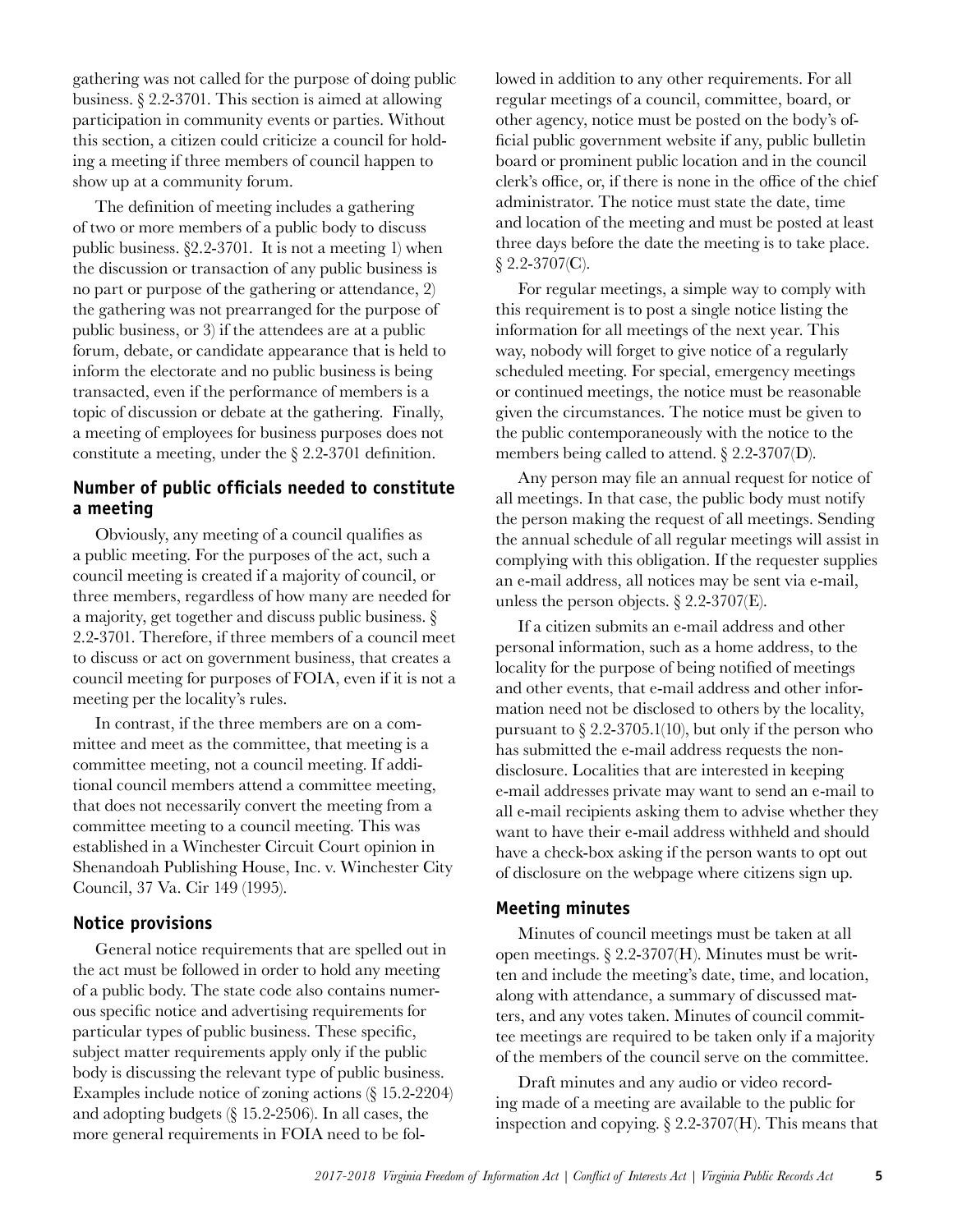draft minutes must be disclosed if requested.

The agenda packet and all materials furnished to the members of the council (except documents that are exempt from disclosure, such as advice of the town or city attorney) must be made available for public inspection at the same time it is distributed to the members. § 2.2-3707(F). Any records that are exempt from disclosure do not need to be made available. The practical problem is for staff to remember to cull any exempt documents when making the public copy of the agenda. The better practice is to not include exempt documents as a part of the agenda, but to send them separately.

#### **Recording meetings**

Citizens have an absolute right to photograph and make video or audiotapes of public meetings. While the council may establish rules for where the equipment may be set up so meetings are not disrupted, the recording equipment may not be excluded altogether. § 2.2-3707(G). Council may not meet in a location where recordings are prohibited. If a courtroom, for example, has a standing order forbidding any form of recordation, public body meetings must be held elsewhere. § 2.2-3707(G).

#### **Electronic meetings**

Generally, council may not hold a meeting via electronic media, including a conference call, pursuant to §§ 2.2-3707 & 3708.2. There are two exceptions:

First, if the governor declares an emergency, the council may hold an electronic meeting, where members phone in or participate by other electronic means, solely to address the emergency. Council must give notice to the public to the extent possible and must provide public access to the meeting. § 2.2-3708.2(3). Also, all the facts that justify the emergency electronic meeting should be reflected in the meeting minutes.

Second, a member of council may participate electronically if he or she cannot attend due to a temporary or permanent disability, other medical condition, or due to an emergency or personal matter and the public records document that fact. The remote location of the council member need not be open to the public. The minutes should record the reason for the member's absence and the remote location from which the member participated. The remote participant must be heard by all persons at the primary meeting location as well. Each public body must develop a written policy regulating electronic participation by its members. Once this policy is adopted, it must be applied uniformly to all members. A member's participation from a remote location may be disapproved if it violates the established policy. The disapproval must be noted in the body's minutes. An individual may participate electronically in no more than two meetings per year if your reason is an emergency or personal matter. The body must maintain a physical quorum for the meeting. § 2.2-3708.2(C)(2).

In addition to these exceptions, council members have some flexibility in communicating through e-mail. A 2004 Virginia Supreme Court opinion, Beck v. Shelton, 267 Va. 482; 593 S.E.2d 195, ruled that council members e-mailing each other did not create a meeting for purposes of FOIA. In Beck, multiple e-mails were sent by an individual council member to all other members; some e-mails were in a reply to all members, and in one or two of the e-mails, the reply was made more than 24 hours after the e-mail to which it replied. The court found that no meeting had occurred, although the opinion noted that the outcome may have been different had the e-mails been part of instant messaging or a chat room discussion.

The Virginia Supreme Court reinforced its Beck reasoning in Hill v. Fairfax County School Board, No. 111805 (June 7, 2012). Hill involved e-mails between members of a school board that were exchanged over an even shorter interval than in Beck. Back-and-forth communications only occurred between two board members (not the three required for a meeting under FOIA). Any e-mail that was received by three or more members was found to be of an informational or unilateral nature and did not create any discussion among members. Following Beck, the court reiterated that e-mails between council members must be sufficiently simultaneous to create a meeting for the purposes of FOIA. Hill affirmed the lower court's finding that the school board members' communications did not create a meeting because the e-mails did not show the simultaneity or group discussion required under FOIA. Thus, responsive e-mails between at least three council members must occur within quick succession to constitute an assembly of members (though the precise responsive speed that would be necessary is unclear).

Beck and Hill indicate that e-mail communication between more than two council members may comprise a meeting under FOIA if consisting of mutual discussion within a time frame short enough to be considered an assemblage. In light of these cases, council members have some discretion to send e-mails to other members if this takes place over an extended timeframe or if non-conversational. (However, these e-mails will almost always be public records and subject to FOIA's disclosure provisions; see Part II of this guide.) None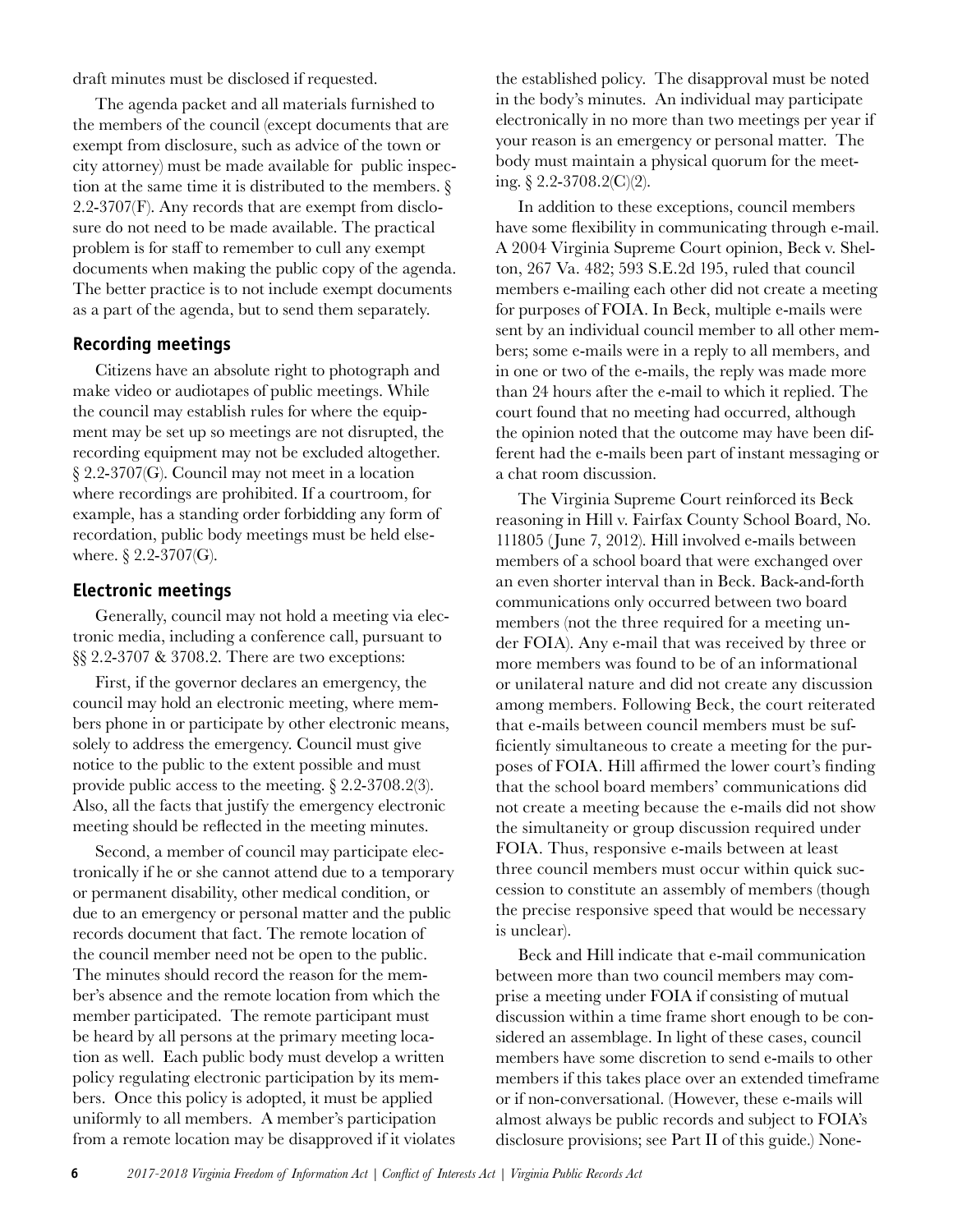theless, council members should be cautious when communicating public business over e-mail because the courts have not clearly stated at what point responsive e-mails are considered an assemblage. Furthermore, this vagueness will only become amplified as technology improves and e-mail communication becomes ever more instantaneous. If a series of e-mails is found to be sufficiently analogous to an assembly of three or more council members, then all of FOIA's requirements apply. In that case, demonstrating how a group of e-mails among council members was open to the public may prove difficult.

Text messages have been the subject of many discussions by the FOIA Council in the last year or so. If you conduct business via text message, you are obligated to retain those records under the Public Records Act and all of the FOIA rules apply.

#### **Voting**

All votes must be made publicly. Secret ballots are not allowed, unless permitted by some other provision of law. § 2.2-3710(A). This section, however, specifically authorizes each member of council to contact other members of a council or other body "for the purpose of ascertaining a member's position" on public business without making the position public.  $\S 2.2-3710(B)$ . Further, nonbinding votes may be taken in closed session.

#### **Remote Public Participation**

Public bodies that wish to allow their members to participate in meetings remotely, in case of a personal matter or medical condition, must establish a policy governing electronic participation that complies with § 2.2-3708.(C)(1). Members will be allowed to participate as long as the reason for their absence does not violate the established policy.

### **C. Closed meetings.**

A closed meeting is a meeting of a council or other public body from which the public is excluded. It may be held only for specific reasons, which are delineated in the act. Closed meetings must be entered into during an open meeting of the public body (the specific procedures are described below). After the closed portion of a meeting, the council must reconvene in open session to certify that the closed meeting portion was carried out legally. There are exceptions to the requirement that a closed meeting be held as a part of an open meeting. They are discussed below.

#### **Purposes for closed meetings**

Section §2.2-3711 sets out many reasons for holding a closed meeting. A city or town council or board of supervisors will generally need to hold a closed meeting for one of eight possibilities:

- Personnel matters subsection 1;
- Real property subsection 3;
- Privacy of individuals unrelated to public business - subsection 4;
- Prospective business subsection 5;
- Consultation with legal counsel pertaining to actual or probable litigation- subsection 7;
- Consultation with legal counsel regarding specific legal matters- subdivision 8; and
- Terrorism- subsection 19.
- Award of a public contract involving the expenditure of public funds- subsection 29.

*1. Personnel matters.* Section 2.2-3711(A)(1) authorizes a closed meeting for: "[d]iscussion, consideration or interviews of prospective candidates for employment; assignment, appointment, promotion, performance, demotion, salaries, disciplining or resignation of specific public officers, appointees or employees of any public body."

The most significant requirement in the subsection is that the discussion be about one or more specific people. This means that the council may not discuss general personnel issues in a closed meeting. For example, the council would not be authorized to meet behind closed doors to discuss a pay plan or set salaries for all employees. The council could, however, meet to discuss the pay increase to be given an employee or appointee, based on the council's discussion in the meeting of the employee's performance.

Note that the section applies to three classes of public officials: public officers, public appointees and employees of the public body. Therefore, the council could discuss the performance of a specific planning commission member in closed meeting since that person is an appointee of the council.

Two Virginia attorney general opinions have clouded the use of the section for a closed meeting discussion of most employees and some other public officials. In an opinion issued Dec. 16, 1998, the attorney general opined that a council may not hold a closed meeting to discuss employees who are not directly employed by the council. The opinion states that only the manager, clerk, and city attorney could be discussed in a closed meeting, because the city charter stated that only those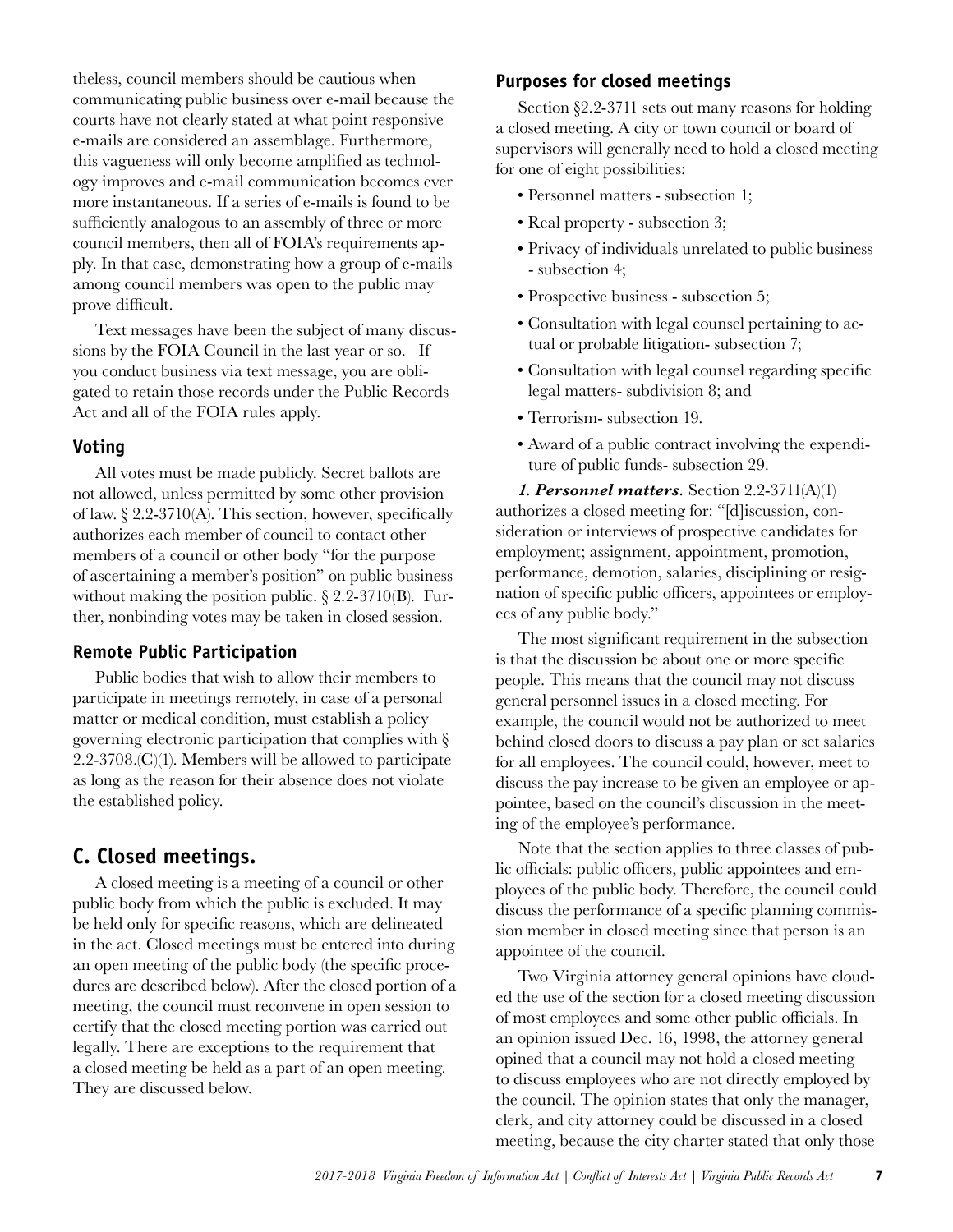three employees are under the "full supervisory authority" of the council. The attorney general confirmed the opinion in a second opinion dated May 18, 2000, which was written in response to a request for reconsideration. 2000 WL 8752.

Many local government attorneys disagree with this opinion. The specific language of the subsection allowing a closed meeting for personnel matters states that the individual must be an employee of the public body. The opinion limits the term "employee of the public body" in a manner that is inconsistent with the common understanding of the authority of a city or town council over all employees, not just those who report directly to the council. If a council directs the manager to fire an employee for a problem it discussed in a closed meeting, the manager would be expected to fire the individual. Direct supervisory control by council may not exist, but the council retains the ultimate responsibility for the operation of the city or town; hence, the council should logically retain the ability to confidentially discuss the employee. The FOIA Council does advise that, even accepting the attorney's general opinion, the council could convene in closed session to discuss the manager's handling of the personnel matter, since the manager is a direct employee of the council.

The other opinion that has cast a cloud on the use of the exemption was issued April 5, 1999. It states that a school board cannot meet in closed session to discuss choosing a chairman and vice chairman. The rationale was that the chairman and vice chairman are not appointed or employed by the public body. The specific words of the section, however, make personnel matters apply to "specific public officers, appointees or employees" of the public body. Certainly, the chairman is a public officer and appointee of the school board, since the board makes the appointment or election in the case in the opinion, and the chair is the leader of the board.

Opinions of the attorney general do not have the effect of a court decision. They are only opinions that may be considered for guidance. Courts will give some weight to such opinions but are not bound by them. Localities are cautioned in this area. It is always possible that a judge will simply follow an opinion without evaluating its merits. In that case, a locality could find itself losing a case in court over either of these two issues.

*2. Real property.* A closed session for discussion of real property issues is allowed for the acquisition of land for a public purpose or disposition of publicly held land, but only if discussing the matter in open session would harm the council's bargaining position.  $\S 2.2-3711(A)(3)$ .

The council does not need to state why an open discussion would harm its position in the motion to hold a closed meeting. Still, a council should be prepared to defend the closed meeting if challenged.

*3. Privacy of individuals unrelated to public business.* Local governments do not use this section very often because a council meeting is generally limited to discussing public business. However, if as a part of public business a matter arises that affects the privacy of an individual unrelated to public business, the meeting may be carried out in private.

This provision's usefulness can be illustrated through discussion of routing a new street. If a landowner who could be displaced has a medical condition that would make condemning his home a lifethreatening situation, that would be a privacy issue for the citizen not related to public business. It would be appropriate for the council to avoid discussion in the public view, in order to protect the individual's privacy. Another example is a council member who is going to announce his resignation publicly and wants to inform the council of his medical condition, but not the public.  $§$  2.2-3711(A)(4).

*4. Prospective business and business retention.* In today's competitive market for recruiting and retaining businesses, much negotiation goes on between the council and a company, often involving tax benefits, land deals, employment incentives and similar matters. If that kind of information is discussed in public session, competing localities from other states will gain a competitive advantage, since they will know how much must be offered to take the business away from the Virginia locality. Section 2.2-3711(A)(5) allows a closed meeting to protect these negotiations.

In order to enter into a closed meeting, there must have been no "announcement" of the interest of the business in the community. Whether a local newspaper's report of the business interest may constitute an announcement of the interest is an unresolved question. One circuit court has ruled that a news report without any statement by the government qualifies as an announcement. The state FOIA office, however, takes the position that an announcement is something more than a newspaper report speculating about business. If a public official or official of the business makes the statement about the business in an official capacity, that clearly constitutes an announcement and the section could not be invoked.

The section not only authorizes a meeting for the location of a business, but also the expansion of an existing business. In the case of an expansion, there must have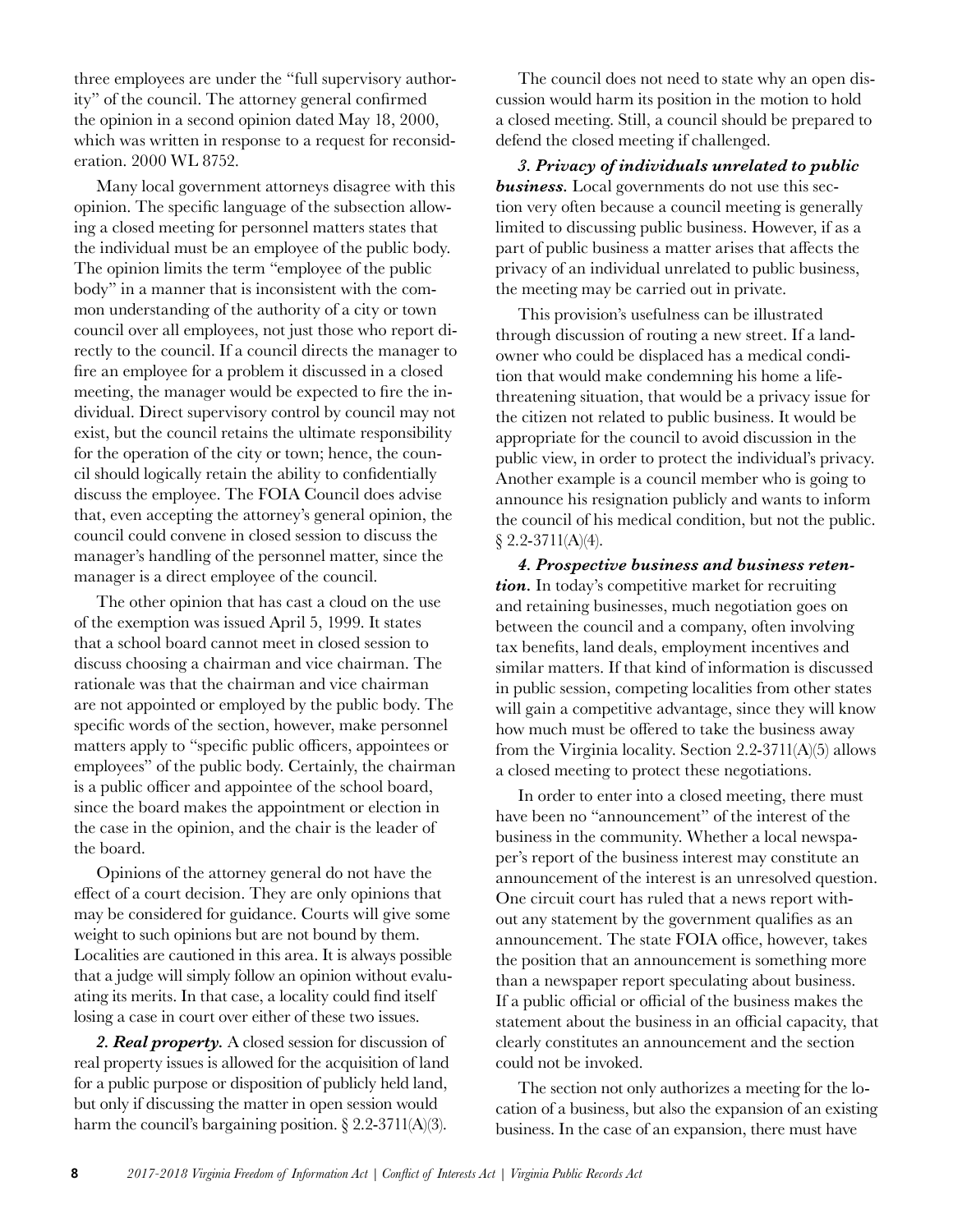been no announcement of the interest in expanding.

A locality may also go into closed session to discuss the retention of an existing business. The code authorizes this when the retention discussion relies on proprietary information from the business, or memoranda and/or working papers from the public body that, if publicized, would be adverse to the financial interests of the locality. §§ 2.2-3711(40) & 2.2-3705.6(3).

*5. Consultation with legal counsel.* This important provision is limited to two types of legal matters:

1. Actual litigation; and

2. Probable litigation: § 2.2-3711(A)(7);

In actual or probable litigation, a closed meeting can be held only if holding a discussion in the open "adversely affect[s] the negotiating or litigating posture" of the council.  $\S 2.2-3711(A)(7)$ . For example, there is no need to hold a closed meeting to simply explain to council that the locality had been sued. The suit is a public record in the circuit court clerk's office, therefore a briefing that the suit had been filed should be done in open meeting. In contrast, a briefing by the city attorney on the strategy for defending the suit would be appropriate for a closed meeting because open discussion would obviously hinder the defense.

Actual litigation refers to existing litigation. Probable litigation is defined to mean that a suit has been "specifically threatened" or the council or its attorney has a "reasonable basis" to believe a suit will be filed.

*6. Specific legal matters requiring the advice of counsel.* This category is limited to "consultation with counsel ... regarding specific legal matters" requiring legal advice. § 2.2-3711(A)(8). This category, like the two litigation categories, is limited to consulting the attorney (or other staff members or consultants) about a legal issue facing the locality that is an appropriate matter for a closed meeting. Simply having an attorney present does not allow a general discussion among the members about other issues. If non-attorney staff members participate, the attorney should still be present and participating in the consultation.

This rule was demonstrated in the March 2000 Richmond Circuit Court opinion Colonial Downs, L.P v. Virginia Racing Commission, (2000 WL 305986). In that case, the racing commission went into a closed meeting for consultation with counsel, but spent the time holding a general discussion of Colonial Downs' application for licensing. The court held that the meeting was a violation of the act.

*7. Terrorism.* After the September 11 terrorist attacks, it became clear that some provisions of the act made it easy for a terrorist to gain security information through a FOIA request. One step in response was to allow a meeting in closed session to discuss planning to protect from terrorist activity or specific cybersecurity threats or vulnerabilities under  $\S 2.2-3711(A)(19)$ . The public body may meet to be briefed by staff, attorneys or law-enforcement or emergency personnel to respond to terrorist or "a related threat to public safety". This exemption applies "where discussion in an open meeting would jeopardize the safety of any person or the security of any facility, building, structure, information technology system or software program; or discussion of reports or plans related to the security of any governmental facility, building or structure, or the safety of persons using such facility, building or structure."

*8. Award of a Public Contract.* Localities need to be able to conduct interview of bidders or offerors as well as discuss terms of contracts prior to the public approval of a contract. If a contract involves the expenditure of public funds and discussion in an open session would adversely affect the bargaining position or negotiating strategy of the locality; closed session is appropriate under §2.2-3711(A)(29).

### **Procedures for closed meetings**

Going into closed meetings. In order to go from an open meeting to a closed meeting, there must be a recorded vote in open meeting. The motion must include the following elements:

- 1. The subject must be identified (example: new park in east end of city);
- 2. A statement of the purpose of the meeting (acquiring land for park); and,
- 3. A reference to the code section authorizing the meeting. § 2.2-3712(A).

The degree of specificity in the statement of the subject of a meeting varies with the nature of the issue. A discussion about a pending lawsuit should name the suit. After all, the pleadings are public and the suit may well have been the subject of a newspaper article. On the other hand, a discussion of a sensitive personnel matter should not contain much specificity in the motion, so as to not embarrass the employee who is the subject of the meeting. The council will need to exercise discretion in the motion's specificity.

Nonetheless, in no case will it be sufficient to make a general statement to satisfy the first and second requirements above. "Personnel matters, pursuant to FOIA" is inadequate for a motion for a closed meeting. The Virginia Supreme Court opinion in White Dog Pub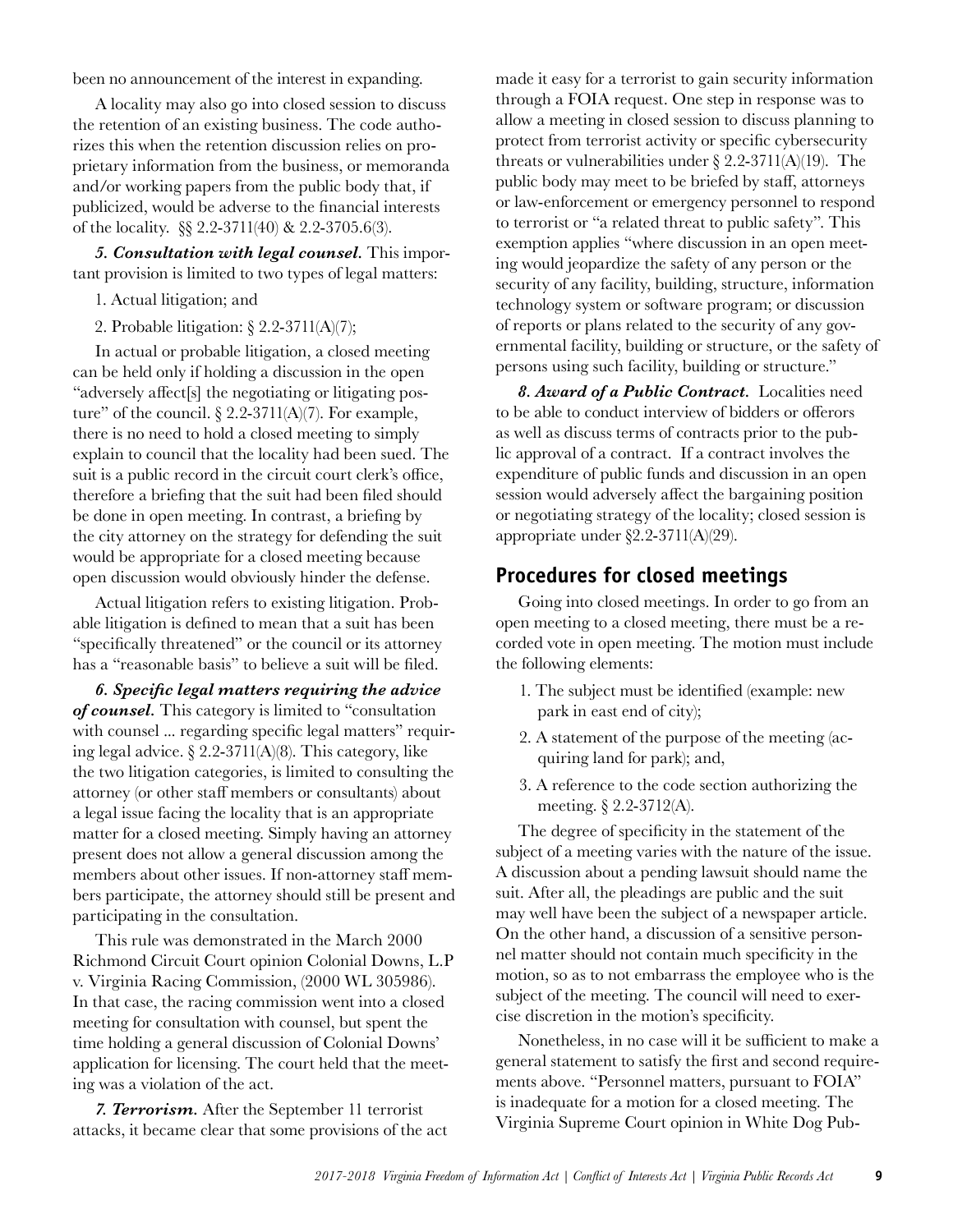lishing, Inc. v. Culpeper County Board of Supervisors, made this clear.

During a closed meeting, only the topics identified in the motion may be discussed.  $\S 2.2$ -3712(C). In order to discuss more than one topic, the council should either include both topics in one motion, which is the preferred method, or come out of closed meeting and re-enter after making a motion on the second topic. The council may record minutes, but that is not required. In almost every case, it is not a good idea. The minutes serve little purpose, since the council must take any action in open meeting, and there will be a record of the open meeting.  $\S 2.2-3712(I)$ .

Va. Code  $\S 2.2$ -3712(H) states that any official vote or action must he held in open session. Many local governments, therefore, take no more than a straw poll during a closed meeting, or take no votes at all, no matter how informal.

*Coming out of closed meeting.* At the conclusion of each closed meeting, the public body must certify in open session that it complied with the act by a roll call vote. The vote must confirm that the meeting was held for purposes allowed by the act and that while in the closed session, only those matters identified in the motion to hold a closed meeting were discussed. If a member disagrees, he must state how the closed meeting did not satisfy the requirements of the act before the vote is taken.  $\S 2.2-3712(D)$ . A record of the vote must be kept in the public body's records.

*Interviewing chief administrative officer candidates.* Most closed meetings must be held as a part of an open meeting, so the public knows the time and place of it. The act contains an important exception for local governments in  $\S 2.2$ -3712(B). If a public body is to hold interviews for its chief administrative officer, it may make a single announcement in open meeting that it will hold interviews. It need not identify the location of the interviews or the names of the interviewees. The interviews must be held within 15 days of the motion.

*Annexation agreements - no FOIA requirements.* Independent of FOIA, Va. Code § 15.2- 2907(D) allows a council or board to hold meetings on matters concerning annexation or a voluntary settlement agreement with no FOIA implications. This means notice need not be given, the public need not be invited, and minutes need not be taken. No other FOIA requirements need to be followed. The section does not prohibit a public body from following the FOIA requirements, but they are not mandatory.

# **III. Records.**

A major purpose of FOIA is to set out the rules for public record disclosure. The general rule in FOIA concerning records is that they are open to public inspection and copying. However, many categories of records are exempt from public access. Most of these categories do not apply to local governments. The fact that a record may be exempt from disclosure does not require it to be withheld. Each exemption section states in the opening sentence that the records "may be disclosed by the custodian in his discretion, except where such disclosure is prohibited by law."  $\S$  2.2-3705.1, 2, 3, 4, 5, 6, 7.

Some records, however, are prohibited from being disclosed at all. The custodian has no discretion to permit their disclosure. The main examples are certain tax records that Va. Code  $\S$  58.1-3 requires to be kept confidential, and matters for which the Privacy Protection Act prohibits disclosure. The act applies to records of the public body, whether the records are on paper, or in an electronic form, such as e-mails, databases and other electronic formats.

## **A. Responding to disclosure requests**

*Custodian of records.* The records provisions of the act use the term "custodian of the records" as the person who has the responsibility to respond. Some sections mention the obligation of the public body, but the responsibility is clearly with the custodian. If suit is brought over a violation, however, the public body can expect to be named as a defendant.

One temptation is to deny a request because it was made to the wrong public official. If another public official who works in the same local government has the records, the request should not be denied just because it was directed to the wrong official if the recipient knows or should know that the records are available from another official. In this case, the official should respond to the request with the contact information for the other public body or just work with the other official to provide the records.  $\S 2.2$ -3704(B)(3).

If the locality stores archived records off-site, and the records are in control of a third party, it is still the public body's responsibility to retrieve those records if they are requested.  $\S 2.2-3704$  (J). The Library of Virginia is the custodian of the records if the locality properly archives records with the state library. If the records were properly archived a locality could refer the request to the Library of Virginia. Id.

*Procedures for handling requests.* Any citizen or member of the media may request an opportunity to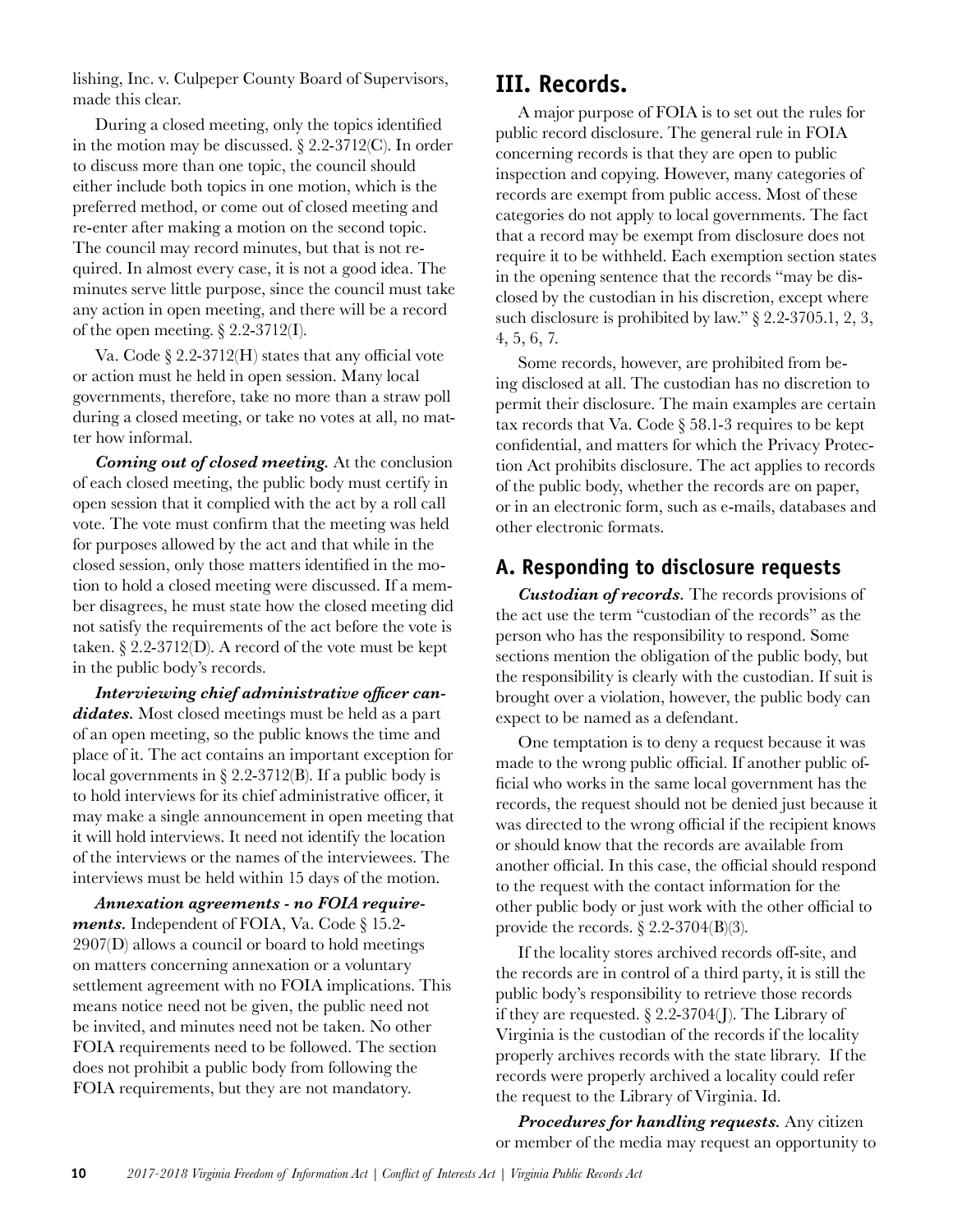inspect and/or copy public records. The request does not have to refer to the act, but only needs to identify the records with reasonable specificity.  $\S$  2.2-3704(B). There is no authority to require the request to be in writing, nor may the custodian of the records refuse to reply to a request if the requester refuses to put a request in writing. Some government offices ask for the request to be reduced to writing. This is a useful policy because it helps the custodian better understand what is being requested. That helps the requester, since the custodian can shorten the time researching records, thereby reducing the cost to the individual. If the individual declines to reduce the request to writing, a helpful option is to confer with the individual and write down the request, allowing the person to see the note and hopefully sign it, so no confusion will exist. The requester does not have say why the records are sought, and the government is not allowed to ask why the records are being requested, or what they will be used for.

The custodian may require the person asking to see or copy records for his name and legal address. § 2.2- 3704(A). This 2002 amendment is part of the terrorism bill but is not limited to requests relating to terrorism. The act is not clear on what happens if the requester refuses. VML suggests that if the requester does refuse, the language that the custodian "may require" the information necessarily implies that the custodian may refuse to allow access to the records.

The act does not give any rights to people who are not residents of Virginia, or to media representatives if the media entity does not publish or broadcast into the state.  $\S 2.2$ -3704(A). The right to refuse has been affirmed by the courts.

#### **B. Types of responses**

There are three possible responses to a request:

- 1. Provide the records;
- 2. Obtain seven additional days to respond; or,
- 3. Claim an exemption to all or a portion of the request.

The initial response must be made within five business days of the receipt of the request, pursuant to § 2.2-3704, regardless of which response is used. If the custodian fails to respond within the times required, § 2.2-3704 considers that to be a denial of the request and makes it a violation of the act. In counting the five days, if you receive the request on a Monday, day one is Tuesday and then the five days would expire the next Monday.

**NOTE:** a clerk of court must make non-confidential court records available to the public upon request no later than 30 days after the request. The clerk may charge a fee for the actual cost of producing the records. §16.1-69.54:1.

Notably, the custodian is not required to create records if they do not exist.  $\S 2.2$ -3704(D). For example, if a request is for a list of trash collectors who do business in a locality, and the locality does not have such information, there is no requirement to create that list. Subsection D does encourage public bodies to abstract or summarize information in a manner agreed to with the requester.

*1. Provide the records.* The first response, providing the records, is straightforward. The custodian simply makes them available. If the individual asks to receive copies, the copies need to be made within the five days, if possible, or at such time the custodian and requester agree.

*2. Obtain seven additional days to respond.*  Similarly, if it is "not practically possible to provide the ... records or to determine whether they are available,"  $\S 2.2-3704(B)(4)$ , within the five days, the custodian may send a written response to the person explaining the conditions that make the response impractical. Upon compliance with this requirement, the custodian will have an additional seven business days to respond. The added seven days does not begin until the end of the fifth day of the initial period. For example, if the custodian sends a letter on the second day after receipt of the request, he or she will still have a total of 12 workdays to respond.

One unanswered question is whether the custodian may claim more time to respond based on the time it takes to determine whether an exemption applies. The quoted language above uses the term "available." It is not clear whether deciding if an exemption applies is included in determining whether records are available. In discussions with the Virginia Press Association during the 2000 committee meetings on changes to the act, the VPA spokesman represented that the association would not contest a custodian's obtaining extra time to determine if exemptions apply. No court has answered the issue.

In addition to the 12 days to reply, a public body may petition a court for even more time to respond to a request. However, it is suggested that you first try to negotiate with the requestor. The additional time will likely be granted if the public body can demonstrate that the volume of records requested is so large that it would disrupt its operations to respond in the prescribed time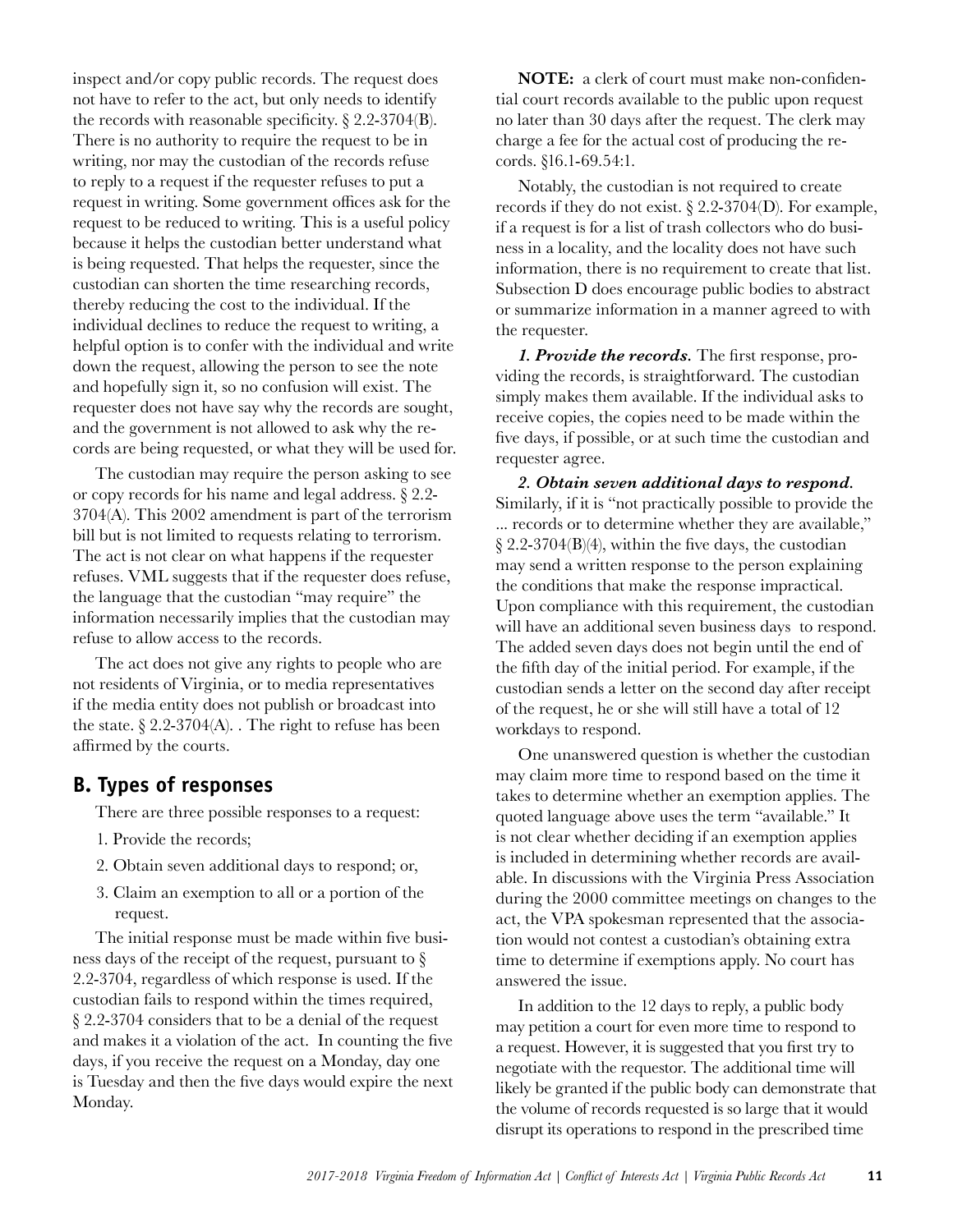and that it is unable to reach an agreement for a time to respond with the requester.  $\S 2.2$ -3704(C).

*3. Claim a partial or full exemption to the request.* If one or more of the many exemptions apply, the custodian may, within the five-workday limit, send the requester a written explanation of why all or some of the records are exempt. The explanation must identify the subject matter of the records (example: performance evaluations) and must cite the section of FOIA that authorizes the exemption. § 2.2-3704(B)(2). If only a portion of the requested records is exempt, the non-exempt parts must be made available within the five days, unless additional time is properly invoked.

In 1999, the Virginia Supreme Court decided Lawrence v. Jenkins, 258 Va. 598, a case in which a county zoning administrator failed to supply the code section he was relying on to exempt certain information in response to a FOIA request. The act required the code sections to be identified in the written response to the requester. Long after the time to respond had passed, the administrator sent the individual a letter identifying the code section. The court ruled that the violation still did not permit the individual to see the records and ruled that the records were exempt. Even though the zoning administrator did fail to meet FOIA requirements, the court determined the violation did not harm the requestor because he would not have been allowed to see the records if the act had been complied with. VML does not recommend relying on Lawrence. Every effort should be made to include the code section allowing the exemption in the initial correspondence.

#### **Charges for responding to a request**

The public body may charge the requester for searching and copying records. The costs must be reasonable, not to exceed the actual cost "incurred in accessing, duplicating, supplying, or searching for the requested records."  $\S 2.2$ -3704(F). A public body may not charge for overhead items, such as utilities, debt payments and the like. The hourly salary rate of any local employee who spends time researching and assembling records for the request may be charged, as may actual copying costs.

In responding to a request for duplication of part of a geographic information system database by making copies of GIS maps, the locality may base its charge on a per acre cost if the area requested exceeds 50 acres. §2.2-3704(F).

If the custodian determines that the cost of responding will be more than \$200, he may demand the requester to agree to pay a deposit in the amount of

the projected costs before any information is disclosed. The time limits are tolled until payment of the deposit. The custodian is not required to send the estimate in writing, though providing a written estimate is the better practice, in order to avoid a claim by the individual that no deposit was requested.  $\S 2.2$ -3704(H).

#### **Format of records**

Confusingly, the custodian must provide computer records in any "tangible medium identified by the requester," except that it need not produce the material found in an electronic database in "a format not regularly used by the public body." § 2.2-3704(G). The subsection is further muddied by a statement that pro $vides - not with standing this limitation - that the pub$ lic body is to attempt to come to an agreement with the requester regarding the format of the documents to be supplied. Thus, a public body does not have to disclose electronic records in a format it does not regularly use but it must comply with any request for records maintained in a medium the public body uses in the regular course of business.

In a June 1, 1999 opinion, the attorney general opined that a local commissioner of the revenue is not required to make a copy of the personal property book for a citizen. The personal property book is a large, computer-generated bound book that every commissioner maintains. The attorney general reasoned that the act allows the commissioner to put the burden of copying on the citizen if the office has no means to copy the document. The same reasoning would apply to other local government agencies where the agency is incapable of providing requested information stored on electronic databases. § 2.2-3704(G).

#### **E-mails and Text Messages**

E-mails have generated much controversy since they began being used in government business operation. E-mails that deal with public business are public records. E-mails kept on the home computer of a council member or local government employee that relate to the transaction of public business are public and subject to inspection and copying by a citizen who makes a request to see the records.

Text messages have become the subject of many FOIA requests as well. These must be produced if requested and are subject to the records retention rules as well. If you are transacting public business, the ownership of the device is irrelevant.

#### **Draft documents**

Draft documents are records. The specific men-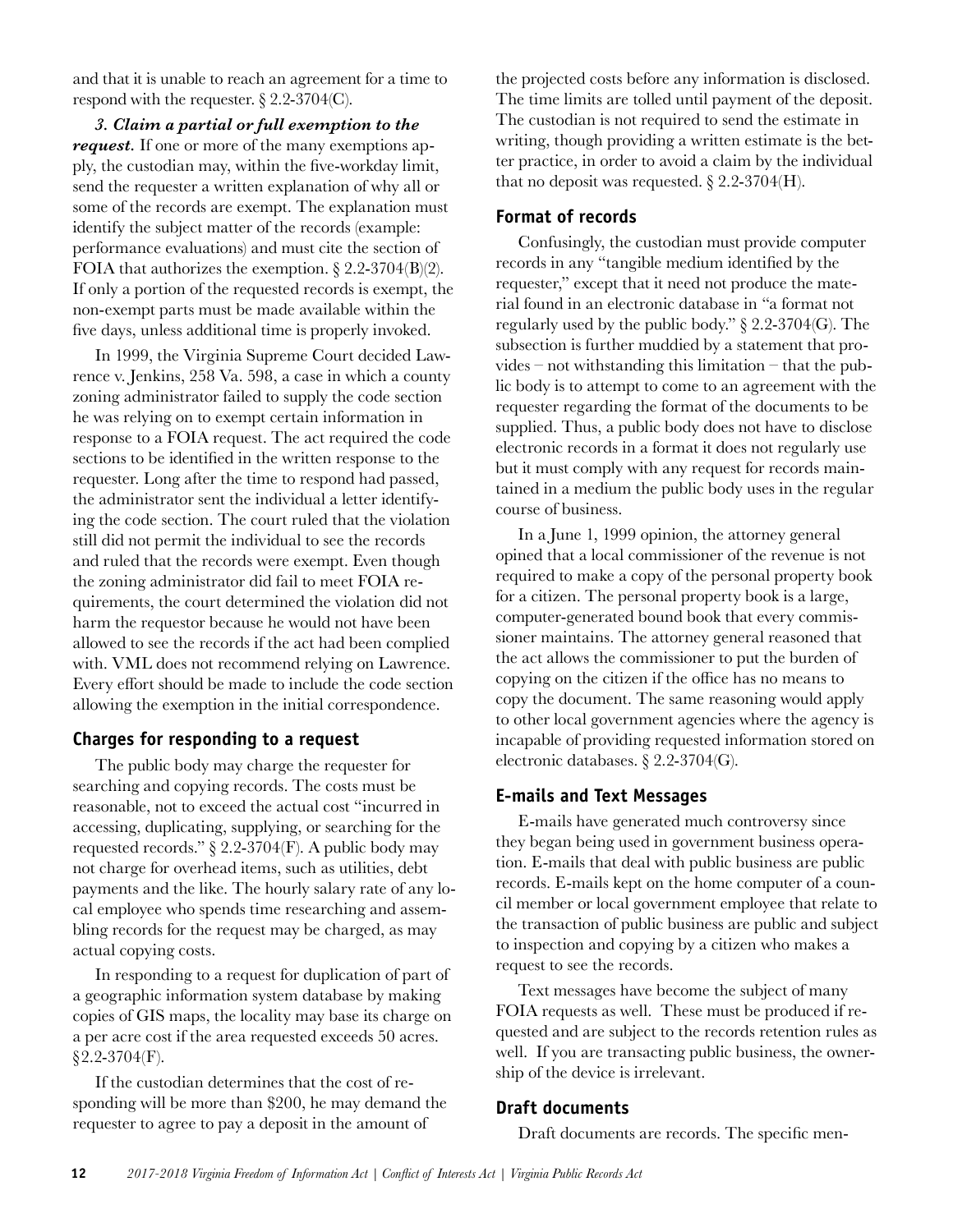tion of draft records in the Code is to the minutes of a public body. Section §2.2-3707 specifically states that draft minutes are available for inspection. Some local governments once had policies that denied the public viewing of draft minutes. The act prohibits such policies. Some draft documents fall into the working papers exemption. In that case, or if any other exemption applies, the draft documents are not required to be made available for inspection.

### **C. Exemptions list.**

The list of records that may be held exempt from disclosure by the custodian is set out in seven separate, lengthy sections. Fortunately, the sections are arranged by subject area in order to make it easier to find the exemptions that may apply.

The current sections are:

- Exclusions of general application to public bodies: § 2.2-3705.1.
- Exclusions; records relating to public safety: § 2.2- 3705.2.
- Exclusions; records relating to administrative investigations: § 2.2-3705.3.
- Exclusions; educational records and certain records of educational institutions: § 2.2-3705.4.
- Exclusions; health and social services records: §2.2-3705.5.
- Exclusions; proprietary records and trade secrets: §2.2-3705.6.
- Exclusions; records of specific public bodies and certain other limited exemptions: § 2.2-3705.7.

 Most local governments will only use 20 or so of the exemptions, and only 10 will apply frequently. The exemptions that most often apply to local government are:

- "State income, business, and estate tax returns, personal property tax returns, scholastic and confidential records held pursuant to § 58.1-3." § 2.2-3705.7(1).
- "Personnel records containing information concerning identifiable individuals, except that access shall not be denied to the person who is the subject thereof."  $\S 2.2-3705.1$ .(1). Any adult subject may waive confidentiality, in which case the government may release information on the person.
- "Working papers and correspondence of the ... mayor or chief executive officer of any political subdivision of the Commonwealth .... However, no record which is otherwise open to inspection un-

der this chapter shall be deemed exempt by virtue of the fact that it has been attached to or incorporated within any working paper or correspondence. Working papers will not be information that is publicly available that has been aggregated, combined, or changed in format without substantive analysis or revision. § 2.2-3705.7(2).

As used in this subdivision: "Working papers" means those records prepared by or for an above named public official for his personal or deliberative use. Generally, once the records have been shared by the chief administrative officer (county administrator or city or town manager), the records lose the working papers status, unless the records are collected from the council members or other people who have accessed them at the end of a meeting where the records were distributed.

- Consultants' reports as working papers: Working papers, by the above definition, applies to records prepared by or for a manager or mayor for his personal or deliberative use. Once a consultant's report is distributed or disclosed to council or the council has scheduled any action on a matter that is the subject of the consultant's report, the report loses its exempt status as a working paper. § 2.2-3705.8. Therefore, until either of the two conditions occur, the report may be withheld as a working paper. Once either event occurs, the working paper's status ceases to exist. If the report is exempt for other reasons, it remains exempt.
- "Written advice of legal counsel to state, regional or local public bodies or public officials, and any other records protected by the attorney client privilege." § 2.2-3705.1(2).
- "Legal memoranda and other work product compiled specifically for use in litigation or for use in an active administrative investigation concerning a matter which is properly the subject of a closed meeting under § 2.2-3711." § 2.2-3705.1(3).

Subsections 2 and 3 of § 2.2-3705.1 are the classic attorney client and attorney's work product rules.

- "Library records which can be used to identify (i) both (a) any library patron who has borrowed material from a library, (b) the material such patron borrowed or (ii) any library patron under 18 years of age. For purposes of this clause (ii), access shall not be denied to the parent, including a noncustodial parent, or guardian of such library patron." § 2.2-3705.7(3).
- "Any test or examination used, administered or prepared by any public body for purposes of evalu-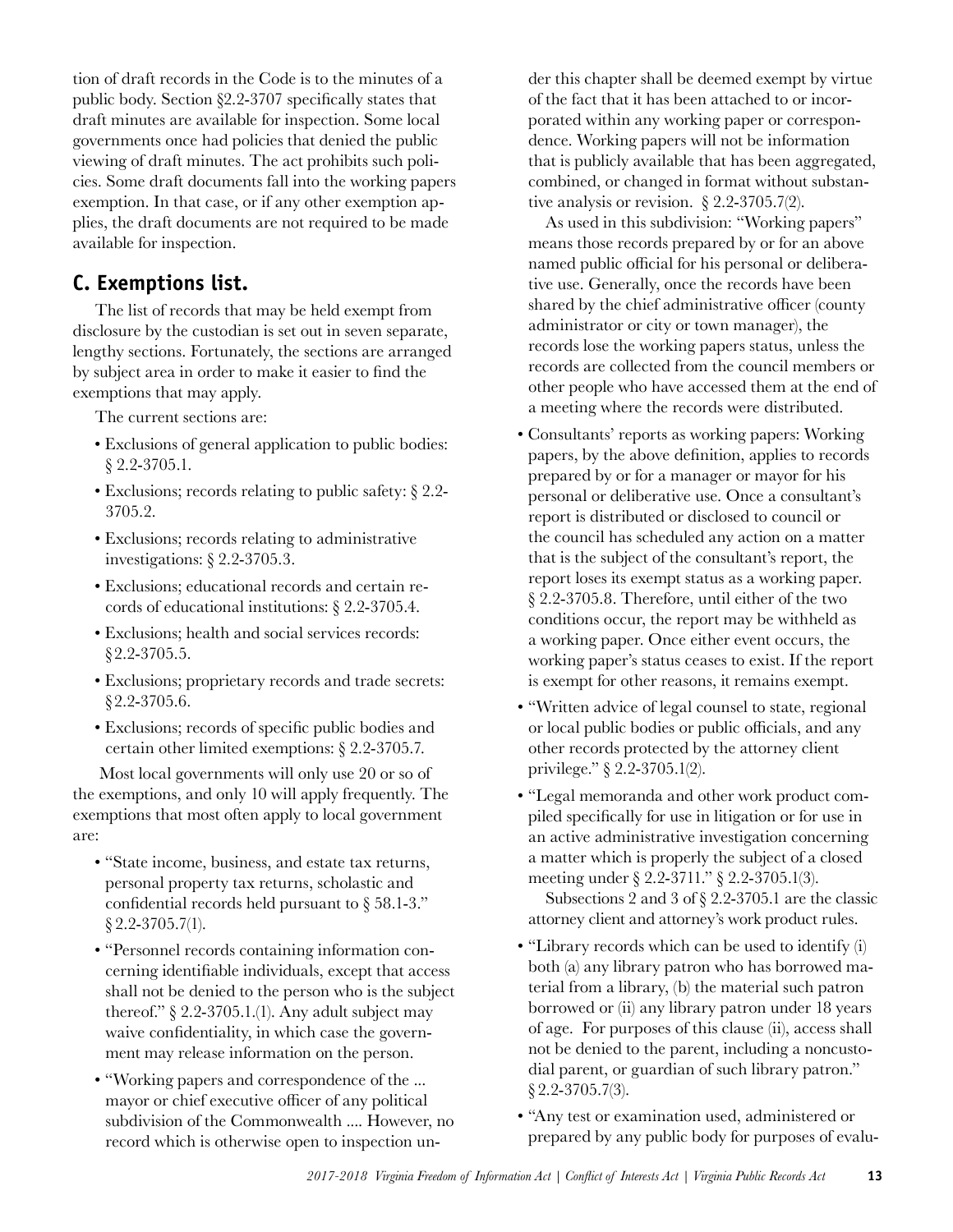ation of (i) any student or any student's performance, (ii) any employee or employment seeker's qualifications or aptitude for employment, retention, or promotion, or (iii) qualifications for any license or certificate issued by a public body." § 2.2-3705.1(4). This subsection includes exemptions for test keys and any information that would defeat the usefulness of the test.

- "Records recorded in or compiled exclusively for use in closed meetings lawfully held pursuant to § 2.2-3711. However, no record which is otherwise open to inspection under this chapter shall be deemed exempt by virtue of the fact that it has been reviewed or discussed in a closed meeting." § 2.2-3705.1(5).
- "Computer software developed by or for a ... political subdivision of the Commonwealth." § 2.2- 3705.1(7).
- "Customer account information of a public utility affiliated with a political subdivision of the Commonwealth, including the customer's name and service address, but excluding the amount of utility service provided and the amount of money charged or paid for such utility service." § 2.2- 3705.7(7). Note that under this subsection, anyone has access to the volume of service used by a customer and the price paid, even though the name and address of a customer need not be given. A typical example of how this works: An individual could not demand a listing of the names of customers, but could demand to know how much water, gas, or electricity a customer has used and the amount paid for the same, where the person names the customer.
- "Appraisals and cost estimates of real property subject to a proposed purchase, sale or lease, prior to the completion of such purchase, sale or lease." § 2.2-3705.1(8).

This section has been modified by Va. Code § 25-248. Local governments are now in the list of agencies that must follow the Uniform Relocation Assistance Act. One of the obligations, in subsection (b) requires that: "real property shall be appraised before the initiation of negotiations, and the owner or his designated representative shall be given an opportunity to accompany the appraiser during his inspection of the property." Therefore, in any purchase of land to which the URAA applies, the landowner must be allowed to see a copy of the appraisal, and the appraisal must be done before beginning negotiations for the land.

- "Confidential information designated as trade secrets or proprietary information by any person in connection with a procurement transaction or by any person who has submitted to a public body an application for prequalification to bid on public construction projects in accordance with subsection B of § 2.2-4317." § 2.2-3705.6(10). Language in the Procurement Act supports this exemption. However, a bidder, offeror, or contractor shall not designate as trade secrets or proprietary information (a) an entire bid, proposal, or prequalification application; (b) any portion of a bid, proposal, or prequalification application that does not contain trade secrets or proprietary information; or (c) line item prices or total bid, proposal, or prequalification application prices. 2.2-4342(F).
- "Information contained in (i) engineering, architectural, or construction drawings; (ii) operational, procedural, tactical planning, or training manuals; (iii) staff meeting minutes; or (iv) other records that reveal any of the following, the disclosure of which would jeopardize the safety or security of any person; governmental facility, building, or structure; or public or private commercial office, multifamily residential, or retail building or its occupants. § 2.2-3705.2(14).

This section continues on to include critical infrastructure and information related to such as well as vulnerability assessments and information technology.

NOTE: If you receive a request for these types of records, the public body is responsible for notifying the Secretary of Public Safety and Homeland Security or their designees.

- Information contained in engineering and construction drawings and plans for any single family residential dwelling submitted for the purpose of complying with the Uniform Statewide Building Code (§ 36-97 et seq.) or the Statewide Fire Prevention Code (§ 27-94 et seq.) shall be confidential and shall not be subject to disclosure under the Virginia Freedom of Information Act (§ 2.2-3700 et seq.), except to the applicant or the owner of the property upon the applicant's or owner's request. §36-105.3.
- Personal information furnished to a public body for the purpose of receiving electronic mail from the public body, provided that the electronic mail recipient has requested that the public body not disclose such information. However, access shall not be denied to the person who is the subject of the record. § 2.2-3705.1(10). Personal contact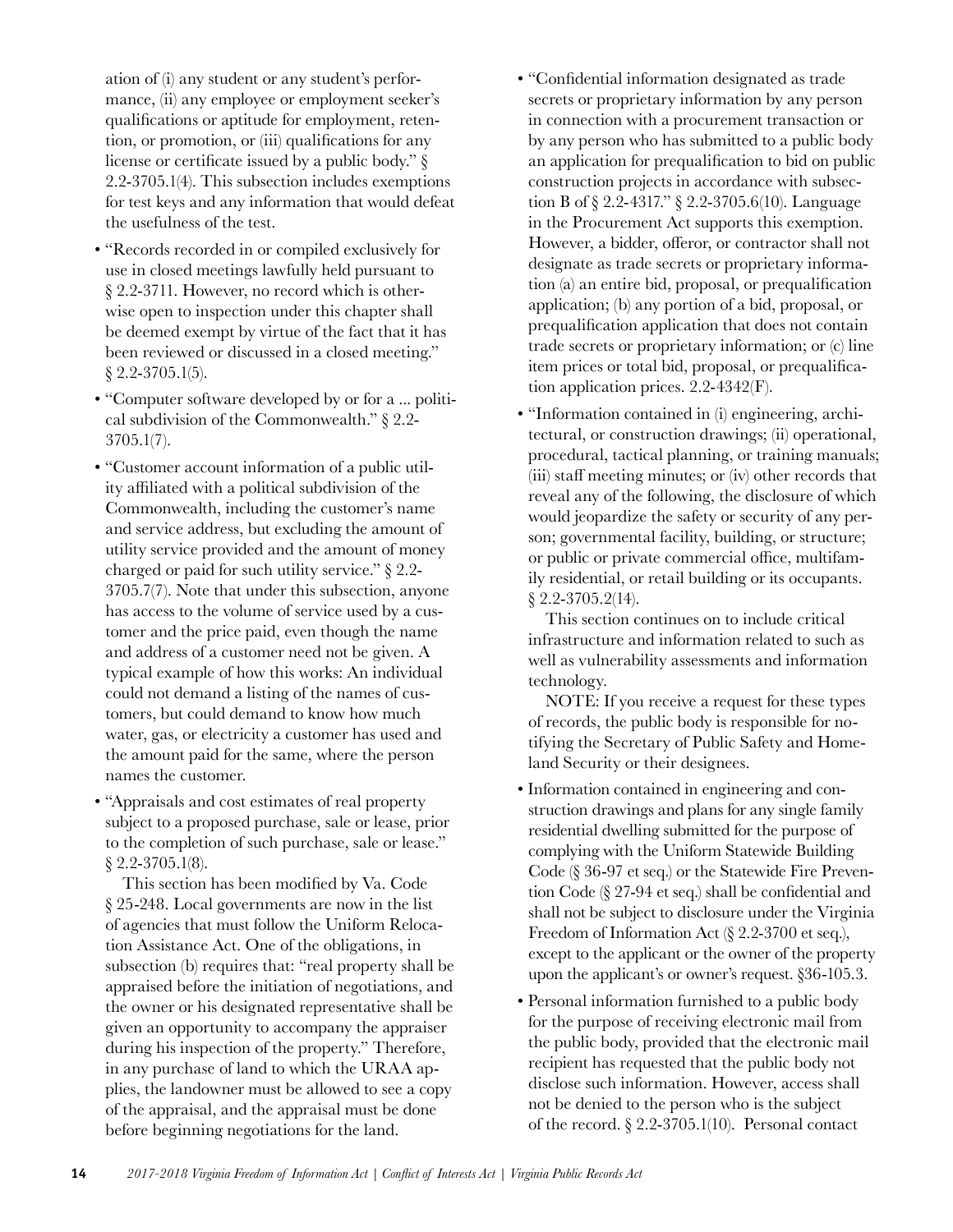information includes home or business address, email address or telephone number.

• The name, address and phone number of a person complaining about another person on a Zoning, Building Code or Fire Prevention Code complaint are exempt from disclosure. This provision is not limited to criminal complaints: it applies in any investigation of the complaints. § 2.2-3705.3(8).

§2.2-3705.5(9) exempts information or records of local or regional adult fatality review teams from disclosure. HB 1558. Any locality participating in such review teams may withhold records and information to the extent the information is made confidential by § 32.1-283.6.

#### **D. Criminal incident information.**

The majority of the rules for criminal incident information are set out in  $\S 2.2$ -3706. The section's basic requirement is that "criminal incident information" has to be made available only if it applies to a felony. This means that local law enforcement officials do not have to make misdemeanor criminal incident information available. The policy behind the distinction between misdemeanors and felonies is based on the probable burden that would be shouldered by local police departments and sheriff's offices if required to make public information about every misdemeanor.

There are several exemptions that allow a law enforcement agency to withhold information in order to promote public safety and to not hinder ongoing criminal investigations. If release would hinder an investigation or be likely to cause the criminal to flee or destroy evidence, it need not be released. Once the reason for concern has ended, the exemption no longer applies. However,  $\S 2.2$ -3706(A)(2)and(3) requires the names of adult arrestees and the status of charges or arrests to be released.

The identities of crime victims and confidential informants do not need to be released. There is no time limit on this exemption. Thus, unlike other information, the exemption continues even after the reason for concern ceases to exist.

Various other criminal records are exempt:

- complaints, memos, correspondence and evidence that is not "criminal incident information;"
- photos of adult arrestees, if release would harm an investigation or prosecution;
- confidential reports made to the police or sheriffs personnel;
- local crime commission information identifying

persons providing information about criminal activity; and,

• neighborhood watch program information that contains the names, addresses or schedules of the watch participants, if the information is provided under a promise of anonymity.

The provision exempting law-enforcement records containing police and other tactical plans that need to be kept secure for safety reasons is set out in § 2.2- 3706(B)(5).

Those portions of noncriminal incident and other noncriminal investigative reports or materials that contain identifying information of a personal, medical, or financial nature may be withheld by public bodies engaged in (i) emergency medical services, (ii) fire protective services, (iii) criminal law enforcement, or (iv) processing calls for service or other communications to an emergency 911 system or other equivalent reporting system, where the release of such information would jeopardize the safety or privacy of any person. Access to personnel records of persons employed by a lawenforcement agency shall be governed by the provisions of subdivision (B)(9) of this section and subdivision 1 of §2.2-3705.1, as applicable. This section used to specifically refer to the records in §15.2-1722, but the reference has been removed.

 $\S2.2$ -3706(B)(7)(g) exempts from disclosure the mobile phone and pager numbers of police officers for devices provided by the police department to assist the officers in carrying out their duties. This arose from attempts by reporters to obtain the cell phone numbers of police officers, then calling while the officers were on a call.

#### **Rights of penal institution inmates under FOIA**

§2.2-3703(C) denies people who are in a local jail or state or federal penitentiary any rights under FOIA. The only rights are those guaranteed by the Constitution, such as the right to subpoena evidence.

#### **Enforcement provisions**

Any person who feels a public body or public official has violated the act may file suit in the general district or circuit court of the locality where the body or official operates. § 2.2-3713(A). A FOIA action may commence in the name of a person, even if the plaintiff's attorney, acting on his or her behalf, made the original FOIA request. The case must be heard within seven days of filing.  $\S 2.2$ -3713(C). As a practical matter, this rocket docket provision inconveniences judges greatly, as their court schedules are usually very busy. Saturday hear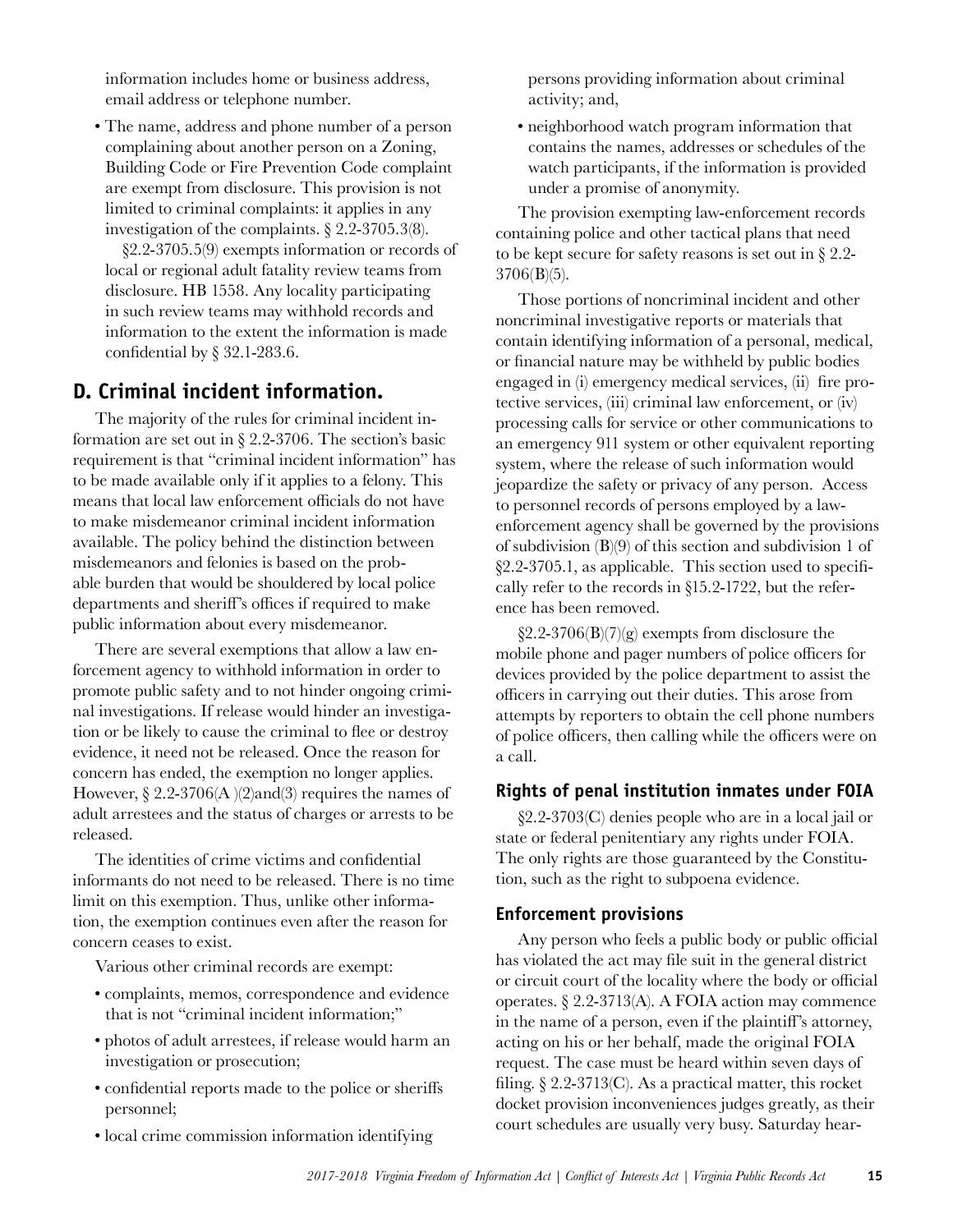ings are common for FOIA cases.

The petitioner must state a claim of a violation with reasonable specificity, pursuant to subsection D. Even though a suit is filed by the complaining citizen, the public body must put on its evidence first and must prove that it has complied with the act. It is not the petitioner's obligation to prove the violation.  $\S 2.2$ -3713(E).

The court may award an injunction against repeated violations, or even for a single occurrence of noncompliance. Further, if the petitioner wins the case, he may be awarded attorney's fees by the court. If the court determines that an official willfully or knowingly violated the law, it is required to impose a civil penalty against him or her in an amount between \$500 and \$2,000 for a first offense and \$2,000 to \$5,000 for subsequent offenses. The penalties are to be paid into the Literary Fund. § 2.2-3714.

## **Freedom of Information Advisory Council**

The Freedom of Information Advisory Council serves primarily as an office to answer questions about FOIA made by government agencies, the public, and the media. An attorney who staffs the office makes the opinions of the council. The opinions are to be informal, advisory, and nonbinding. If a government agency submits records for a review and advice by the FOIA officer, the officer may not release the submitted information without the permission of the agency that submitted them.

The office has a toll-free number (866) 448-4100 for requests and a website: http://foiacouncil.dls.virginia. gov/. The council has lists of written opinions on the website that are searchable.

All localities should appoint a FOIA Officer and provide their contact information on the government website. §2.2-3704.2. Each locality that has more than 250 people shall post on its government website the FOIA rights and responsibilities, as well as a link to the FOIA Council online public comment form. §2.2-3704.1.

In addition to issuing opinions, which may be made via telephone, letter or e-mail, the FOIA office conducts FOIA training for the FOIA Officer and any other government officials. Because public officials must read and familiarize themselves with the act, the training sessions are an important opportunity to learn the act's requirements. § 30-179.

#### **Summary**

The Freedom of Information Act includes many requirements and restrictions pertaining to public access of government information. The basic policy woven throughout the act makes clear that the public is to have free access to government information and meetings. The act sets out the types of meetings that can be closed. The exemptions protect the operation of government reasonably well.

FOIA will continue to evolve to meet the changing expectations of the public and government agencies. In the area of electronic information, expect to see significant changes as the General Assembly makes the act more relevant in the fast-changing electronic age. For example, application of the act to the use of e-mail, instant messaging and other social media software will likely be revisited many times!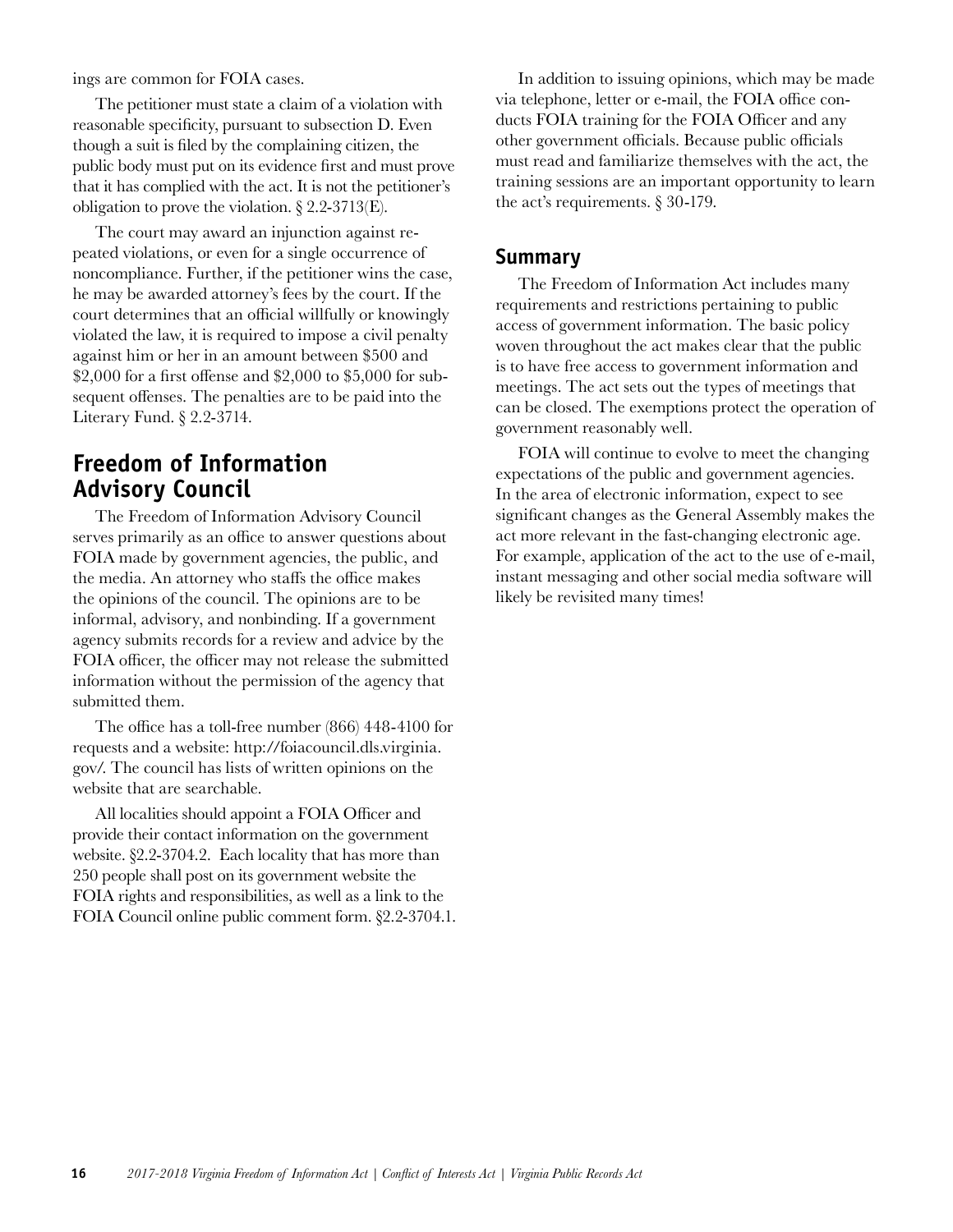# **Title 2.2. Administration of Government. Chapter 37. Virginia Freedom of Information Act**

As required under Virginia Code § 2.2-3702, "Any person elected, reelected, appointed or reappointed to any body not excepted from this chapter shall … read and become familiar with the provisions of this chapter."

The text of the FOIA act follows to assist local officials in complying with this section of the Act.

Additional Code sections that deal with FOIA but that are in other chapters of the Code are included as well.

#### **§ 2.2-3700. Short title; policy.**

A. This chapter may be cited as "The Virginia Freedom of Information Act."

B. By enacting this chapter, the General Assembly ensures the people of the Commonwealth ready access to public records in the custody of a public body or its officers and employees, and free entry to meetings of public bodies wherein the business of the people is being conducted. The affairs of government are not intended to be conducted in an atmosphere of secrecy since at all times the public is to be the beneficiary of any action taken at any level of government. Unless a public body or its officers or employees specifically elect to exercise an exemption provided by this chapter or any other statute, every meeting shall be open to the public and all public records shall be available for inspection and copying upon request. All public records and meetings shall be presumed open, unless an exemption is properly invoked.

The provisions of this chapter shall be liberally construed to promote an increased awareness by all persons of governmental activities and afford every opportunity to citizens to witness the operations of government. Any exemption from public access to records or meetings shall be narrowly construed and no record shall be withheld or meeting closed to the public unless specifically made exempt pursuant to this chapter or other specific provision of law. This chapter shall not be construed to discourage the free discussion by government officials or employees of public matters with the citizens of the Commonwealth.

All public bodies and their officers and employees shall make reasonable efforts to reach an agreement with a requester concerning the production of the records requested.

Any ordinance adopted by a local governing body that conflicts with the provisions of this chapter shall be void.

#### **§ 2.2-3701. Definitions.**

As used in this chapter, unless the context requires a different meaning:

"Closed meeting" means a meeting from which the public is excluded.

"Electronic communication" means the use of technology having electrical, digital, magnetic, wireless, optical, electromagnetic, or similar capabilities to transmit or receive information.

"Emergency" means an unforeseen circumstance rendering the notice required by this chapter impossible or impracticable and which circumstance requires immediate action.

"Information" as used in the exclusions established by §§ 2.2-3705.1 through 2.2-3705.7, means the content within a public record that references a specifically identified subject matter, and shall not be interpreted to require the production of information that is not embodied in a public record.

"Meeting" or "meetings" means the meetings including work sessions, when sitting physically, or through electronic communication means pursuant to  $\S$  2.2-3708.2, as a body or entity, or as an informal assemblage of (i) as many as three members or (ii) a quorum, if less than three, of the constituent membership, wherever held, with or without minutes being taken, whether or not votes are cast, of any public body. Neither the gathering of employees of a public body nor the gathering or attendance of two or more members of a public body (a) at any place or function where no part of the purpose of such gathering or attendance is the discussion or transaction of any public business, and such gathering or attendance was not called or prearranged with any purpose of discussing or transacting any business of the public body, or (b) at a public forum, candidate appearance, or debate, the purpose of which is to inform the electorate and not to transact public business or to hold discussions relating to the transaction of public business, even though the performance of the members individually or collectively in the conduct of public business may be a topic of discussion or debate at such public meeting, shall be deemed a "meeting" subject to the provisions of this chapter.

"Open meeting" or "public meeting" means a meeting at which the public may be present.

"Public body" means any legislative body, author-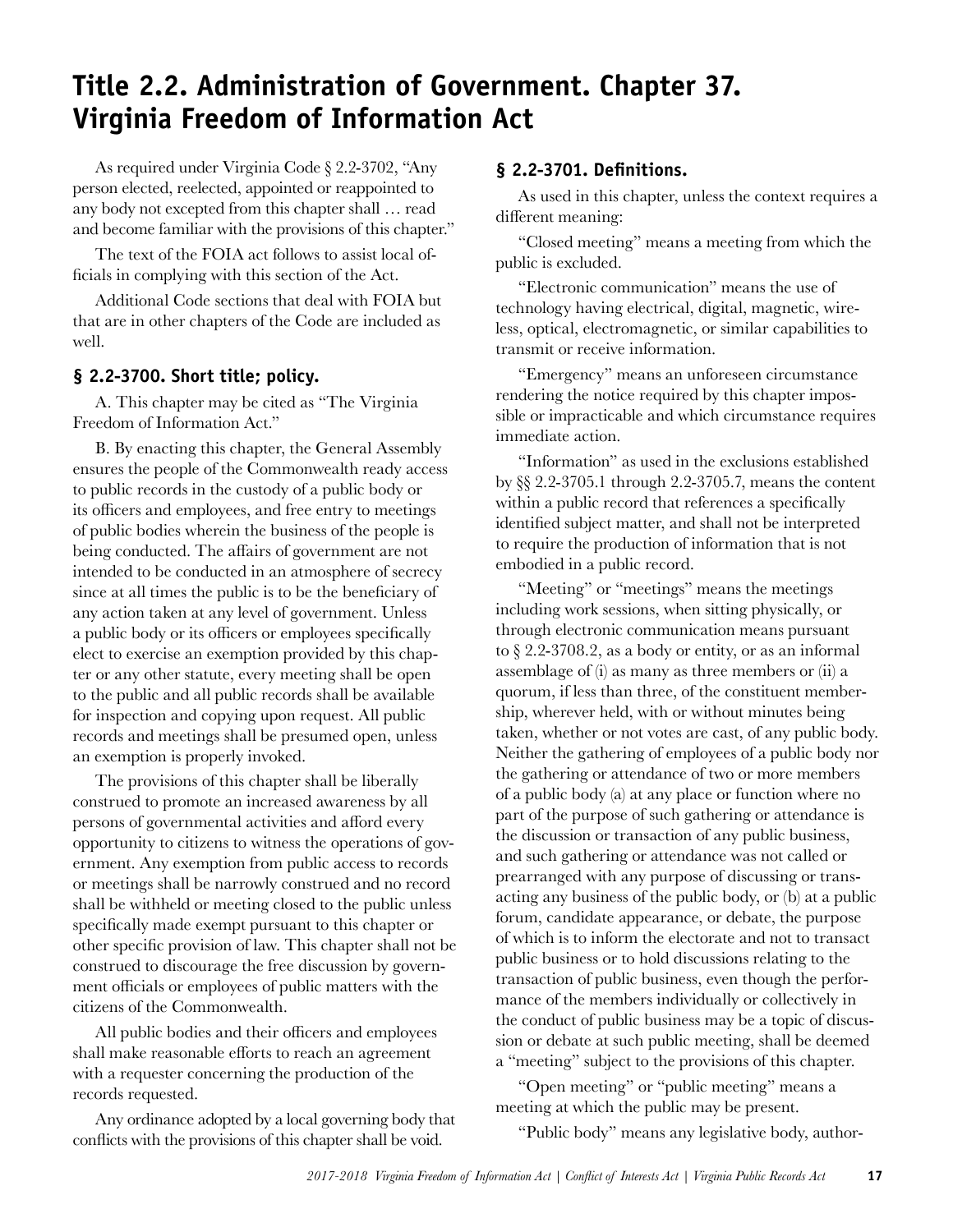ity, board, bureau, commission, district or agency of the Commonwealth or of any political subdivision of the Commonwealth, including cities, towns and counties, municipal councils, governing bodies of counties, school boards and planning commissions; governing boards of public institutions of higher education; and other organizations, corporations or agencies in the Commonwealth supported wholly or principally by public funds. It shall include (i) the Virginia Birth-Related Neurological Injury Compensation Program and its board of directors established pursuant to Chapter 50 (§ 38.2-5000 et seq.) of Title 38.2 and (ii) any committee, subcommittee, or other entity however designated, of the public body created to perform delegated functions of the public body or to advise the public body. It shall not exclude any such committee, subcommittee or entity because it has private sector or citizen members. Corporations organized by the Virginia Retirement System are "public bodies" for purposes of this chapter.

For the purposes of the provisions of this chapter applicable to access to public records, constitutional officers and private police departments as defined in § 9.1-101 shall be considered public bodies and, except as otherwise expressly provided by law, shall have the same obligations to disclose public records as other custodians of public records.

"Public records" means all writings and recordings that consist of letters, words or numbers, or their equivalent, set down by handwriting, typewriting, printing, photostatting, photography, magnetic impulse, optical or magneto-optical form, mechanical or electronic recording or other form of data compilation, however stored, and regardless of physical form or characteristics, prepared or owned by, or in the possession of a public body or its officers, employees or agents in the transaction of public business.

"Regional public body" means a unit of government organized as provided by law within defined boundaries, as determined by the General Assembly, which unit includes two or more localities.

"Scholastic records" means those records containing information directly related to a student or an applicant for admission and maintained by a public body that is an educational agency or institution or by a person acting for such agency or institution.

#### **§ 2.2-3702. Notice of chapter.**

Any person elected, reelected, appointed or reappointed to any body not excepted from this chapter shall (i) be furnished by the public body's administrator or legal counsel with a copy of this chapter within two weeks following election, reelection, appointment or reappointment and (ii) read and become familiar with the provisions of this chapter.

#### **§ 2.2-3703. Public bodies and records to which chapter inapplicable; voter registration and election records; access by persons incarcerated in a state, local, or federal correctional facility.**

A. The provisions of this chapter shall not apply to:

- 1. The Virginia Parole Board, except that (i) information from the Virginia Parole Board providing the number of inmates considered by the Board for discretionary parole, the number of inmates granted or denied parole, and the number of parolees returned to the custody of the Department of Corrections solely as a result of a determination by the Board of a violation of parole shall be open to inspection and available for release, on a monthly basis, as provided by  $\S 2.2$ -3704; (ii) all guidance documents, as defined in § 2.2-4101, shall be public records and subject to the provisions of this chapter; and (iii) all records concerning the finances of the Virginia Parole Board shall be public records and subject to the provisions of this chapter. The information required by clause (i) shall be furnished by offense, sex, race, age of the inmate, and the locality in which the conviction was obtained, upon the request of the party seeking the information. The information required by clause (ii) shall include all documents establishing the policy of the Board or any change in or clarification of such policy with respect to grant, denial, deferral, revocation, or supervision of parole or geriatric release or the process for consideration thereof, and shall be clearly and conspicuously posted on the Board's website. However, such information shall not include any portion of any document reflecting the application of any policy or policy change or clarification of such policy to an individual inmate;
- 2. Petit juries and grand juries;
- 3. Family assessment and planning teams established pursuant to § 2.2-5207;
- 4. The Virginia State Crime Commission; and
- 5. The records maintained by the clerks of the courts of record, as defined in § 1-212, for which clerks are custodians under § 17.1-242, and courts not of record, as defined in § 16.1-69.5, for which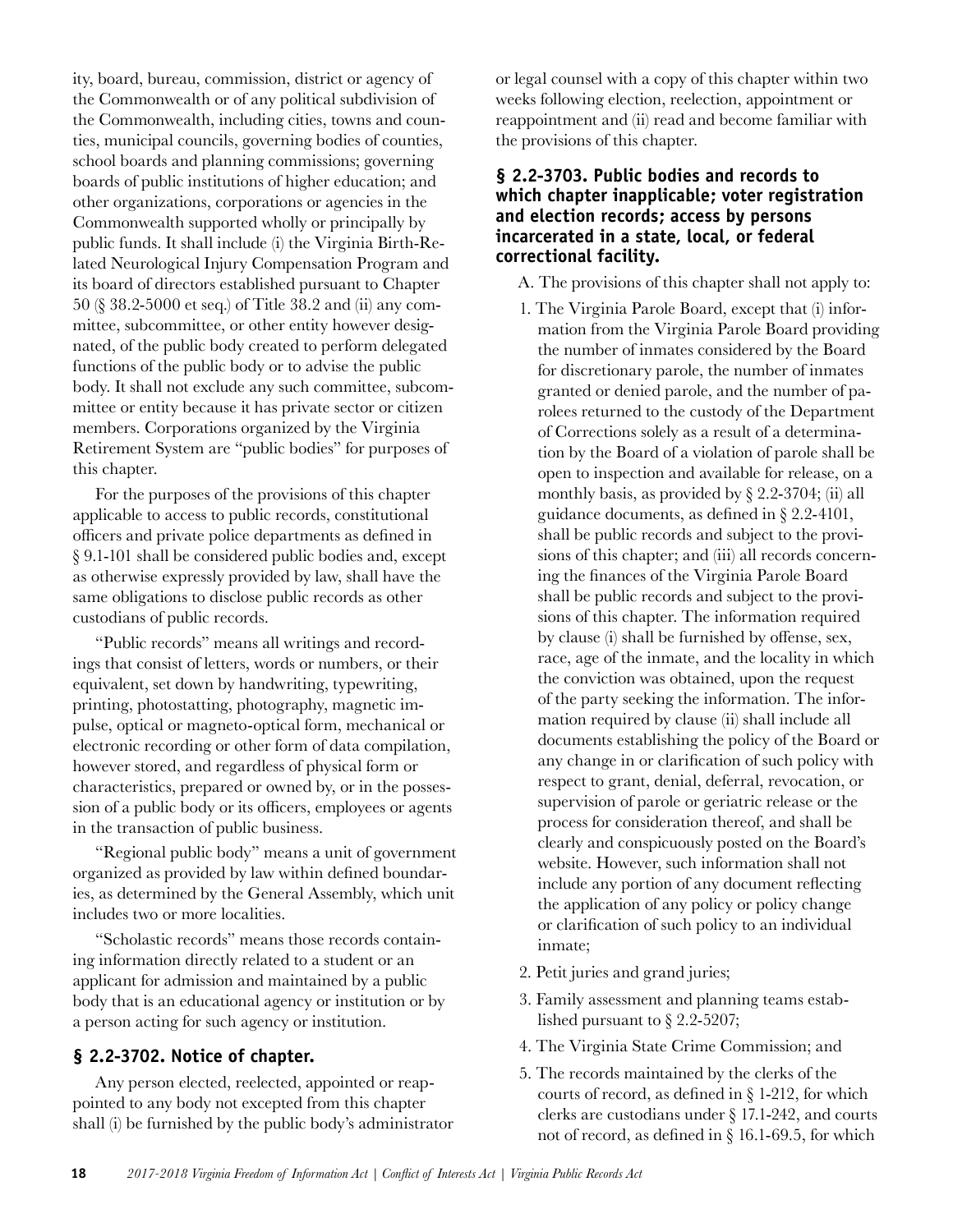clerks are custodians under § 16.1-69.54, including those transferred for storage, maintenance, or archiving. Such records shall be requested in accordance with the provisions of §§ 16.1-69.54:1 and 17.1-208, as appropriate. However, other records maintained by the clerks of such courts shall be public records and subject to the provisions of this chapter.

B. Public access to voter registration and election records shall be governed by the provisions of Title 24.2 and this chapter. The provisions of Title 24.2 shall be controlling in the event of any conflict.

C. No provision of this chapter or Chapter 21 (§ 30- 178 et seq.) of Title 30 shall be construed to afford any rights to any person (i) incarcerated in a state, local or federal correctional facility, whether or not such facility is (a) located in the Commonwealth or (b) operated pursuant to the Corrections Private Management Act (§ 53.1-261 et seq.) or (ii) civilly committed pursuant to the Sexually Violent Predators Act (§ 37.2-900 et seq.). However, this subsection shall not be construed to prevent such persons from exercising their constitutionally protected rights, including, but not limited to, their right to call for evidence in their favor in a criminal prosecution.

#### **§ 2.2-3703.1. Disclosure pursuant to court order or subpoena.**

Nothing contained in this chapter shall have any bearing upon disclosures required to be made pursuant to any court order or subpoena. No discretionary exemption from mandatory disclosure shall be construed to make records covered by such discretionary exemption privileged under the rules of discovery, unless disclosure is otherwise prohibited by law.

#### **§ 2.2-3704. Public records to be open to inspection; procedure for requesting records and responding to request; charges; transfer of records for storage, etc.**

A. Except as otherwise specifically provided by law, all public records shall be open to citizens of the Commonwealth, representatives of newspapers and magazines with circulation in the Commonwealth, and representatives of radio and television stations broadcasting in or into the Commonwealth during the regular office hours of the custodian of such records. Access to such records shall be provided by the custodian in accordance with this chapter by inspection or by providing copies of the requested records, at the option of the requester. The custodian may require the requester to provide his name and legal address. The custodian

of such records shall take all necessary precautions for their preservation and safekeeping.

B. A request for public records shall identify the requested records with reasonable specificity. The request need not make reference to this chapter in order to invoke the provisions of this chapter or to impose the time limits for response by a public body. Any public body that is subject to this chapter and that is the custodian of the requested records shall promptly, but in all cases within five working days of receiving a request, provide the requested records to the requester or make one of the following responses in writing:

- 1. The requested records are being entirely withheld. Such response shall identify with reasonable particularity the volume and subject matter of withheld records, and cite, as to each category of withheld records, the specific Code section that authorizes the withholding of the records.
- 2. The requested records are being provided in part and are being withheld in part. Such response shall identify with reasonable particularity the subject matter of withheld portions, and cite, as to each category of withheld records, the specific Code section that authorizes the withholding of the records.
- 3. The requested records could not be found or do not exist. However, if the public body that received the request knows that another public body has the requested records, the response shall include contact information for the other public body.
- 4. It is not practically possible to provide the requested records or to determine whether they are available within the five-work-day period. Such response shall specify the conditions that make a response impossible. If the response is made within five working days, the public body shall have an additional seven work days in which to provide one of the four preceding responses.

C. Any public body may petition the appropriate court for additional time to respond to a request for records when the request is for an extraordinary volume of records or requires an extraordinarily lengthy search, and a response by the public body within the time required by this chapter will prevent the public body from meeting its operational responsibilities. Before proceeding with the petition, however, the public body shall make reasonable efforts to reach an agreement with the requester concerning the production of the records requested.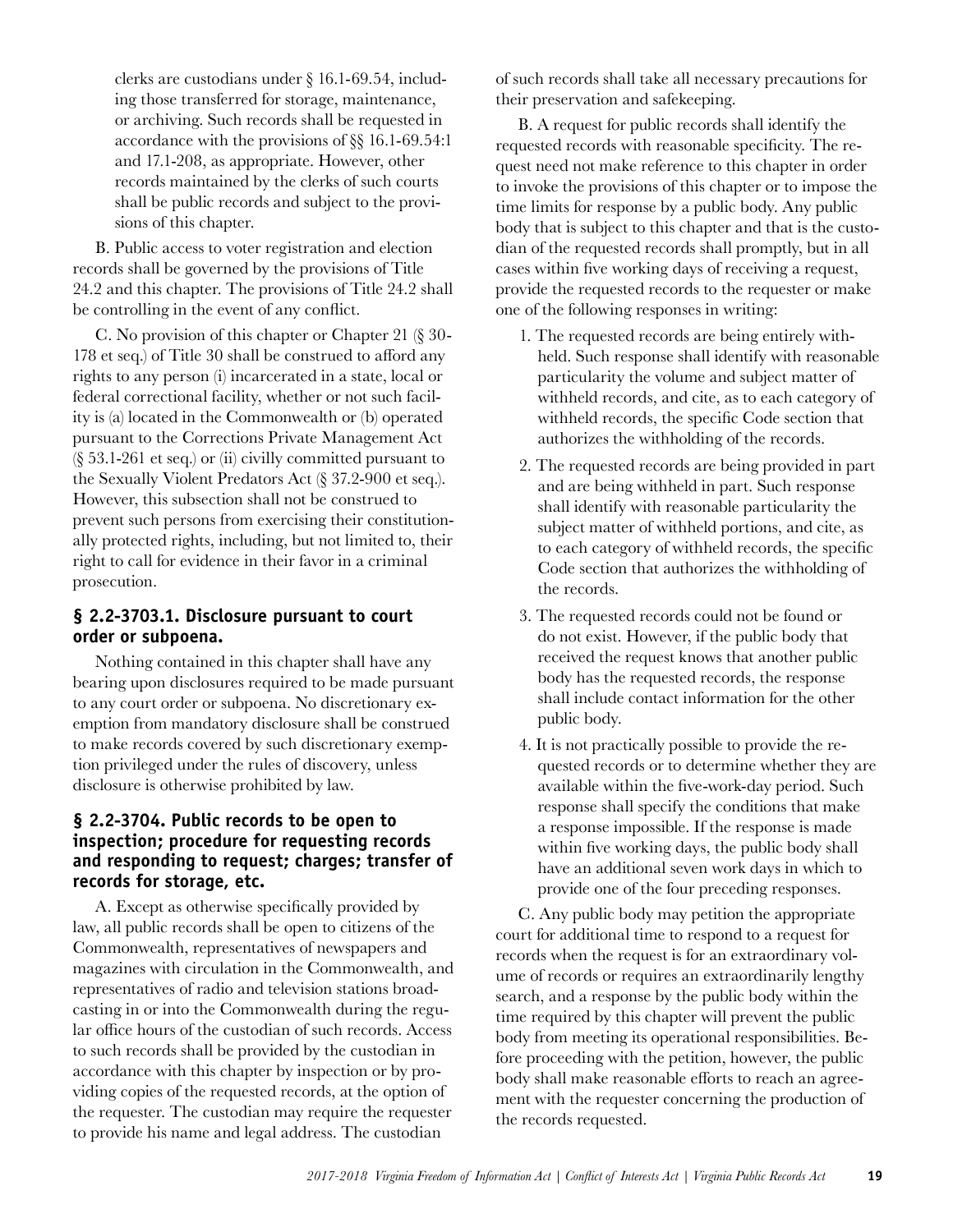D. Subject to the provisions of subsection G, no public body shall be required to create a new record if the record does not already exist. However, a public body may abstract or summarize information under such terms and conditions as agreed between the requester and the public body.

E. Failure to respond to a request for records shall be deemed a denial of the request and shall constitute a violation of this chapter.

F. A public body may make reasonable charges not to exceed its actual cost incurred in accessing, duplicating, supplying, or searching for the requested records. No public body shall impose any extraneous, intermediary, or surplus fees or expenses to recoup the general costs associated with creating or maintaining records or transacting the general business of the public body. Any duplicating fee charged by a public body shall not exceed the actual cost of duplication. The public body may also make a reasonable charge for the cost incurred in supplying records produced from a geographic information system at the request of anyone other than the owner of the land that is the subject of the request. However, such charges shall not exceed the actual cost to the public body in supplying such records, except that the public body may charge, on a pro rata per acre basis, for the cost of creating topographical maps developed by the public body, for such maps or portions thereof, which encompass a contiguous area greater than 50 acres. All charges for the supplying of requested records shall be estimated in advance at the request of the citizen.

G. Public records maintained by a public body in an electronic data processing system, computer database, or any other structured collection of data shall be made available to a requester at a reasonable cost, not to exceed the actual cost in accordance with subsection F. When electronic or other databases are combined or contain exempt and nonexempt records, the public body may provide access to the exempt records if not otherwise prohibited by law, but shall provide access to the nonexempt records as provided by this chapter.

Public bodies shall produce nonexempt records maintained in an electronic database in any tangible medium identified by the requester, including, where the public body has the capability, the option of posting the records on a website or delivering the records through an electronic mail address provided by the requester, if that medium is used by the public body in the regular course of business. No public body shall be required to produce records from an electronic database in a format not regularly used by the public

body. However, the public body shall make reasonable efforts to provide records in any format under such terms and conditions as agreed between the requester and public body, including the payment of reasonable costs. The excision of exempt fields of information from a database or the conversion of data from one available format to another shall not be deemed the creation, preparation, or compilation of a new public record.

H. In any case where a public body determines in advance that charges for producing the requested records are likely to exceed \$200, the public body may, before continuing to process the request, require the requester to agree to payment of a deposit not to exceed the amount of the advance determination. The deposit shall be credited toward the final cost of supplying the requested records. The period within which the public body shall respond under this section shall be tolled for the amount of time that elapses between notice of the advance determination and the response of the requester.

I. Before processing a request for records, a public body may require the requester to pay any amounts owed to the public body for previous requests for records that remain unpaid 30 days or more after billing.

J. In the event a public body has transferred possession of public records to any entity, including but not limited to any other public body, for storage, maintenance, or archiving, the public body initiating the transfer of such records shall remain the custodian of such records for purposes of responding to requests for public records made pursuant to this chapter and shall be responsible for retrieving and supplying such public records to the requester. In the event a public body has transferred public records for storage, maintenance, or archiving and such transferring public body is no longer in existence, any public body that is a successor to the transferring public body shall be deemed the custodian of such records. In the event no successor entity exists, the entity in possession of the public records shall be deemed the custodian of the records for purposes of compliance with this chapter, and shall retrieve and supply such records to the requester. Nothing in this subsection shall be construed to apply to records transferred to the Library of Virginia for permanent archiving pursuant to the duties imposed by the Virginia Public Records Act (§ 42.1-76 et seq.). In accordance with § 42.1-79, the Library of Virginia shall be the custodian of such permanently archived records and shall be responsible for responding to requests for such records made pursuant to this chapter.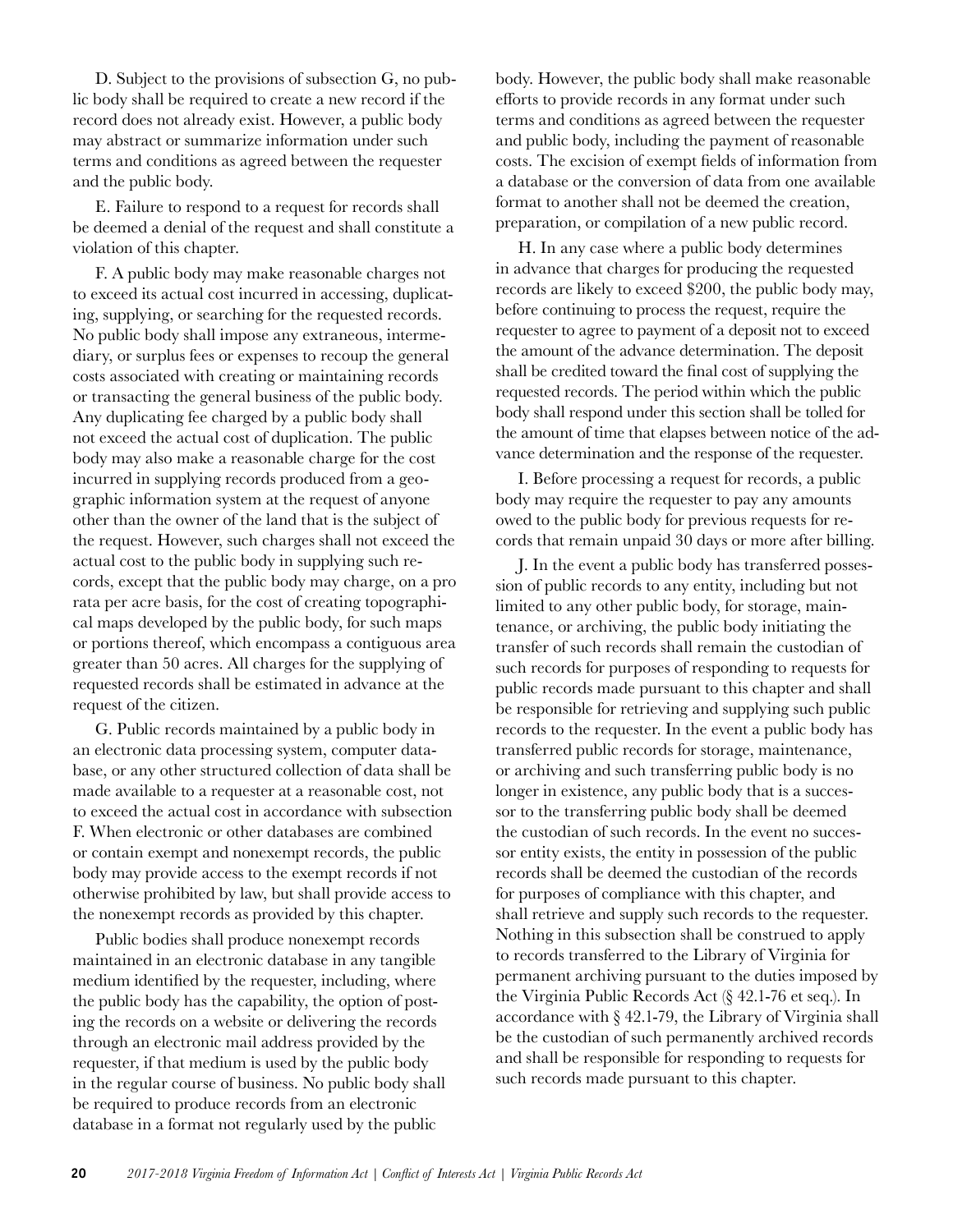#### **§ 2.2-3704.01. Records containing both excluded and nonexcluded information; duty to redact.**

No provision of this chapter is intended, nor shall it be construed or applied, to authorize a public body to withhold a public record in its entirety on the grounds that some portion of the public record is excluded from disclosure by this chapter or by any other provision of law. A public record may be withheld from disclosure in its entirety only to the extent that an exclusion from disclosure under this chapter or other provision of law applies to the entire content of the public record. Otherwise, only those portions of the public record containing information subject to an exclusion under this chapter or other provision of law may be withheld, and all portions of the public record that are not so excluded shall be disclosed.

#### **§ 2.2-3704.1. Posting of notice of rights and responsibilities by state and local public bodies; assistance by the Freedom of Information Advisory Council.**

A. All state public bodies subject to the provisions of this chapter, any county or city, any town with a population of more than 250, and any school board shall make available the following information to the public upon request and shall post a link to such information on the homepage of their respective official public government websites:

- 1. A plain English explanation of the rights of a requester under this chapter, the procedures to obtain public records from the public body, and the responsibilities of the public body in complying with this chapter. For purposes of this section, "plain English" means written in nontechnical, readily understandable language using words of common everyday usage and avoiding legal terms and phrases or other terms and words of art whose usage or special meaning primarily is limited to a particular field or profession;
- 2. Contact information for the FOIA officer designated by the public body pursuant to § 2.2- 3704.2 to (i) assist a requester in making a request for records or (ii) respond to requests for public records;
- 3. A general description, summary, list, or index of the types of public records maintained by such public body;
- 4. A general description, summary, list, or index of any exemptions in law that permit or require such public records to be withheld from release;
- 5. Any policy the public body has concerning the type of public records it routinely withholds from release as permitted by this chapter or other law; and
- 6. The following statement: "A public body may make reasonable charges not to exceed its actual cost incurred in accessing, duplicating, supplying, or searching for the requested records. No public body shall impose any extraneous, intermediary, or surplus fees or expenses to recoup the general costs associated with creating or maintaining records or transacting the general business of the public body. Any duplicating fee charged by a public body shall not exceed the actual cost of duplication. All charges for the supplying of requested records shall be estimated in advance at the request of the citizen as set forth in subsection F of § 2.2-3704 of the Code of Virginia."

B. Any state public body subject to the provisions of this chapter and any county or city, and any town with a population of more than 250, shall post a link on its official public government website to the online public comment form on the Freedom of Information Advisory Council's website to enable any requester to comment on the quality of assistance provided to the requester by the public body.

C. The Freedom of Information Advisory Council, created pursuant to § 30-178, shall assist in the development and implementation of the provisions of subsection A, upon request.

#### **§ 2.2-3704.2. Public bodies to designate FOIA officer.**

A. All state public bodies, including state authorities, that are subject to the provisions of this chapter and all local public bodies that are subject to the provisions of this chapter, shall designate and publicly identify one or more Freedom of Information Act officers (FOIA officer) whose responsibility is to serve as a point of contact for members of the public in requesting public records and to coordinate the public body's compliance with the provisions of this chapter.

B. For such state public bodies, the name and contact information of the public body's FOIA officer to whom members of the public may direct requests for public records and who will oversee the public body's compliance with the provisions of this chapter shall be made available to the public upon request and be posted on the respective public body's official public government website at the time of designation and maintained thereafter on such website for the duration of the designation.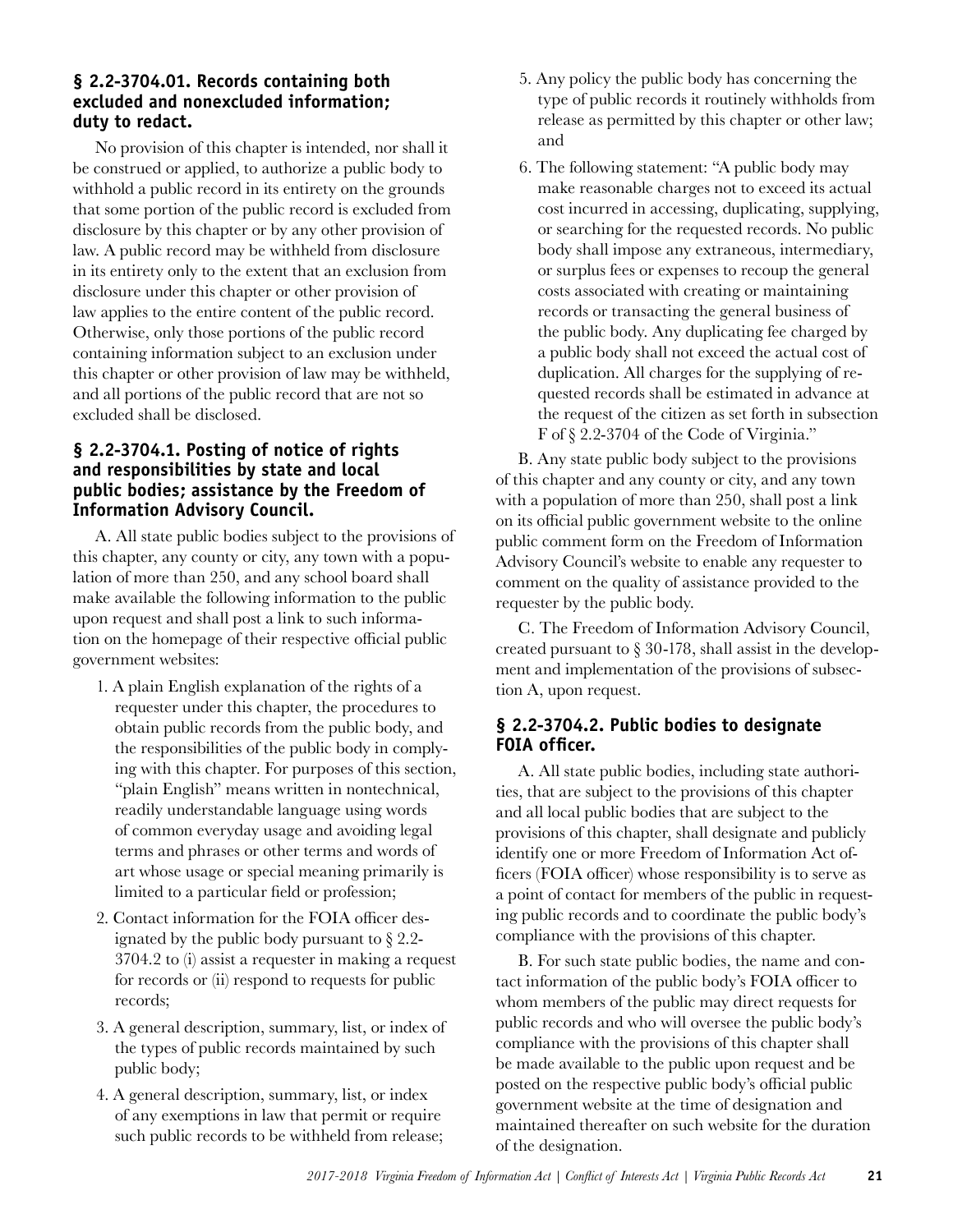C. For such local public bodies, the name and contact information of the public body's FOIA officer to whom members of the public may direct requests for public records and who will oversee the public body's compliance with the provisions of this chapter shall be made available in a way reasonably calculated to provide notice to the public, including posting at the public body's place of business, posting on its official public government website, or including such information in its publications.

D. For the purposes of this section, local public bodies shall include constitutional officers.

E. Any such FOIA officer shall possess specific knowledge of the provisions of this chapter and be trained at least annually by legal counsel for the public body or the Virginia Freedom of Information Advisory Council (the Council) or through an online course offered by the Council. Any such training shall document that the training required by this subsection has been fulfilled.

F. The name and contact information of a FOIA officer trained by legal counsel of a public body shall be (i) submitted to the Council by July 1 of each year on a form developed by the Council for that purpose and (ii) updated in a timely manner in the event of any changes to such information.

G. The Council shall maintain on its website a listing of all FOIA officers, including name, contact information, and the name of the public body such FOIA officers serve.

#### **§ 2.2-3705.1. Exclusions to application of chapter; exclusions of general application to public bodies.**

The following information contained in a public record is excluded from the mandatory disclosure provisions of this chapter but may be disclosed by the custodian in his discretion, except where such disclosure is prohibited by law. Redaction of information excluded under this section from a public record shall be conducted in accordance with § 2.2-3704.01.

1. Personnel information concerning identifiable individuals, except that access shall not be denied to the person who is the subject thereof. Any person who is the subject of such information and who is 18 years of age or older may waive, in writing, the protections afforded by this subdivision. If the protections are so waived, such information shall be disclosed. Nothing in this subdivision shall be construed to authorize the withholding of any resumes or applications submitted by persons who are appointed by the Governor pursuant to § 2.2-106 or 2.2-107.

No provision of this chapter or any provision of Chapter 38 (§ 2.2-3800 et seq.) shall be construed as denying public access to (i) contracts between a public body and its officers or employees, other than contracts settling public employee employment disputes held confidential as personnel records under § 2.2-3705.1; (ii) records of the name, position, job classification, official salary, or rate of pay of, and records of the allowances or reimbursements for expenses paid to, any officer, official, or employee of a public body; or (iii) the compensation or benefits paid by any corporation organized by the Virginia Retirement System or its officers or employees. The provisions of this subdivision, however, shall not require public access to records of the official salaries or rates of pay of public employees whose annual rate of pay is \$10,000 or less.

2. Written advice of legal counsel to state, regional or local public bodies or the officers or employees of such public bodies, and any other information protected by the attorney-client privilege.

3. Legal memoranda and other work product compiled specifically for use in litigation or for use in an active administrative investigation concerning a matter that is properly the subject of a closed meeting under § 2.2-3711.

4. Any test or examination used, administered or prepared by any public body for purposes of evaluation of (i) any student or any student's performance, (ii) any employee or employment seeker's qualifications or aptitude for employment, retention, or promotion, or (iii) qualifications for any license or certificate issued by a public body.

As used in this subdivision, "test or examination" shall include (a) any scoring key for any such test or examination and (b) any other document that would jeopardize the security of the test or examination. Nothing contained in this subdivision shall prohibit the release of test scores or results as provided by law, or limit access to individual records as provided by law. However, the subject of such employment tests shall be entitled to review and inspect all records relative to his performance on such employment tests.

When, in the reasonable opinion of such public body, any such test or examination no longer has any potential for future use, and the security of future tests or examinations will not be jeopardized, the test or examination shall be made available to the public. However, minimum competency tests administered to public school children shall be made available to the public contemporaneously with statewide release of the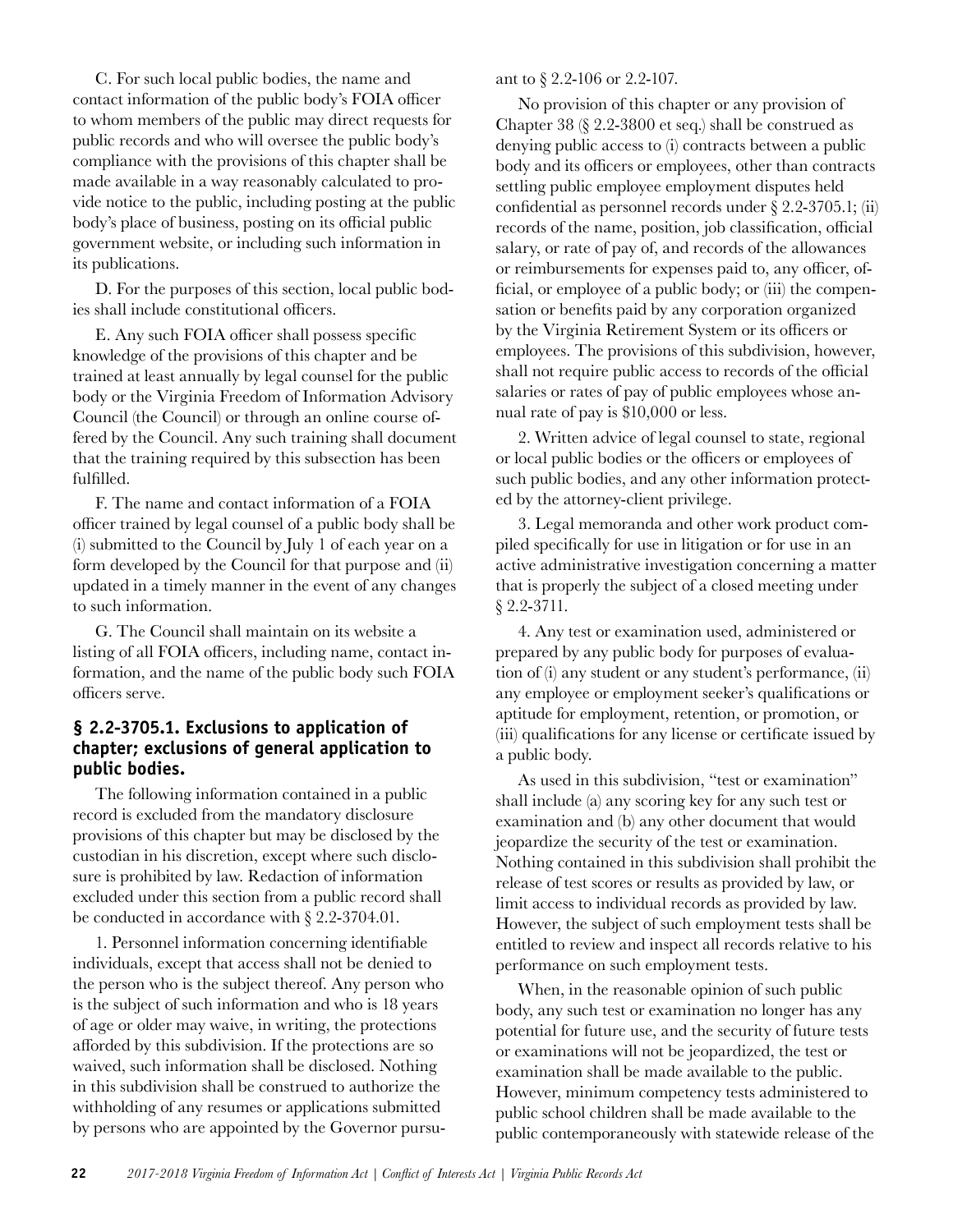scores of those taking such tests, but in no event shall such tests be made available to the public later than six months after the administration of such tests.

5. Records recorded in or compiled exclusively for use in closed meetings lawfully held pursuant to § 2.2- 3711. However, no record that is otherwise open to inspection under this chapter shall be deemed exempt by virtue of the fact that it has been reviewed or discussed in a closed meeting.

6. Vendor proprietary information software that may be in the public records of a public body. For the purpose of this subdivision, "vendor proprietary information software" means computer programs acquired from a vendor for purposes of processing data for agencies or political subdivisions of the Commonwealth.

7. Computer software developed by or for a state agency, public institution of higher education in the Commonwealth, or political subdivision of the Commonwealth.

8. Appraisals and cost estimates of real property subject to a proposed purchase, sale, or lease, prior to the completion of such purchase, sale, or lease.

9. Information concerning reserves established in specific claims administered by the Department of the Treasury through its Division of Risk Management as provided in Article 5 (§ 2.2-1832 et seq.) of Chapter 18, or by any county, city, or town; and investigative notes, correspondence and information furnished in confidence with respect to an investigation of a claim or a potential claim against a public body's insurance policy or self-insurance plan. However, nothing in this subdivision shall prevent the disclosure of information taken from inactive reports upon expiration of the period of limitations for the filing of a civil suit.

10. Personal contact information furnished to a public body for the purpose of receiving electronic mail from the public body, provided that the electronic mail recipient has requested that the public body not disclose such information. However, access shall not be denied to the person who is the subject of the record. As used in this subdivision, "personal contact information" means the information provided to the public body for the purpose of receiving electronic mail from the public body and includes home or business (i) address, (ii) email address, or (iii) telephone number or comparable number assigned to any other electronic communication device.

11. Communications and materials required to be kept confidential pursuant to § 2.2-4119 of the Virginia Administrative Dispute Resolution Act (§ 2.2-4115 et seq.).

12. Information relating to the negotiation and award of a specific contract where competition or bargaining is involved and where the release of such information would adversely affect the bargaining position or negotiating strategy of the public body. Such information shall not be withheld after the public body has made a decision to award or not to award the contract. In the case of procurement transactions conducted pursuant to the Virginia Public Procurement Act (§ 2.2-4300 et seq.), the provisions of this subdivision shall not apply, and any release of information relating to such transactions shall be governed by the Virginia Public Procurement Act.

13. Account numbers or routing information for any credit card, debit card, or other account with a financial institution of any person or public body. However, access shall not be denied to the person who is the subject of the information. For the purposes of this subdivision, "financial institution" means any organization authorized to do business under state or federal laws relating to financial institutions, including, without limitation, banks and trust companies, savings banks, savings and loan companies or associations, and credit unions.

#### **§ 2.2-3705.2. Exclusions to application of chapter; records relating to public safety.**

The following information contained in a public record is excluded from the mandatory disclosure provisions of this chapter but may be disclosed by the custodian in his discretion, except where such disclosure is prohibited by law. Redaction of information excluded under this section from a public record shall be conducted in accordance with § 2.2-3704.01.

1. Confidential information, including victim identity, provided to or obtained by staff in a rape crisis center or a program for battered spouses.

2. Information that describes the design, function, operation, or access control features of any security system, whether manual or automated, which is used to control access to or use of any automated data processing or telecommunications system.

3. Information that would disclose the security aspects of a system safety program plan adopted pursuant to Federal Transit Administration regulations by the Commonwealth's designated Rail Fixed Guideway Systems Safety Oversight agency; and information in the possession of such agency, the release of which would jeopardize the success of an ongoing investigation of a rail accident or other incident threatening railway safety.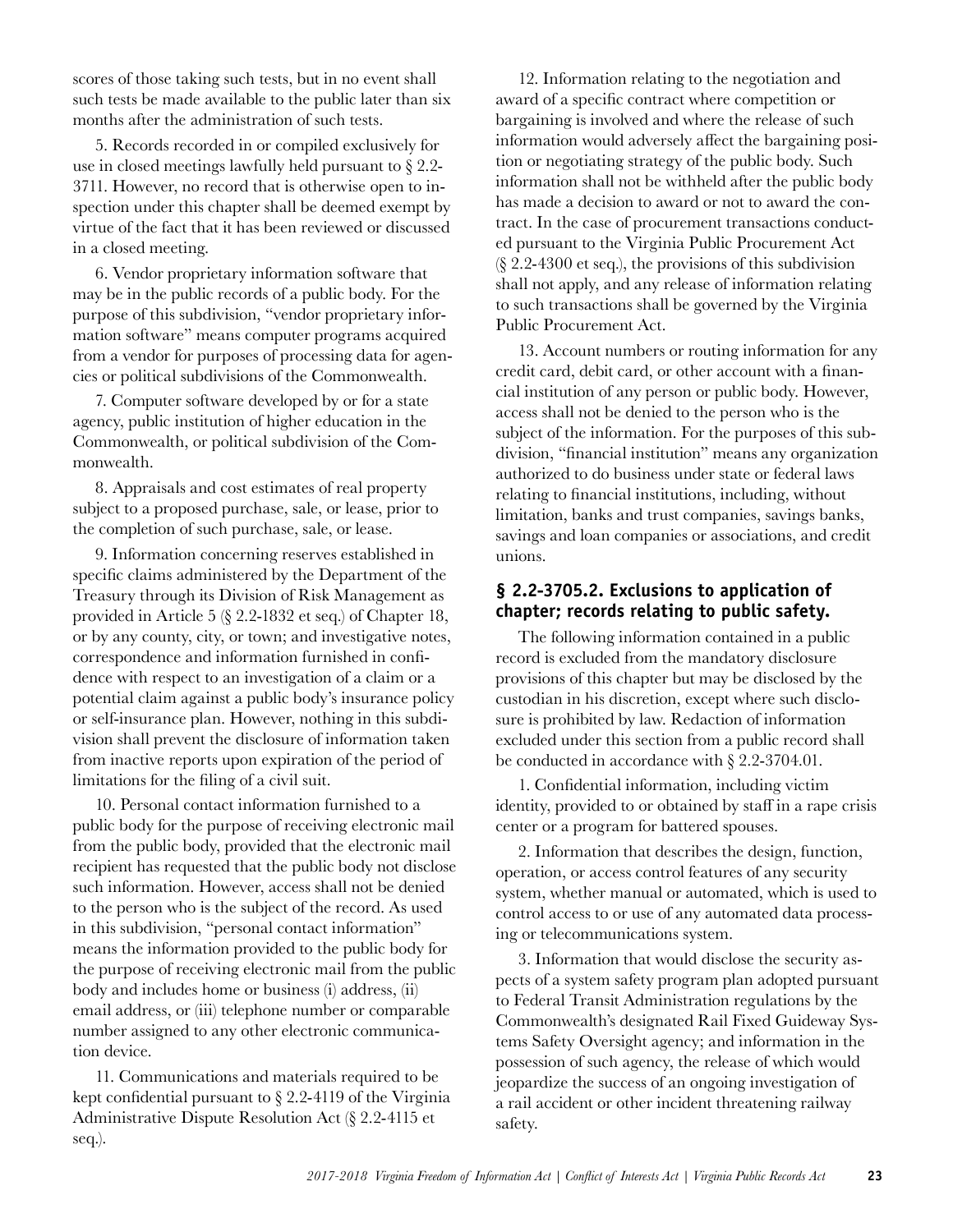4. Information concerning security plans and specific assessment components of school safety audits, as provided in § 22.1-279.8.

Nothing in this subdivision shall be construed to prevent the disclosure of information relating to the effectiveness of security plans after (i) any school building or property has been subjected to fire, explosion, natural disaster, or other catastrophic event or (ii) any person on school property has suffered or been threatened with any personal injury.

5. Information concerning the mental health assessment of an individual subject to commitment as a sexually violent predator under Chapter 9 (§ 37.2-900 et seq.) of Title 37.2 held by the Commitment Review Committee; except that in no case shall information identifying the victims of a sexually violent predator be disclosed.

6. Subscriber data provided directly or indirectly by a communications services provider to a public body that operates a 911 or E-911 emergency dispatch system or an emergency notification or reverse 911 system if the data is in a form not made available by the communications services provider to the public generally. Nothing in this subdivision shall prevent the disclosure of subscriber data generated in connection with specific calls to a 911 emergency system, where the requester is seeking to obtain public records about the use of the system in response to a specific crime, emergency or other event as to which a citizen has initiated a 911 call.

For the purposes of this subdivision:

"Communications services provider" means the same as that term is defined in § 58.1-647.

"Subscriber data" means the name, address, telephone number, and any other information identifying a subscriber of a communications services provider.

7. Subscriber data collected by a local governing body in accordance with the Enhanced Public Safety Telephone Services Act (§ 56-484.12 et seq.) and other identifying information of a personal, medical, or financial nature provided to a local governing body in connection with a 911 or E-911 emergency dispatch system or an emergency notification or reverse 911 system if such records are not otherwise publicly available.

Nothing in this subdivision shall prevent the disclosure of subscriber data generated in connection with specific calls to a 911 emergency system, where the requester is seeking to obtain public records about the use of the system in response to a specific crime, emergency or other event as to which a citizen has initiated a 911 call.

For the purposes of this subdivision:

"Communications services provider" means the same as that term is defined in  $\S$  58.1-647.

"Subscriber data" means the name, address, telephone number, and any other information identifying a subscriber of a communications services provider.

8. Information held by the Virginia Military Advisory Council or any commission created by executive order for the purpose of studying and making recommendations regarding preventing closure or realignment of federal military and national security installations and facilities located in Virginia and relocation of such facilities to Virginia, or a local or regional military affairs organization appointed by a local governing body, that would (i) reveal strategies under consideration or development by the Council or such commission or organizations to prevent the closure or realignment of federal military installations located in Virginia or the relocation of national security facilities located in Virginia, to limit the adverse economic effect of such realignment, closure, or relocation, or to seek additional tenant activity growth from the Department of Defense or federal government or (ii) disclose trade secrets, as defined in the Uniform Trade Secrets Act (§ 59.1-336 et seq.), provided to the Council or such commission or organizations in connection with their work.

In order to invoke the trade secret protection provided by clause (ii), the submitting entity shall, in writing and at the time of submission (a) invoke this exclusion, (b) identify with specificity the information for which such protection is sought, and (c) state the reason why such protection is necessary. Nothing in this subdivision shall be construed to prevent the disclosure of all or part of any record, other than a trade secret that has been specifically identified as required by this subdivision, after the Department of Defense or federal agency has issued a final, unappealable decision, or in the event of litigation, a court of competent jurisdiction has entered a final, unappealable order concerning the closure, realignment, or expansion of the military installation or tenant activities, or the relocation of the national security facility, for which records are sought.

9. Information, as determined by the State Comptroller, that describes the design, function, operation, or implementation of internal controls over the Commonwealth's financial processes and systems, and the assessment of risks and vulnerabilities of those controls, including the annual assessment of internal controls mandated by the State Comptroller, if disclosure of such information would jeopardize the security of the Commonwealth's financial assets. However, records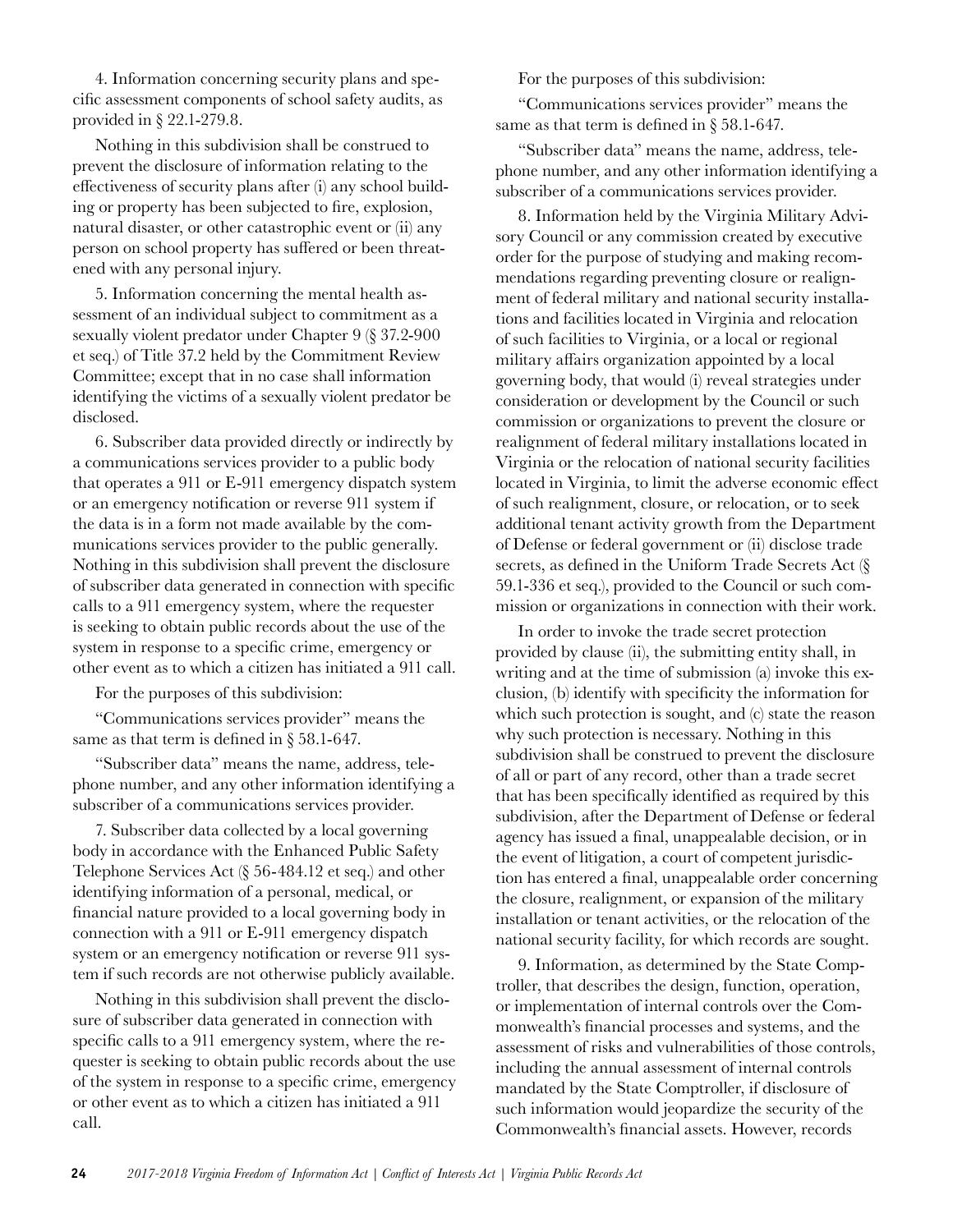relating to the investigation of and findings concerning the soundness of any fiscal process shall be disclosed in a form that does not compromise internal controls. Nothing in this subdivision shall be construed to prohibit the Auditor of Public Accounts or the Joint Legislative Audit and Review Commission from reporting internal control deficiencies discovered during the course of an audit.

10. Information relating to the Statewide Agencies Radio System (STARS) or any other similar local or regional public safety communications system that (i) describes the design, function, programming, operation, or access control features of the overall system, components, structures, individual networks, and subsystems of the STARS or any other similar local or regional communications system or (ii) relates to radio frequencies assigned to or utilized by STARS or any other similar local or regional communications system, code plugs, circuit routing, addressing schemes, talk groups, fleet maps, encryption, or programming maintained by or utilized by STARS or any other similar local or regional public safety communications system.

11. Information concerning a salaried or volunteer Fire/EMS company or Fire/EMS department if disclosure of such information would reveal the telephone numbers for cellular telephones, pagers, or comparable portable communication devices provided to its personnel for use in the performance of their official duties.

12. Information concerning the disaster recovery plans or the evacuation plans in the event of fire, explosion, natural disaster, or other catastrophic event for hospitals and nursing homes regulated by the Board of Health pursuant to Chapter 5 (§ 32.1-123 et seq.) of Title 32.1 provided to the Department of Health. Nothing in this subdivision shall be construed to prevent the disclosure of information relating to the effectiveness of executed evacuation plans after the occurrence of fire, explosion, natural disaster, or other catastrophic event.

13. Records received by the Department of Criminal Justice Services pursuant to §§ 9.1-184, 22.1-79.4, and 22.1-279.8 or for purposes of evaluating threat assessment teams established by a public institution of higher education pursuant to  $\S 23.1-805$  or by a private nonprofit institution of higher education, to the extent such records reveal security plans, walk-through checklists, or vulnerability and threat assessment components.

14. Information contained in (i) engineering, architectural, or construction drawings; (ii) operational, procedural, tactical planning, or training manuals; (iii) staff meeting minutes; or (iv) other records that reveal

any of the following, the disclosure of which would jeopardize the safety or security of any person; governmental facility, building, or structure or persons using such facility, building, or structure; or public or private commercial office, multifamily residential, or retail building or its occupants:

- a. Critical infrastructure information or the location or operation of security equipment and systems of any public building, structure, or information storage facility, including ventilation systems, fire protection equipment, mandatory building emergency equipment or systems, elevators, electrical systems, telecommunications equipment and systems, or utility equipment and systems;
- b. Vulnerability assessments, information not lawfully available to the public regarding specific cybersecurity threats or vulnerabilities, or security plans and measures of an entity, facility, building structure, information technology system, or software program;
- c. Surveillance techniques, personnel deployments, alarm or security systems or technologies, or operational or transportation plans or protocols; or
- d. Interconnectivity, network monitoring, network operation centers, master sites, or systems related to the Statewide Agencies Radio System (STARS) or any other similar local or regional public safety communications system.

The same categories of records of any person or entity submitted to a public body for the purpose of antiterrorism response planning or cybersecurity planning or protection may be withheld from disclosure if such person or entity in writing (a) invokes the protections of this subdivision, (b) identifies with specificity the records or portions thereof for which protection is sought, and (c) states with reasonable particularity why the protection of such records from public disclosure is necessary to meet the objective of antiterrorism, cybersecurity planning or protection, or critical infrastructure information security and resilience. Such statement shall be a public record and shall be disclosed upon request.

Any public body receiving a request for records excluded under clauses (a) and (b) of this subdivision 14 shall notify the Secretary of Public Safety and Homeland Security or his designee of such request and the response made by the public body in accordance with § 2.2-3704.

Nothing in this subdivision 14 shall prevent the disclosure of records relating to (1) the struc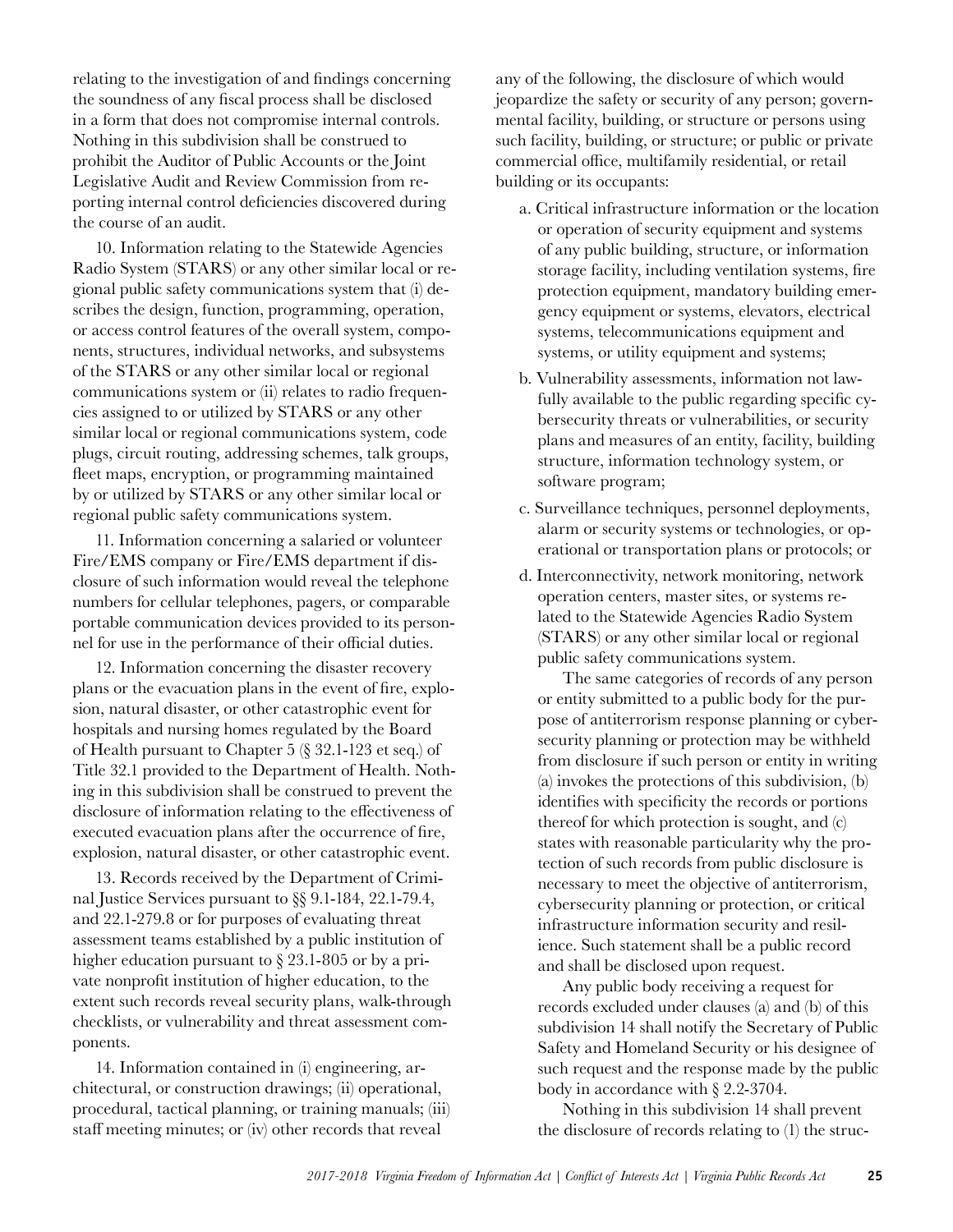tural or environmental soundness of any such facility, building, or structure or (2) an inquiry into the performance of such facility, building, or structure after it has been subjected to fire, explosion, natural disaster, or other catastrophic event.

As used in this subdivision, "critical infrastructure information" means the same as that term is defined in 6 U.S.C. § 131.

15. Information held by the Virginia Commercial Space Flight Authority that is categorized as classified or sensitive but unclassified, including national security, defense, and foreign policy information, provided that such information is exempt under the federal Freedom of Information Act, 5 U.S.C. § 552.

#### **§ 2.2-3705.3. Exclusions to application of chapter; records relating to administrative investigations.**

The following information contained in a public record is excluded from the mandatory disclosure provisions of this chapter but may be disclosed by the custodian in his discretion, except where such disclosure is prohibited by law. Redaction of information excluded under this section from a public record shall be conducted in accordance with § 2.2-3704.01.

1. Information relating to investigations of applicants for licenses and permits, and of all licensees and permittees, made by or submitted to the Virginia Alcoholic Beverage Control Authority, the Virginia Lottery, the Virginia Racing Commission, the Department of Agriculture and Consumer Services relating to investigations and applications pursuant to Article 1.1:1 (§ 18.2-340.15 et seq.) of Chapter 8 of Title 18.2, or the Private Security Services Unit of the Department of Criminal Justice Services.

2. Records of active investigations being conducted by the Department of Health Professions or by any health regulatory board in the Commonwealth pursuant to § 54.1-108.

3. Investigator notes, and other correspondence and information, furnished in confidence with respect to an active investigation of individual employment discrimination complaints made to the Department of Human Resource Management, to such personnel of any local public body, including local school boards, as are responsible for conducting such investigations in confidence, or to any public institution of higher education. However, nothing in this subdivision shall prevent the disclosure of information taken from inactive reports in a form that does not reveal the identity of charging parties, persons supplying the information, or other

individuals involved in the investigation.

4. Records of active investigations being conducted by the Department of Medical Assistance Services pursuant to Chapter 10 (§ 32.1-323 et seq.) of Title 32.1.

5. Investigative notes and other correspondence and information furnished in confidence with respect to an investigation or conciliation process involving an alleged unlawful discriminatory practice under the Virginia Human Rights Act (§ 2.2-3900 et seq.) or under any local ordinance adopted in accordance with the authority specified in § 2.2-524, or adopted pursuant to  $\S$  15.2-965, or adopted prior to July 1, 1987, in accordance with applicable law, relating to local human rights or human relations commissions. However, nothing in this subdivision shall prevent the distribution of information taken from inactive reports in a form that does not reveal the identity of the parties involved or other persons supplying information.

6. Information relating to studies and investigations by the Virginia Lottery of (i) lottery agents, (ii) lottery vendors, (iii) lottery crimes under §§ 58.1-4014through 58.1-4018, (iv) defects in the law or regulations that cause abuses in the administration and operation of the lottery and any evasions of such provisions, or (v) the use of the lottery as a subterfuge for organized crime and illegal gambling where such information has not been publicly released, published or copyrighted. All studies and investigations referred to under clauses (iii), (iv), and (v) shall be open to inspection and copying upon completion of the study or investigation.

7. Investigative notes, correspondence and information furnished in confidence, and records otherwise exempted by this chapter or any Virginia statute, provided to or produced by or for (i) the Auditor of Public Accounts; (ii) the Joint Legislative Audit and Review Commission; (iii) an appropriate authority as defined in § 2.2-3010 with respect to an allegation of wrongdoing or abuse under the Fraud and Abuse Whistle Blower Protection Act (§ 2.2-3009 et seq.); (iv) the Office of the State Inspector General with respect to an investigation initiated through the Fraud, Waste and Abuse Hotline or an investigation initiated pursuant to Chapter 3.2 (§ 2.2-307 et seq.); (v) internal auditors appointed by the head of a state agency or by any public institution of higher education; (vi) the committee or the auditor with respect to an investigation or audit conducted pursuant to  $\S$  15.2-825; or (vii) the auditors, appointed by the local governing body of any county, city, or town or a school board, who by charter, ordinance, or statute have responsibility for conducting an investigation of any officer, department, or program of such body.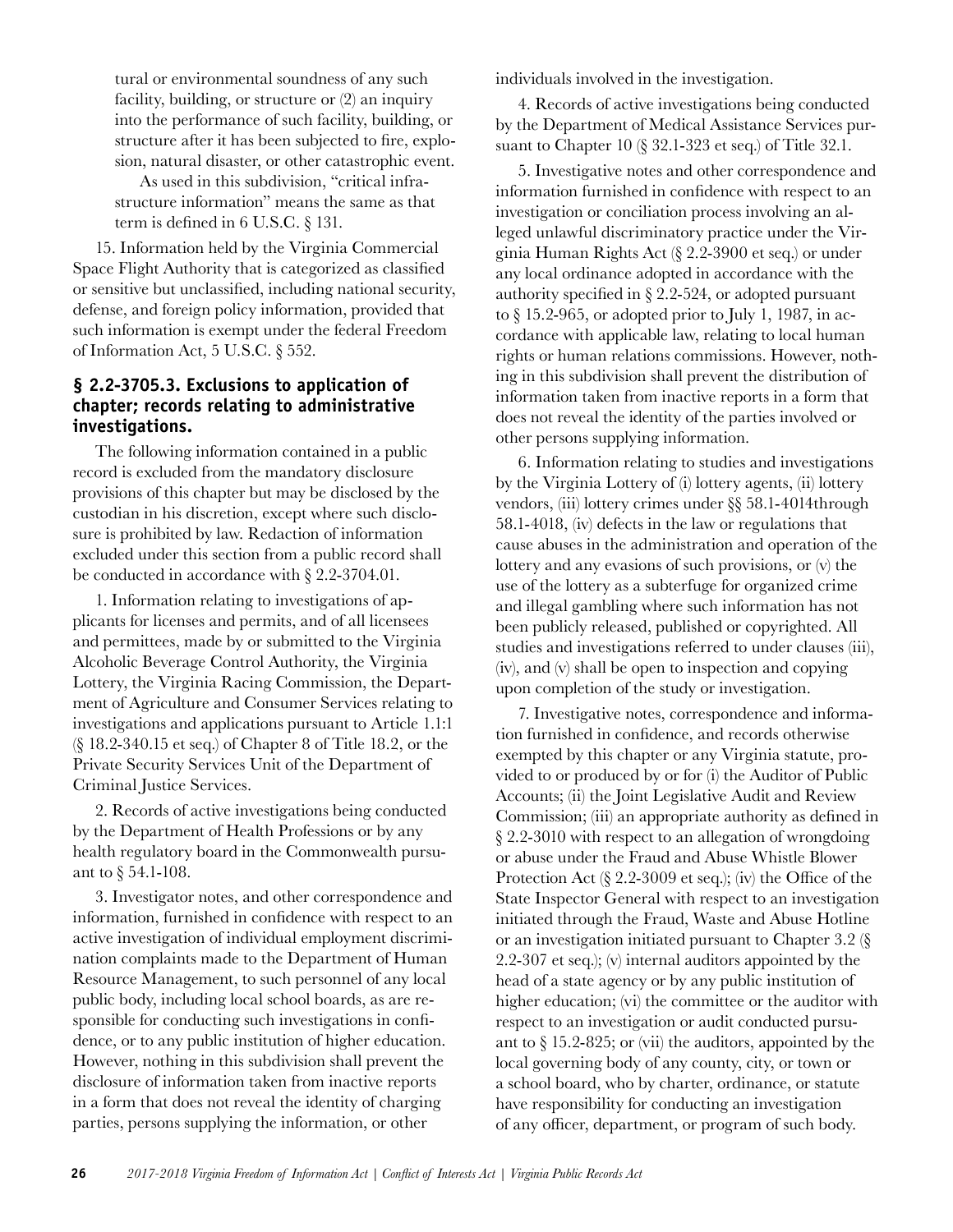Information contained in completed investigations shall be disclosed in a form that does not reveal the identity of the complainants or persons supplying information to investigators. Unless disclosure is excluded by this subdivision, the information disclosed shall include the agency involved, the identity of the person who is the subject of the complaint, the nature of the complaint, and the actions taken to resolve the complaint. If an investigation does not lead to corrective action, the identity of the person who is the subject of the complaint may be released only with the consent of the subject person. Local governing bodies shall adopt guidelines to govern the disclosure required by this subdivision.

8. The names, addresses, and telephone numbers of complainants furnished in confidence with respect to an investigation of individual zoning enforcement complaints or complaints relating to the Uniform Statewide Building Code (§ 36-97 et seq.) or the Statewide Fire Prevention Code (§ 27-94et seq.) made to a local governing body.

9. Records of active investigations being conducted by the Department of Criminal Justice Services pursuant to Article 4 (§ 9.1-138 et seq.), Article 4.1 (§ 9.1- 150.1 et seq.), Article 11 (§ 9.1-185 et seq.), and Article 12 (§ 9.1-186 et seq.) of Chapter 1 of Title 9.1.

10. Information furnished to or prepared by the Board of Education pursuant to subsection D of § 22.1- 253.13:3 in connection with the review or investigation of any alleged breach in security, unauthorized alteration, or improper administration of tests by local school board employees responsible for the distribution or administration of the tests. However, this section shall not prohibit the disclosure of such information to (i) a local school board or division superintendent for the purpose of permitting such board or superintendent to consider or to take personnel action with regard to an employee or (ii) any requester, after the conclusion of a review or investigation, in a form that (a) does not reveal the identity of any person making a complaint or supplying information to the Board on a confidential basis and (b) does not compromise the security of any test mandated by the Board.

11. Information contained in (i) an application for licensure or renewal of a license for teachers and other school personnel, including transcripts or other documents submitted in support of an application, and (ii) an active investigation conducted by or for the Board of Education related to the denial, suspension, cancellation, revocation, or reinstatement of teacher and other school personnel licenses including investigator notes and other correspondence and information, furnished

in confidence with respect to such investigation. However, this subdivision shall not prohibit the disclosure of such (a) application information to the applicant at his own expense or (b) investigation information to a local school board or division superintendent for the purpose of permitting such board or superintendent to consider or to take personnel action with regard to an employee. Information contained in completed investigations shall be disclosed in a form that does not reveal the identity of any complainant or person supplying information to investigators. The completed investigation information disclosed shall include information regarding the school or facility involved, the identity of the person who was the subject of the complaint, the nature of the complaint, and the actions taken to resolve the complaint. If an investigation fails to support a complaint or does not lead to corrective action, the identity of the person who was the subject of the complaint may be released only with the consent of the subject person. No personally identifiable information regarding a current or former student shall be released except as permitted by state or federal law.

12. Information provided in confidence and related to an investigation by the Attorney General under Article 1 (§ 3.2-4200 et seq.) or Article 3 (§ 3.2-4204et seq.) of Chapter 42 of Title 3.2, Article 10 (§ 18.2-246.6 et seq.) of Chapter 6 or Chapter 13 (§ 18.2-512 et seq.) of Title 18.2, or Article 1 (§ 58.1-1000) of Chapter 10 of Title 58.1. However, information related to an investigation that has been inactive for more than six months shall, upon request, be disclosed provided such disclosure is not otherwise prohibited by law and does not reveal the identity of charging parties, complainants, persons supplying information, witnesses, or other individuals involved in the investigation.

#### **§ 2.2-3705.4. Exclusions to application of chapter; educational records and certain records of educational institutions.**

A. The following information contained in a public record is excluded from the mandatory disclosure provisions of this chapter but may be disclosed by the custodian in his discretion, except as provided in subsection B or where such disclosure is otherwise prohibited by law. Redaction of information excluded under this section from a public record shall be conducted in accordance with § 2.2-3704.01.

1. Scholastic records containing information concerning identifiable individuals, except that such access shall not be denied to the person who is the subject thereof, or the parent or legal guardian of the student. However, no student shall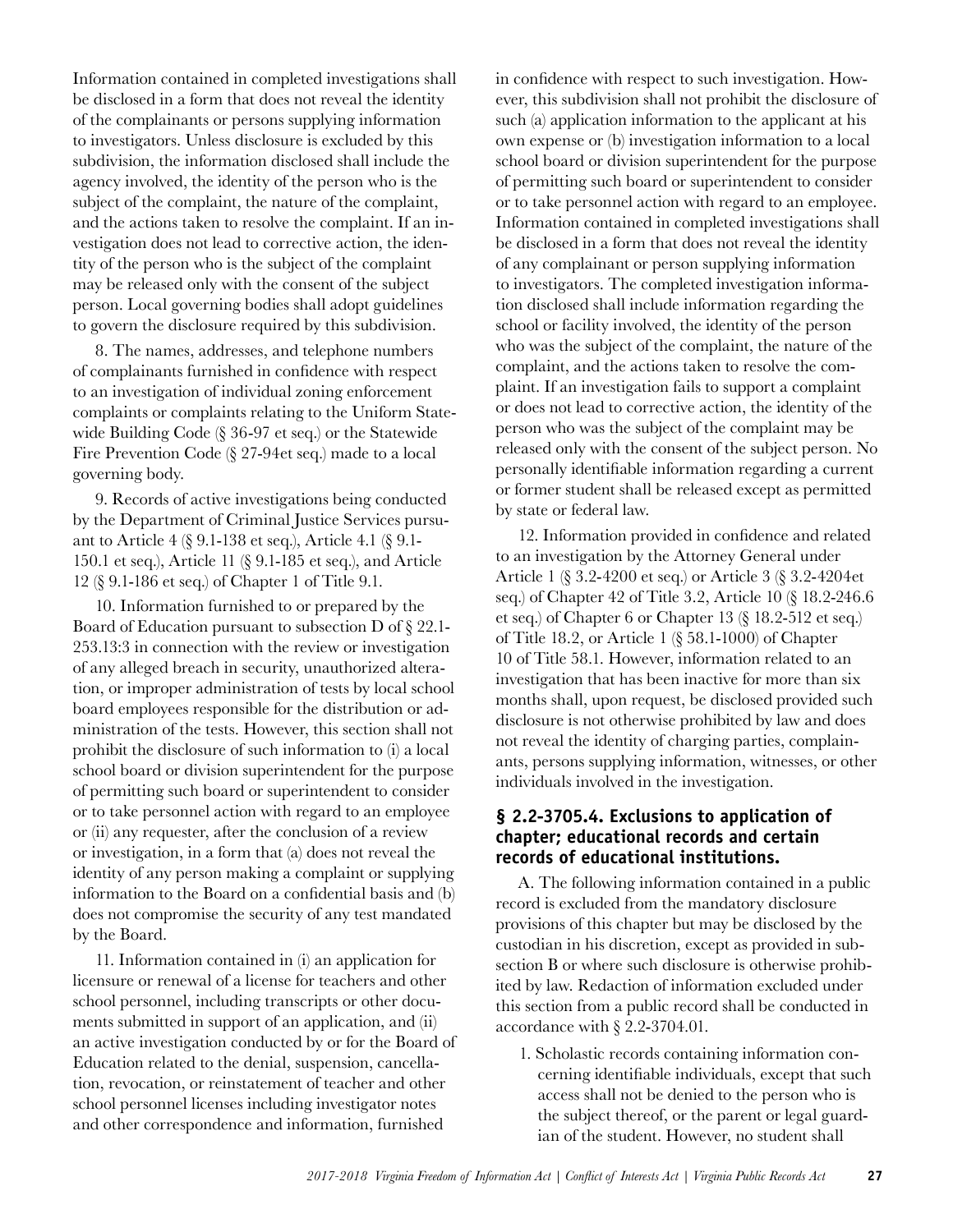have access to (i) financial records of a parent or guardian or (ii) records of instructional, supervisory, and administrative personnel and educational personnel ancillary thereto, that are in the sole possession of the maker thereof and that are not accessible or revealed to any other person except a substitute.

The parent or legal guardian of a student may prohibit, by written request, the release of any individual information regarding that student until the student reaches the age of 18 years. For scholastic records of students under the age of 18 years, the right of access may be asserted only by his legal guardian or parent, including a noncustodial parent, unless such parent's parental rights have been terminated or a court of competent jurisdiction has restricted or denied such access. For scholastic records of students who are emancipated or attending a public institution of higher education in the Commonwealth, the right of access may be asserted by the student.

Any person who is the subject of any scholastic record and who is 18 years of age or older may waive, in writing, the protections afforded by this subdivision. If the protections are so waived, such records shall be disclosed.

- 2. Confidential letters and statements of recommendation placed in the records of educational agencies or institutions respecting (i) admission to any educational agency or institution, (ii) an application for employment or promotion, or (iii) receipt of an honor or honorary recognition.
- 3. Information held by the Brown v. Board of Education Scholarship Committee that would reveal personally identifiable information, including scholarship applications, personal financial information, and confidential correspondence and letters of recommendation.
- 4. Information of a proprietary nature produced or collected by or for faculty or staff of public institutions of higher education, other than the institutions' financial or administrative records, in the conduct of or as a result of study or research on medical, scientific, technical or scholarly issues, whether sponsored by the institution alone or in conjunction with a governmental body or a private concern, where such information has not been publicly released, published, copyrighted or patented.
- 5. Information held by the University of Virginia or the University of Virginia Medical Center

or Eastern Virginia Medical School, as the case may be, that contain proprietary, businessrelated information pertaining to the operations of the University of Virginia Medical Center or Eastern Virginia Medical School, as the case may be, including business development or marketing strategies and activities with existing or future joint venturers, partners, or other parties with whom the University of Virginia Medical Center or Eastern Virginia Medical School, as the case may be, has formed, or forms, any arrangement for the delivery of health care, if disclosure of such information would be harmful to the competitive position of the University of Virginia Medical Center or Eastern Virginia Medical School, as the case may be.

6. Personal information, as defined in § 2.2-3801, provided to the Board of the Virginia College Savings Plan or its employees by or on behalf of individuals who have requested information about, applied for, or entered into prepaid tuition contracts or savings trust account agreements pursuant to Chapter 7 (§ 23.1-700 et seq.) of Title 23.1, including personal information related to (i) qualified beneficiaries as that term is defined in § 23.1-700, (ii) designated survivors, or (iii) authorized individuals. Nothing in this subdivision shall be construed to prevent disclosure or publication of information in a statistical or other form that does not identify individuals or provide personal information. Individuals shall be provided access to their own personal information.

For purposes of this subdivision:

"Authorized individual" means an individual who may be named by the account owner to receive information regarding the account but who does not have any control or authority over the account.

"Designated survivor" means the person who will assume account ownership in the event of the account owner's death.

7. Information maintained in connection with fundraising activities by or for a public institution of higher education that would reveal (i) personal fundraising strategies relating to identifiable donors or prospective donors or (ii) wealth assessments; estate, financial, or tax planning information; health-related information; employment, familial, or marital status information; electronic mail addresses, facsimile or telephone numbers; birth dates or social security numbers of identifiable donors or prospective donors. Nothing in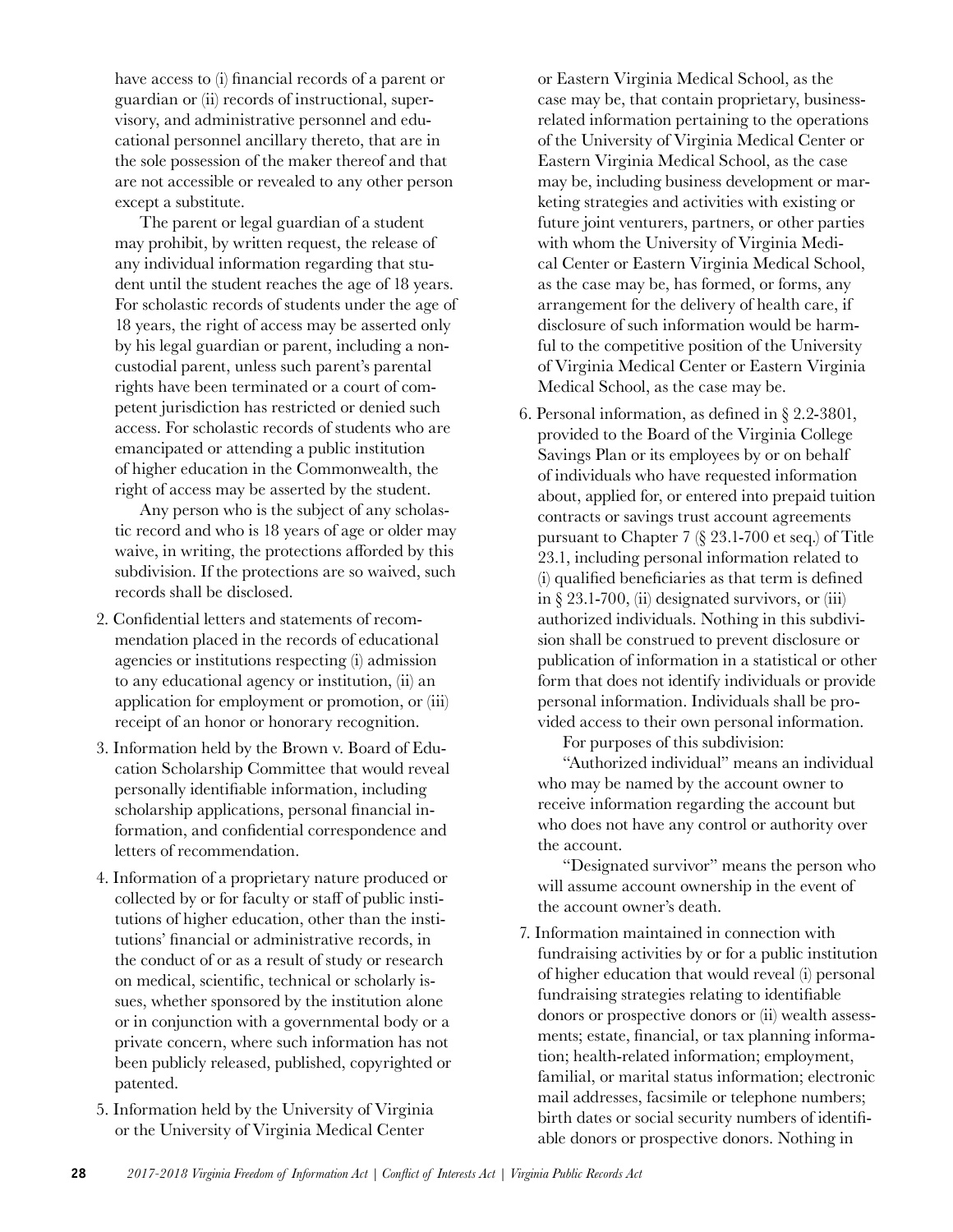this subdivision, however, shall be construed to prevent the disclosure of information relating to the amount, date, purpose, and terms of the pledge or donation, or the identity of the donor unless the donor has requested anonymity in connection with or as a condition of making a pledge or donation. The exclusion provided by this subdivision shall not apply to protect from disclosure (i) the identities of sponsors providing grants to or contracting with the institution for the performance of research services or other work or (ii) the terms and conditions of such grants or contracts.

8. Information held by a threat assessment team established by a local school board pursuant to § 22.1-79.4 or by a public institution of higher education pursuant to § 23.1-805 relating to the assessment or intervention with a specific individual. However, in the event an individual who has been under assessment commits an act, or is prosecuted for the commission of an act that has caused the death of, or caused serious bodily injury, including any felony sexual assault, to another person, such information of the threat assessment team concerning the individual under assessment shall be made available as provided by this chapter, with the exception of any criminal history records obtained pursuant to § 19.2- 389 or 19.2-389.1, health records obtained pursuant to § 32.1-127.1:03, or scholastic records as defined in § 22.1-289. The public body providing such information shall remove personally identifying information of any person who provided information to the threat assessment team under a promise of confidentiality.

B. The custodian of a scholastic record shall not release the address, phone number, or email address of a student in response to a request made under this chapter without written consent. For any student who is (i) 18 years of age or older, (ii) under the age of 18 and emancipated, or (iii) attending an institution of higher education, written consent of the student shall be required. For any other student, written consent of the parent or legal guardian of such student shall be required.

#### **§ 2.2-3705.5. Exclusions to application of chapter; health and social services records.**

The following information contained in a public record is excluded from the mandatory disclosure provisions of this chapter but may be disclosed by the custodian in his discretion, except where such disclosure is prohibited by law. Redaction of information excluded under this section from a public record shall be conducted in accordance with § 2.2-3704.01.

1. Health records, except that such records may be personally reviewed by the individual who is the subject of such records, as provided in subsection F of § 32.1- 127.1:03.

Where the person who is the subject of health records is confined in a state or local correctional facility, the administrator or chief medical officer of such facility may assert such confined person's right of access to the health records if the administrator or chief medical officer has reasonable cause to believe that such confined person has an infectious disease or other medical condition from which other persons so confined need to be protected. Health records shall only be reviewed and shall not be copied by such administrator or chief medical officer. The information in the health records of a person so confined shall continue to be confidential and shall not be disclosed by the administrator or chief medical officer of the facility to any person except the subject or except as provided by law.

Where the person who is the subject of health records is under the age of 18, his right of access may be asserted only by his guardian or his parent, including a noncustodial parent, unless such parent's parental rights have been terminated, a court of competent jurisdiction has restricted or denied such access, or a parent has been denied access to the health record in accordance with § 20-124.6. In instances where the person who is the subject thereof is an emancipated minor, a student in a public institution of higher education, or is a minor who has consented to his own treatment as authorized by  $\S$  16.1-338 or 54.1-2969, the right of access may be asserted by the subject person.

For the purposes of this chapter, statistical summaries of incidents and statistical data concerning abuse of individuals receiving services compiled by the Commissioner of Behavioral Health and Developmental Services shall be disclosed. No such summaries or data shall include any information that identifies specific individuals receiving services.

2. Applications for admission to examinations or for licensure and scoring records maintained by the Department of Health Professions or any board in that department on individual licensees or applicants; information required to be provided to the Department of Health Professions by certain licensees pursuant to § 54.1-2506.1; information held by the Health Practitioners' Monitoring Program Committee within the Department of Health Professions that identifies any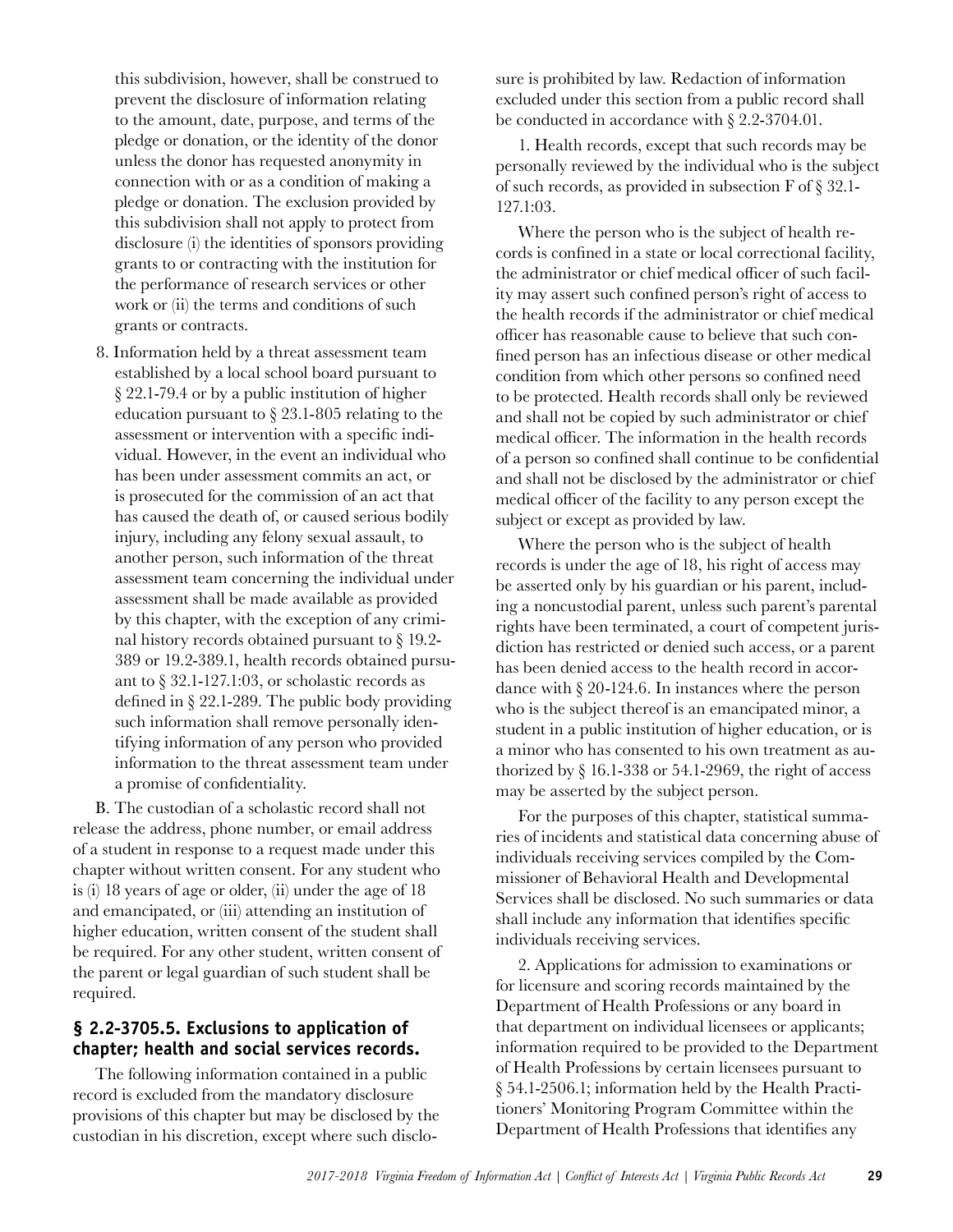practitioner who may be, or who is actually, impaired to the extent that disclosure is prohibited by § 54.1- 2517; and information relating to the prescribing and dispensing of covered substances to recipients and any abstracts from such information that are in the possession of the Prescription Monitoring Program (Program) pursuant to Chapter 25.2 (§ 54.1-2519 et seq.) of Title 54.1 and any material relating to the operation or security of the Program.

3. Reports, documentary evidence, and other information as specified in §§ 51.5-122 and 51.5-141 and Chapter 1 (§ 63.2-100 et seq.) of Title 63.2 and information and statistical registries required to be kept confidential pursuant to Chapter 1 (§ 63.2-100 et seq.) of Title 63.2.

4. Investigative notes; proprietary information not published, copyrighted or patented; information obtained from employee personnel records; personally identifiable information regarding residents, clients or other recipients of services; other correspondence and information furnished in confidence to the Department of Social Services in connection with an active investigation of an applicant or licensee pursuant to Chapters 17 (§ 63.2-1700 et seq.) and 18 (§ 63.2-1800 et seq.) of Title 63.2; and information furnished to the Office of the Attorney General in connection with an investigation or litigation pursuant to Article 19.1 (§ 8.01-216.1 et seq.) of Chapter 3 of Title 8.01 and Chapter 9 (§ 32.1-310 et seq.) of Title 32.1. However, nothing in this subdivision shall prevent the disclosure of information from the records of completed investigations in a form that does not reveal the identity of complainants, persons supplying information, or other individuals involved in the investigation.

5. Information collected for the designation and verification of trauma centers and other specialty care centers within the Statewide Emergency Medical Services System and Services pursuant to Article 2.1 (§ 32.1-111.1 et seq.) of Chapter 4 of Title 32.1.

6. Reports and court documents relating to involuntary admission required to be kept confidential pursuant to § 37.2-818.

7. Information acquired (i) during a review of any child death conducted by the State Child Fatality Review team established pursuant to § 32.1-283.1 or by a local or regional child fatality review team to the extent that such information is made confidential by § 32.1- 283.2; (ii) during a review of any death conducted by a family violence fatality review team to the extent that such information is made confidential by § 32.1-283.3; (iii) during a review of any adult death conducted by

the Adult Fatality Review Team to the extent made confidential by § 32.1-283.5 or by a local or regional adult fatality review team to the extent that such information is made confidential by  $\S 32.1-283.6$ ; or (iv) by a local or regional overdose fatality review team to the extent that such information is made confidential by § 32.1-283.7.

8. Patient level data collected by the Board of Health and not yet processed, verified, and released, pursuant to § 32.1-276.9, to the Board by the nonprofit organization with which the Commissioner of Health has contracted pursuant to § 32.1-276.4.

9. Information relating to a grant application, or accompanying a grant application, submitted to the Commonwealth Neurotrauma Initiative Advisory Board pursuant to Article 12 (§ 51.5-178 et seq.) of Chapter 14 of Title 51.5 that would (i) reveal (a) medical or mental health records or other data identifying individual patients or (b) proprietary business or research-related information produced or collected by the applicant in the conduct of or as a result of study or research on medical, rehabilitative, scientific, technical, or scholarly issues, when such information has not been publicly released, published, copyrighted, or patented, and (ii) be harmful to the competitive position of the applicant.

10. Any information copied, recorded, or received by the Commissioner of Health in the course of an examination, investigation, or review of a managed care health insurance plan licensee pursuant to §§ 32.1- 137.4 and 32.1-137.5, including books, records, files, accounts, papers, documents, and any or all computer or other recordings.

11. Records of the Virginia Birth-Related Neurological Injury Compensation Program required to be kept confidential pursuant to § 38.2-5002.2.

12. Information held by the State Health Commissioner relating to the health of any person subject to an order of quarantine or an order of isolation pursuant to Article 3.02 (§ 32.1-48.05 et seq.) of Chapter 2 of Title 32.1. However, nothing in this subdivision shall be construed to prevent the disclosure of statistical summaries, abstracts, or other information in aggregate form.

13. The names and addresses or other contact information of persons receiving transportation services from a state or local public body or its designee under Title II of the Americans with Disabilities Act, (42 U.S.C. § 12131 et seq.) or funded by Temporary Assistance for Needy Families (TANF) created under § 63.2-600.

14. Information held by certain health care commit-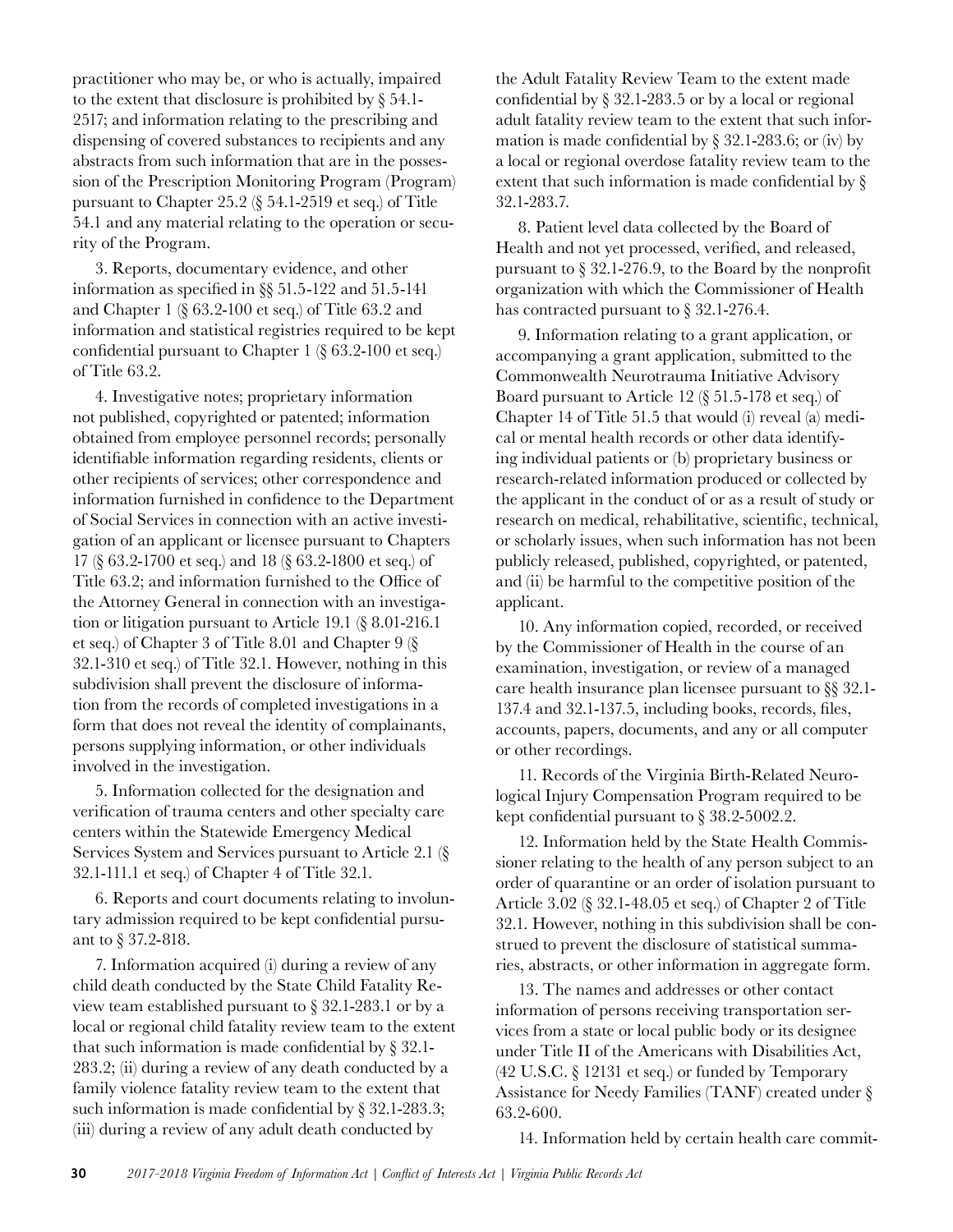tees and entities that may be withheld from discovery as privileged communications pursuant to § 8.01- 581.17.

15. Data and information specified in § 37.2-308.01 relating to proceedings provided for in Article 16 (§ 16.1-335 et seq.) of Chapter 11 of Title 16.1 and Chapter 8 (§ 37.2-800 et seq.) of Title 37.2.

16. Records of and information held by the Emergency Department Care Coordination Program required to be kept confidential pursuant to § 32.1-372.

#### **§ 2.2-3705.6. Exclusions to application of chapter; proprietary records and trade secrets.**

The following information contained in a public record is excluded from the mandatory disclosure provisions of this chapter but may be disclosed by the custodian in his discretion, except where such disclosure is prohibited by law. Redaction of information excluded under this section from a public record shall be conducted in accordance with § 2.2-3704.01.

1. Proprietary information gathered by or for the Virginia Port Authority as provided in § 62.1-132.4 or 62.1-134.1.

2. Financial statements not publicly available filed with applications for industrial development financings in accordance with Chapter 49 (§ 15.2-4900et seq.) of Title 15.2.

3. Proprietary information, voluntarily provided by private business pursuant to a promise of confidentiality from a public body, used by the public body for business, trade, and tourism development or retention; and memoranda, working papers, or other information related to businesses that are considering locating or expanding in Virginia, prepared by a public body, where competition or bargaining is involved and where disclosure of such information would adversely affect the financial interest of the public body.

4. Information that was filed as confidential under the Toxic Substances Information Act (§ 32.1-239 et seq.), as such Act existed prior to July 1, 1992.

5. Fisheries data that would permit identification of any person or vessel, except when required by court order as specified in § 28.2-204.

6. Confidential financial statements, balance sheets, trade secrets, and revenue and cost projections provided to the Department of Rail and Public Transportation, provided such information is exempt under the federal Freedom of Information Act or the federal Interstate Commerce Act or other laws administered by the Surface Transportation Board or the Federal Railroad Administration with respect to data provided in confidence to the Surface Transportation Board and the Federal Railroad Administration.

7. Proprietary information related to inventory and sales, voluntarily provided by private energy suppliers to the Department of Mines, Minerals and Energy, used by that Department for energy contingency planning purposes or for developing consolidated statistical information on energy supplies.

8. Confidential proprietary information furnished to the Board of Medical Assistance Services or the Medicaid Prior Authorization Advisory Committee pursuant to Article 4 (§ 32.1-331.12 et seq.) of Chapter 10 of Title 32.1.

9. Proprietary, commercial or financial information, balance sheets, trade secrets, and revenue and cost projections provided by a private transportation business to the Virginia Department of Transportation and the Department of Rail and Public Transportation for the purpose of conducting transportation studies needed to obtain grants or other financial assistance under the Transportation Equity Act for the 21st Century (P.L. 105-178) for transportation projects if disclosure of such information is exempt under the federal Freedom of Information Act or the federal Interstate Commerce Act or other laws administered by the Surface Transportation Board or the Federal Railroad Administration with respect to data provided in confidence to the Surface Transportation Board and the Federal Railroad Administration. However, the exclusion provided by this subdivision shall not apply to any wholly owned subsidiary of a public body.

10. Confidential information designated as provided in subsection F of § 2.2-4342 as trade secrets or proprietary information by any person in connection with a procurement transaction or by any person who has submitted to a public body an application for prequalification to bid on public construction projects in accordance with subsection B of § 2.2-4317.

11. a. Memoranda, staff evaluations, or other information prepared by the responsible public entity, its staff, outside advisors, or consultants exclusively for the evaluation and negotiation of proposals filed under the Public-Private Transportation Act of 1995 (§ 33.2-1800 et seq.) or the Public-Private Education Facilities and Infrastructure Act of 2002 (§ 56-575.1 et seq.) where (i) if such information was made public prior to or after the execution of an interim or a comprehensive agreement, § 33.2-1820 or 56-575.17notwithstanding, the financial interest or bargaining position of the public entity would be adversely affected and (ii) the basis for the determination required in clause (i) is documented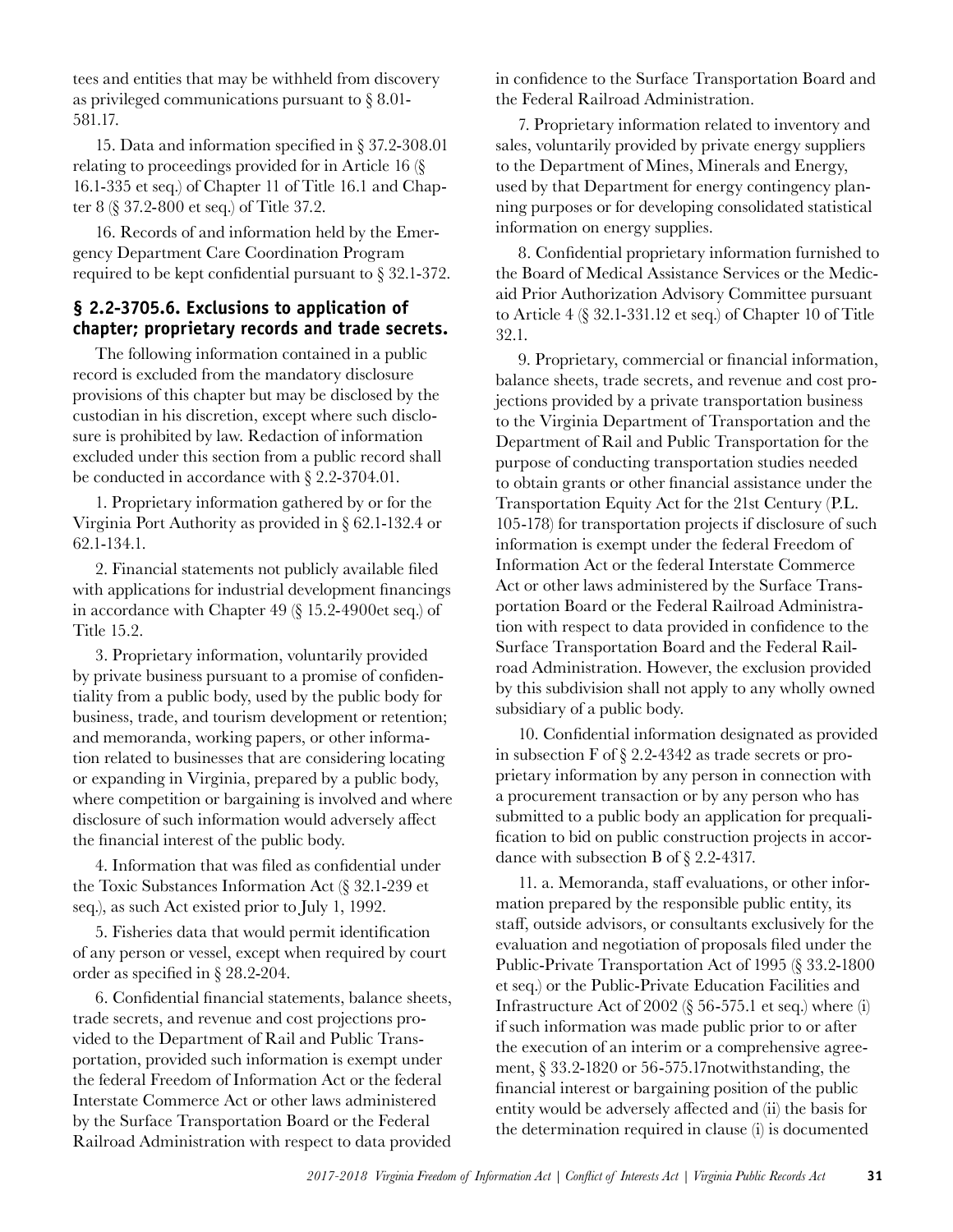in writing by the responsible public entity; and

b. Information provided by a private entity to a responsible public entity, affected jurisdiction, or affected local jurisdiction pursuant to the provisions of the Public-Private Transportation Act of 1995 (§ 33.2-1800 et seq.) or the Public-Private Education Facilities and Infrastructure Act of 2002 (§ 56-575.1et seq.) if disclosure of such information would reveal (i) trade secrets of the private entity as defined in the Uniform Trade Secrets Act (§ 59.1-336 et seq.); (ii) financial information of the private entity, including balance sheets and financial statements, that are not generally available to the public through regulatory disclosure or otherwise; or (iii) other information submitted by the private entity where if such information was made public prior to the execution of an interim agreement or a comprehensive agreement, the financial interest or bargaining position of the public or private entity would be adversely affected. In order for the information specified in clauses (i), (ii), and (iii) to be excluded from the provisions of this chapter, the private entity shall make a written request to the responsible public entity:

(1) Invoking such exclusion upon submission of the data or other materials for which protection from disclosure is sought;

(2) Identifying with specificity the data or other materials for which protection is sought; and

(3) Stating the reasons why protection is necessary.

The responsible public entity shall determine whether the requested exclusion from disclosure is necessary to protect the trade secrets or financial information of the private entity. To protect other information submitted by the private entity from disclosure, the responsible public entity shall determine whether public disclosure prior to the execution of an interim agreement or a comprehensive agreement would adversely affect the financial interest or bargaining position of the public or private entity. The responsible public entity shall make a written determination of the nature and scope of the protection to be afforded by the responsible public entity under this subdivision. Once a written determination is made by the responsible public entity, the information afforded protection under this subdivision shall continue to be protected from disclosure when in the possession of any affected jurisdiction or affected local jurisdiction.

Except as specifically provided in subdivision 11 a, nothing in this subdivision shall be construed to authorize the withholding of (a) procurement records as required by § 33.2-1820 or 56-575.17; (b) information concerning the terms and conditions of any interim

or comprehensive agreement, service contract, lease, partnership, or any agreement of any kind entered into by the responsible public entity and the private entity; (c) information concerning the terms and conditions of any financing arrangement that involves the use of any public funds; or (d) information concerning the performance of any private entity developing or operating a qualifying transportation facility or a qualifying project.

For the purposes of this subdivision, the terms "affected jurisdiction," "affected local jurisdiction," "comprehensive agreement," "interim agreement," "qualifying project," "qualifying transportation facility," "responsible public entity," and "private entity" shall mean the same as those terms are defined in the Public-Private Transportation Act of 1995 (§ 33.2-1800 et seq.) or in the Public-Private Education Facilities and Infrastructure Act of 2002 (§ 56-575.1 et seq.).

12. Confidential proprietary information or trade secrets, not publicly available, provided by a private person or entity pursuant to a promise of confidentiality to the Virginia Resources Authority or to a fund administered in connection with financial assistance rendered or to be rendered by the Virginia Resources Authority where, if such information were made public, the financial interest of the private person or entity would be adversely affected.

13. Trade secrets, as defined in the Uniform Trade Secrets Act (§ 59.1-336 et seq.), or confidential proprietary information that is not generally available to the public through regulatory disclosure or otherwise, provided by a (i) bidder or applicant for a franchise or (ii) franchisee under Chapter 21 (§ 15.2-2100 et seq.) of Title 15.2 to the applicable franchising authority pursuant to a promise of confidentiality from the franchising authority, to the extent the information relates to the bidder's, applicant's, or franchisee's financial capacity or provision of new services, adoption of new technologies or implementation of improvements, where such new services, technologies, or improvements have not been implemented by the franchisee on a nonexperimental scale in the franchise area, and where, if such information were made public, the competitive advantage or financial interests of the franchisee would be adversely affected.

In order for trade secrets or confidential proprietary information to be excluded from the provisions of this chapter, the bidder, applicant, or franchisee shall (a) invoke such exclusion upon submission of the data or other materials for which protection from disclosure is sought, (b) identify the data or other materials for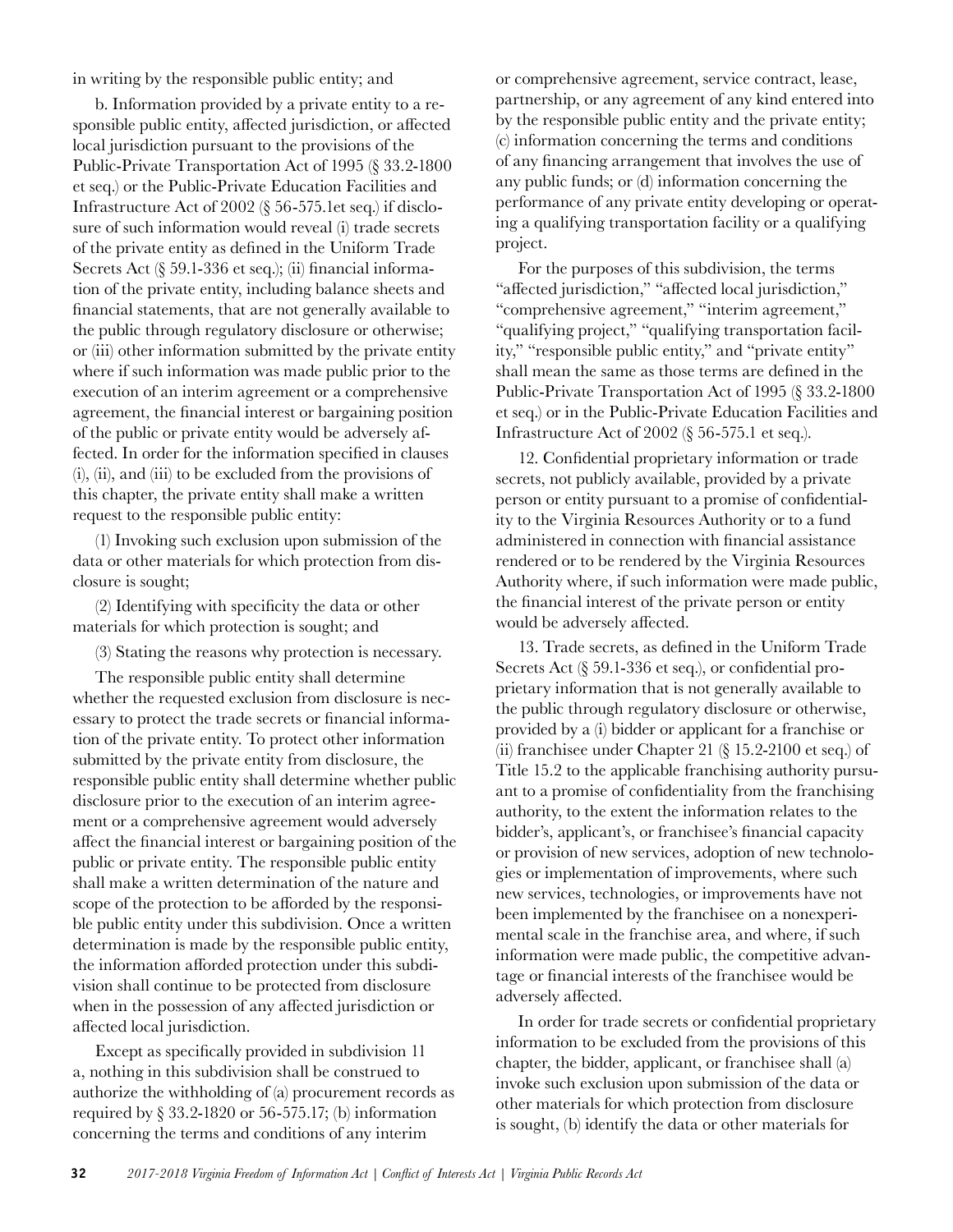which protection is sought, and (c) state the reason why protection is necessary.

No bidder, applicant, or franchisee may invoke the exclusion provided by this subdivision if the bidder, applicant, or franchisee is owned or controlled by a public body or if any representative of the applicable franchising authority serves on the management board or as an officer of the bidder, applicant, or franchisee.

14. Information of a proprietary or confidential nature furnished by a supplier or manufacturer of charitable gaming supplies to the Department of Agriculture and Consumer Services (i) pursuant to subsection E of § 18.2-340.34 and (ii) pursuant to regulations promulgated by the Charitable Gaming Board related to approval of electronic and mechanical equipment.

15. Information related to Virginia apple producer sales provided to the Virginia State Apple Board pursuant to § 3.2-1215.

16. Trade secrets, as defined in the Uniform Trade Secrets Act (§ 59.1-336 et seq.) of Title 59.1, submitted by CMRS providers as defined in § 56-484.12 to the former Wireless Carrier E-911 Cost Recovery Subcommittee created pursuant to former  $\S 56-484.15$ , relating to the provision of wireless E-911 service.

17. Information relating to a grant or loan application, or accompanying a grant or loan application, to the Innovation and Entrepreneurship Investment Authority pursuant to Article 3 (§ 2.2-2233.1 et seq.) of Chapter 22 of Title 2.2 or to the Commonwealth Health Research Board pursuant to Chapter 5.3 (§ 32.1-162.23 et seq.) of Title 32.1 if disclosure of such information would (i) reveal proprietary business or research-related information produced or collected by the applicant in the conduct of or as a result of study or research on medical, rehabilitative, scientific, technical, technological, or scholarly issues, when such information has not been publicly released, published, copyrighted, or patented, and (ii) be harmful to the competitive position of the applicant.

18. Confidential proprietary information and trade secrets developed and held by a local public body (i) providing telecommunication services pursuant to § 56-265.4:4 and (ii) providing cable television services pursuant to Article 1.1 (§ 15.2-2108.2 et seq.) of Chapter 21 of Title 15.2 if disclosure of such information would be harmful to the competitive position of the locality.

In order for confidential proprietary information or trade secrets to be excluded from the provisions of this chapter, the locality in writing shall (a) invoke the protections of this subdivision, (b) identify with specificity the information for which protection is sought, and (c)

state the reasons why protection is necessary. However, the exemption provided by this subdivision shall not apply to any authority created pursuant to the BVU Authority Act (§ 15.2-7200 et seq.).

19. Confidential proprietary information and trade secrets developed by or for a local authority created in accordance with the Virginia Wireless Service Authorities Act (§ 15.2-5431.1 et seq.) to provide qualifying communications services as authorized by Article 5.1 (§ 56-484.7:1 et seq.) of Chapter 15 of Title 56, where disclosure of such information would be harmful to the competitive position of the authority, except that information required to be maintained in accordance with § 15.2-2160 shall be released.

20. Trade secrets as defined in the Uniform Trade Secrets Act (§ 59.1-336 et seq.) or financial information of a business, including balance sheets and financial statements, that are not generally available to the public through regulatory disclosure or otherwise, provided to the Department of Small Business and Supplier Diversity as part of an application for certification as a small, women-owned, or minority-owned business in accordance with Chapter 16.1 (§ 2.2-1603 et seq.). In order for such trade secrets or financial information to be excluded from the provisions of this chapter, the business shall (i) invoke such exclusion upon submission of the data or other materials for which protection from disclosure is sought, (ii) identify the data or other materials for which protection is sought, and (iii) state the reasons why protection is necessary.

21. Information of a proprietary or confidential nature disclosed by a carrier to the State Health Commissioner pursuant to §§ 32.1-276.5:1 and 32.1-276.7:1.

22. Trade secrets, as defined in the Uniform Trade Secrets Act (§ 59.1-336 et seq.), including, but not limited to, financial information, including balance sheets and financial statements, that are not generally available to the public through regulatory disclosure or otherwise, and revenue and cost projections supplied by a private or nongovernmental entity to the State Inspector General for the purpose of an audit, special investigation, or any study requested by the Office of the State Inspector General in accordance with law.

In order for the information specified in this subdivision to be excluded from the provisions of this chapter, the private or nongovernmental entity shall make a written request to the State Inspector General:

a. Invoking such exclusion upon submission of the data or other materials for which protection from disclosure is sought;

b. Identifying with specificity the data or other ma-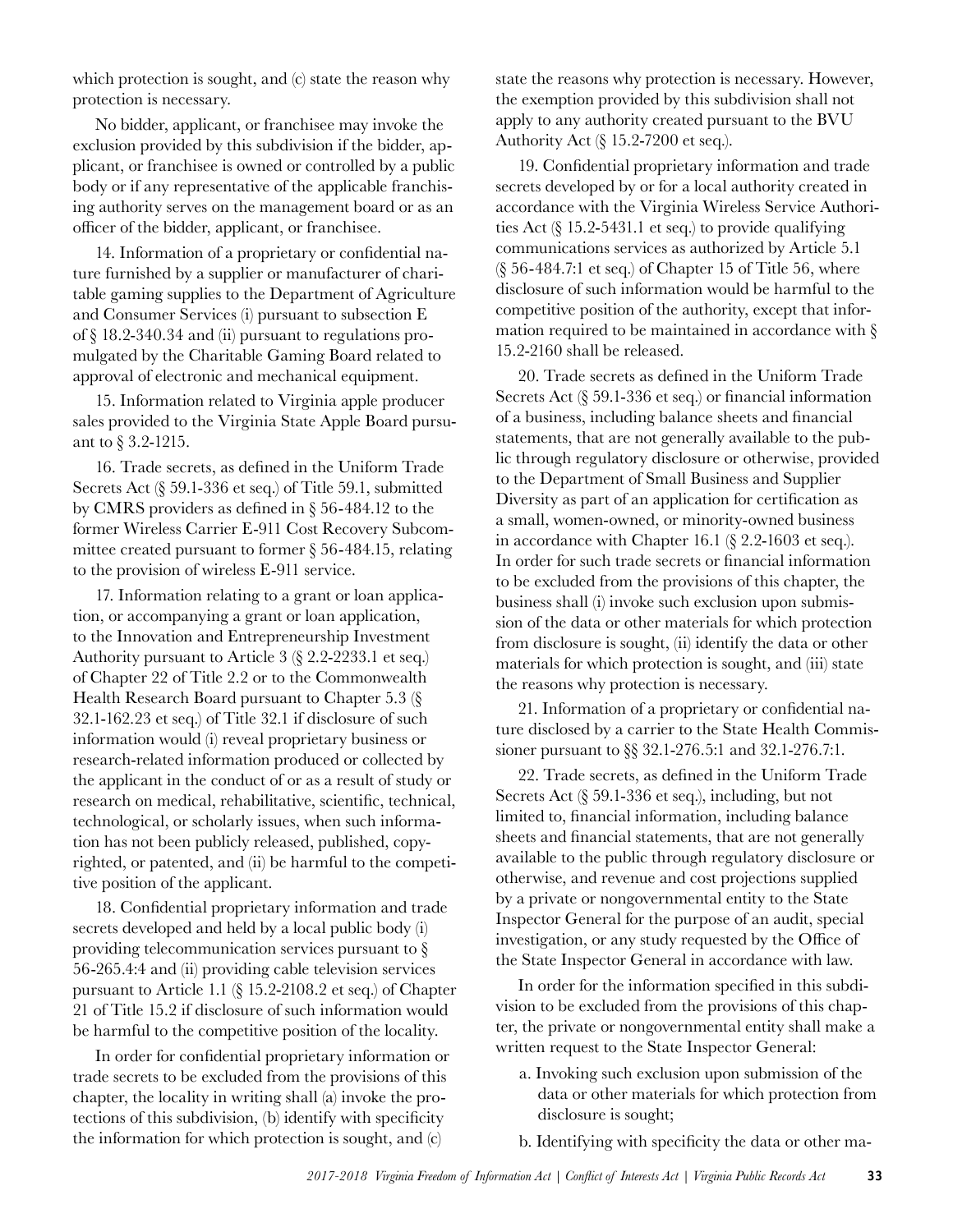terials for which protection is sought; and

c. Stating the reasons why protection is necessary. The State Inspector General shall determine whether the requested exclusion from disclosure is necessary to protect the trade secrets or financial information of the private entity. The State Inspector General shall make a written determination of the nature and scope of the protection to be afforded by it under this subdivision.

23. Information relating to a grant application, or accompanying a grant application, submitted to the Tobacco Region Revitalization Commission that would (i) reveal (a) trade secrets as defined in the Uniform Trade Secrets Act (§ 59.1-336 et seq.), (b) financial information of a grant applicant that is not a public body, including balance sheets and financial statements, that are not generally available to the public through regulatory disclosure or otherwise, or (c) research-related information produced or collected by the applicant in the conduct of or as a result of study or research on medical, rehabilitative, scientific, technical, technological, or scholarly issues, when such information has not been publicly released, published, copyrighted, or patented, and (ii) be harmful to the competitive position of the applicant; and memoranda, staff evaluations, or other information prepared by the Commission or its staff exclusively for the evaluation of grant applications. The exclusion provided by this subdivision shall apply to grants that are consistent with the powers of and in furtherance of the performance of the duties of the Commission pursuant to § 3.2-3103.

In order for the information specified in this subdivision to be excluded from the provisions of this chapter, the applicant shall make a written request to the Commission:

- a. Invoking such exclusion upon submission of the data or other materials for which protection from disclosure is sought;
- b. Identifying with specificity the data, information or other materials for which protection is sought; and
- c. Stating the reasons why protection is necessary. The Commission shall determine whether the requested exclusion from disclosure is necessary to protect the trade secrets, financial information, or research-related information of the applicant. The Commission shall make a written determination of the nature and scope of the protection to be afforded by it under this subdivision.
- 24. a. Information held by the Commercial Space

Flight Authority relating to rate structures or charges for the use of projects of, the sale of products of, or services rendered by the Authority if disclosure of such information would adversely affect the financial interest or bargaining position of the Authority or a private entity providing the information to the Authority; or

b. Information provided by a private entity to the Commercial Space Flight Authority if disclosure of such information would (i) reveal (a) trade secrets of the private entity as defined in the Uniform Trade Secrets Act (§ 59.1-336 et seq.); (b) financial information of the private entity, including balance sheets and financial statements, that are not generally available to the public through regulatory disclosure or otherwise; or (c) other information submitted by the private entity and (ii) adversely affect the financial interest or bargaining position of the Authority or private entity.

In order for the information specified in clauses (a), (b), and (c) of subdivision 24 b to be excluded from the provisions of this chapter, the private entity shall make a written request to the Authority:

- (1) Invoking such exclusion upon submission of the data or other materials for which protection from disclosure is sought;
- (2) Identifying with specificity the data or other materials for which protection is sought; and
- (3) Stating the reasons why protection is necessary. The Authority shall determine whether the requested exclusion from disclosure is necessary to protect the trade secrets or financial information of the private entity. To protect other information submitted by the private entity from disclosure, the Authority shall determine whether public disclosure would adversely affect the financial interest or bargaining position of the Authority or private entity. The Authority shall make a written determination of the nature and scope of the protection to be afforded by it under this subdivision.

25. Information of a proprietary nature furnished by an agricultural landowner or operator to the Department of Conservation and Recreation, the Department of Environmental Quality, the Department of Agriculture and Consumer Services, or any political subdivision, agency, or board of the Commonwealth pursuant to §§ 10.1-104.7, 10.1-104.8, and 10.1-104.9, other than when required as part of a state or federal regulatory enforcement action.

26. Trade secrets, as defined in the Uniform Trade Secrets Act (§ 59.1-336 et seq.), provided to the De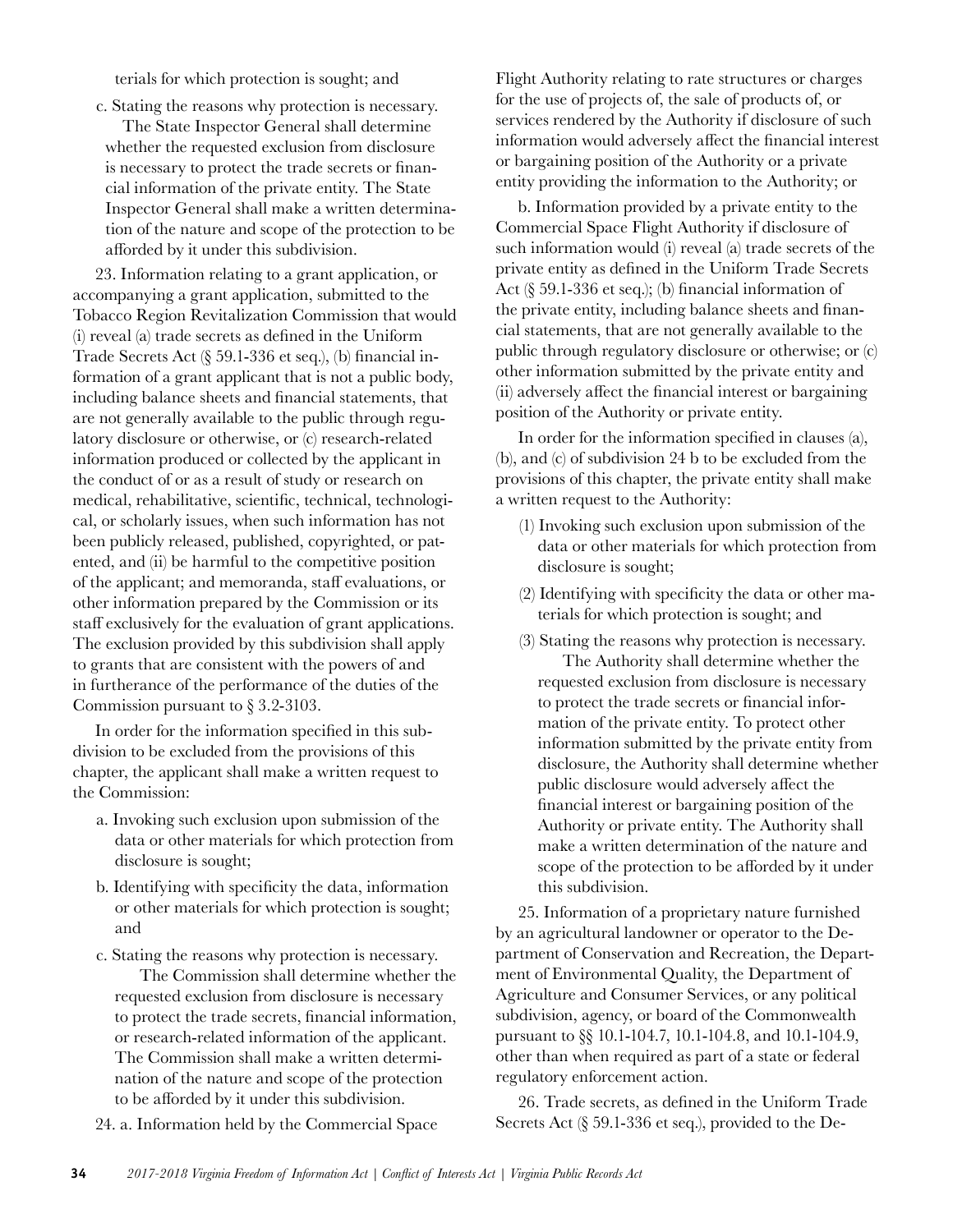partment of Environmental Quality pursuant to the provisions of § 10.1-1458. In order for such trade secrets to be excluded from the provisions of this chapter, the submitting party shall (i) invoke this exclusion upon submission of the data or materials for which protection from disclosure is sought, (ii) identify the data or materials for which protection is sought, and (iii) state the reasons why protection is necessary.

27. Information of a proprietary nature furnished by a licensed public-use airport to the Department of Aviation for funding from programs administered by the Department of Aviation or the Virginia Aviation Board, where if such information was made public, the financial interest of the public-use airport would be adversely affected.

In order for the information specified in this subdivision to be excluded from the provisions of this chapter, the public-use airport shall make a written request to the Department of Aviation:

- a. Invoking such exclusion upon submission of the data or other materials for which protection from disclosure is sought;
- b. Identifying with specificity the data or other materials for which protection is sought; and
- c. Stating the reasons why protection is necessary.

28. Information relating to a grant or loan application, or accompanying a grant or loan application, submitted to the Virginia Research Investment Committee established pursuant to Article 8 (§ 23.1-3130 et seq.) of Chapter 31 of Title 23.1, to the extent that such records would (i) reveal (a) trade secrets as defined in the Uniform Trade Secrets Act (§ 59.1-336 et seq.); (b) financial information of a party to a grant or loan application that is not a public body, including balance sheets and financial statements, that are not generally available to the public through regulatory disclosure or otherwise; or (c) research-related information produced or collected by a party to the application in the conduct of or as a result of study or research on medical, rehabilitative, scientific, technical, technological, or scholarly issues, when such information has not been publicly released, published, copyrighted, or patented, and (ii) be harmful to the competitive position of a party to a grant or loan application; and memoranda, staff evaluations, or other information prepared by the Committee or its staff, or a reviewing entity pursuant to subsection D of § 23.1- 3133, exclusively for the evaluation of grant or loan applications, including any scoring or prioritization documents prepared for and forwarded to the Committee pursuant to subsection D of § 23.1-3133.

In order for the information submitted by the applicant and specified in this subdivision to be excluded from the provisions of this chapter, the applicant shall make a written request to the Committee:

- a. Invoking such exclusion upon submission of the data or other materials for which protection from disclosure is sought;
- b. Identifying with specificity the data, information, or other materials for which protection is sought; and
- c. Stating the reasons why protection is necessary. The Virginia Research Investment Committee shall determine whether the requested exclusion from disclosure is necessary to protect the trade secrets, financial information, or research-related information of the party to the application. The Committee shall make a written determination of the nature and scope of the protection to be afforded by it under this subdivision.

29. Proprietary information, voluntarily provided by a private business pursuant to a promise of confidentiality from a public body, used by the public body for a solar services agreement, where disclosure of such information would (i) reveal (a) trade secrets of the private business as defined in the Uniform Trade Secrets Act (§ 59.1-336 et seq.); (b) financial information of the private business, including balance sheets and financial statements, that are not generally available to the public through regulatory disclosure or otherwise; or (c) other information submitted by the private business and (ii) adversely affect the financial interest or bargaining position of the public body or private business.

In order for the information specified in clauses (i) (a), (b), and (c) to be excluded from the provisions of this chapter, the private business shall make a written request to the public body:

- a. Invoking such exclusion upon submission of the data or other materials for which protection from disclosure is sought;
- b. Identifying with specificity the data or other materials for which protection is sought; and
- c. Stating the reasons why protection is necessary.

30. Information contained in engineering and construction drawings and plans submitted for the sole purpose of complying with the Building Code in obtaining a building permit if disclosure of such information would identify specific trade secrets or other information that would be harmful to the competitive position of the owner or lessee. However, such information shall be exempt only until the building is complet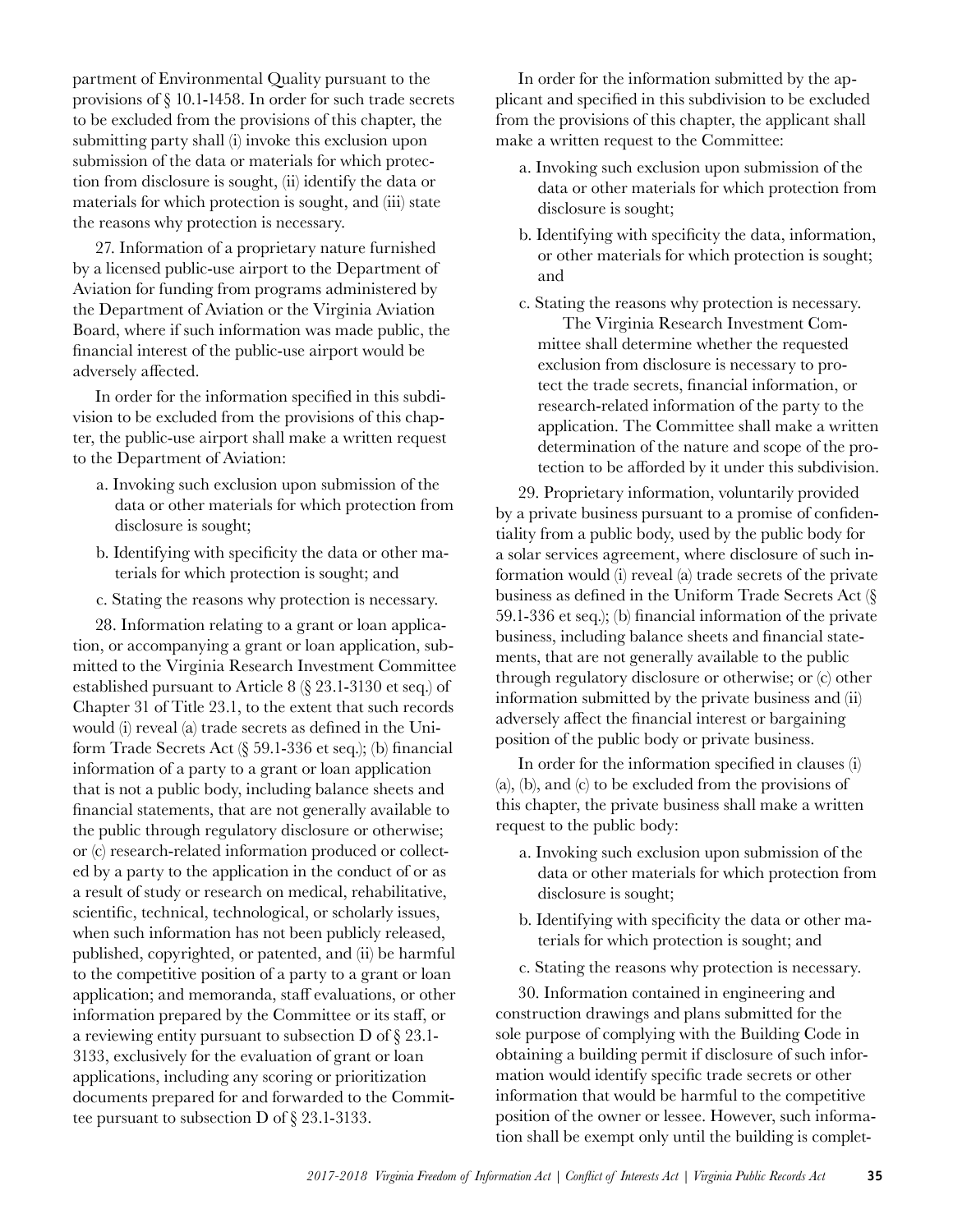ed. Information relating to the safety or environmental soundness of any building shall not be exempt from disclosure.

31. Trade secrets, as defined in the Uniform Trade Secrets Act (§ 59.1-336 et seq.), including, but not limited to, financial information, including balance sheets and financial statements that are not generally available to the public through regulatory disclosure or otherwise, and revenue and cost projections supplied by a private or nongovernmental entity to the Virginia Department of Transportation for the purpose of an audit, special investigation, or any study requested by the Virginia Department of Transportation in accordance with law.

In order for the records specified in this subdivision to be excluded from the provisions of this chapter, the private or nongovernmental entity shall make a written request to the Department:

- a. Invoking such exclusion upon submission of the data or other materials for which protection from disclosure is sought;
- b. Identifying with specificity the data or other materials for which protection is sought; and
- c. Stating the reasons why protection is necessary. The Virginia Department of Transportation shall determine whether the requested exclusion from disclosure is necessary to protect trade secrets or financial records of the private entity. The Virginia Department of Transportation shall make a written determination of the nature and scope of the protection to be afforded by it under this subdivision.

#### **§ 2.2-3705.7. Exclusions to application of chapter; records of specific public bodies and certain other limited exclusions.**

The following information contained in a public record is excluded from the mandatory disclosure provisions of this chapter but may be disclosed by the custodian in his discretion, except where such disclosure is prohibited by law. Redaction of information excluded under this section from a public record shall be conducted in accordance with § 2.2-3704.01.

1. State income, business, and estate tax returns, personal property tax returns, and confidential records held pursuant to § 58.1-3.

2. Working papers and correspondence of the Office of the Governor, the Lieutenant Governor, or the Attorney General; the members of the General Assembly, the Division of Legislative Services, or the Clerks of the House of Delegates or the Senate of Virginia; the

mayor or chief executive officer of any political subdivision of the Commonwealth; or the president or other chief executive officer of any public institution of higher education in the Commonwealth. However, no information that is otherwise open to inspection under this chapter shall be deemed excluded by virtue of the fact that it has been attached to or incorporated within any working paper or correspondence. Further, information publicly available or not otherwise subject to an exclusion under this chapter or other provision of law that has been aggregated, combined, or changed in format without substantive analysis or revision shall not be deemed working papers. Nothing in this subdivision shall be construed to authorize the withholding of any resumes or applications submitted by persons who are appointed by the Governor pursuant to § 2.2-106 or 2.2-107.

As used in this subdivision:

"Members of the General Assembly" means each member of the Senate of Virginia and the House of Delegates and their legislative aides when working on behalf of such member.

"Office of the Governor" means the Governor; the Governor's chief of staff, counsel, director of policy, and Cabinet Secretaries; the Assistant to the Governor for Intergovernmental Affairs; and those individuals to whom the Governor has delegated his authority pursuant to § 2.2-104.

"Working papers" means those records prepared by or for a public official identified in this subdivision for his personal or deliberative use.

3. Information contained in library records that can be used to identify (i) both (a) any library patron who has borrowed material from a library and (b) the material such patron borrowed or (ii) any library patron under 18 years of age. For the purposes of clause (ii), access shall not be denied to the parent, including a noncustodial parent, or guardian of such library patron.

4. Contract cost estimates prepared for the confidential use of the Department of Transportation in awarding contracts for construction or the purchase of goods or services, and records and automated systems prepared for the Department's Bid Analysis and Monitoring Program.

5. Lists of registered owners of bonds issued by a political subdivision of the Commonwealth, whether the lists are maintained by the political subdivision itself or by a single fiduciary designated by the political subdivision.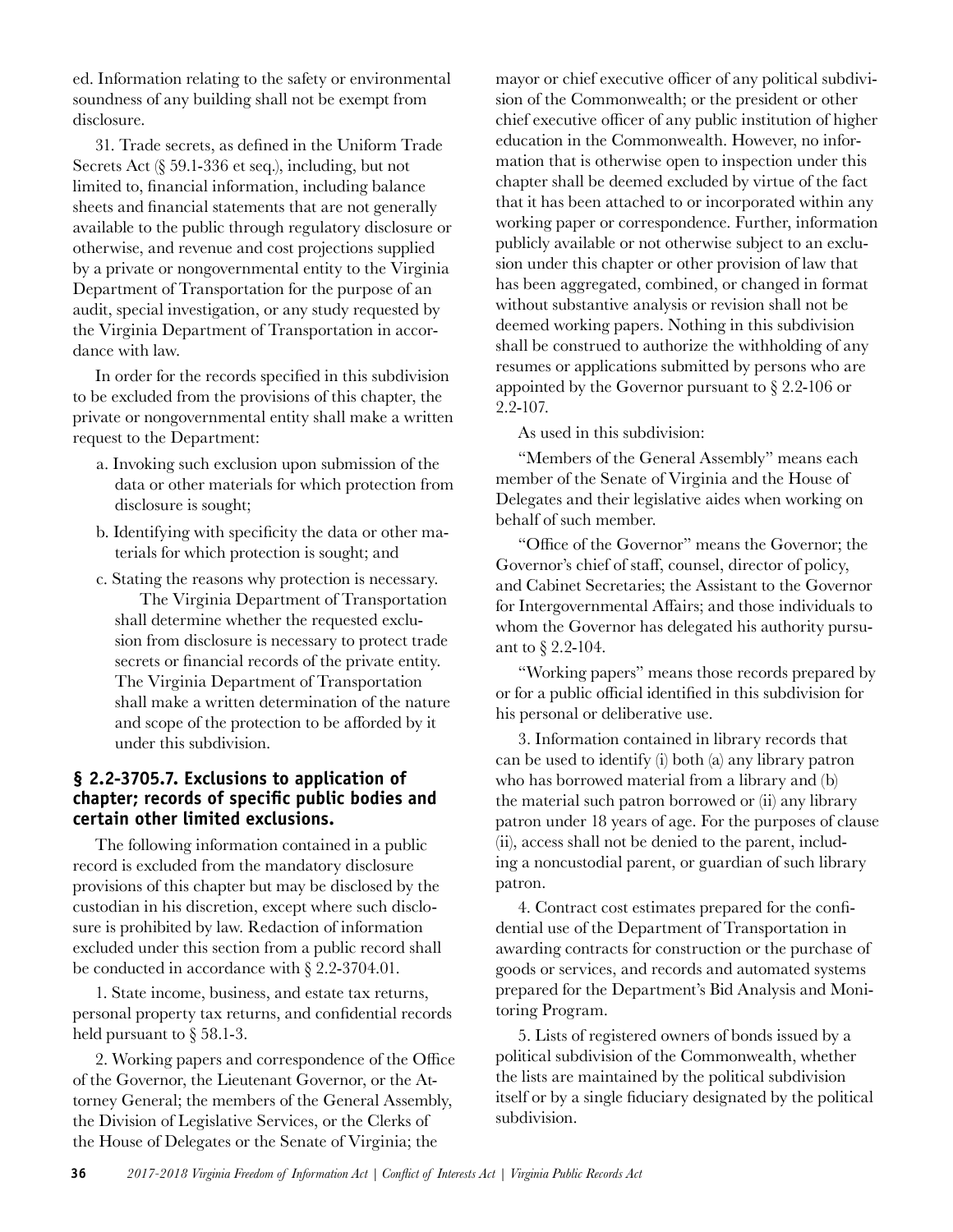6. Information furnished by a member of the General Assembly to a meeting of a standing committee, special committee, or subcommittee of his house established solely for the purpose of reviewing members' annual disclosure statements and supporting materials filed under § 30-110 or of formulating advisory opinions to members on standards of conduct, or both.

7. Customer account information of a public utility affiliated with a political subdivision of the Commonwealth, including the customer's name and service address, but excluding the amount of utility service provided and the amount of money charged or paid for such utility service.

8. Personal information, as defined in § 2.2-3801, (i) filed with the Virginia Housing Development Authority concerning individuals who have applied for or received loans or other housing assistance or who have applied for occupancy of or have occupied housing financed, owned or otherwise assisted by the Virginia Housing Development Authority; (ii) concerning persons participating in or persons on the waiting list for federally funded rent-assistance programs; (iii) filed with any local redevelopment and housing authority created pursuant to § 36-4 concerning persons participating in or persons on the waiting list for housing assistance programs funded by local governments or by any such authority; or (iv) filed with any local redevelopment and housing authority created pursuant to § 36-4 or any other local government agency concerning persons who have applied for occupancy or who have occupied affordable dwelling units established pursuant to § 15.2-2304 or 15.2-2305. However, access to one's own information shall not be denied.

9. Information regarding the siting of hazardous waste facilities, except as provided in  $\S$  10.1-1441, if disclosure of such information would have a detrimental effect upon the negotiating position of a governing body or on the establishment of the terms, conditions, and provisions of the siting agreement.

10. Information on the site-specific location of rare, threatened, endangered, or otherwise imperiled plant and animal species, natural communities, caves, and significant historic and archaeological sites if, in the opinion of the public body that has the responsibility for such information, disclosure of the information would jeopardize the continued existence or the integrity of the resource. This exclusion shall not apply to requests from the owner of the land upon which the resource is located.

11. Memoranda, graphics, video or audio tapes, production models, data, and information of a proprietary nature produced by or for or collected by or for the Virginia Lottery relating to matters of a specific lottery game design, development, production, operation, ticket price, prize structure, manner of selecting the winning ticket, manner of payment of prizes to holders of winning tickets, frequency of drawings or selections of winning tickets, odds of winning, advertising, or marketing, where such information not been publicly released, published, copyrighted, or patented. Whether released, published, or copyrighted, all game-related information shall be subject to public disclosure under this chapter upon the first day of sales for the specific lottery game to which it pertains.

12. Information held by the Virginia Retirement System, acting pursuant to § 51.1-124.30, or a local retirement system, acting pursuant to § 51.1-803, or by a local finance board or board of trustees of a trust established by one or more local public bodies to invest funds for post-retirement benefits other than pensions, acting pursuant to Article 8 (§ 15.2-1544 et seq.) of Chapter 15 of Title 15.2, or by the board of visitors of the University of Virginia, acting pursuant to § 23.1- 2210, or by the board of visitors of The College of William and Mary in Virginia, acting pursuant to § 23.1- 2803, or by the Virginia College Savings Plan, acting pursuant to  $\S 23.1-704$ , relating to the acquisition, holding, or disposition of a security or other ownership interest in an entity, where such security or ownership interest is not traded on a governmentally regulated securities exchange, if disclosure of such information would (i) reveal confidential analyses prepared for the board of visitors of the University of Virginia, prepared for the board of visitors of The College of William and Mary in Virginia, prepared by the retirement system, a local finance board or board of trustees, or the Virginia College Savings Plan, or provided to the retirement system, a local finance board or board of trustees, or the Virginia College Savings Plan under a promise of confidentiality of the future value of such ownership interest or the future financial performance of the entity and (ii) have an adverse effect on the value of the investment to be acquired, held, or disposed of by the retirement system, a local finance board or board of trustees, the board of visitors of the University of Virginia, the board of visitors of The College of William and Mary in Virginia, or the Virginia College Savings Plan. Nothing in this subdivision shall be construed to prevent the disclosure of information relating to the identity of any investment held, the amount invested, or the present value of such investment.

13. Financial, medical, rehabilitative, and other personal information concerning applicants for or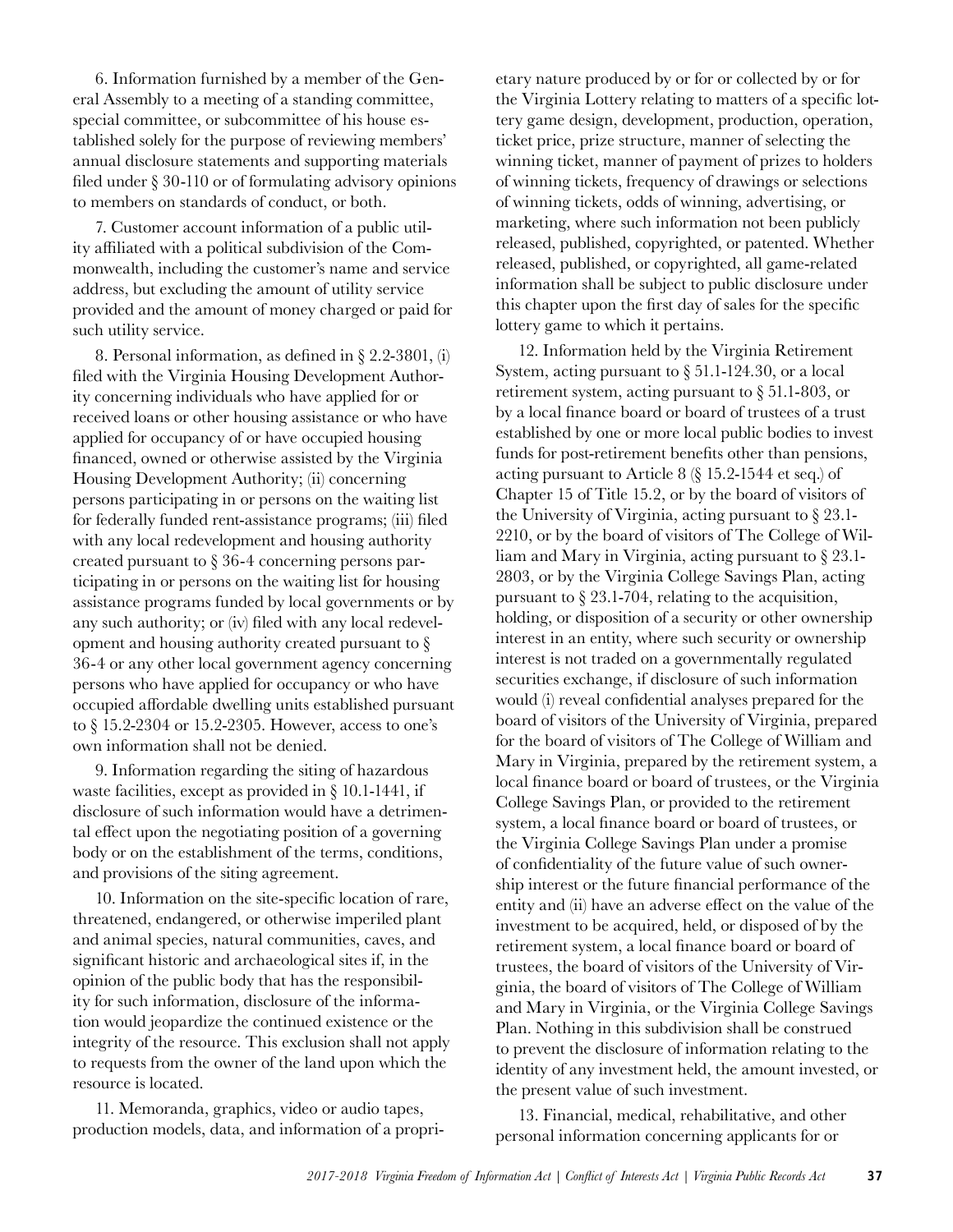recipients of loan funds submitted to or maintained by the Assistive Technology Loan Fund Authority under Chapter 11 (§ 51.5-53 et seq.) of Title 51.5.

14. Information held by the Virginia Commonwealth University Health System Authority pertaining to any of the following: an individual's qualifications for or continued membership on its medical or teaching staffs; proprietary information gathered by or in the possession of the Authority from third parties pursuant to a promise of confidentiality; contract cost estimates prepared for confidential use in awarding contracts for construction or the purchase of goods or services; information of a proprietary nature produced or collected by or for the Authority or members of its medical or teaching staffs; financial statements not publicly available that may be filed with the Authority from third parties; the identity, accounts, or account status of any customer of the Authority; consulting or other reports paid for by the Authority to assist the Authority in connection with its strategic planning and goals; the determination of marketing and operational strategies where disclosure of such strategies would be harmful to the competitive position of the Authority; and information of a proprietary nature produced or collected by or for employees of the Authority, other than the Authority's financial or administrative records, in the conduct of or as a result of study or research on medical, scientific, technical, or scholarly issues, whether sponsored by the Authority alone or in conjunction with a governmental body or a private concern, when such information has not been publicly released, published, copyrighted, or patented. This exclusion shall also apply when such information is in the possession of Virginia Commonwealth University.

15. Information held by the Department of Environmental Quality, the State Water Control Board, the State Air Pollution Control Board, or the Virginia Waste Management Board relating to (i) active federal environmental enforcement actions that are considered confidential under federal law and (ii) enforcement strategies, including proposed sanctions for enforcement actions. Upon request, such information shall be disclosed after a proposed sanction resulting from the investigation has been proposed to the director of the agency. This subdivision shall not be construed to prevent the disclosure of information related to inspection reports, notices of violation, and documents detailing the nature of any environmental contamination that may have occurred or similar documents.

16. Information related to the operation of toll facilities that identifies an individual, vehicle, or travel itinerary, including vehicle identification data or vehicle enforcement system information; video or photographic images; Social Security or other identification numbers appearing on driver's licenses; credit card or bank account data; home addresses; phone numbers; or records of the date or time of toll facility use.

17. Information held by the Virginia Lottery pertaining to (i) the social security number, tax identification number, state sales tax number, home address and telephone number, personal and lottery banking account and transit numbers of a retailer, and financial information regarding the nonlottery operations of specific retail locations and (ii) individual lottery winners, except that a winner's name, hometown, and amount won shall be disclosed.

18. Information held by the Board for Branch Pilots relating to the chemical or drug testing of a person regulated by the Board, where such person has tested negative or has not been the subject of a disciplinary action by the Board for a positive test result.

19. Information pertaining to the planning, scheduling, and performance of examinations of holder records pursuant to the Uniform Disposition of Unclaimed Property Act (§ 55-210.1 et seq.) prepared by or for the State Treasurer or his agents or employees or persons employed to perform an audit or examination of holder records.

20. Information held by the Virginia Department of Emergency Management or a local governing body relating to citizen emergency response teams established pursuant to an ordinance of a local governing body that reveal the name, address, including e-mail address, telephone or pager numbers, or operating schedule of an individual participant in the program.

21. Information held by state or local park and recreation departments and local and regional park authorities concerning identifiable individuals under the age of 18 years. However, nothing in this subdivision shall operate to prevent the disclosure of information defined as directory information under regulations implementing the Family Educational Rights and Privacy Act, 20 U.S.C. § 1232g, unless the public body has undertaken the parental notification and opt-out requirements provided by such regulations. Access shall not be denied to the parent, including a noncustodial parent, or guardian of such person, unless the parent's parental rights have been terminated or a court of competent jurisdiction has restricted or denied such access. For such information of persons who are emancipated, the right of access may be asserted by the subject thereof. Any parent or emancipated person who is the subject of the information may waive, in writing, the protections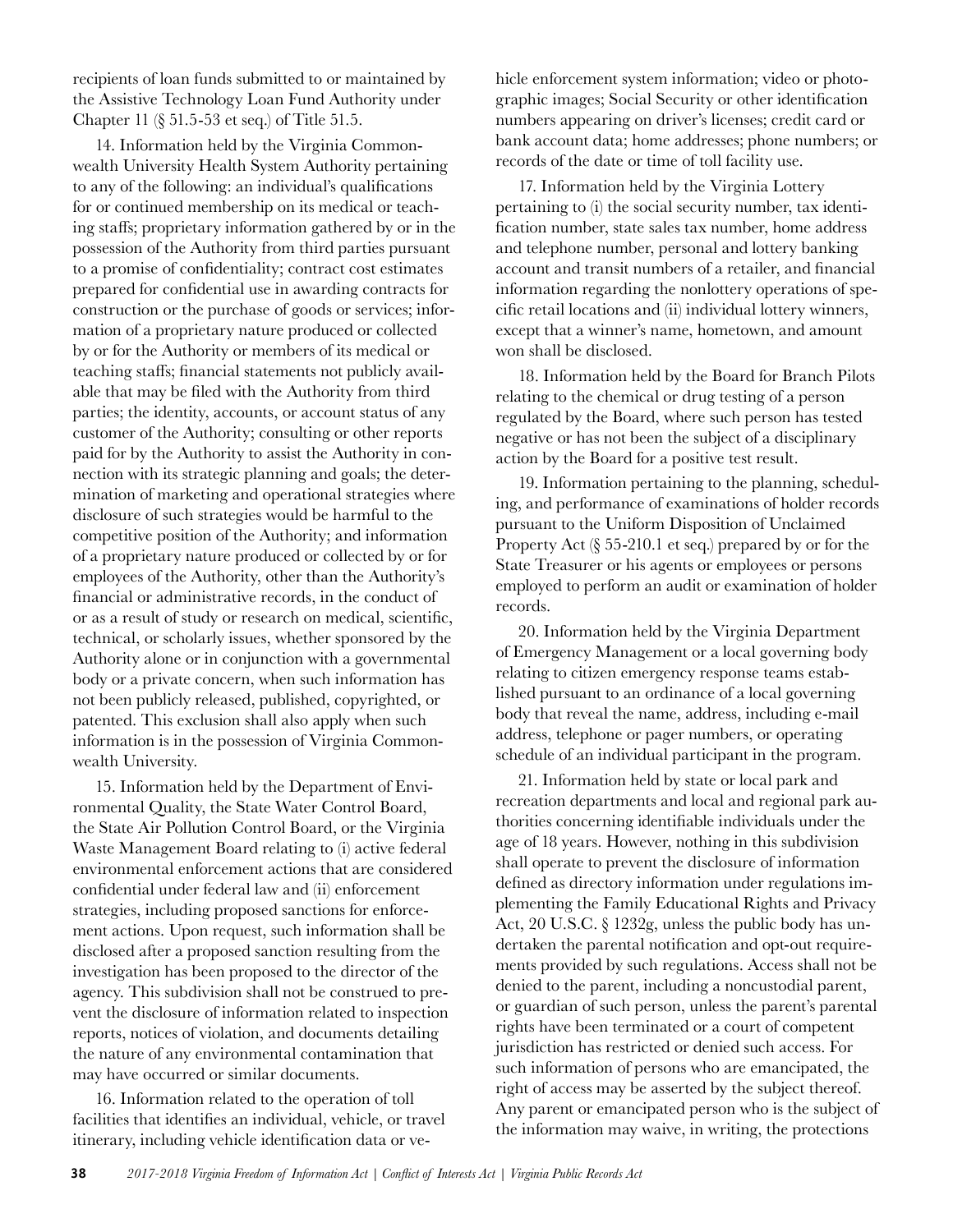afforded by this subdivision. If the protections are so waived, the public body shall open such information for inspection and copying.

22. Information submitted for inclusion in the Statewide Alert Network administered by the Department of Emergency Management that reveal names, physical addresses, email addresses, computer or internet protocol information, telephone numbers, pager numbers, other wireless or portable communications device information, or operating schedules of individuals or agencies, where the release of such information would compromise the security of the Statewide Alert Network or individuals participating in the Statewide Alert Network.

23. Information held by the Judicial Inquiry and Review Commission made confidential by § 17.1-913.

24. Information held by the Virginia Retirement System acting pursuant to  $\S 51.1$ -124.30, a local retirement system acting pursuant to § 51.1-803(hereinafter collectively referred to as the retirement system), or the Virginia College Savings Plan, acting pursuant to § 23.1-704 relating to:

- a. Internal deliberations of or decisions by the retirement system or the Virginia College Savings Plan on the pursuit of particular investment strategies, or the selection or termination of investment managers, prior to the execution of such investment strategies or the selection or termination of such managers, if disclosure of such information would have an adverse impact on the financial interest of the retirement system or the Virginia College Savings Plan; and
- b. Trade secrets, as defined in the Uniform Trade Secrets Act (§ 59.1-336 et seq.), provided by a private entity to the retirement system or the Virginia College Savings Plan if disclosure of such records would have an adverse impact on the financial interest of the retirement system or the Virginia College Savings Plan.

For the records specified in subdivision b to be excluded from the provisions of this chapter, the entity shall make a written request to the retirement system or the Virginia College Savings Plan:

(1) Invoking such exclusion prior to or upon submission of the data or other materials for which protection from disclosure is sought;

(2) Identifying with specificity the data or other materials for which protection is sought; and

(3) Stating the reasons why protection is necessary.

The retirement system or the Virginia College

Savings Plan shall determine whether the requested exclusion from disclosure meets the requirements set forth in subdivision b.

Nothing in this subdivision shall be construed to prevent the disclosure of the identity or amount of any investment held or the present value and performance of all asset classes and subclasses.

25. Information held by the Department of Corrections made confidential by § 53.1-233.

26. Information maintained by the Department of the Treasury or participants in the Local Government Investment Pool (§ 2.2-4600 et seq.) and required to be provided by such participants to the Department to establish accounts in accordance with § 2.2-4602.

27. Personal information, as defined in § 2.2-3801, contained in the Veterans Care Center Resident Trust Funds concerning residents or patients of the Department of Veterans Services Care Centers, except that access shall not be denied to the person who is the subject of the information.

28. Information maintained in connection with fundraising activities by the Veterans Services Foundation pursuant to § 2.2-2716 that reveal the address, electronic mail address, facsimile or telephone number, social security number or other identification number appearing on a driver's license, or credit card or bank account data of identifiable donors, except that access shall not be denied to the person who is the subject of the information. Nothing in this subdivision, however, shall be construed to prevent the disclosure of information relating to the amount, date, purpose, and terms of the pledge or donation or the identity of the donor, unless the donor has requested anonymity in connection with or as a condition of making a pledge or donation. The exclusion provided by this subdivision shall not apply to protect from disclosure (i) the identities of sponsors providing grants to or contracting with the foundation for the performance of services or other work or (ii) the terms and conditions of such grants or contracts.

29. Information prepared for and utilized by the Commonwealth's Attorneys' Services Council in the training of state prosecutors or law-enforcement personnel, where such information is not otherwise available to the public and the disclosure of such information would reveal confidential strategies, methods, or procedures to be employed in law-enforcement activities or materials created for the investigation and prosecution of a criminal case.

30. Information provided to the Department of Aviation by other entities of the Commonwealth in connection with the operation of aircraft where the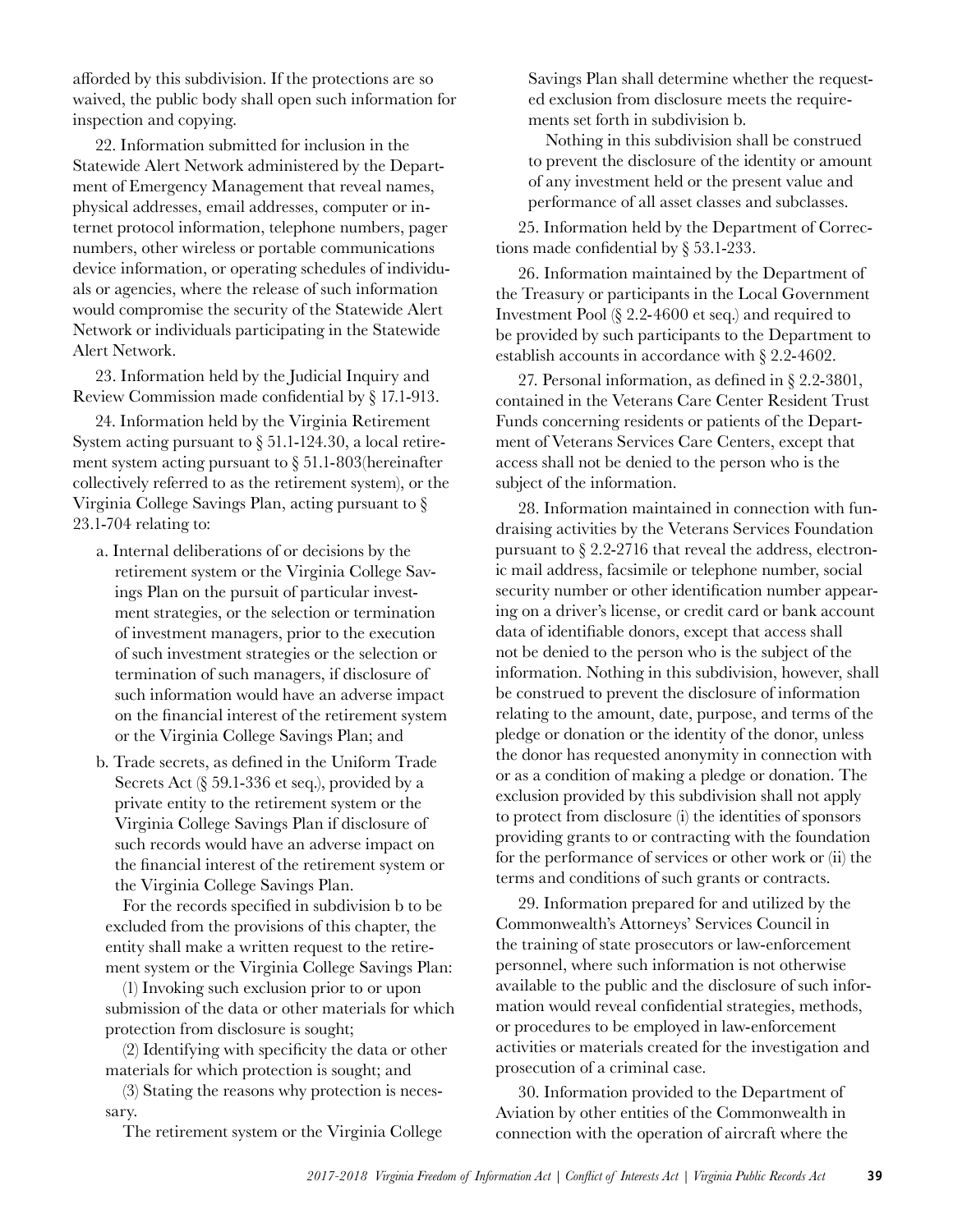information would not be subject to disclosure by the entity providing the information. The entity providing the information to the Department of Aviation shall identify the specific information to be protected and the applicable provision of this chapter that excludes the information from mandatory disclosure.

31. Information created or maintained by or on the behalf of the judicial performance evaluation program related to an evaluation of any individual justice or judge made confidential by § 17.1-100.

32. Information reflecting the substance of meetings in which (i) individual sexual assault cases are discussed by any sexual assault team established pursuant to § 15.2-1627.4 or (ii) individual child abuse or neglect cases or sex offenses involving a child are discussed by multidisciplinary child abuse teams established pursuant to § 15.2-1627.5. The findings of any such team may be disclosed or published in statistical or other aggregated form that does not disclose the identity of specific individuals.

33. Information contained in the strategic plan, marketing plan, or operational plan prepared by the Virginia Economic Development Partnership Authority pursuant to § 2.2-2237.1 regarding target companies, specific allocation of resources and staff for marketing activities, and specific marketing activities that would reveal to the Commonwealth's competitors for economic development projects the strategies intended to be deployed by the Commonwealth, thereby adversely affecting the financial interest of the Commonwealth. The executive summaries of the strategic plan, marketing plan, and operational plan shall not be redacted or withheld pursuant to this subdivision.

#### **§ 2.2-3705.8. Limitation on record exclusions.**

Nothing in this chapter shall be construed as denying public access to the nonexempt portions of a report of a consultant hired by or at the request of a local public body or the mayor or chief executive or administrative officer of such public body if (i) the contents of such report have been distributed or disclosed to members of the local public body or (ii) the local public body has scheduled any action on a matter that is the subject of the consultant's report.

#### **§ 2.2-3706. Disclosure of law-enforcement and criminal records; limitations.**

A. Records required to be released. All public bodies engaged in criminal law-enforcement activities shall provide the following records when requested in accordance with the provisions of this chapter:

1. Criminal incident information relating to felony offenses, which shall include:

a. A general description of the criminal activity reported;

b. The date the alleged crime was committed;

c. The general location where the alleged crime was committed;

d. The identity of the investigating officer or other point of contact; and

e. A general description of any injuries suffered or property damaged or stolen.

A verbal response as agreed to by the requester and the public body is sufficient to satisfy the requirements of subdivision 1.

Where the release of criminal incident information, however, is likely to jeopardize an ongoing investigation or prosecution or the safety of an individual, cause a suspect to flee or evade detection, or result in the destruction of evidence, such information may be withheld until the above-referenced damage is no longer likely to occur from release of the information. Nothing in subdivision 1 shall be construed to authorize the withholding of those portions of such information that are not likely to cause the above-referenced damage;

- 2. Adult arrestee photographs taken during the initial intake following the arrest and as part of the routine booking procedure, except when necessary to avoid jeopardizing an investigation in felony cases until such time as the release of the photograph will no longer jeopardize the investigation;
- 3. Information relative to the identity of any individual, other than a juvenile, who is arrested and charged, and the status of the charge or arrest; and
- 4. Records of completed unattended death investigations to the parent or spouse of the decedent or, if there is no living parent or spouse, to the most immediate family member of the decedent, provided the person is not a person of interest or a suspect. For the purposes of this subdivision, "unattended death" means a death determined to be a suicide, accidental or natural death where no criminal charges will be initiated, and "immediate family" means the decedent's personal representative or, if no personal representative has qualified, the decedent's next of kin in order of intestate succession as set forth in § 64.2-200.

B. Discretionary releases. The following records are excluded from the mandatory disclosure provisions of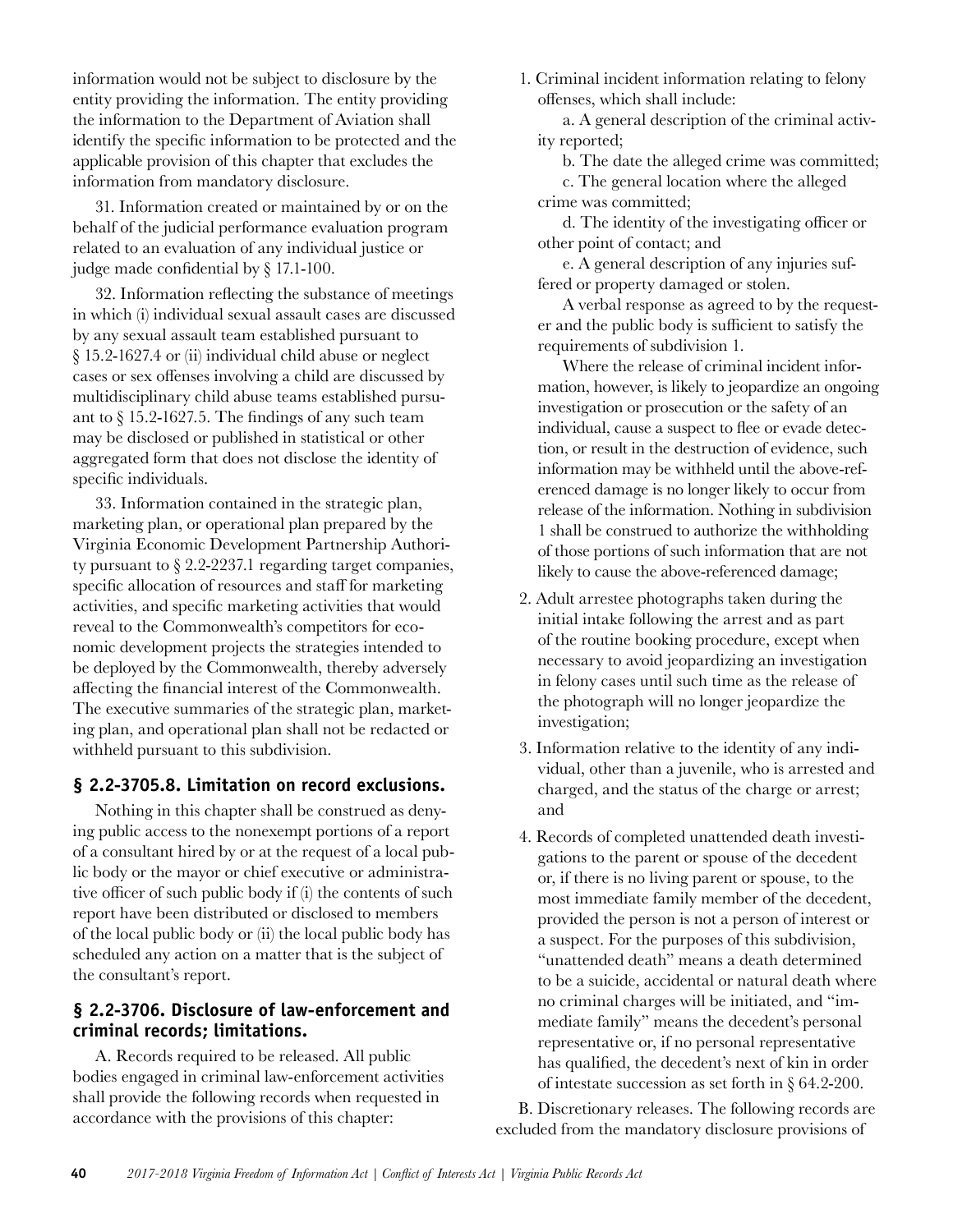this chapter, but may be disclosed by the custodian, in his discretion, except where such disclosure is prohibited by law:

- 1. Criminal investigative files, defined as any documents and information, including complaints, court orders, memoranda, notes, diagrams, maps, photographs, correspondence, reports, witness statements, and evidence relating to a criminal investigation or prosecution, other than criminal incident information subject to release in accordance with subdivision A 1;
- 2. Reports submitted in confidence to (i) state and local law-enforcement agencies, (ii) investigators authorized pursuant to Chapter 3.2 (§ 2.2-307 et seq.), and (iii) campus police departments of public institutions of higher education established pursuant to Article 3 (§ 23.1-809 et seq.) of Chapter 8 of Title 23.1;
- 3. Records of local law-enforcement agencies relating to neighborhood watch programs that include the names, addresses, and operating schedules of individual participants in the program that are provided to such agencies under a promise of anonymity;
- 4. All records of persons imprisoned in penal institutions in the Commonwealth provided such records relate to the imprisonment;
- 5. Records of law-enforcement agencies, to the extent that such records contain specific tactical plans, the disclosure of which would jeopardize the safety or security of law-enforcement personnel or the general public;
- 6. All records of adult persons under (i) investigation or supervision by a local pretrial services agency in accordance with Article 5 (§ 19.2-152.2 et seq.) of Chapter 9 of Title 19.2; (ii) investigation, probation supervision, or monitoring by a local community-based probation services agency in accordance with Article 9 (§ 9.1-173 et seq.) of Chapter 1 of Title 9.1; or (iii) investigation or supervision by state probation and parole services in accordance with Article 2 (§ 53.1-141 et seq.) of Chapter 4 of Title 53.1;
- 7. Records of a law-enforcement agency to the extent that they disclose the telephone numbers for cellular telephones, pagers, or comparable portable communication devices provided to its personnel for use in the performance of their official duties;
- 8. Those portions of any records containing in-

formation related to undercover operations or protective details that would reveal the staffing, logistics, or tactical plans of such undercover operations or protective details. Nothing in this subdivision shall operate to allow the withholding of information concerning the overall costs or expenses associated with undercover operations or protective details;

- 9. Records of (i) background investigations of applicants for law-enforcement agency employment, (ii) administrative investigations relating to allegations of wrongdoing by employees of a lawenforcement agency, and (iii) other administrative investigations conducted by law-enforcement agencies that are made confidential by law;
- 10. The identity of any victim, witness, or undercover officer, or investigative techniques or procedures. However, the identity of any victim or witness shall be withheld if disclosure is prohibited or restricted under § 19.2-11.2; and
- 11. Records of the Sex Offender and Crimes Against Minors Registry maintained by the Department of State Police pursuant to Chapter 9 (§ 9.1-900 et seq.) of Title 9.1, including information obtained from state, local, and regional officials, except to the extent that information is required to be posted on the Internet pursuant to § 9.1-913.

C. Prohibited releases. The identity of any individual providing information about a crime or criminal activity under a promise of anonymity shall not be disclosed.

D. Noncriminal records. Public bodies (i) engaged in emergency medical services, (ii) engaged in fire protection services, (iii) engaged in criminal law-enforcement activities, or (iv) engaged in processing calls for service or other communications to an emergency 911 system or any other equivalent reporting system may withhold those portions of noncriminal incident or other noncriminal investigative reports or materials that contain identifying information of a personal, medical, or financial nature where the release of such information would jeopardize the safety or privacy of any person. Access to personnel records of persons employed by a law-enforcement agency shall be governed by the provisions of subdivision B 9 of this section and subdivision 1 of § 2.2-3705.1, as applicable.

E. Records of any call for service or other communication to an emergency 911 system or communicated with any other equivalent reporting system shall be subject to the provisions of this chapter.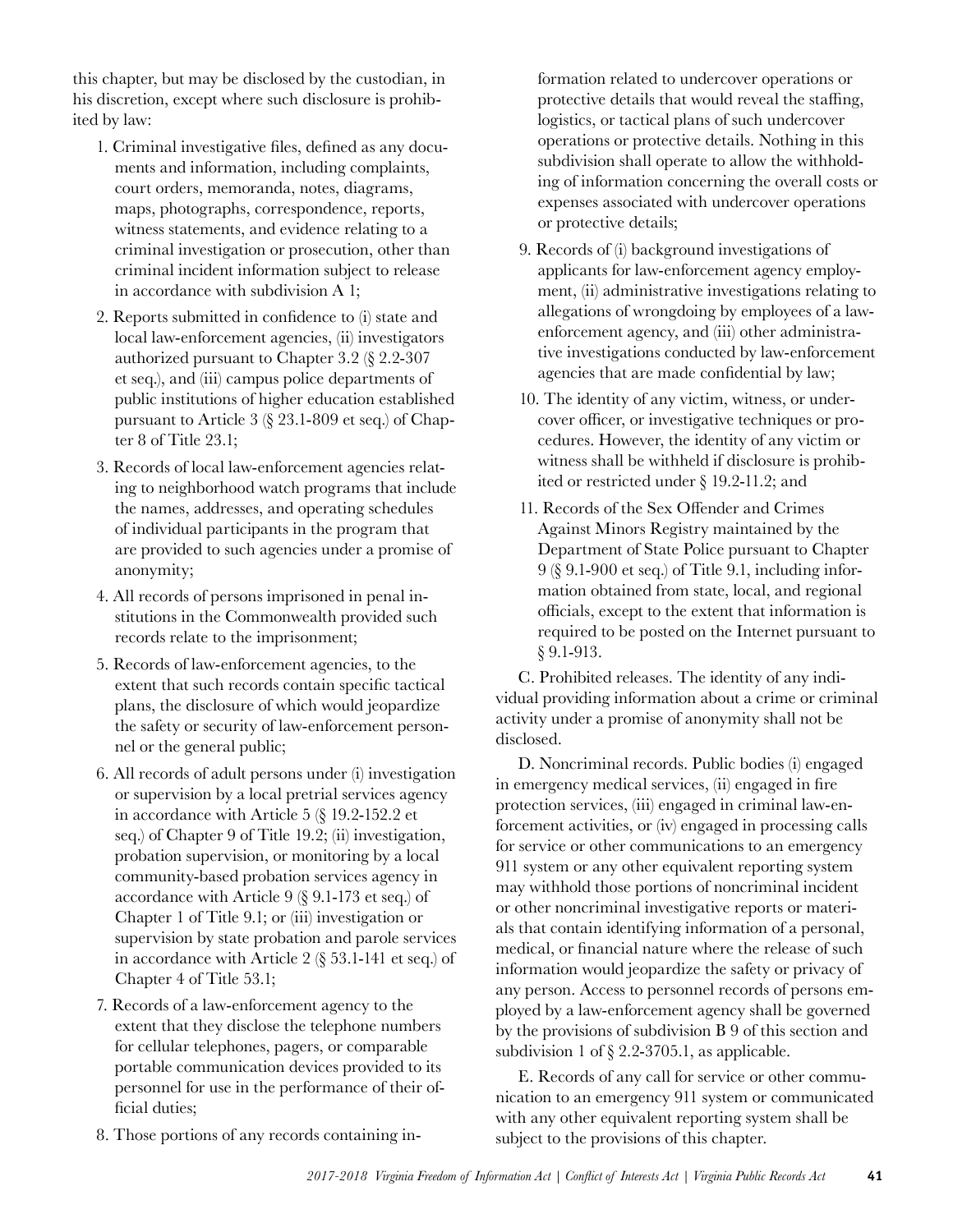F. Conflict resolution. In the event of conflict between this section as it relates to requests made under this section and other provisions of law, this section shall control.

#### **§ 2.2-3707. Meetings to be public; notice of meetings; recordings; minutes.**

A. All meetings of public bodies shall be open, except as provided in §§ 2.2-3707.01 and 2.2-3711.

B. No meeting shall be conducted through telephonic, video, electronic or other electronic communication means where the members are not physically assembled to discuss or transact public business, except as provided in § 2.2-3708.2 or as may be specifically provided in Title 54.1 for the summary suspension of professional licenses.

C. Every public body shall give notice of the date, time, and location of its meetings by:

- 1. Posting such notice on its official public government website, if any;
- 2. Placing such notice in a prominent public location at which notices are regularly posted; and
- 3. Placing such notice at the office of the clerk of the public body or, in the case of a public body that has no clerk, at the office of the chief administrator.

All state public bodies subject to the provisions of this chapter shall also post notice of their meetings on a central, publicly available electronic calendar maintained by the Commonwealth. Publication of meeting notices by electronic means by other public bodies shall be encouraged.

The notice shall be posted at least three working days prior to the meeting.

D. Notice, reasonable under the circumstance, of special, emergency, or continued meetings shall be given contemporaneously with the notice provided to the members of the public body conducting the meeting.

E. Any person may annually file a written request for notification with a public body. The request shall include the requester's name, address, zip code, daytime telephone number, electronic mail address, if available, and organization, if any. The public body receiving such request shall provide notice of all meetings directly to each such person. Without objection by the person, the public body may provide electronic notice of all meetings in response to such requests.

F. At least one copy of the proposed agenda and all agenda packets and, unless exempt, all materials furnished to members of a public body for a meeting shall be made available for public inspection at the same time such documents are furnished to the members of the public body. The proposed agendas for meetings of state public bodies where at least one member has been appointed by the Governor shall state whether or not public comment will be received at the meeting and, if so, the approximate point during the meeting when public comment will be received.

G. Any person may photograph, film, record or otherwise reproduce any portion of a meeting required to be open. The public body conducting the meeting may adopt rules governing the placement and use of equipment necessary for broadcasting, photographing, filming or recording a meeting to prevent interference with the proceedings, but shall not prohibit or otherwise prevent any person from photographing, filming, recording, or otherwise reproducing any portion of a meeting required to be open. No public body shall conduct a meeting required to be open in any building or facility where such recording devices are prohibited.

H. Minutes shall be recorded at all open meetings. However, minutes shall not be required to be taken at deliberations of (i) standing and other committees of the General Assembly; (ii) legislative interim study commissions and committees, including the Virginia Code Commission; (iii) study committees or commissions appointed by the Governor; or (iv) study commissions or study committees, or any other committees or subcommittees appointed by the governing bodies or school boards of counties, cities and towns, except where the membership of any such commission, committee or subcommittee includes a majority of the governing body of the county, city or town or school board.

Minutes, including draft minutes, and all other records of open meetings, including audio or audio/visual records shall be deemed public records and subject to the provisions of this chapter.

Minutes shall be in writing and shall include (a) the date, time, and location of the meeting; (b) the members of the public body recorded as present and absent; and (c) a summary of the discussion on matters proposed, deliberated or decided, and a record of any votes taken. In addition, for electronic communication meetings conducted in accordance with § 2.2-3708.2, minutes of state public bodies shall include (1) the identity of the members of the public body at each remote location identified in the notice who participated in the meeting through electronic communication means, (2) the identity of the members of the public body who were physically assembled at the primary or central meeting location, and (3) the identity of the members of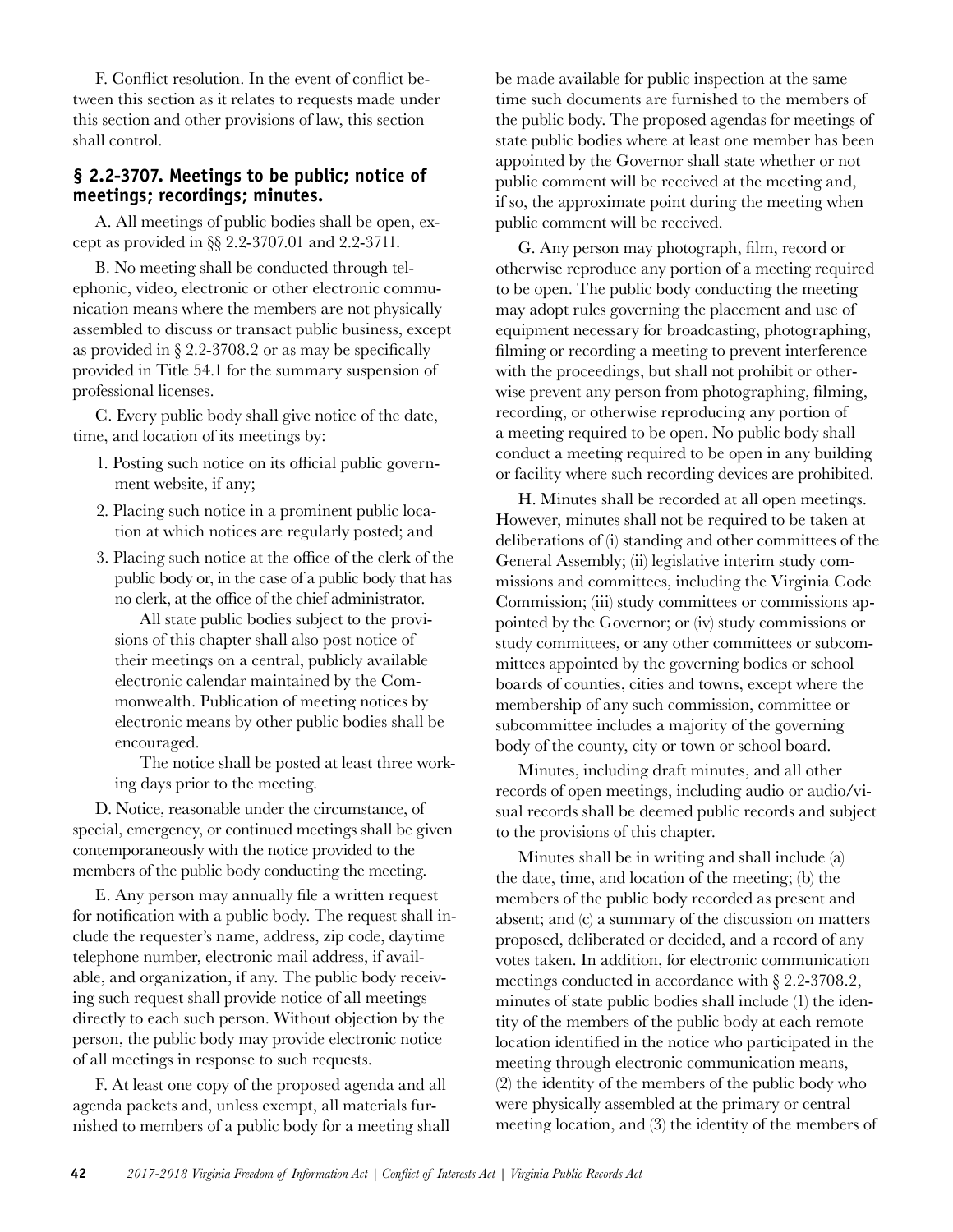the public body who were not present at the locations identified in clauses (1) and (2) but who monitored such meeting through electronic communication means.

#### **§ 2.2-3707.01. Meetings of the General Assembly.**

A. Except as provided in subsection B, public access to any meeting of the General Assembly or a portion thereof shall be governed by rules established by the Joint Rules Committee and approved by a majority vote of each house at the next regular session of the General Assembly. At least 60 days before the adoption of such rules, the Joint Rules Committee shall (i) hold regional public hearings on such proposed rules and (ii) provide a copy of such proposed rules to the Virginia Freedom of Information Advisory Council.

B. Floor sessions of either house of the General Assembly; meetings, including work sessions, of any standing or interim study committee of the General Assembly; meetings, including work sessions, of any subcommittee of such standing or interim study committee; and joint committees of conference of the General Assembly; or a quorum of any such committees or subcommittees, shall be open and governed by this chapter.

C. Meetings of the respective political party caucuses of either house of the General Assembly, including meetings conducted by telephonic or other electronic communication means, without regard to (i) whether the General Assembly is in or out of regular or special session or (ii) whether such caucuses invite staff or guests to participate in their deliberations, shall not be deemed meetings for the purposes of this chapter.

D. No regular, special, or reconvened session of the General Assembly held pursuant to Article IV, Section 6 of the Constitution of Virginia shall be conducted using electronic communication means pursuant to §2.2-3708.2.

#### **§ 2.2-3707.1. Posting of minutes for state boards and commissions.**

All boards, commissions, councils, and other public bodies created in the executive branch of state government and subject to the provisions of this chapter shall post minutes of their meetings on such body's official public government website and on a central electronic calendar maintained by the Commonwealth. Draft minutes of meetings shall be posted as soon as possible but no later than 10 working days after the conclusion of the meeting. Final approved meeting minutes shall be posted within three working days of final approval of the minutes.

#### **§ 2.2-3708.2. Meetings held through electronic communication means.**

A. The following provisions apply to all public bodies:

1. Subject to the requirements of subsection C, all public bodies may conduct any meeting wherein the public business is discussed or transacted through electronic communication means if, on or before the day of a meeting, a member of the public body holding the meeting notifies the chair of the public body that:

a. Such member is unable to attend the meeting due to a temporary or permanent disability or other medical condition that prevents the member's physical attendance; or

b. Such member is unable to attend the meeting due to a personal matter and identifies with specificity the nature of the personal matter. Participation by a member pursuant to this subdivision is limited each calendar year to two meetings.

2. If participation by a member through electronic communication means is approved pursuant to subdivision 1, the public body holding the meeting shall record in its minutes the remote location from which the member participated; however, the remote location need not be open to the public. If participation is approved pursuant to subdivision 1 a, the public body shall also include in its minutes the fact that the member participated through electronic communication means due to a temporary or permanent disability or other medical condition that prevented the member's physical attendance. If participation is approved pursuant to subdivision 1 b, the public body shall also include in its minutes the specific nature of the personal matter cited by the member.

If a member's participation from a remote location pursuant to subdivision 1 b is disapproved because such participation would violate the policy adopted pursuant to subsection C, such disapproval shall be recorded in the minutes with specificity.

3. Any public body may meet by electronic communication means without a quorum of the public body physically assembled at one location when the Governor has declared a state of emergency in accordance with § 44-146.17, provided that (i) the catastrophic nature of the declared emergency makes it impracticable or unsafe to assemble a quorum in a single location and (ii) the purpose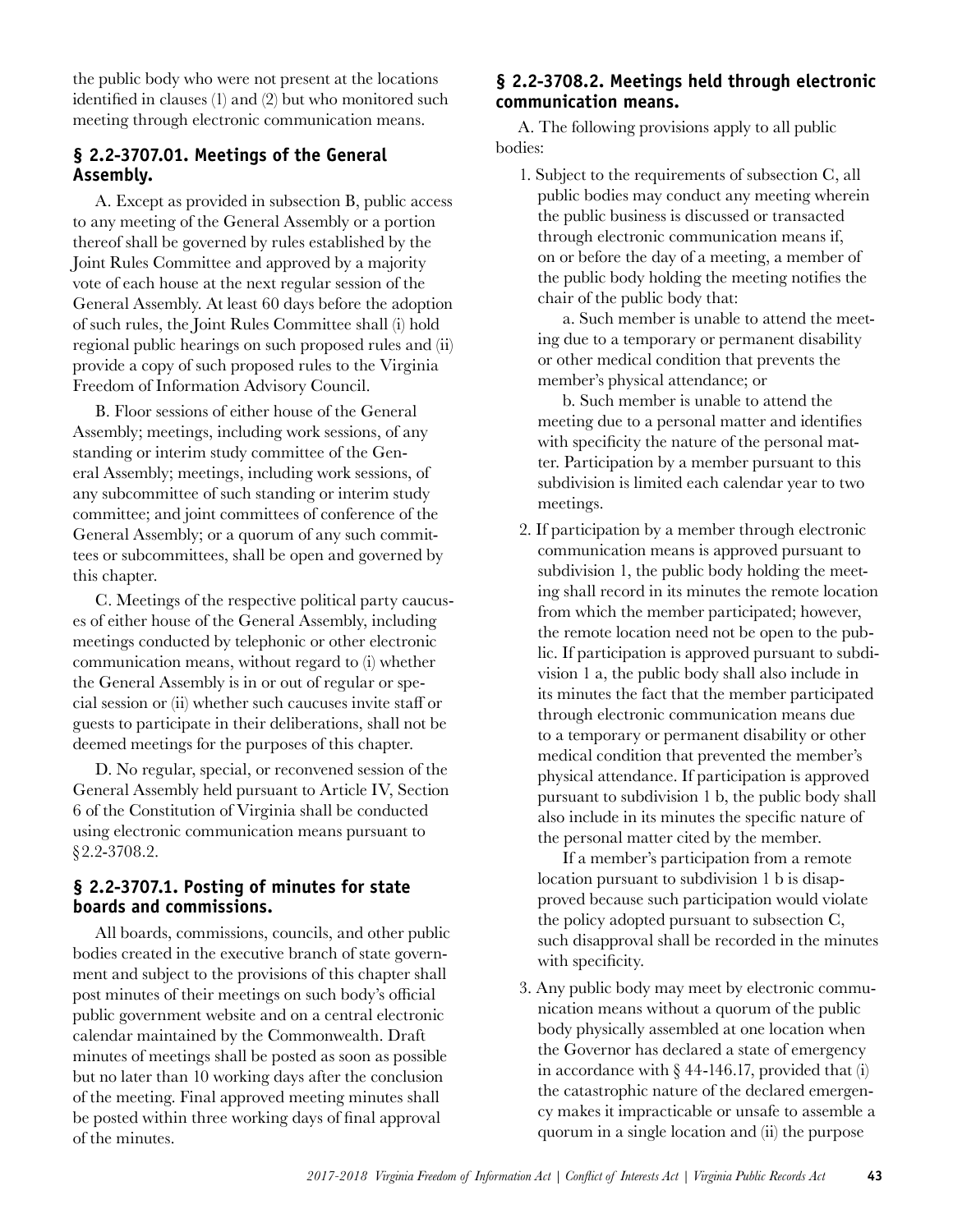of the meeting is to address the emergency. The public body convening a meeting in accordance with this subdivision shall:

a. Give public notice using the best available method given the nature of the emergency, which notice shall be given contemporaneously with the notice provided to members of the public body conducting the meeting;

b. Make arrangements for public access to such meeting; and

c. Otherwise comply with the provisions of this section.

The nature of the emergency, the fact that the meeting was held by electronic communication means, and the type of electronic communication means by which the meeting was held shall be stated in the minutes.

B. The following provisions apply to regional public bodies:

- 1. Subject to the requirements in subsection C, regional public bodies may also conduct any meeting wherein the public business is discussed or transacted through electronic communication means if, on the day of a meeting, a member of a regional public body notifies the chair of the public body that such member's principal residence is more than 60 miles from the meeting location identified in the required notice for such meeting.
- 2. If participation by a member through electronic communication means is approved pursuant to this subsection, the public body holding the meeting shall record in its minutes the remote location from which the member participated; however, the remote location need not be open to the public.

If a member's participation from a remote location is disapproved because such participation would violate the policy adopted pursuant to subsection C, such disapproval shall be recorded in the minutes with specificity.

C. Participation by a member of a public body in a meeting through electronic communication means pursuant to subsections A and B shall be authorized only if the following conditions are met:

1. The public body has adopted a written policy allowing for and governing participation of its members by electronic communication means, including an approval process for such participation, subject to the express limitations imposed by this section. Once adopted, the policy shall be applied strictly and uniformly, without exception,

to the entire membership and without regard to the identity of the member requesting remote participation or the matters that will be considered or voted on at the meeting;

- 2. A quorum of the public body is physically assembled at one primary or central meeting location; and
- 3. The public body makes arrangements for the voice of the remote participant to be heard by all persons at the primary or central meeting location.

D. The following provisions apply to state public bodies:

1. Except as provided in subsection D of § 2.2- 3707.01, state public bodies may also conduct any meeting wherein the public business is discussed or transacted through electronic communication means, provided that (i) a quorum of the public body is physically assembled at one primary or central meeting location, (ii) notice of the meeting has been given in accordance with subdivision 2, and (iii) members of the public are provided a substantially equivalent electronic communication means through which to witness the meeting. For the purposes of this subsection, "witness" means observe or listen.

If a state public body holds a meeting through electronic communication means pursuant to this subsection, it shall also hold at least one meeting annually where members in attendance at the meeting are physically assembled at one location and where no members participate by electronic communication means.

2. Notice of any regular meeting held pursuant to this subsection shall be provided at least three working days in advance of the date scheduled for the meeting. Notice, reasonable under the circumstance, of special, emergency, or continued meetings held pursuant to this section shall be given contemporaneously with the notice provided to members of the public body conducting the meeting. For the purposes of this subsection, "continued meeting" means a meeting that is continued to address an emergency or to conclude the agenda of a meeting for which proper notice was given.

The notice shall include the date, time, place, and purpose for the meeting; shall identify the primary or central meeting location and any remote locations that are open to the public pursuant to subdivision 4; shall include notice as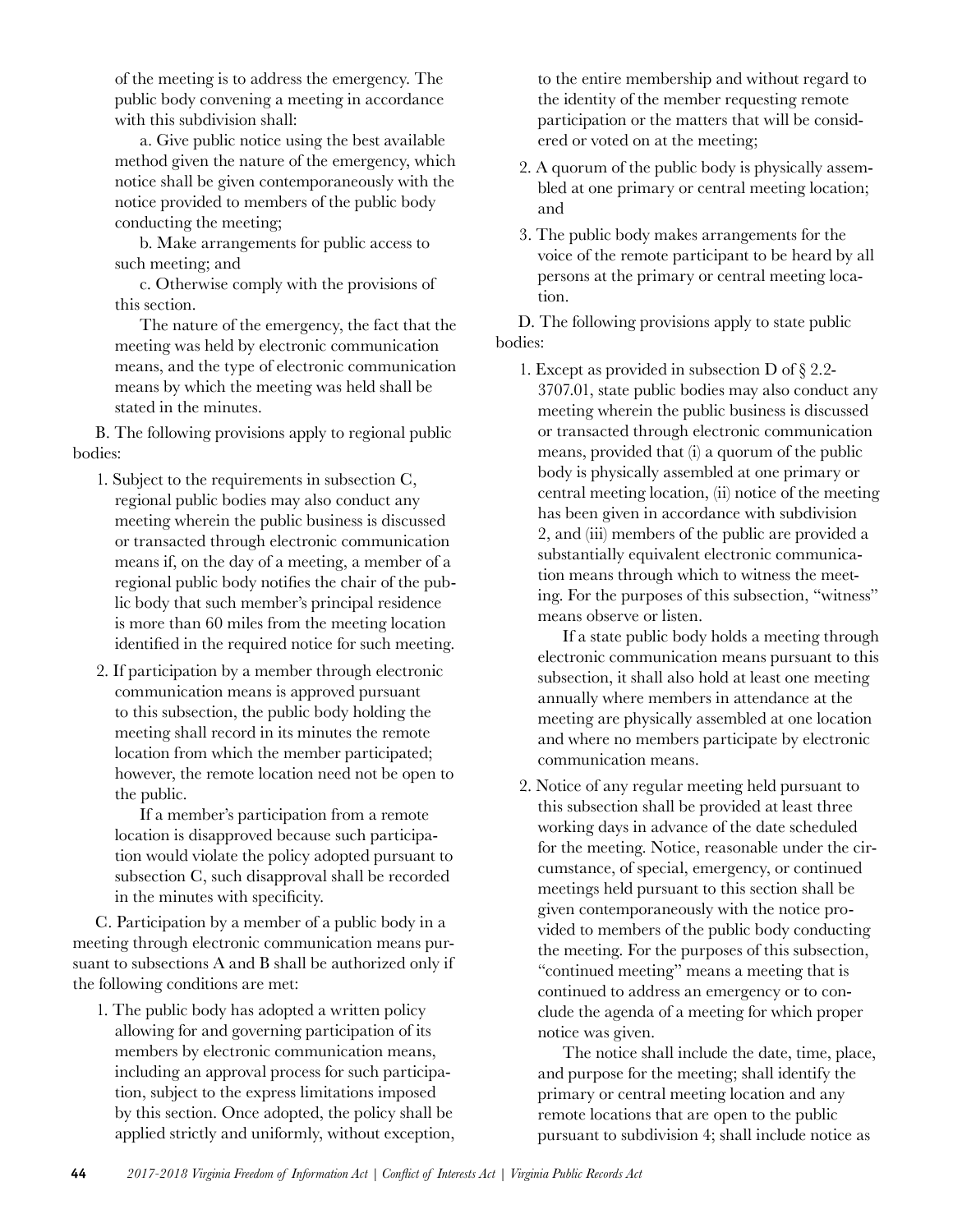to the electronic communication means by which members of the public may witness the meeting; and shall include a telephone number that may be used to notify the primary or central meeting location of any interruption in the telephonic or video broadcast of the meeting. Any interruption in the telephonic or video broadcast of the meeting shall result in the suspension of action at the meeting until repairs are made and public access is restored.

- 3. A copy of the proposed agenda and agenda packets and, unless exempt, all materials that will be distributed to members of a public body for a meeting shall be made available for public inspection at the same time such documents are furnished to the members of the public body conducting the meeting.
- 4. Public access to the remote locations from which additional members of the public body participate through electronic communication means shall be encouraged but not required. However, if three or more members are gathered at the same remote location, then such remote location shall be open to the public.
- 5. If access to remote locations is afforded, (i) all persons attending the meeting at any of the remote locations shall be afforded the same opportunity to address the public body as persons attending at the primary or central location and (ii) a copy of the proposed agenda and agenda packets and, unless exempt, all materials that will be distributed to members of the public body for the meeting shall be made available for inspection by members of the public attending the meeting at any of the remote locations at the time of the meeting.
- 6. The public body shall make available to the public at any meeting conducted in accordance with this subsection a public comment form prepared by the Virginia Freedom of Information Advisory Council in accordance with § 30-179.
- 7. Minutes of all meetings held by electronic communication means shall be recorded as required by § 2.2-3707. Votes taken during any meeting conducted through electronic communication means shall be recorded by name in roll-call fashion and included in the minutes. For emergency meetings held by electronic communication means, the nature of the emergency shall be stated in the minutes.

8. Any authorized state public body that meets by electronic communication means pursuant to this subsection shall make a written report of the following to the Virginia Freedom of Information Advisory Council by December 15 of each year:

a. The total number of meetings held that year in which there was participation through electronic communication means;

b. The dates and purposes of each such meeting;

c. A copy of the agenda for each such meeting;

d. The primary or central meeting location of each such meeting;

e. The types of electronic communication means by which each meeting was held;

f. If possible, the number of members of the public who witnessed each meeting through electronic communication means;

g. The identity of the members of the public body recorded as present at each meeting, and whether each member was present at the primary or central meeting location or participated through electronic communication means;

h. The identity of any members of the public body who were recorded as absent at each meeting and any members who were recorded as absent at a meeting but who monitored the meeting through electronic communication means;

i. If members of the public were granted access to a remote location from which a member participated in a meeting through electronic communication means, the number of members of the public at each such remote location;

j. A summary of any public comment received about the process of conducting a meeting through electronic communication means; and

k. A written summary of the public body's experience conducting meetings through electronic communication means, including its logistical and technical experience.

E. Nothing in this section shall be construed to prohibit the use of interactive audio or video means to expand public participation.

#### **§ 2.2-3710. Transaction of public business other than by votes at meetings prohibited.**

A. Unless otherwise specifically provided by law, no vote of any kind of the membership, or any part thereof, of any public body shall be taken to authorize the transaction of any public business, other than a vote taken at a meeting conducted in accordance with the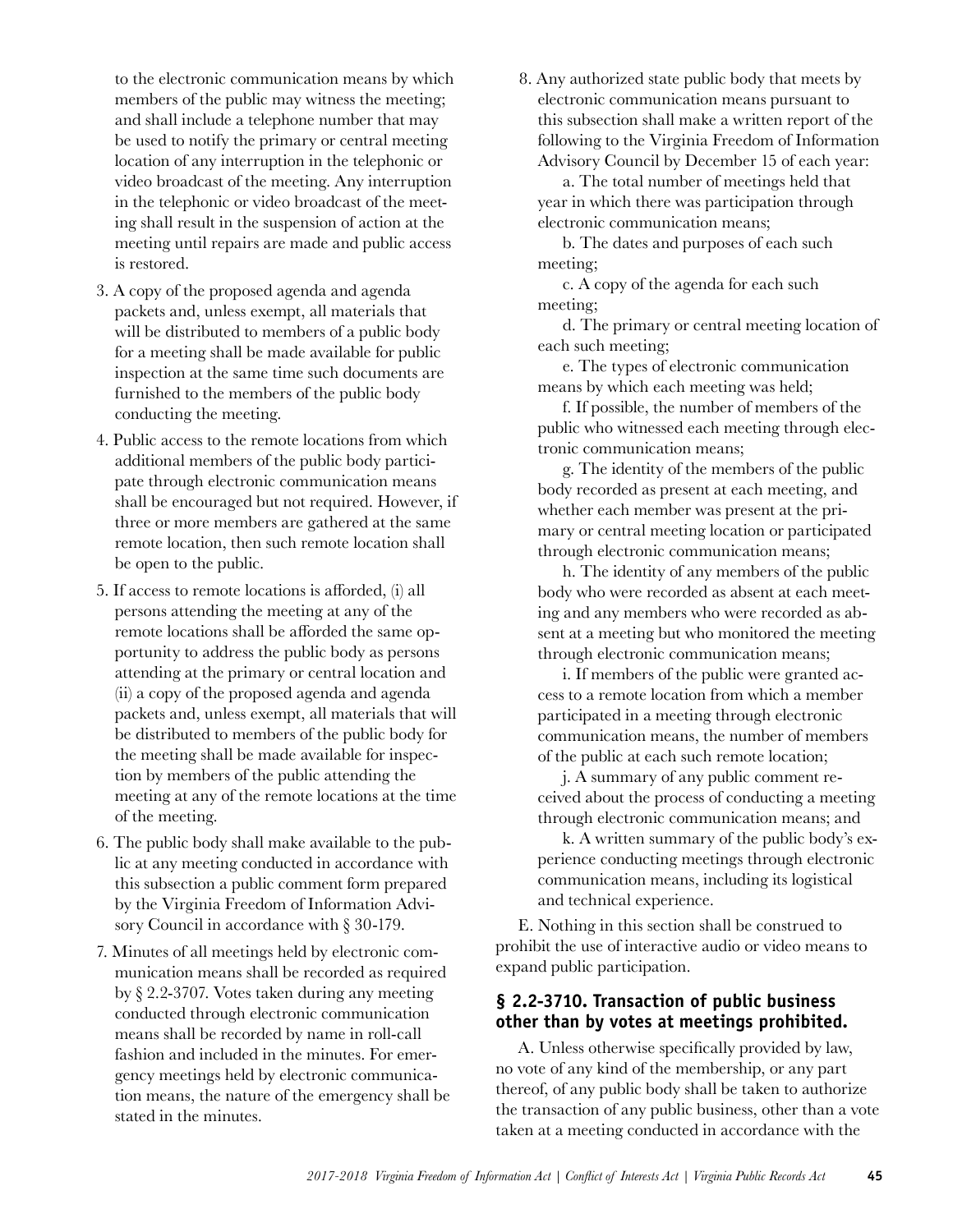provisions of this chapter. No public body shall vote by secret or written ballot, and unless expressly provided by this chapter, no public body shall vote by telephone or other electronic communication means.

B. Notwithstanding the foregoing, nothing contained herein shall be construed to prohibit (i) separately contacting the membership, or any part thereof, of any public body for the purpose of ascertaining a member's position with respect to the transaction of public business, whether such contact is done in person, by telephone or by electronic communication, provided the contact is done on a basis that does not constitute a meeting as defined in this chapter or (ii) the House of Delegates or the Senate of Virginia from adopting rules relating to the casting of votes by members of standing committees. Nothing in this subsection shall operate to exclude any public record from the provisions of this chapter.

#### **§ 2.2-3711. Closed meetings authorized for certain limited purposes.**

A. Public bodies may hold closed meetings only for the following purposes:

- 1. Discussion, consideration, or interviews of prospective candidates for employment; assignment, appointment, promotion, performance, demotion, salaries, disciplining, or resignation of specific public officers, appointees, or employees of any public body; and evaluation of performance of departments or schools of public institutions of higher education where such evaluation will necessarily involve discussion of the performance of specific individuals. Any teacher shall be permitted to be present during a closed meeting in which there is a discussion or consideration of a disciplinary matter that involves the teacher and some student and the student involved in the matter is present, provided the teacher makes a written request to be present to the presiding officer of the appropriate board. Nothing in this subdivision, however, shall be construed to authorize a closed meeting by a local governing body or an elected school board to discuss compensation matters that affect the membership of such body or board collectively.
- 2. Discussion or consideration of admission or disciplinary matters or any other matters that would involve the disclosure of information contained in a scholastic record concerning any student of any public institution of higher education in the Commonwealth or any state school system. However, any such student, legal counsel and,

if the student is a minor, the student's parents or legal guardians shall be permitted to be present during the taking of testimony or presentation of evidence at a closed meeting, if such student, parents, or guardians so request in writing and such request is submitted to the presiding officer of the appropriate board.

- 3. Discussion or consideration of the acquisition of real property for a public purpose, or of the disposition of publicly held real property, where discussion in an open meeting would adversely affect the bargaining position or negotiating strategy of the public body.
- 4. The protection of the privacy of individuals in personal matters not related to public business.
- 5. Discussion concerning a prospective business or industry or the expansion of an existing business or industry where no previous announcement has been made of the business' or industry's interest in locating or expanding its facilities in the community.
- 6. Discussion or consideration of the investment of public funds where competition or bargaining is involved, where, if made public initially, the financial interest of the governmental unit would be adversely affected.
- 7. Consultation with legal counsel and briefings by staff members or consultants pertaining to actual or probable litigation, where such consultation or briefing in open meeting would adversely affect the negotiating or litigating posture of the public body. For the purposes of this subdivision, "probable litigation" means litigation that has been specifically threatened or on which the public body or its legal counsel has a reasonable basis to believe will be commenced by or against a known party. Nothing in this subdivision shall be construed to permit the closure of a meeting merely because an attorney representing the public body is in attendance or is consulted on a matter.
- 8. Consultation with legal counsel employed or retained by a public body regarding specific legal matters requiring the provision of legal advice by such counsel. Nothing in this subdivision shall be construed to permit the closure of a meeting merely because an attorney representing the public body is in attendance or is consulted on a matter.
- 9. Discussion or consideration by governing boards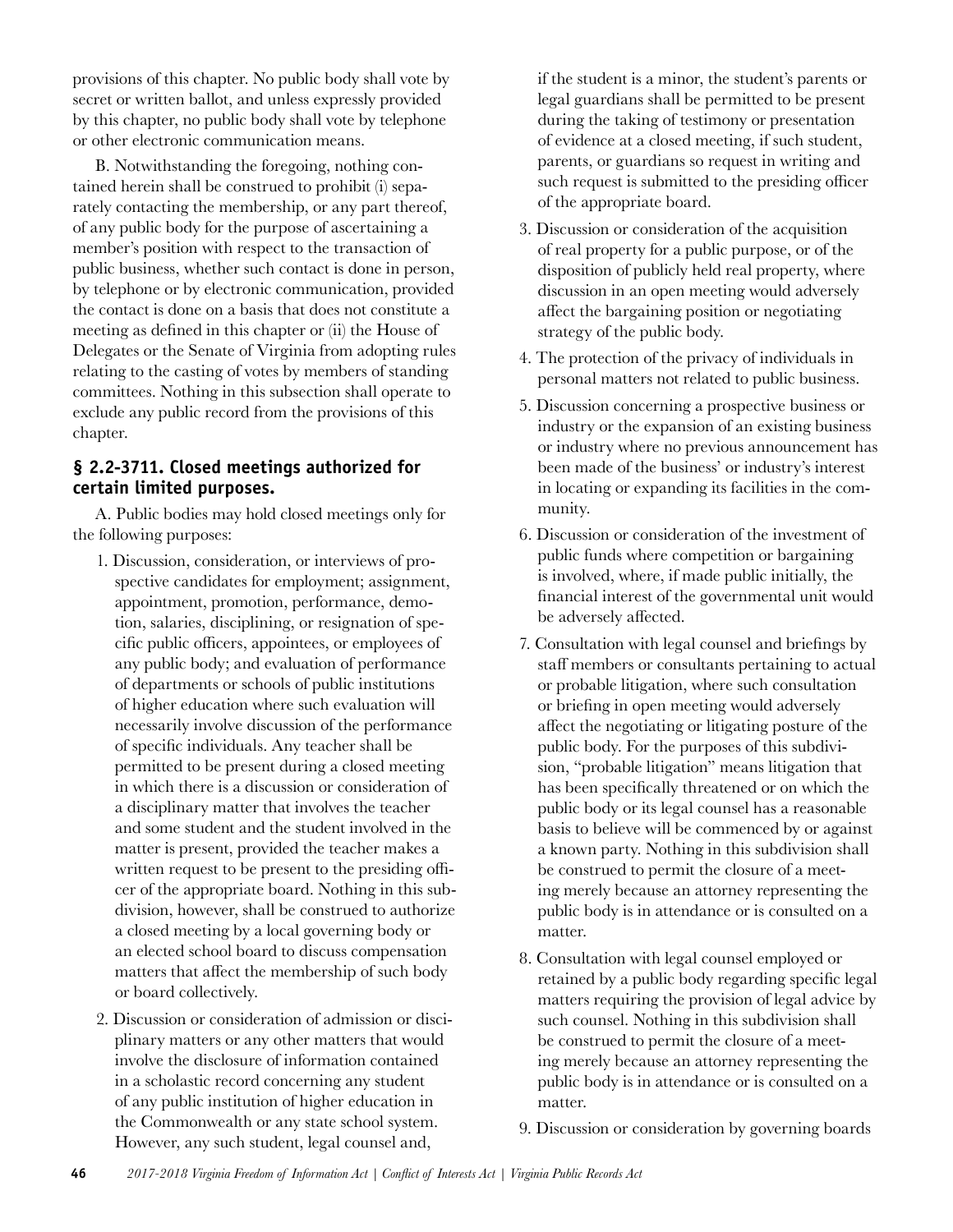of public institutions of higher education of matters relating to gifts, bequests and fund-raising activities, and of grants and contracts for services or work to be performed by such institution. However, the terms and conditions of any such gifts, bequests, grants, and contracts made by a foreign government, a foreign legal entity, or a foreign person and accepted by a public institution of higher education in the Commonwealth shall be subject to public disclosure upon written request to the appropriate board of visitors. For the purpose of this subdivision, (i) "foreign government" means any government other than the United States government or the government of a state or a political subdivision thereof, (ii) "foreign legal entity" means any legal entity (a) created under the laws of the United States or of any state thereof if a majority of the ownership of the stock of such legal entity is owned by foreign governments or foreign persons or if a majority of the membership of any such entity is composed of foreign persons or foreign legal entities or (b) created under the laws of a foreign government, and (iii) "foreign person" means any individual who is not a citizen or national of the United States or a trust territory or protectorate thereof.

- 10. Discussion or consideration by the boards of trustees of the Virginia Museum of Fine Arts, the Virginia Museum of Natural History, the Jamestown-Yorktown Foundation, and The Science Museum of Virginia of matters relating to specific gifts, bequests, and grants from private sources.
- 11. Discussion or consideration of honorary degrees or special awards.
- 12. Discussion or consideration of tests, examinations, or other information used, administered, or prepared by a public body and subject to the exclusion in subdivision 4 of § 2.2-3705.1.
- 13. Discussion, consideration, or review by the appropriate House or Senate committees of possible disciplinary action against a member arising out of the possible inadequacy of the disclosure statement filed by the member, provided the member may request in writing that the committee meeting not be conducted in a closed meeting.
- 14. Discussion of strategy with respect to the negotiation of a hazardous waste siting agreement or to consider the terms, conditions, and provisions of a hazardous waste siting agreement if the governing body in open meeting finds that an open

meeting will have an adverse effect upon the negotiating position of the governing body or the establishment of the terms, conditions and provisions of the siting agreement, or both. All discussions with the applicant or its representatives may be conducted in a closed meeting.

- 15. Discussion by the Governor and any economic advisory board reviewing forecasts of economic activity and estimating general and nongeneral fund revenues.
- 16. Discussion or consideration of medical and mental health records subject to the exclusion in subdivision 1 of § 2.2-3705.5.
- 17. Deliberations of the Virginia Lottery Board in a licensing appeal action conducted pursuant to subsection D of § 58.1-4007 regarding the denial or revocation of a license of a lottery sales agent; and discussion, consideration or review of Virginia Lottery matters related to proprietary lottery game information and studies or investigations excluded from disclosure under subdivision 6 of § 2.2-3705.3 and subdivision 11 of § 2.2-3705.7.
- 18. Those portions of meetings in which the Board of Corrections discusses or discloses the identity of, or information tending to identify, any prisoner who (i) provides information about crimes or criminal activities, (ii) renders assistance in preventing the escape of another prisoner or in the apprehension of an escaped prisoner, or (iii) voluntarily or at the instance of a prison official renders other extraordinary services, the disclosure of which is likely to jeopardize the prisoner's life or safety.
- 19. Discussion of plans to protect public safety as it relates to terrorist activity or specific cybersecurity threats or vulnerabilities and briefings by staff members, legal counsel, or law-enforcement or emergency service officials concerning actions taken to respond to such matters or a related threat to public safety; discussion of information subject to the exclusion in subdivision 2 or 14 of § 2.2-3705.2, where discussion in an open meeting would jeopardize the safety of any person or the security of any facility, building, structure, information technology system, or software program; or discussion of reports or plans related to the security of any governmental facility, building or structure, or the safety of persons using such facility, building or structure.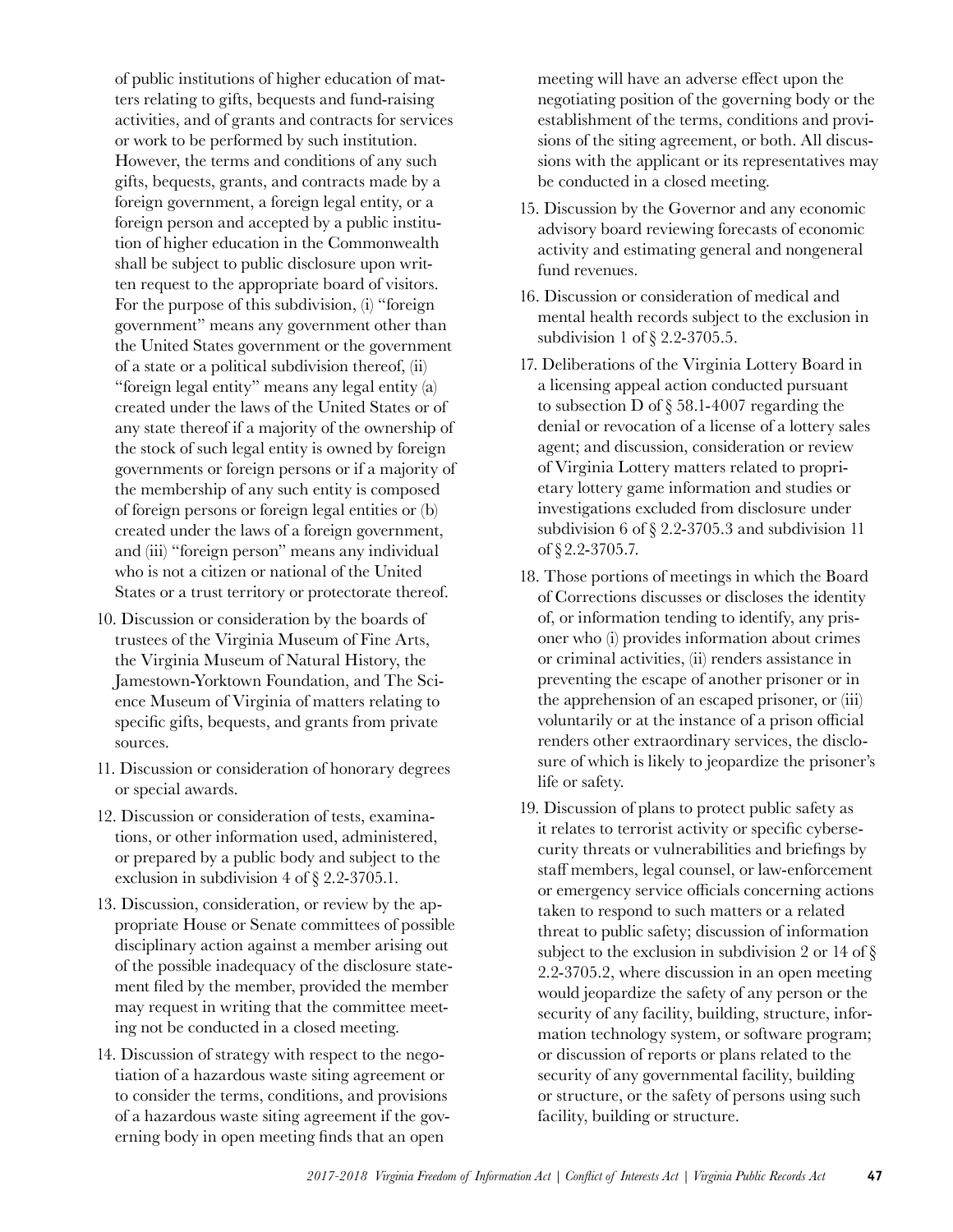- 20. Discussion by the Board of the Virginia Retirement System, acting pursuant to § 51.1-124.30, or of any local retirement system, acting pursuant to § 51.1-803, or by a local finance board or board of trustees of a trust established by one or more local public bodies to invest funds for postemployment benefits other than pensions, acting pursuant to Article 8 (§ 15.2-1544 et seq.) of Chapter 15 of Title 15.2, or by the board of visitors of the University of Virginia, acting pursuant to § 23.1-2210, or by the Board of the Virginia College Savings Plan, acting pursuant to § 23.1- 706, regarding the acquisition, holding or disposition of a security or other ownership interest in an entity, where such security or ownership interest is not traded on a governmentally regulated securities exchange, to the extent that such discussion (i) concerns confidential analyses prepared for the board of visitors of the University of Virginia, prepared by the retirement system, or a local finance board or board of trustees, or the Virginia College Savings Plan or provided to the retirement system, a local finance board or board of trustees, or the Virginia College Savings Plan under a promise of confidentiality, of the future value of such ownership interest or the future financial performance of the entity, and (ii) would have an adverse effect on the value of the investment to be acquired, held, or disposed of by the retirement system, a local finance board or board of trustees, the board of visitors of the University of Virginia, or the Virginia College Savings Plan. Nothing in this subdivision shall be construed to prevent the disclosure of information relating to the identity of any investment held, the amount invested or the present value of such investment.
- 21. Those portions of meetings in which individual child death cases are discussed by the State Child Fatality Review team established pursuant to § 32.1-283.1, those portions of meetings in which individual child death cases are discussed by a regional or local child fatality review team established pursuant to § 32.1-283.2, those portions of meetings in which individual death cases are discussed by family violence fatality review teams established pursuant to § 32.1-283.3, those portions of meetings in which individual adult death cases are discussed by the state Adult Fatality Review Team established pursuant to § 32.1-283.5, those portions of meetings in which individual adult death cases are discussed by a local or regional adult fatality review team estab-

lished pursuant to § 32.1-283.6, and those portions of meetings in which individual death cases are discussed by overdose fatality review teams established pursuant to § 32.1-283.7.

- 22. Those portions of meetings of the board of visitors of the University of Virginia or the Eastern Virginia Medical School Board of Visitors, as the case may be, and those portions of meetings of any persons to whom management responsibilities for the University of Virginia Medical Center or Eastern Virginia Medical School, as the case may be, have been delegated, in which there is discussed proprietary, business-related information pertaining to the operations of the University of Virginia Medical Center or Eastern Virginia Medical School, as the case may be, including business development or marketing strategies and activities with existing or future joint venturers, partners, or other parties with whom the University of Virginia Medical Center or Eastern Virginia Medical School, as the case may be, has formed, or forms, any arrangement for the delivery of health care, if disclosure of such information would adversely affect the competitive position of the Medical Center or Eastern Virginia Medical School, as the case may be.
- 23. Discussion or consideration by the Virginia Commonwealth University Health System Authority or the board of visitors of Virginia Commonwealth University of any of the following: the acquisition or disposition by the Authority of real property, equipment, or technology software or hardware and related goods or services, where disclosure would adversely affect the bargaining position or negotiating strategy of the Authority; matters relating to gifts or bequests to, and fundraising activities of, the Authority; grants and contracts for services or work to be performed by the Authority; marketing or operational strategies plans of the Authority where disclosure of such strategies or plans would adversely affect the competitive position of the Authority; and members of the Authority's medical and teaching staffs and qualifications for appointments thereto.
- 24. Those portions of the meetings of the Health Practitioners' Monitoring Program Committee within the Department of Health Professions to the extent such discussions identify any practitioner who may be, or who actually is, impaired pursuant to Chapter 25.1 (§ 54.1-2515 et seq.) of Title 54.1.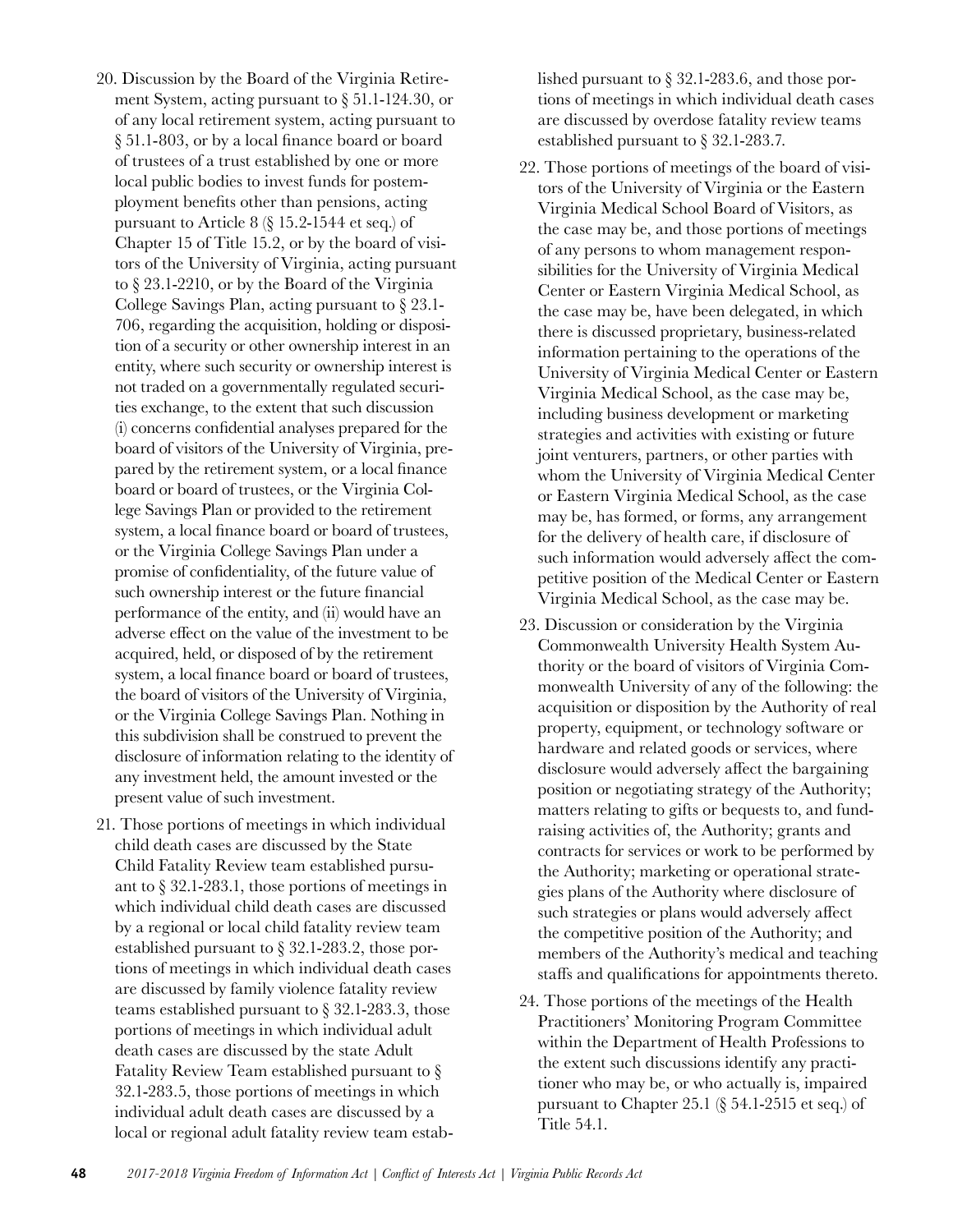- 25. Meetings or portions of meetings of the Board of the Virginia College Savings Plan wherein personal information, as defined in § 2.2-3801, which has been provided to the Board or its employees by or on behalf of individuals who have requested information about, applied for, or entered into prepaid tuition contracts or savings trust account agreements pursuant to Chapter 7 (§ 23.1-700 et seq.) of Title 23.1 is discussed.
- 26. Discussion or consideration, by the former Wireless Carrier E-911 Cost Recovery Subcommittee created pursuant to former  $\S 56-484.15$ , of trade secrets, as defined in the Uniform Trade Secrets Act (§ 59.1-336 et seq.), submitted by CMRS providers as defined in § 56-484.12, related to the provision of wireless E-911 service.
- 27. Those portions of disciplinary proceedings by any regulatory board within the Department of Professional and Occupational Regulation, Department of Health Professions, or the Board of Accountancy conducted pursuant to § 2.2- 4019 or 2.2-4020 during which the board deliberates to reach a decision or meetings of health regulatory boards or conference committees of such boards to consider settlement proposals in pending disciplinary actions or modifications to previously issued board orders as requested by either of the parties.
- 28. Discussion or consideration of information subject to the exclusion in subdivision 11 of § 2.2-3705.6 by a responsible public entity or an affected locality or public entity, as those terms are defined in § 33.2-1800, or any independent review panel appointed to review information and advise the responsible public entity concerning such records.
- 29. Discussion of the award of a public contract involving the expenditure of public funds, including interviews of bidders or offerors, and discussion of the terms or scope of such contract, where discussion in an open session would adversely affect the bargaining position or negotiating strategy of the public body.
- 30. Discussion or consideration of grant or loan application information subject to the exclusion in subdivision 17 of  $\S 2.2$ -3705.6 by (i) the Commonwealth Health Research Board or (ii) the Innovation and Entrepreneurship Investment Authority or the Research and Technology Investment Advisory Committee appointed to advise the Innovation and Entrepreneurship Investment Authority.
- 31. Discussion or consideration by the Commitment Review Committee of information subject to the exclusion in subdivision 5 of § 2.2-3705.2 relating to individuals subject to commitment as sexually violent predators under Chapter 9 (§ 37.2-900 et seq.) of Title 37.2.
- 32. Discussion or consideration of confidential proprietary information and trade secrets developed and held by a local public body providing certain telecommunication services or cable television services and subject to the exclusion in subdivision 18 of § 2.2-3705.6. However, the exemption provided by this subdivision shall not apply to any authority created pursuant to the BVU Authority Act  $(\S 15.2-7200$  et seq.).
- 33. Discussion or consideration by a local authority created in accordance with the Virginia Wireless Service Authorities Act (§ 15.2-5431.1 et seq.) of confidential proprietary information and trade secrets subject to the exclusion in subdivision 19 of § 2.2-3705.6.
- 34. Discussion or consideration by the State Board of Elections or local electoral boards of voting security matters made confidential pursuant to §24.2-625.1.
- 35. Discussion or consideration by the Forensic Science Board or the Scientific Advisory Committee created pursuant to Article 2 (§ 9.1-1109 et seq.) of Chapter 11 of Title 9.1 of criminal investigative files subject to the exclusion in subdivision B 1 of § 2.2-3706.
- 36. Discussion or consideration by the Brown v. Board of Education Scholarship Committee of information or confidential matters subject to the exclusion in subdivision A 3 of § 2.2-3705.4, and meetings of the Committee to deliberate concerning the annual maximum scholarship award, review and consider scholarship applications and requests for scholarship award renewal, and cancel, rescind, or recover scholarship awards.
- 37. Discussion or consideration by the Virginia Port Authority of information subject to the exclusion in subdivision 1 of § 2.2-3705.6 related to certain proprietary information gathered by or for the Virginia Port Authority.
- 38. Discussion or consideration by the Board of Trustees of the Virginia Retirement System acting pursuant to  $\S 51.1-124.30$ , by the Investment Advisory Committee appointed pursuant to §51.1-124.26, by any local retirement system, act-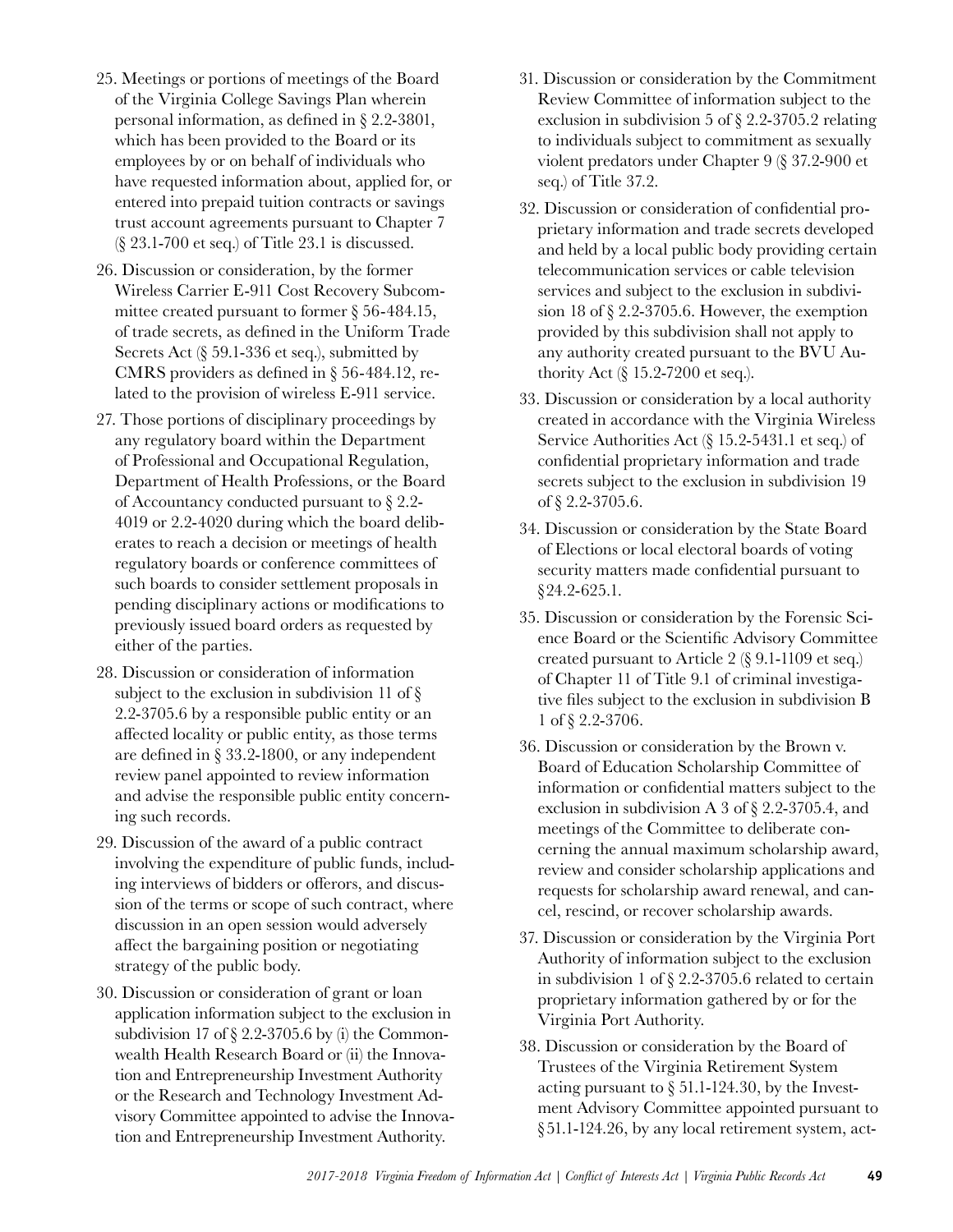ing pursuant to § 51.1-803, by the Board of the Virginia College Savings Plan acting pursuant to § 23.1-706, or by the Virginia College Savings Plan's Investment Advisory Committee appointed pursuant to § 23.1-702 of information subject to the exclusion in subdivision 24 of § 2.2-3705.7.

- 39. Discussion or consideration of information subject to the exclusion in subdivision 3 of § 2.2- 3705.6 related to economic development.
- 40. Discussion or consideration by the Board of Education of information relating to the denial, suspension, or revocation of teacher licenses subject to the exclusion in subdivision 11 of § 2.2- 3705.3.
- 41. Those portions of meetings of the Virginia Military Advisory Council or any commission created by executive order for the purpose of studying and making recommendations regarding preventing closure or realignment of federal military and national security installations and facilities located in Virginia and relocation of such facilities to Virginia, or a local or regional military affairs organization appointed by a local governing body, during which there is discussion of information subject to the exclusion in subdivision 8 of § 2.2-3705.2.
- 42. Discussion or consideration by the Board of Trustees of the Veterans Services Foundation of information subject to the exclusion in subdivision 28 of § 2.2-3705.7 related to personally identifiable information of donors.
- 43. Discussion or consideration by the Virginia Tobacco Region Revitalization Commission of information subject to the exclusion in subdivision 23 of § 2.2-3705.6 related to certain information contained in grant applications.
- 44. Discussion or consideration by the board of directors of the Commercial Space Flight Authority of information subject to the exclusion in subdivision 24 of § 2.2-3705.6 related to rate structures or charges for the use of projects of, the sale of products of, or services rendered by the Authority and certain proprietary information of a private entity provided to the Authority.
- 45. Discussion or consideration of personal and proprietary information related to the resource management plan program and subject to the exclusion in (i) subdivision 25 of § 2.2-3705.6 or (ii) subsection  $E$  of  $\S$  10.1-104.7. This exclusion shall not apply to the discussion or consideration

of records that contain information that has been certified for release by the person who is the subject of the information or transformed into a statistical or aggregate form that does not allow identification of the person who supplied, or is the subject of, the information.

- 46. Discussion or consideration by the Board of Directors of the Virginia Alcoholic Beverage Control Authority of information subject to the exclusion in subdivision 1 of § 2.2-3705.3 related to investigations of applicants for licenses and permits and of licensees and permittees.
- 47. Discussion or consideration of grant or loan application records subject to the exclusion in subdivision 28 of § 2.2-3705.6 related to the submission of an application for an award from the Virginia Research Investment Fund pursuant to Article 8 (§ 23.1-3130 et seq.) of Chapter 31 of Title 23.1 or interviews of parties to an application by a reviewing entity pursuant to subsection D of § 23.1-3133 or by the Virginia Research Investment Committee.
- 48. Discussion or development of grant proposals by a regional council established pursuant to Article 26 (§ 2.2-2484 et seq.) of Chapter 24 to be submitted for consideration to the Virginia Growth and Opportunity Board.
- 49. Discussion or consideration of (i) individual sexual assault cases by a sexual assault team established pursuant to § 15.2-1627.4 or (ii) individual child abuse or neglect cases or sex offenses involving a child by a child abuse team established pursuant to § 15.2-1627.5.
- 50. Discussion or consideration by the Board of the Virginia Economic Development Partnership Authority, the Joint Legislative Audit and Review Commission, or any subcommittees thereof, of the portions of the strategic plan, marketing plan, or operational plan exempt from disclosure pursuant to subdivision 33 of § 2.2-3705.7.
- 51. Those portions of meetings of the subcommittee of the Board of the Virginia Economic Development Partnership Authority established pursuant to subsection F of § 2.2-2237.3 to review and discuss information received from the Virginia Employment Commission pursuant to subdivision C 2 of § 60.2-114.

B. No resolution, ordinance, rule, contract, regulation or motion adopted, passed or agreed to in a closed meeting shall become effective unless the public body,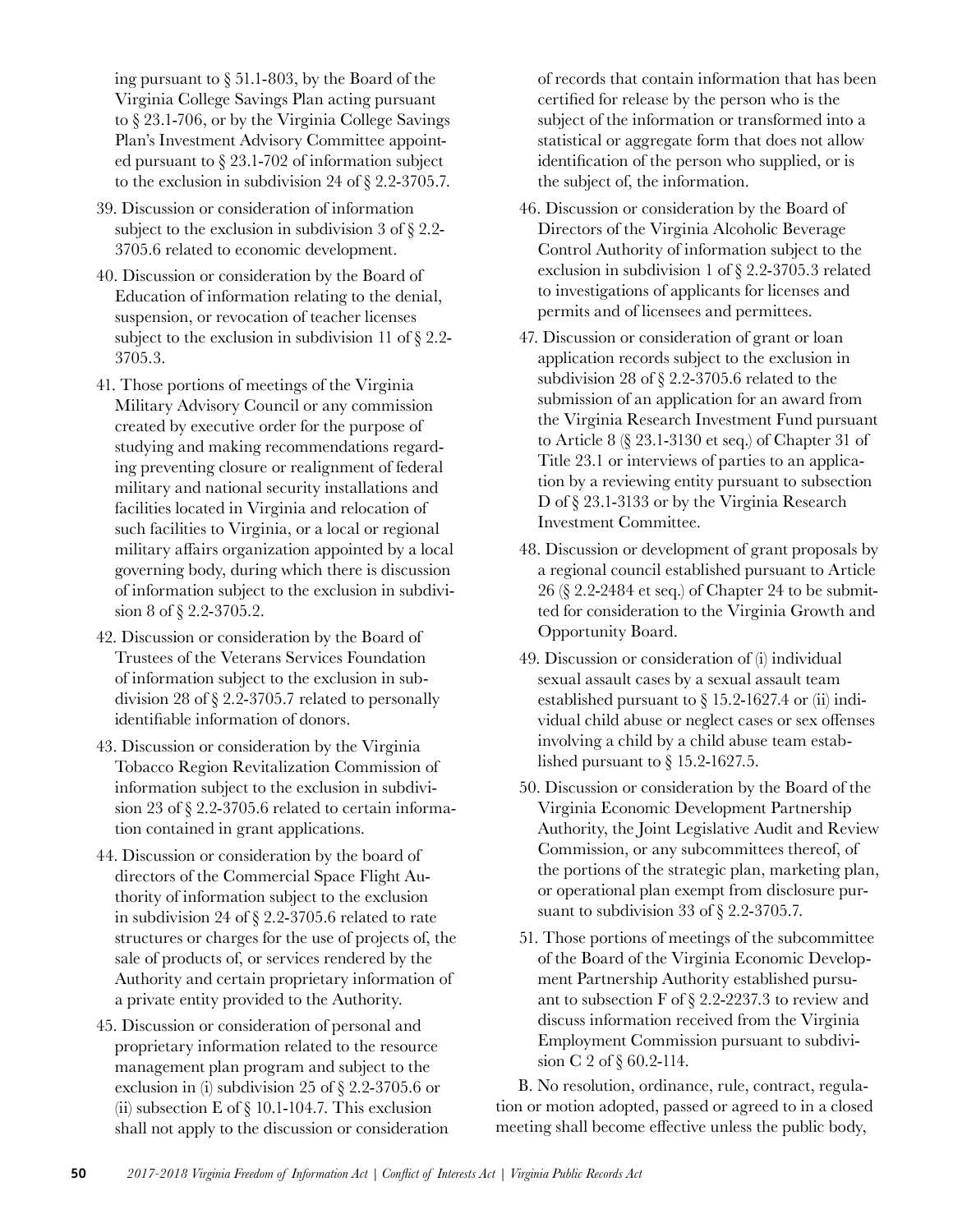following the meeting, reconvenes in open meeting and takes a vote of the membership on such resolution, ordinance, rule, contract, regulation, or motion that shall have its substance reasonably identified in the open meeting.

C. Public officers improperly selected due to the failure of the public body to comply with the other provisions of this section shall be de facto officers and, as such, their official actions are valid until they obtain notice of the legal defect in their election.

D. Nothing in this section shall be construed to prevent the holding of conferences between two or more public bodies, or their representatives, but these conferences shall be subject to the same procedures for holding closed meetings as are applicable to any other public body.

E. This section shall not be construed to (i) require the disclosure of any contract between the Department of Health Professions and an impaired practitioner entered into pursuant to Chapter 25.1 (§ 54.1-2515 et seq.) of Title 54.1 or (ii) require the board of directors of any authority created pursuant to the Industrial Development and Revenue Bond Act (§ 15.2-4900et seq.), or any public body empowered to issue industrial revenue bonds by general or special law, to identify a business or industry to which subdivision A 5 applies. However, such business or industry shall be identified as a matter of public record at least 30 days prior to the actual date of the board's authorization of the sale or issuance of such bonds.

#### **§ 2.2-3712. Closed meetings procedures; certification of proceedings.**

A. No closed meeting shall be held unless the public body proposing to convene such meeting has taken an affirmative recorded vote in an open meeting approving a motion that (i) identifies the subject matter, (ii) states the purpose of the meeting as authorized in subsection A of § 2.2-3711 or other provision of law and (iii) cites the applicable exemption from open meeting requirements provided in subsection A of § 2.2-3711 or other provision of law. The matters contained in such motion shall be set forth in detail in the minutes of the open meeting. A general reference to the provisions of this chapter, the authorized exemptions from open meeting requirements, or the subject matter of the closed meeting shall not be sufficient to satisfy the requirements for holding a closed meeting.

B. The notice provisions of this chapter shall not apply to closed meetings of any public body held solely for the purpose of interviewing candidates for the position

of chief administrative officer. Prior to any such closed meeting for the purpose of interviewing candidates, the public body shall announce in an open meeting that such closed meeting shall be held at a disclosed or undisclosed location within 15 days thereafter.

C. The public body holding a closed meeting shall restrict its discussion during the closed meeting only to those matters specifically exempted from the provisions of this chapter and identified in the motion required by subsection A.

D. At the conclusion of any closed meeting, the public body holding such meeting shall immediately reconvene in an open meeting and shall take a roll call or other recorded vote to be included in the minutes of that body, certifying that to the best of each member's knowledge (i) only public business matters lawfully exempted from open meeting requirements under this chapter and (ii) only such public business matters as were identified in the motion by which the closed meeting was convened were heard, discussed or considered in the meeting by the public body. Any member of the public body who believes that there was a departure from the requirements of clauses (i) and (ii), shall so state prior to the vote, indicating the substance of the departure that, in his judgment, has taken place. The statement shall be recorded in the minutes of the public body.

E. Failure of the certification required by subsection D to receive the affirmative vote of a majority of the members of the public body present during a meeting shall not affect the validity or confidentiality of such meeting with respect to matters considered therein in compliance with the provisions of this chapter. The recorded vote and any statement made in connection therewith, shall upon proper authentication, constitute evidence in any proceeding brought to enforce the provisions of this chapter.

F. A public body may permit nonmembers to attend a closed meeting if such persons are deemed necessary or if their presence will reasonably aid the public body in its consideration of a topic that is a subject of the meeting.

G. A member of a public body shall be permitted to attend a closed meeting held by any committee or subcommittee of that public body, or a closed meeting of any entity, however designated, created to perform the delegated functions of or to advise that public body. Such member shall in all cases be permitted to observe the closed meeting of the committee, subcommittee or entity. In addition to the requirements of § 2.2-3707, the minutes of the committee or other entity shall include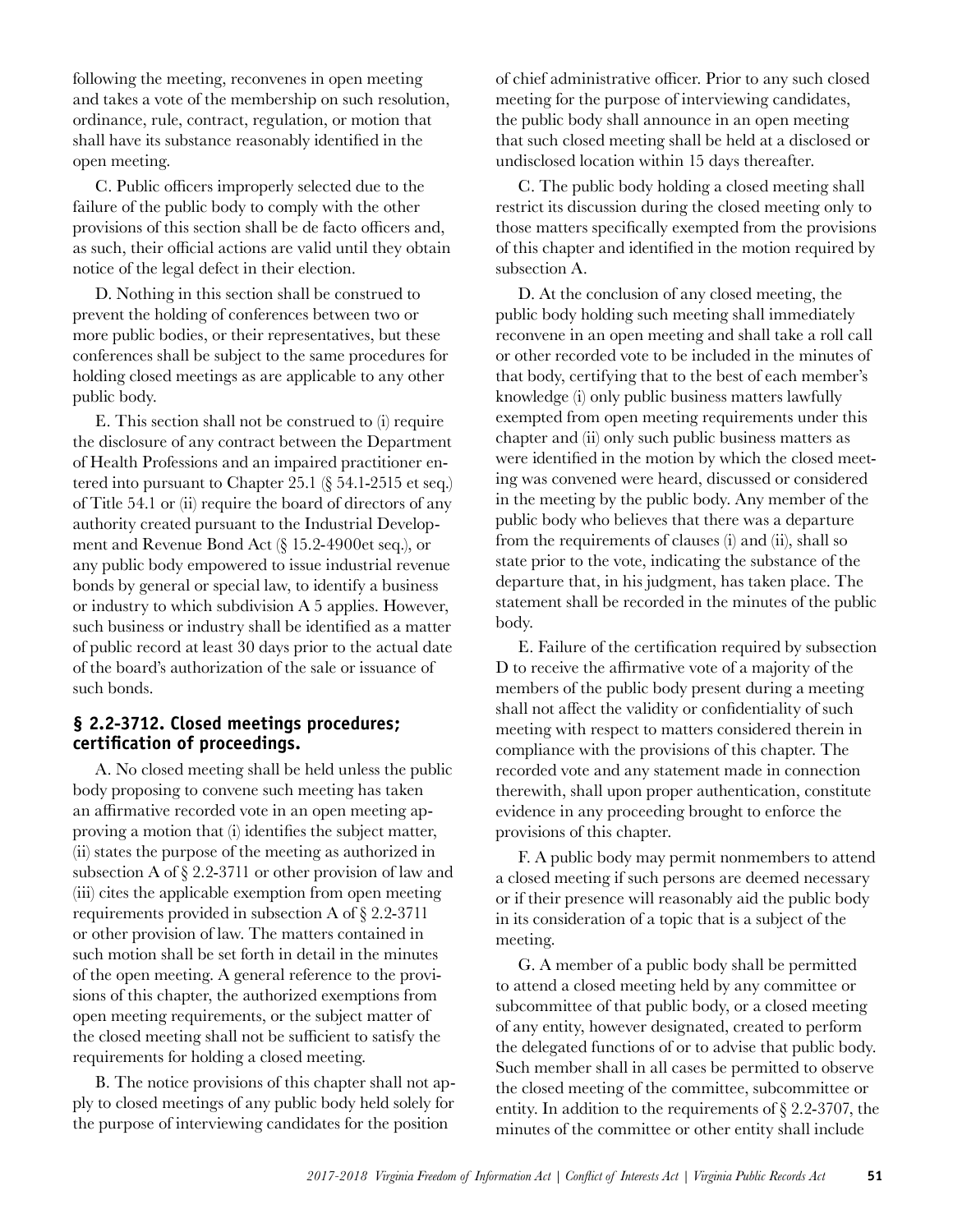the identity of the member of the parent public body who attended the closed meeting.

H. Except as specifically authorized by law, in no event may any public body take action on matters discussed in any closed meeting, except at an open meeting for which notice was given as required by § 2.2-3707.

I. Minutes may be taken during closed meetings of a public body, but shall not be required. Such minutes shall not be subject to mandatory public disclosure.

#### **§ 2.2-3713. Proceedings for enforcement of chapter.**

A. Any person, including the attorney for the Commonwealth acting in his official or individual capacity, denied the rights and privileges conferred by this chapter may proceed to enforce such rights and privileges by filing a petition for mandamus or injunction, supported by an affidavit showing good cause. Such petition may be brought in the name of the person notwithstanding that a request for public records was made by the person's attorney in his representative capacity. Venue for the petition shall be addressed as follows:

- 1. In a case involving a local public body, to the general district court or circuit court of the county or city from which the public body has been elected or appointed to serve and in which such rights and privileges were so denied;
- 2. In a case involving a regional public body, to the general district or circuit court of the county or city where the principal business office of such body is located; and
- 3. In a case involving a board, bureau, commission, authority, district, institution, or agency of the state government, including a public institution of higher education, or a standing or other committee of the General Assembly, to the general district court or the circuit court of the residence of the aggrieved party or of the City of Richmond.

B. In any action brought before a general district court, a corporate petitioner may appear through its officer, director or managing agent without the assistance of counsel, notwithstanding any provision of law or Rule of the Supreme Court of Virginia to the contrary.

C. Notwithstanding the provisions of § 8.01-644, the petition for mandamus or injunction shall be heard within seven days of the date when the same is made, provided the party against whom the petition is brought has received a copy of the petition at least three working days prior to filing. The hearing on any petition made outside of the regular terms of the circuit court of a locality that is included in a judicial circuit with another locality or localities shall be given precedence on the docket of such court over all cases that are not otherwise given precedence by law.

D. The petition shall allege with reasonable specificity the circumstances of the denial of the rights and privileges conferred by this chapter. A single instance of denial of the rights and privileges conferred by this chapter shall be sufficient to invoke the remedies granted herein. If the court finds the denial to be in violation of the provisions of this chapter, the petitioner shall be entitled to recover reasonable costs, including costs and reasonable fees for expert witnesses, and attorneys' fees from the public body if the petitioner substantially prevails on the merits of the case, unless special circumstances would make an award unjust. In making this determination, a court may consider, among other things, the reliance of a public body on an opinion of the Attorney General or a decision of a court that substantially supports the public body's position.

E. In any action to enforce the provisions of this chapter, the public body shall bear the burden of proof to establish an exclusion by a preponderance of the evidence. No court shall be required to accord any weight to the determination of a public body as to whether an exclusion applies. Any failure by a public body to follow the procedures established by this chapter shall be presumed to be a violation of this chapter.

F. Failure by any person to request and receive notice of the time and place of meetings as provided in § 2.2-3707 shall not preclude any person from enforcing his rights and privileges conferred by this chapter.

#### **§ 2.2-3714. Violations and penalties.**

In a proceeding commenced against any officer, employee, or member of a public body under § 2.2- 3713 for a violation of § 2.2-3704, 2.2-3705.1 through 2.2-3705.7, 2.2-3706, 2.2-3707, 2.2-3708.2, 2.2-3710, 2.2-3711 or 2.2-3712, the court, if it finds that a violation was willfully and knowingly made, shall impose upon such officer, employee, or member in his individual capacity, whether a writ of mandamus or injunctive relief is awarded or not, a civil penalty of not less than \$500 nor more than \$2,000, which amount shall be paid into the State Literary Fund. For a second or subsequent violation, such civil penalty shall be not less than \$2,000 nor more than \$5,000.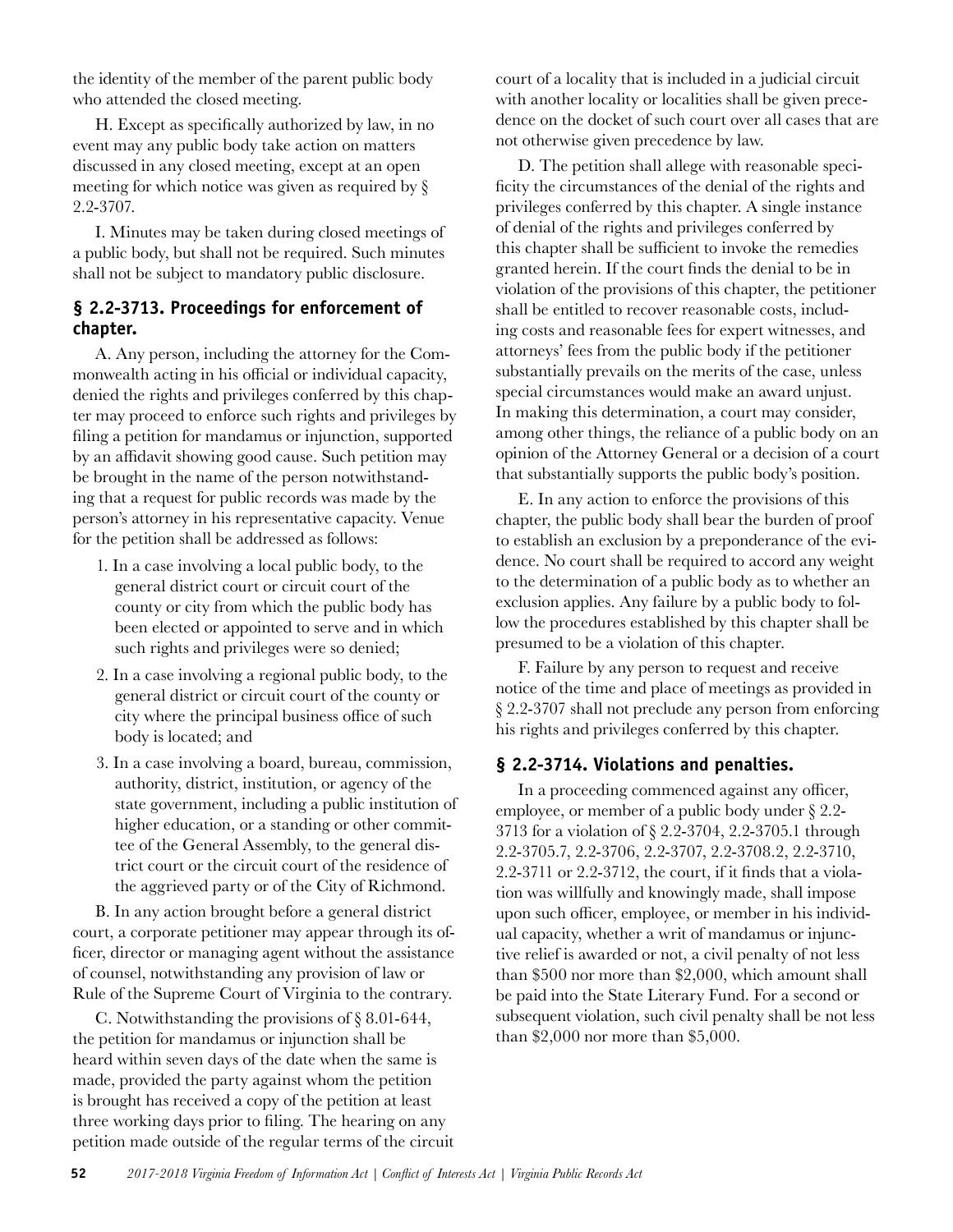## **Title 30, General Assembly, Chapter 21. Virginia Freedom of Information Advisory Council.**

#### **§ 30-178. Virginia Freedom of Information Advisory Council; membership; terms; quorum; expenses.**

A. The Virginia Freedom of Information Advisory Council (the Council) is hereby created as an advisory council in the legislative branch to encourage and facilitate compliance with the Freedom of Information Act (§ 2.2-3700 et seq.).

B. The Council shall consist of 14 members as follows: the Attorney General or his designee; the Librarian of Virginia or his designee; the Director of the Division of Legislative Services or his designee; five members appointed by the Speaker of the House of Delegates, two of whom shall be members of the House of Delegates, and three nonlegislative citizen members, at least one of whom shall be or have been a representative of the news media; four members appointed by the Senate Committee on Rules, two of whom shall be members of the Senate, one of whom shall be or have been an officer of local government, and one nonlegislative citizen at-large member; and two nonlegislative citizen members appointed by the Governor, one of whom shall not be a state employee. The local government representative may be selected from a list recommended by the Virginia Association of Counties and the Virginia Municipal League, after due consideration of such list by the Senate Committee on Rules. The citizen members may be selected from a list recommended by the Virginia Press Association, the Virginia Association of Broadcasters, and the Virginia Coalition for Open Government, after due consideration of such list by the appointing authorities.

C. All appointments following the initial staggering of terms shall be for terms of four years, except that appointments to fill vacancies shall be for the unexpired terms in the same manner as the original appointment. No nonlegislative citizen member shall be eligible to serve for more than two successive four-year terms. At the end of a term, a nonlegislative citizen member shall continue to serve until a successor is appointed. However, after the expiration of a term of three years or less, or after the expiration of the remainder of a term to which appointed to fill a vacancy, two additional terms may be served by such member if appointed thereto. Legislative members and other state government officials shall serve terms coincident with their terms of office. Legislative members may be reappointed for

successive terms.

D. The members of the Council shall elect from among their membership a chairman and a vice-chairman for two-year terms. The chairman and vice-chairman may not succeed themselves to the same position.

E. The Council shall hold meetings quarterly or upon the call of the chairman. A majority of the Council shall constitute a quorum. Notwithstanding the provisions of subsection C, if any nonlegislative citizen member of the Council fails to attend a majority of meetings of the Council in a calendar year, the Council shall notify the member's appointing authority. Upon receipt of such notification, the appointing authority may remove the member and appoint a successor as soon as practicable.

F. Members of the Council shall receive no compensation for their services but shall be reimbursed for all reasonable and necessary expenses incurred in the performance of their duties as provided in §§ 2.2-2813, 2.2-2825 and 30-19.12, as appropriate. Funding for expenses of the members shall be provided from existing appropriations to the Council.

#### **§ 30-179. Powers and duties of the Council.**

#### The Council shall:

1. Furnish, upon request, advisory opinions or guidelines, and other appropriate information regarding the Freedom of Information Act (§ 2.2-3700 et seq.) to any person or agency of state or local government, in an expeditious manner;

2. Conduct training seminars and educational programs for the members and staff of public bodies and other interested persons on the requirements of the Freedom of Information Act (§ 2.2-3700 et seq.);

3. Publish such educational materials as it deems appropriate on the provisions of the Freedom of Information Act (§ 2.2-3700 et seq.);

4. Request from any agency of state or local government such assistance, services and information as will enable the Council to effectively carry out its responsibilities. Information provided to the Council by an agency of state or local government shall not be released to any other party unless authorized by such agency;

5. Assist in the development and implementation of the provisions of § 2.2-3704.1;

6. Develop the public comment form for use by designated public bodies in accordance with subdivision D 6 of § 2.2-3708.2;

7. Develop an online public comment form to be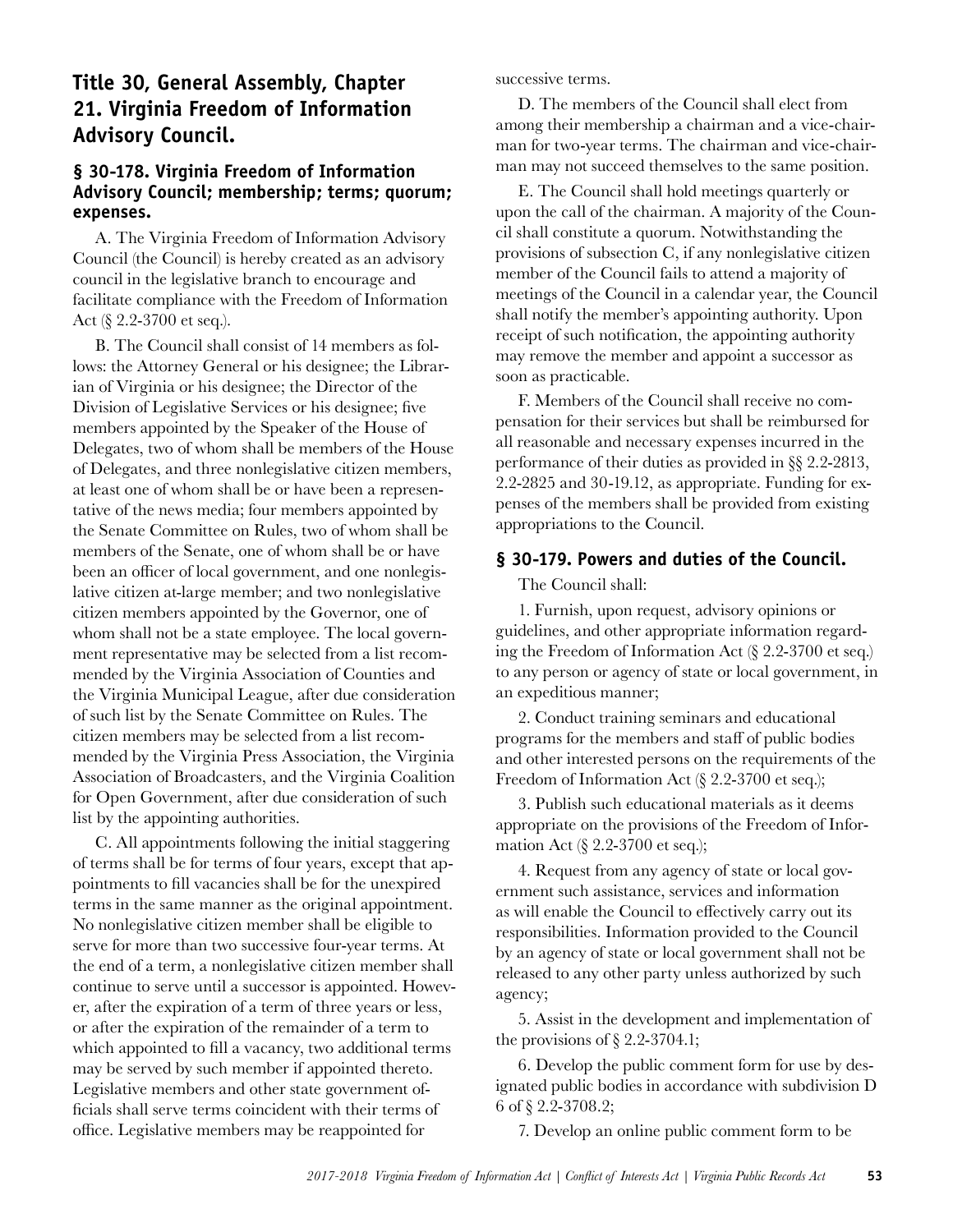posted on the Council's official public government website to enable any requester to comment on the quality of assistance provided to the requester by a public body; and

8. Report annually on or before December 1 of each year on its activities and findings regarding the Freedom of Information Act (§ 2.2-3700 et seq.), including recommendations for changes in the law, to the General Assembly and the Governor. The annual report shall be published as a state document.

#### **§ 30-180. Staff.**

Staff assistance to the Council shall be provided by the Division of Legislative Services. Staff shall perform those duties assigned to it by the Council.

#### **§ 30-181. Cooperation of agencies of state and local government.**

Every department, division, board, bureau, commission, authority or political subdivision of the Commonwealth shall cooperate with, and provide such assistance to, the Council as the Council may request.

## **Title 36. Housing, Chapter 6. Uniform Statewide Building Code.**

#### **§ 36-105.3. Security of certain records.**

Building Code officials shall institute procedures to ensure the safe storage and secure handling by local officials having access to or in the possession of engineering and construction drawings and plans containing critical structural components, security equipment and systems, ventilation systems, fire protection equipment, mandatory building emergency equipment or systems, elevators, electrical systems, telecommunications equipment and systems, and other utility equipment and systems submitted for the purpose of complying with the Uniform Statewide Building Code (§ 36-97 et seq.) or the Statewide Fire Prevention Code (§ 27-94 et seq.).

Further, information contained in engineering and construction drawings and plans for any single-family residential dwelling submitted for the purpose of complying with the Uniform Statewide Building Code (§ 36-97 et seq.) or the Statewide Fire Prevention Code (§ 27-94 et seq.) shall not be subject to disclosure under the Virginia Freedom of Information Act (§ 2.2-3700 et seq.), except to the applicant or the owner of the property upon the applicant's or owner's request.

## **Title 17.1. Courts of Record, Chapter 2. Clerks, Clerks' Offices and Records**

#### **§ 17.1-293. Posting and availability of certain information on the Internet; prohibitions.**

A. Notwithstanding Chapter 37 (§ 2.2-3700 et seq.) of Title 2.2 or subsection B, it shall be unlawful for any court clerk to disclose the social security number or other identification numbers appearing on driver's licenses or information on credit cards, debit cards, bank accounts, or other electronic billing and payment systems that was supplied to a court clerk for the purpose of paying fees, fines, taxes, or other charges collected by such court clerk. The prohibition shall not apply where disclosure of such information is required (i) to conduct or complete the transaction for which such information was submitted or (ii) by other law or court order.

B. Beginning January 1, 2004, no court clerk shall post on the Internet any document that contains the following information: (i) an actual signature, (ii) a social security number, (iii) a date of birth identified with a particular person, (iv) the maiden name of a person's parent so as to be identified with a particular person, (v) any financial account number or numbers, or (vi) the name and age of any minor child.

C. Each such clerk shall post notice that includes a list of the documents routinely posted on its website. However, the clerk shall not post information on his website that includes private activity for private financial gain.

D. Nothing in this section shall be construed to prohibit access to any original document as provided by law.

- E. This section shall not apply to the following:
- 1. Providing access to any document among the land records via secure remote access pursuant to § 17.1-294;
- 2. Postings related to legitimate law-enforcement purposes;
- 3. Postings of historical, genealogical, interpretive, or educational documents and information about historic persons and events;
- 4. Postings of instruments and records filed or recorded that are more than 100 years old;
- 5. Providing secure remote access to any person, his counsel, or staff which counsel directly supervises to documents filed in matters to which such person is a party;
- 6. Providing official certificates and certified records in digital form of any document maintained by the clerk pursuant to § 17.1-258.3:2; and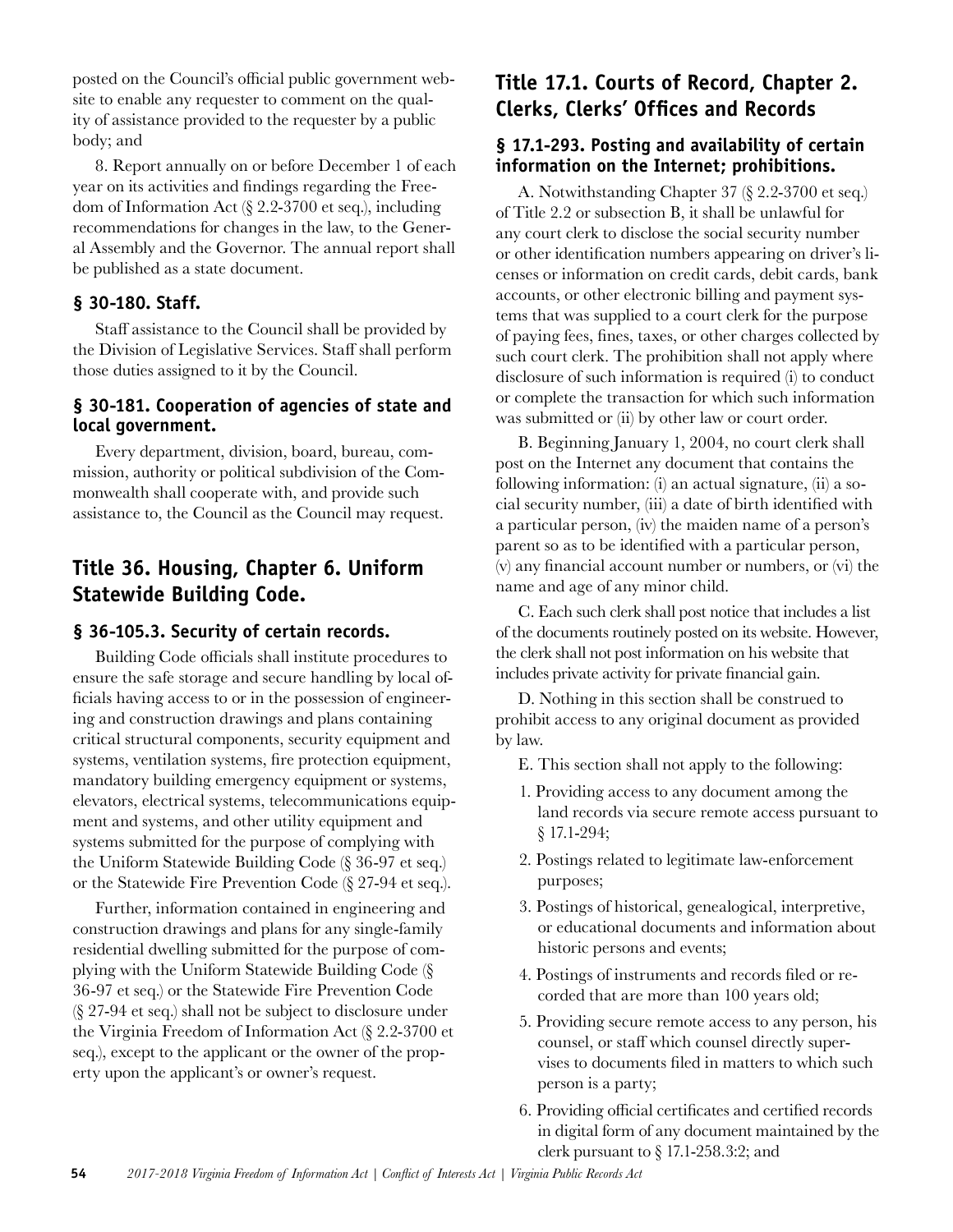7. Providing secure remote access to nonconfidential court records, subject to any fees charged by the clerk, to members in good standing with the Virginia State Bar and their authorized agents, pro hac vice attorneys authorized by the court for purposes of the practice of law, and such governmental agencies as authorized by the clerk.

F. Nothing in this section shall prohibit the Supreme Court or any other court clerk from providing online access to a case management system that may include abstracts of case filings and proceedings in the courts of the Commonwealth, including online access to subscribers of nonconfidential criminal case information to confirm the complete date of birth of a defendant.

G. The court clerk shall be immune from suit arising from any acts or omissions relating to providing remote access on the Internet pursuant to this section unless the clerk was grossly negligent or engaged in willful misconduct.

This subsection shall not be construed to limit, withdraw, or overturn any defense or immunity already existing in statutory or common law, or to affect any cause of action accruing prior to July 1, 2005.

H. Nothing in this section shall be construed to permit any data accessed by secure remote access to be sold or posted on any other website or in any way redistributed to any third party, and the clerk, in his discretion, may deny secure remote access to ensure compliance with these provisions. However, the data accessed by secure remote access may be included in products or services provided to a third party of the subscriber provided that (i) such data is not made available to the general public and (ii) the subscriber maintains administrative, technical, and security safeguards to protect the confidentiality, integrity, and limited availability of the data.

#### **§ 17.1-293.1. (Effective July 1, 2019) Online case information system.**

The Executive Secretary shall make available a publicly viewable online case information system of certain nonconfidential information entered into the case management system for criminal cases in the circuit courts participating in the Executive Secretary's case management system and in the general district courts. Such system shall be searchable by defendant name across all participating courts, and search results shall be viewable free of charge.

#### **§ 17.1-295. Definitions.**

As used in this title:

"Confidential court records" means any civil or

criminal record maintained by a clerk of the circuit court designated by this Code as confidential or any such record sealed pursuant to court order.

"Electronic filing of court records" means the networks or systems maintained by a clerk of the circuit court, or the clerk's designated application service providers, for the submittal of instruments for electronic filing of court records in accordance with this title, the Rules of the Supreme Court of Virginia, and the secure remote access standards developed by the Virginia Information Technologies Agency.

"Electronic recording of land records" means the networks or systems maintained by a clerk of the circuit court, or the clerk's designated application service providers, for the submittal of instruments for electronic filing of land records in accordance with the Uniform Real Property Electronic Recording Act (§ 55-142.10 et seq.), the provisions of Article 2.1 (§ 55-66.8 et seq.) of Chapter 4 of Title 55 regarding the satisfaction of mortgages and the provisions of this title.

"Operational expenses" means expenses of the clerk of court used to maintain the clerk's office and includes, but is not limited to, (i) computer support, maintenance, enhancements, upgrades, and replacements and office automation and information technology equipment, including software and conversion services; (ii) preserving, maintaining, and enhancing court records, including, but not limited to, the costs of repairs, maintenance, consulting services, service contracts, redaction of social security numbers from certain records, and system replacements or upgrades; and (iii) improving public access to records maintained by the clerk, including locating technology in an offsite facility for such purposes or for implementation of a disaster recovery plan.

"Public access" means that the clerk of the circuit court has made available to subscribers that are other than governmental agencies, secure remote access to records maintained by the clerk in accordance with § 17.1-294.

"Secure remote access to court records" means public access by electronic means on a network or system to court records maintained by the clerk of the circuit court or the clerk's designated application service providers, in compliance with this title, the Rules of the Supreme Court of Virginia, and the secure remote access standards developed by the Virginia Information Technologies Agency.

"Secure remote access to land records" means public access by electronic means on a network or system to land records maintained by the clerk of the circuit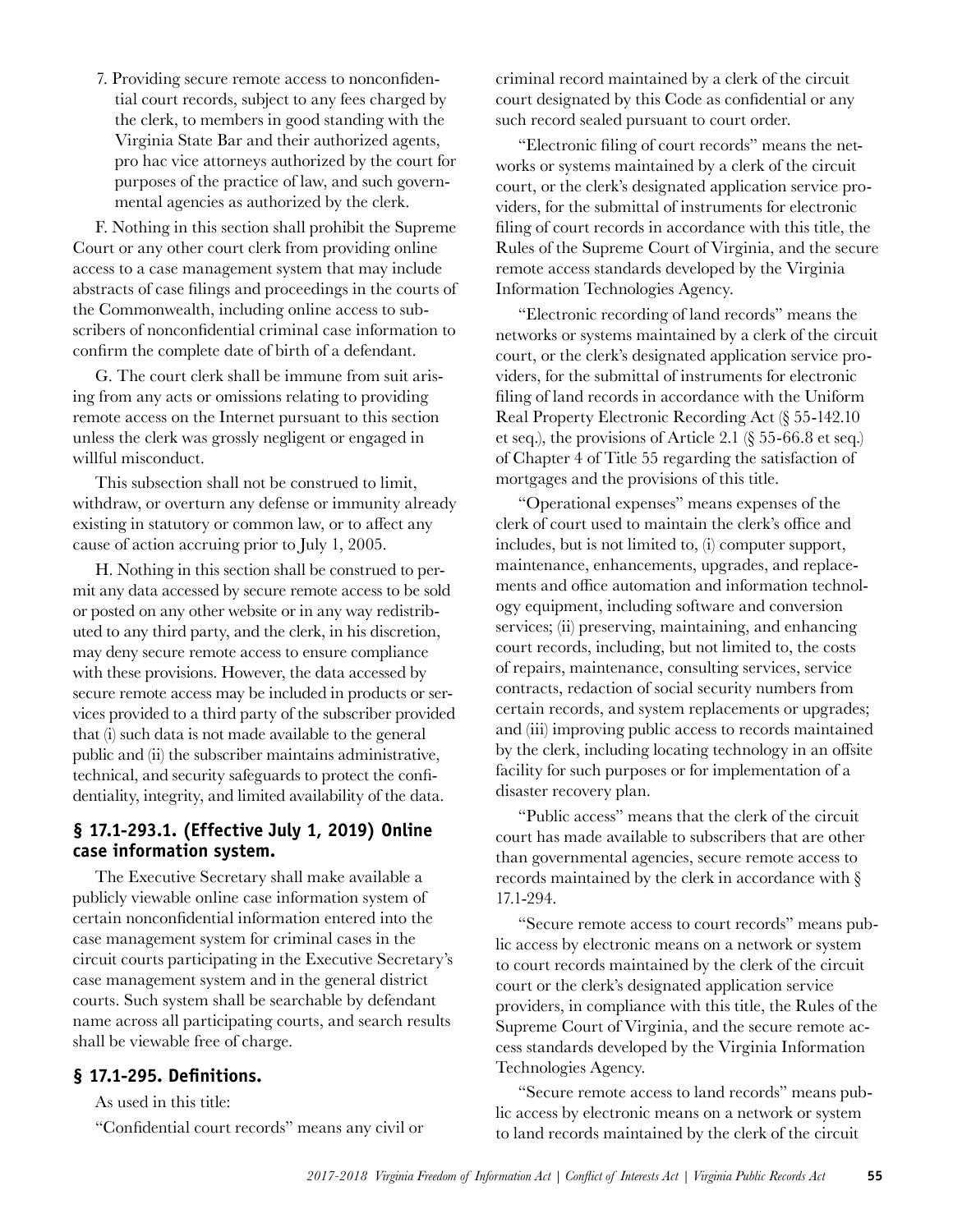court or the clerk's designated application service providers, in compliance with the Secure Remote Access Standards developed by the Virginia Information Technologies Agency.

"Subscriber" means any person who has entered into a subscriber agreement with the clerk of the circuit court authorizing the subscriber to have secure remote access to land records or secure remote access to court records maintained by the clerk or the clerk's designated application service providers. If the subscriber is an entity with more than one person who will use the network or system to access land records maintained by the clerk, or the clerk's designated application service providers, each individual user shall execute a subscriber agreement and obtain a separate "user id" and "password" from the clerk. The subscriber is responsible for the fees due under this title and the proper use of the secure remote access system pursuant to the subscriber agreement, applicable Virginia law, and Secure Remote Access Standards developed by the Virginia Information Technologies Agency.

## **Title 15.2. Counties, Cities and Towns, Chapter 21. Franchises; Sale and Lease of Certain Municipal Public Property; Public Utilities**

#### **§ 15.2-2103.1. Solar services agreements; nondisclosure of proprietary information.**

A. A solar services agreement may be structured as a service agreement or may be subject to available appropriation.

B. Nothing in this article shall be construed to require the disclosure of proprietary information voluntarily provided by a private entity in connection with a franchise, lease, or use under a solar services agreement that is excluded from mandatory disclosure pursuant to subdivision 29 of § 2.2-3705.6 of the Virginia Freedom of Information Act (§ 2.2-3700 et seq.).

C. Nothing in this section, however, shall be construed as authorizing the withholding of the financial terms of such agreements.

## **Title 2.2. Administration of Government, Chapter 43. Virginia Public Procurement Act**

**§ 2.2-4342. Public inspection of certain records.**

A. Except as provided in this section, all proceedings, records, contracts and other public records relating to procurement transactions shall be open to the inspection of any citizen, or any interested person, firm or corporation, in accordance with the Virginia Freedom of Information Act (§ 2.2-3700 et seq.).

B. Cost estimates relating to a proposed procurement transaction prepared by or for a public body shall not be open to public inspection.

C. Any competitive sealed bidding bidder, upon request, shall be afforded the opportunity to inspect bid records within a reasonable time after the opening of all bids but prior to award, except in the event that the public body decides not to accept any of the bids and to reopen the contract. Otherwise, bid records shall be open to public inspection only after award of the contract.

D. Any competitive negotiation offeror, upon request, shall be afforded the opportunity to inspect proposal records within a reasonable time after the evaluation and negotiations of proposals are completed but prior to award, except in the event that the public body decides not to accept any of the proposals and to reopen the contract. Otherwise, proposal records shall be open to public inspection only after award of the contract.

E. Any inspection of procurement transaction records under this section shall be subject to reasonable restrictions to ensure the security and integrity of the records.

F. Trade secrets or proprietary information submitted by a bidder, offeror, or contractor in connection with a procurement transaction or prequalification application submitted pursuant to subsection B of § 2.2-4317 shall not be subject to the Virginia Freedom of Information Act (§ 2.2-3700 et seq.); however, the bidder, offeror, or contractor shall (i) invoke the protections of this section prior to or upon submission of the data or other materials, (ii) identify the data or other materials to be protected, and (iii) state the reasons why protection is necessary. A bidder, offeror, or contractor shall not designate as trade secrets or proprietary information (a) an entire bid, proposal, or prequalification application; (b) any portion of a bid, proposal, or prequalification application that does not contain trade secrets or proprietary information; or (c) line item prices or total bid, proposal, or prequalification application prices.

1982, c. 647, § 11-52; 1984, c. 705; 1994, c. 918; 2001, c. 844; 2018, c. 31.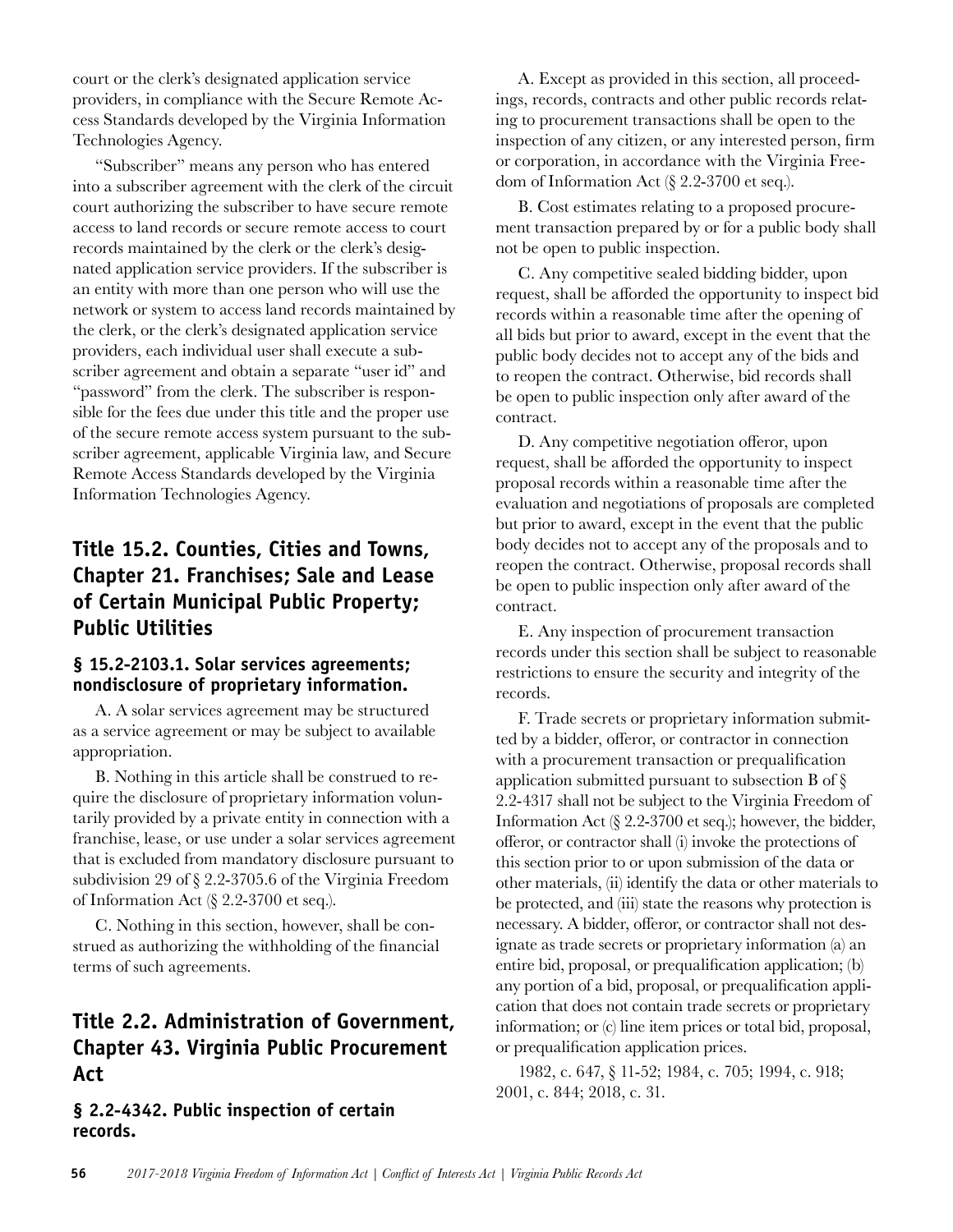# **Virginia Conflict of Interests Act Guide for Local Government Officials**

## **Introduction**

The Virginia Conflict of Interests Act regulates the financial relationship of council members and mayors with their city, town and with any other governmental agency that is related to the local government. The act is intended to be the one-stop-shopping law for a council member's financial involvement in dealings with the city or town. While this guide refers to councils, cities and towns, it is equally applicable to boards of supervisors and counties.

The act regulates how involved a council member may be in an item being considered by council if he or she has a financial interest in that item. The act also defines what constitutes bribery and taking unfair advantage of information gained by reason of being on council. It sets penalties for violations and provides a procedural framework for its enforcement.

The Conflict of Interests Act is codified in Title 2.2, Chapter 31 of the Code of Virginia, § 2.2-3100 and following. While this guide describes the general operation of the law, the reader should consult the law's specific language for a better understanding (code references are given throughout the guide). Furthermore, a council member with questions about a contract or transaction should consult the city or town attorney.

The 2014 General Assembly created the Virginia Conflict of Interest and Ethics Advisory Council ("Council") to review and post online disclosure forms filed by lobbyists and persons subject to the conflict of interest as well as to provide formal opinions, informal advice, education and training. The Council also encourages and facilitates compliance with sections of the code to include, State and Local Government Conflict of Interests Act. The duties and responsibilities of the Council are discussed throughout this report.

Since the Council was created many changes to the law have occurred as the General Assembly attempts to strike a balance between the need for disclosure and the practicality of complying with the law. For instance, the forms were supposed to be filed semi-annually but now will be filed annually. The definition of gift and how to include family members' interests have also been the subject of many changes to this law.

## **Purpose of the act**

The first section of the act, Va. Code  $\S 2.2-3100$ , sets out the purpose of the law, citing three main goals:

- 1. To help ensure that the government will fully represent the public in its operation;
- 2. To give citizens confidence in public officials and the government so they will trust the government, by creating a clear set of rules for government officials; and,
- 3. To assemble all the laws affecting conflict of interests in a single location in order to create uniform rules. (While COIA largely accomplishes this purpose, additional rules are stated in the Virginia Procurement Act and in various other code sections.)

The act contains three general areas of regulation (listed below). The act also has procedural, enforcement, and penalty provisions that apply to the substantive areas of the law.

## **Areas of regulation**

The act regulates the financial relationship of council members in their localities in three general areas:

- 1. General provisions covering bribes and other illegal behavior.
- 2. Regulation of financial interests a council member may have in business dealings with his or her locality and with agencies related to his or her locality. The act calls this a personal interest in a contract.
- 3. Regulation of the level of involvement a person, in his role as a council member or other public office or job, may have in an item being considered by the member's locality that involves the member's business, property or other personal financial interest. The act calls this a personal interest in a transaction.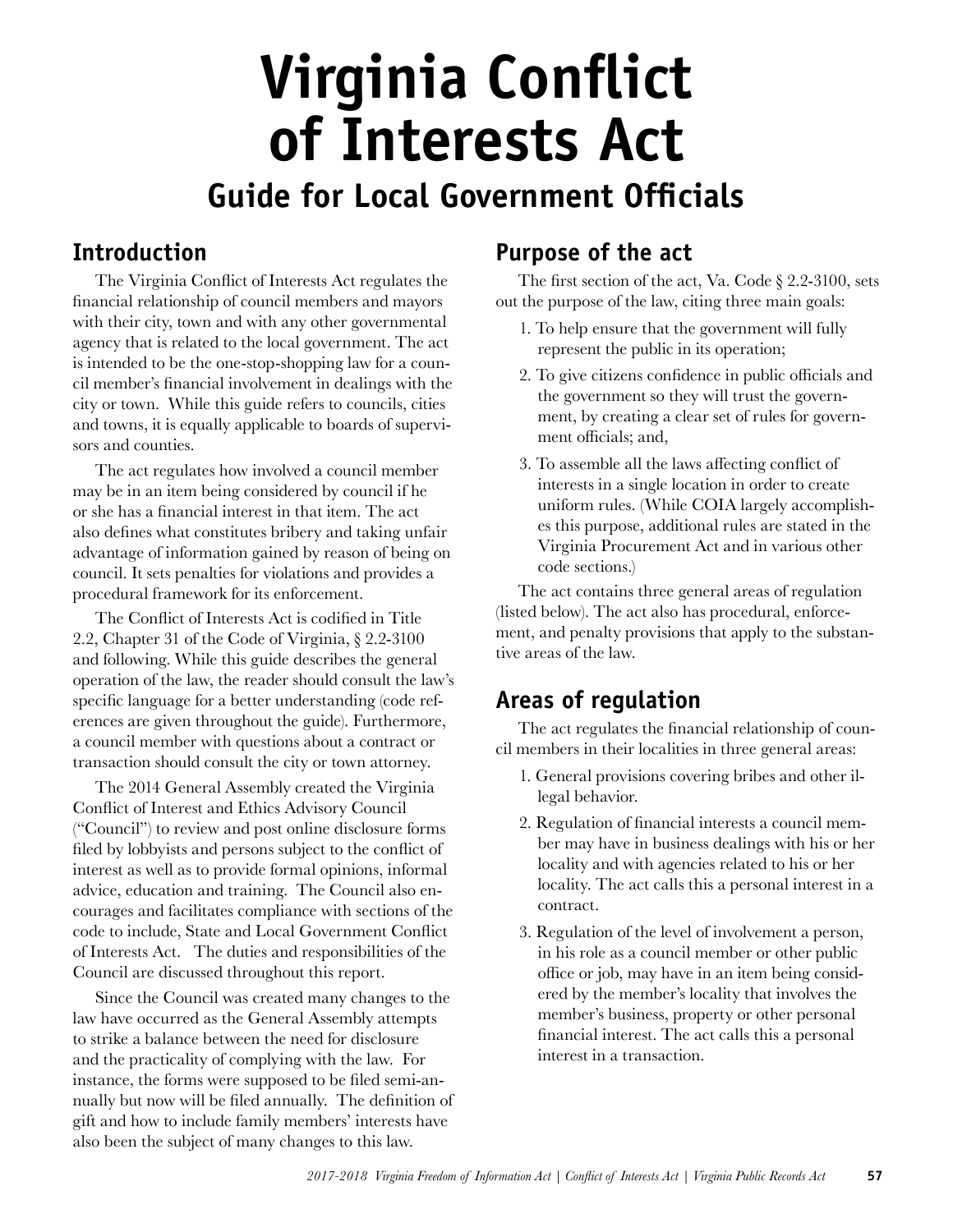# **I. Generally Prohibited Conduct**

#### **Bribes and other illegal behavior**

Section § 2.2-3103 prohibits public officials from taking or soliciting bribes and from allowing money to influence their actions. This section applies to a person's actions as a government official; the prohibitions are not aimed at private businesses that may offer the bribes.

The act prohibits a council member from soliciting or accepting money or benefits for doing his or her work as a public official. § 2.2-3103(1). An example would be a council member who takes money for voting on a rezoning to help a developer build a large project. Similarly, a council member may not offer or take money in exchange for landing himself or herself or another person a job with a government agency, or in exchange for obtaining a contract or business deal with the government. §§ 2.2-3103(1) & 3103(2).

#### **Undue influence**

One step below the outright bribery rule is the prohibition on taking gifts and opportunities while serving as a public official. §§ 2.2-3103(5), (6), (8), (9) & 2.2-3103.1. The act prohibits a council member from accepting money, loans, gifts, services, business opportunities, or other benefits if it is reasonable to construe that the benefit was given to influence the council member in his or her duties. An exception is made for political campaign contributions – but only if the contribution is used for a political campaign or constituent service purposes and is reported pursuant to the campaign disclosure laws.

A typical example of this issue for cities and towns is when a large developer gives Christmas gifts of substantial value to the members of council. Whether the gift complies with the act is a judgment call in most cases. Is a Christmas turkey reasonable if the developer is also giving the same gift to his employees, his business associates, and his materials suppliers? What if the gift is cookies for the whole staff? The circumstances of the specific case usually indicate whether the gifts are appropriate.

The following items are exempted from the prohibition on gifts: (1) coupons and tickets that are not used; (2) honorary degrees; (3) scholarships or financial aid awards that were awarded in the same manner as they would be to the general public; (4) campaign contributions that are properly received and reported; (5) a gift that relates to the private profession or volunteer service of the officer or a member of the officer's immediate

family; (6) food or beverages consumed while attending an event at which the filer is performing official duties related to public service, (7) food or beverages received at or registration of attendance fees waived for any event at which the filer is a featured speaker, presenter, or lecturer, (8) unsolicited awards of appreciation or recognition; (9) a devise or inheritance; (10) travel disclosed under the Campaign Finance Disclosure Act (§24.2-945 et seq.); (11) travel paid for or provided by a government entity; (12) travel provided to facilitate attendance by a legislator at a regular or special session of General Assembly or other meeting approved by the House or Senate Committee on Rules; (13) travel related to an official meeting of, or any meal provided for attendance at such meeting by, the Commonwealth, political subdivisions, or any board, commission, authority, or other entity, or any charitable organization established pursuant to §501(c)(3) of the Internal Revenue Code affiliated with such entity, to which such person has been appointed or elected or is a member by virtue of his office or employment; (14) gifts with a value less than \$20; (15) attendance at a reception or similar function where food, such as hors d'oeuvres, and beverages that can be conveniently consumed by a person while standing or walking are offered; or (16) gifts from relatives or personal friends as the act defines "personal friend". § 2.2-3101.

For purposes of §2.2-3101 and what is not a gift, a relative is defined as the donee's spouse, child, uncle, aunt, niece, nephew, or first cousin; a person to whom the donee is engaged to marry, the donee and their spouses' parent, grandparent, grandchild, brother, sister, step-parent, step-grandparent, step-grandchild, stepbrother, or step-sister or the donee's brother's or sister's spouse or the donee's son-in-law or daughter-in-law.

The act limits who can be considered a personal friend for the purposes of the disclosure exemption. The reason for this limitation is to ensure that the term "personal friend" is not applied loosely, allowing anyone to qualify for the gift disclosure exemption. Personal friends are discussed further below.

§ 2.2-3103.1 pertains to prohibited gifts. This provision applies to all candidates, officers, and employees of local governments and advisory agencies, and members of their immediate family. These individuals may not solicit, accept or receive a tangible gift that is valued at over \$100 or a combination of gifts within a year with an aggregate value of over \$100 if it is given to him by (1) a lobbyist, (2) a lobbyist's principal, or (3) a person, organization, or business that is seeking to be or already is a party to a contract with the local agency of which he is an officer or employee. However, the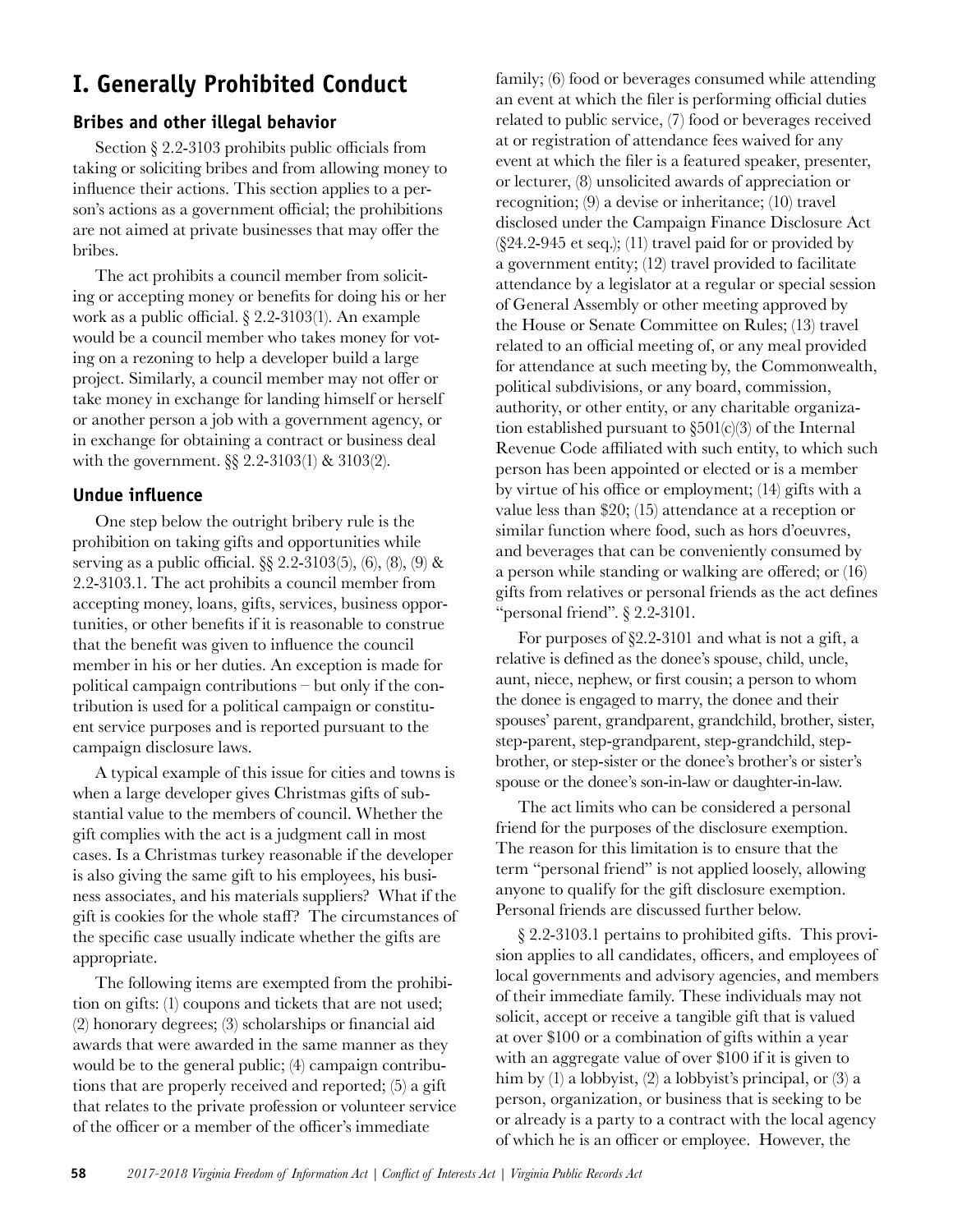limit only applies to individuals who are required to file a disclosure form prescribed in §2.2-3117. Therefore, it does not apply to officials of localities with a population under 3,500.

A lobbyist or a lobbyist's principal cannot be considered a personal friend. A person, organization, or business cannot be considered a personal friend if that entity or person is a party to a contract with the local government or agency for which the officer or employee works. This is true whether the contract has been granted or if the person, organization, or business is just seeking to be a party to the contract. However, an official may accept a gift with a value in excess of \$100 if the gift was from a personal friend. The following factors shall be considered in determining whether someone is a personal friend: (a) the circumstances under which the gift was offered; (b) the history of the relationship to include the nature, duration and previous gift exchanges; (c) to the extent known whether the donor personally paid for the gift or sought a tax deduction or business reimbursement and (d) whether the donor has given similar gifts to other persons required to file disclosure forms. §2.2-3103.1.

Some may wonder how an officer or official would even try to argue that he or she has a personal friendship with an organization or business. In this context, the terms "organization" and "business" include those who are officers, directors, owners, or have a controlling ownership interest in the organization or business. § 2.2-3101.

A council member is also prohibited from taking benefits if he or she knows it is being offered to influence him or her. § 2.2-3103(5). Therefore, even if the gift is not unreasonable, the council member may not accept it if the circumstances or statements of the person giving it make it clear that the money is being given to influence the council member.

A further prohibition is aimed at gifts given by a private party looking for a specific action by the government. § 2.2-3103(8). This subsection prohibits a council member from accepting a gift from a private party whose interests can be affected by the council member's actions, where the timing of the gift would lead a reasonable person to question whether the gift is being given to influence the council member. For example, if the day before an important council vote on a rezoning, the applicant for that rezoning gives the council member \$2,000 and calls it a campaign contribution, it would be reasonable to think the money was given to influence the vote. Also, if a council member accepts gifts so often that it creates the appearance

that he or she accepts gifts for doing his or her job, that behavior constitutes a violation. § 2.2-3103(9). Violations of these two prohibitions may not be the basis for a criminal charge.

#### **Local governments can adopt ordinance limiting dollar value of gifts**

Local governments may adopt an ordinance to limit the dollar value of gifts to the officials and employees of the locality. § 2.2-3104.2. The ordinance can include a required disclosure provision. While legally you may have nothing to fear when disclosing, keep in mind that the appearance of impropriety is often more harmful than the impropriety itself. A \$50 limit is often used. While this amount is arbitrary, it does make it simpler for all involved to know what behavior is permissible. Whether or not the locality adopts an ordinance limiting gift amounts, if an award is made to a local government employee for meritorious service by an entity that is a  $501(c)(3)$  charitable organization, there is no conflict and no limit on the gift.

#### **Insider information**

It is a violation of the act for a public official to use information not available to the public for his or her own or another person's economic benefit. § 2.2-3103(4). For council members, this prohibition is sometimes unfairly alleged. For example, a local businessman on council who pays attention to public plans submitted to the locality and buys land around the project is not violating the provision. Envious business folks, however, may allege a violation of insider information due to the appearance of the situation. When their actions are based on publicly available information, council members have nothing to fear from such claims – but keep in mind the public's view of the appearance of impropriety

## **II. Regulation of council member's actions as a citizen.**

#### **Personal interest in a contract**

The act sets forth what financial interests a council member may have in business dealings with his or her locality and with agencies related to his or her locality. § 2.2-3107. The act calls this a personal interest in a contract. While this guide's discussion is limited to the restrictions on council members, the act also sets forth different restrictions for school board members (§ 2.2- 3108) and for local government employees (§ 2.2-3109). Council members need to keep in mind the restrictions on the employees of a city or town as they carry out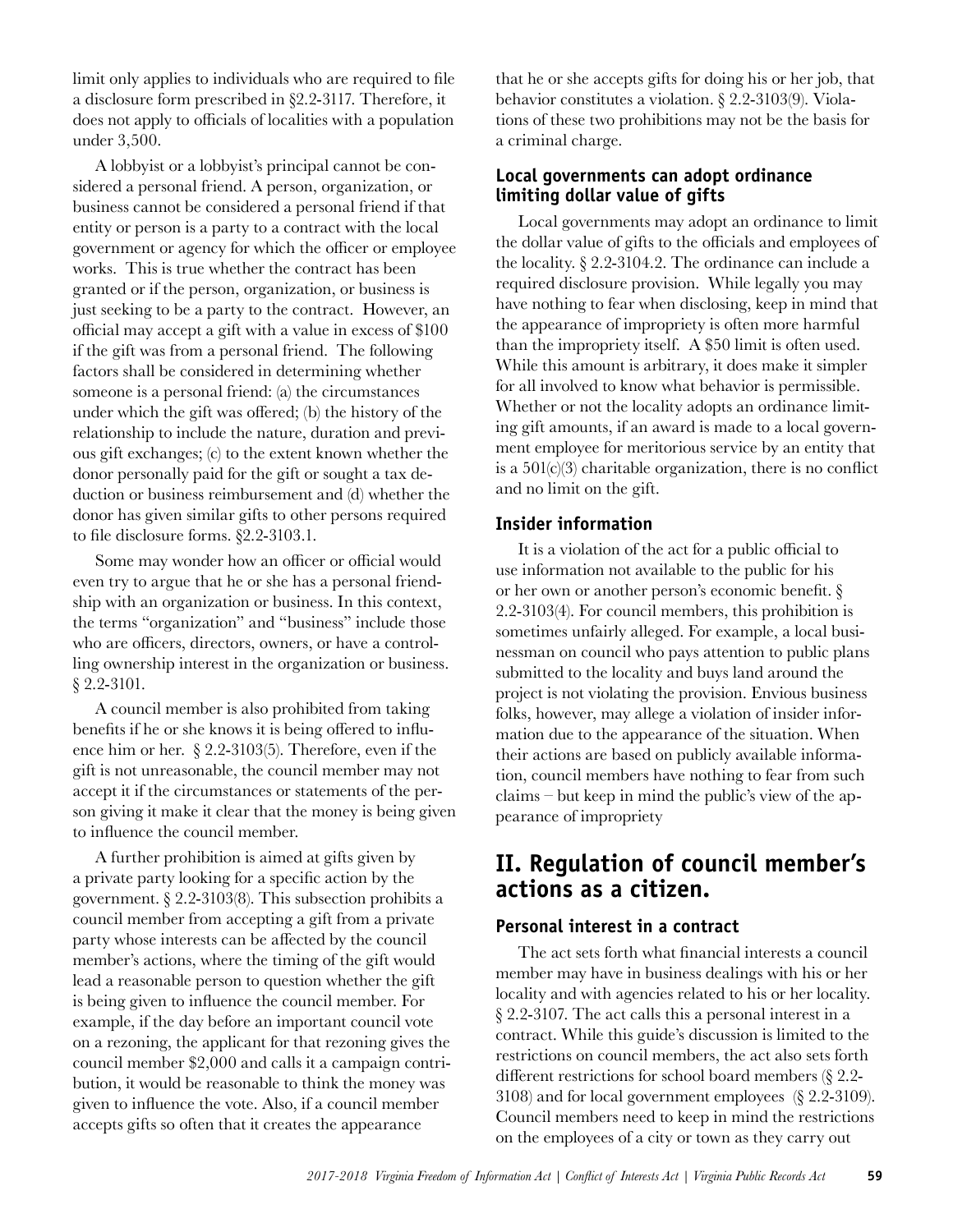their duties and watch over the affairs of the locality.

According to § 2.2-3107(A), "no person elected or appointed as a member of the governing body of a county, city or town" shall have "a personal interest in a contract" with his or her city or town or with certain other government agencies. (The definition of a personal interest in a contract is described below.)

The council member may not have a personal interest in a contract with any agency of his or her locality, including the departments of the city or town. In addition, he or she may not have a personal interest in a contract with any government agency that is under the council's ultimate control. For example, if the council appoints a library board, then council members would have ultimate control over the library. Therefore, a council member could not be involved in a contract with the library board.

This section of the act also prohibits involvement in a contract with any agency if the council appoints a majority of the members of that agency's governing body. For example, if the locality is a member of a regional jail and its council appoints four of the jail board's seven members, then a council member would be prohibited from being involved in a contract with the jail board.

#### **Definition of personal interest and personal interest in a contract**

The act only prohibits a council member's participation if he or she has a personal interest in the contract with one of the agencies described. The definition of "personal interest in a contract" has three parts: "a personal interest," a "personal interest in a transaction" and a "personal interest in a contract." § 2.2-3101.

*Personal interest.* The definition of a personal interest is the key building block of the act. The term is used throughout. A personal interest exists if any one of the following tests is met:

- 1. The council member owns at least 3 percent of the equity of a business.
- 2. The council member has annual income that is or reasonably could be in excess of \$5,000 from owning real or personal property or from owning a business.
- 3. The council member has a salary, other compensation, fringe benefits, or benefits from the use of property or any combination thereof, from the business involved in a contract that exceeds or reasonably could exceed \$5,000 annually.
- 4. The council member's ownership interest in

property exceeds \$5,000.

- 5. The council member's liability for a business exceeds 3 percent of the equity of the business.
- 6. The council member has an option on property and, upon exercise of the option, his or her ownership will meet the levels in either test 1 or 4, above.

*Immediate Family.* In addition to the council member, if any person in the council member's immediate family has one of the six types of a personal interest, the personal interest exists for the council member. The term "immediate family" always includes the person's spouse. The term also includes any child living in the home who is the council member's dependent. The term "child" is defined in Title 1 of the state code as anyone who is less than 18 years old. Therefore, the definition applies to all minor dependents regardless of their relationship to the council member but it does not apply to adult children of the member, even if he is claimed as a dependent. §1-207. If the child, however, is not a dependent of the council member, the child would not be included. §2.2-3101.

As this definition demonstrates, if a council member's wife has a personal interest in a business that would like to contract with the city, the contract is prohibited even though the husband/council member has no involvement.

*Personal Interest in a transaction.* A personal interest exists when an officer or employee or immediate family member has a personal interest in property or a business and such property or business is:

- 1. The subject of the transaction.
- 2. May realize a reasonable foreseeable direct or indirect benefit or detriment as a result of the action of the agency considering the transaction.

A personal interest in a transaction does not exist when:

- 1. An elected member of a local governing body serves without renumeration as a member of the board of trustees of a not-for-profit and the member and his immediate family has no personal interest in the entity.
- 2. An officer, employee, or elected member of a local governing body is appointed by such local governing body to serve on a governmental agency and the personal interest in the transaction is the result of benefits provided to the member or his immediate family.

Personal interest in a contract. If the council mem-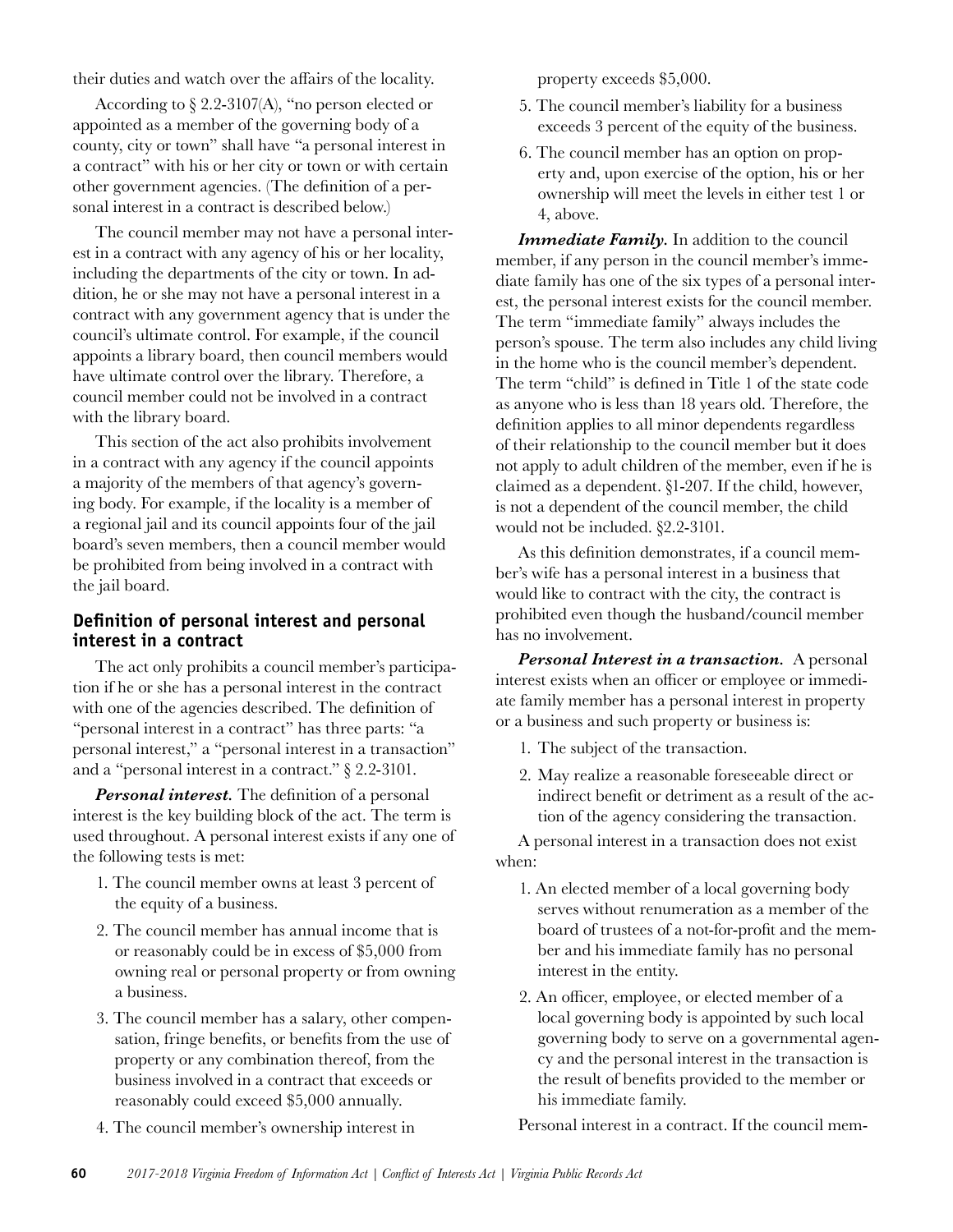ber's involvement meets any one of the six definitions of a personal interest, the next step is determining whether the council member has a personal interest in the contract in question. According to the act's definition, a council member has a personal interest in a contract with a government agency if that contract is with the council member or with a business in which he or she has a personal interest.  $\S$  2.2-3101.

In looking at a particular contract, it is important to ask: Is a council member or his or her business or property involved in the contract? Does that council member have a personal interest as defined by the act? The answers to these questions will help determine if the contract is prohibited under the act.

#### **Situations where conflicts do not exist**

Some situations are not conflicts under the act, even though they may appear to be natural conflicts. If a council member earns a total salary of \$4,900 per year from a business, that business could contract with the locality, because the council member would not have a personal interest for purposes of the act. As the third test of the definition – salary – shows, the salary must exceed \$5,000 per year to create a personal interest.

If a council member serves on the board of a charitable entity, the fact that the council member has divided loyalties between the charity and the locality does not create a conflict, so long as the council member serves on the charity's board for less than \$5,000 compensation per year and doesn't own as much as three percent of the equity of the charity. § 2.2-3101.

#### **Exceptions to conflicts in contracts**

The act sets out a series of exceptions to the prohibitions on having a personal interest in a contract.

Exceptions that apply only to council members.

Several exceptions are specific to council members. § 2.2-3107(B).

1. A council member may be an employee of the locality as long as the employment predates his appointment or election to council.  $\S 2.2-3107(B)(1)$ . This section of the law also allows employment and service on council if the person was an employee prior to July 1, 1983, whether or not he or she was elected to council after that date. Even though the law allows employees to serve on council, some localities have banned the practice by charter or by local regulation. If an employee serves on council, he or she will regularly run into potential conflicts when matters come before council that affect his or her employment, such as salary and discipline decisions. (This issue is explored below, in

the section on personal interests in a transaction).

2. A council member may buy goods or services from his or her locality as long as they are made available to the public at uniform prices.  $\S 2.2-3107(B)(2)$ .

3. A council member may sell goods to his or her locality if the following conditions are met, pursuant to § 2.2-3107(B)(3):

- a. The purchase must be made by competitive sealed bidding. Therefore, if the contract is being solicited by a request for proposals, the exception doesn't apply.
- b. The contract must be for goods, not services, and the need for the goods must have been established prior to the person's coming on council. An example is if the city needs a tractor, if a council member has a tractor dealership, and if the city had bought tractors prior to the council member's election, the dealership could continue to bid on the contract.
- c. The council member who wants to sell to the locality must play no role in preparing the specifications for the purchase.
- d. The remaining members of council must pass a resolution in writing that the council member's bidding on the contract is in the public interest.

**Note:** this exception does not apply to providing services, rather only goods. For example, a council member who is an accountant could not provide auditing services to his or her town or city.

#### **Eight exceptions that apply to all local government officials and employees.**

The following eight exceptions to the prohibition on having a personal interest in a contract apply not only to council members, but to all other local government officials and employees as well. § 2.2-3110(A).

1. Any sale, lease, or exchange of real property between a council member and his or her locality is allowed as long as the council member doesn't participate in the deal on behalf of council, and the fact that the member wasn't involved is recorded in the public record of the government involved in the transaction. The reason for this exception is that each parcel of real estate is deemed to be unique. If a city needs a certain lot or parcel, the fact that a council member owns it should not prohibit the purchase by the city. § 2.2- 3110(A)(1).

2. The prohibition does not apply to contracts for the publication of official notices, presumably so that the local newspaper may be used for ads required by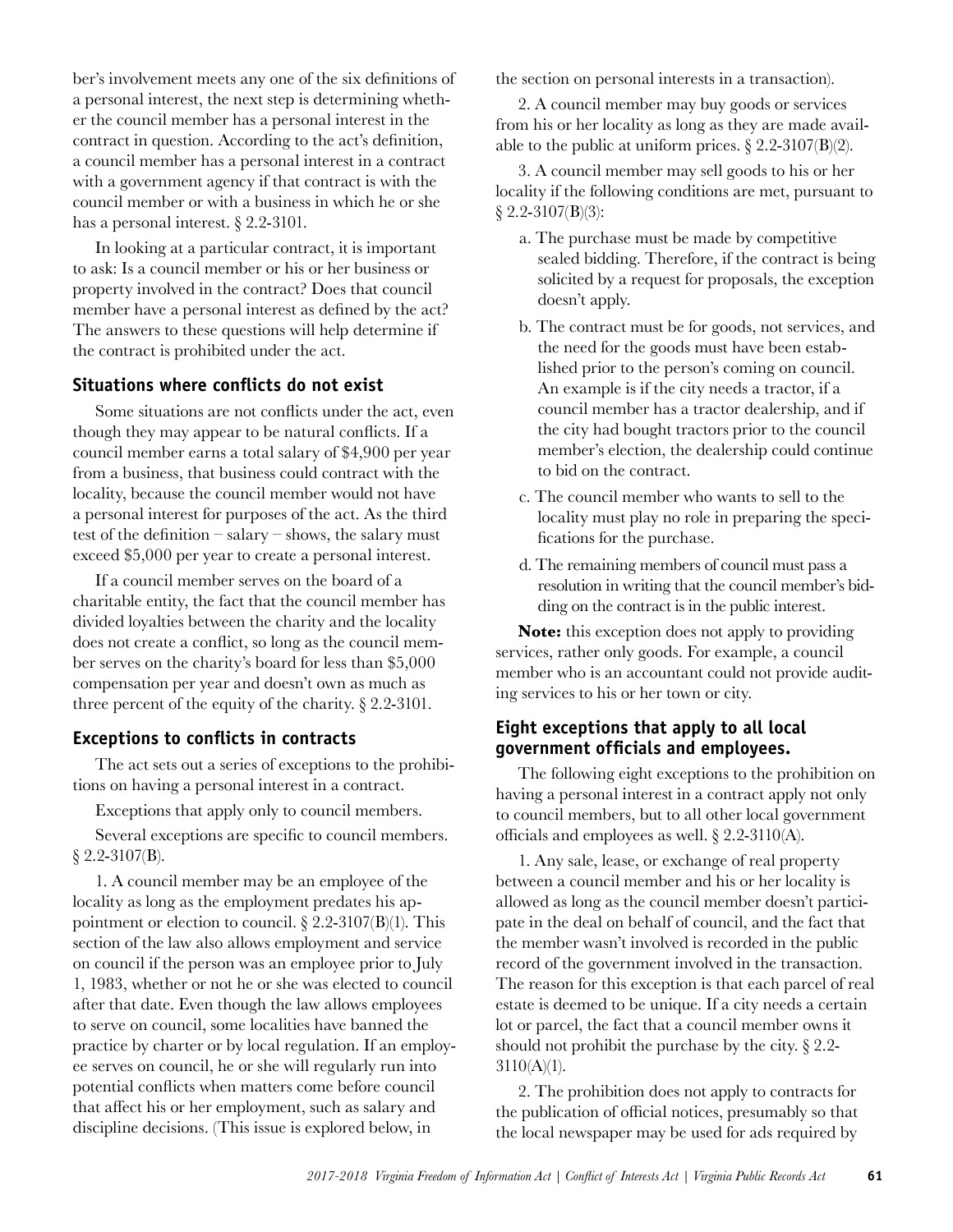state law even when a council member is an owner or employee of that paper. This is a balancing of needs: the state code requires many notices to be run in the local paper. Without this exception, those requirements could not be met. § 2.2-3110(A)(2).

3. For counties, towns and cities with a population under 10,000 contracts between a council member and his or her locality are allowed, despite the general prohibition, if the total of those contracts does not exceed \$5,000 per year. Further, contracts up to \$25,000 are allowed if the contract is awarded by competitive sealed bidding. This higher level only applies if the public official has filed a statement of economic interests form. Every council member, except those in localities with populations of 3,500 and under just file that form, so the requirement does not create an added obligation § 2.2-3110(A)(3).

4. If the sole personal interest the council member has in the contract is his or her employment by the contracting business and the council member's annual salary exceeds \$5,000, the business may contract with the locality. For this exception to apply, the council member and members of his or her immediate family must have no authority to participate in the deal, and must not participate in the deal. Further, the council member must not participate in the deal on behalf of the locality. A typical example is a contract with a large engineering firm that is the council member's employer. § 2.2-3110(A)(4).

5. If the council member is employed by a public service corporation, a bank, a savings and loan association, or a public utility, and if he or she disqualifies himself from participating on behalf of the city or town and does not participate for his or her locality, then the utility, bank, etc., may contract with the locality. § 2.2- 3110(A)(6).

6. The prohibition does not apply to contracts for goods or services below \$500. But if a locality normally purchased paper on an annual contract, for example, could it split up a year's worth of paper contracts so that each is less than \$500? While the section is silent on splitting up a larger contract to meet this exception, the consensus is that this circumvention would violate the law.  $\S 2.2-3110(A)(7)$ .

7. Program grants made to a council member are allowed if the rates or amounts paid to all qualified applicants are uniform and are established solely by the agency administering the grants.  $\S 2.2-3110(A)(8)$ .

8. If the spouse of a council member is employed by the locality, the personal interest prohibition does not apply if the spouse was employed by the agency five

or more years prior to marrying the council member. § 2.2-3110(A)(9). If one spouse is the supervisor of the other spouse, the conflict does not exist if the subordinate spouse earns less than \$35,000 per year. § 2.2- 3110(B).

## **III. Council member's participation as public official**

#### **Personal interest in a transaction**

The rule concerning a personal interest in a transaction sets out the level of involvement a council member may have in an item being considered by his or her council (the transaction) that involves his or her business, property, or other personal financial interest. § 2.2-3112.

As with a personal interest in a contract, the first step is to determine whether the council member has a personal interest in the transaction. The same definition of a personal interest is used in the transactions provisions as in the contracts provisions, but the definition of personal interest in a transaction goes beyond the definition of a personal interest in a contract.

#### **Definition of transaction & personal interest in a transaction**

*Transaction.* In the context of a city or town council, a transaction is defined as any matter considered by the council, a council committee or subcommittee, or any department, agency, or board of the locality, if any official action is taken or is being contemplated. § 2.2-3101.

*Personal interest in a transaction.* This term is broadly defined as a personal interest of a council member "in any matter considered by his [locality]". § 2.2-3101. Specifically, a personal interest in a transaction exists if a council member or immediate family member has a personal interest (as defined in Part II) in the property, business, or governmental agency – or represents/provides services to any individual or business property – and the property, business, or represented/served individual or business either (1) is the subject of the transaction, or (2) may realize a reasonably foreseeable benefit or detriment as the result of the transaction.

A typical example of representing or servicing an individual or business is where the council member is an accountant and his or her accounting firm handles the books of the business that is the subject of the transaction. Another common example is where the council member or spouse is a principal in an engineering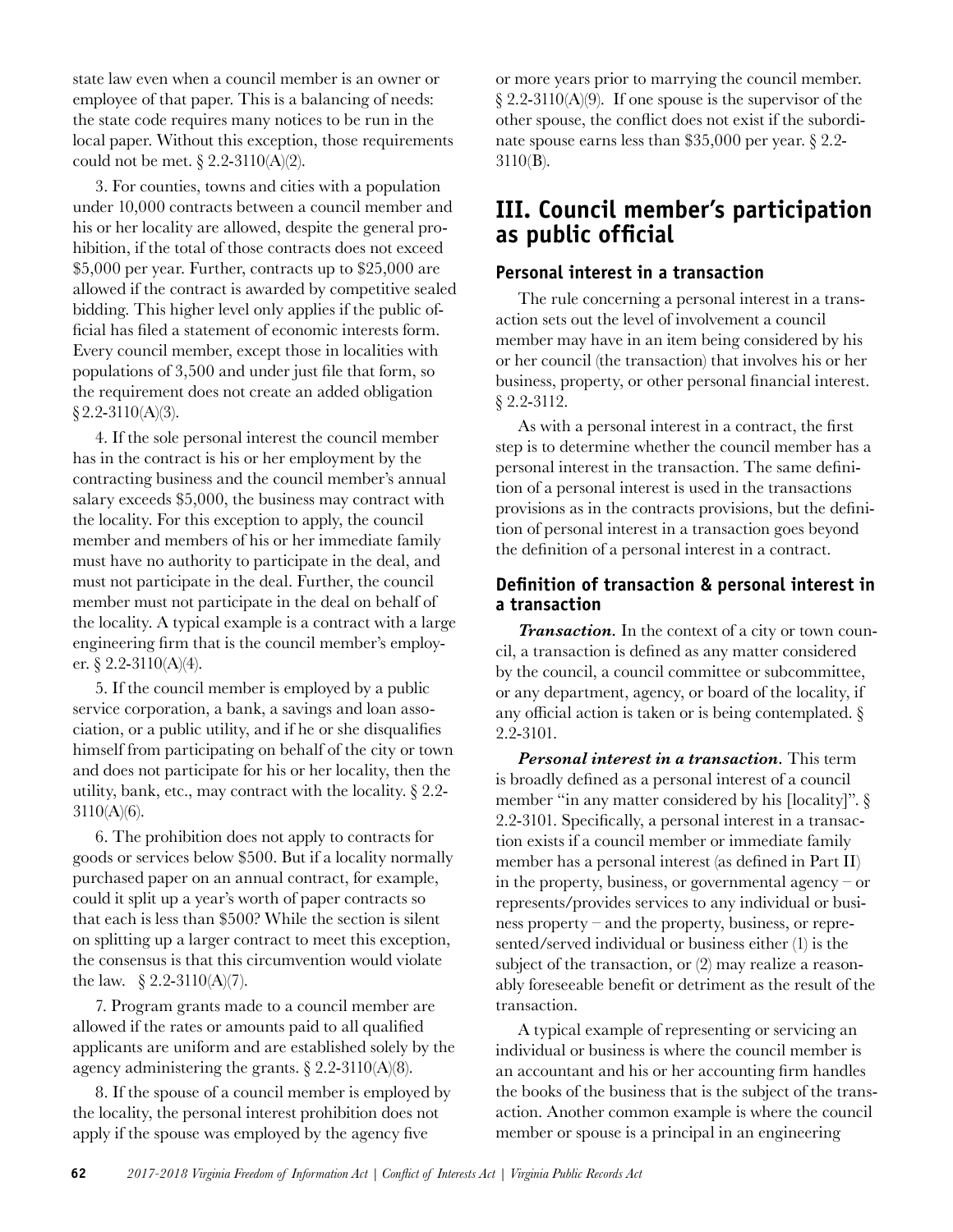firm that represents an applicant for a land-use permit before council. In these cases, the council member may well have a personal interest in the transaction unless he or she is not directly involved in the representation. An example of a reasonably foreseeable benefit is a council member who loaned \$100,000 to a developer, and the developer needs a rezoning to repay the loan.

In practice, if a matter comes before council or a council committee or involves any department of the locality, and a council member has a personal interest in the subject matter or represents the business involved, the council member must then follow the act's requirements for his or her participation in § 2.2-3112 (discussed below in "Levels of transactions" section).

#### **Exceptions and limitation on conflicts**

A personal interest in a transaction does not exist if the council member serves on a not-for-profit board without pay and neither the council member nor his immediate family has a personal interest in the not-forprofit organization. (Definition of personal interest in §2.2-3101.)

No conflict exists if an employee or council member of a locality is appointed by his locality to an ex-officio role in a governmental agency and the conflict exists solely due to the employment with the locality or the employment by the locality is of his or her spouse. See the definition of "personal interest in a transaction" in § 2.2-3101.

The act provides in  $\S 2.2$ -3112(C) that if an employee, but not a council member, is disqualified from participating in the transaction, the employee may still represent his private interests before council as long as he isn't paid for the representation and discloses the nature of his interest. This appears to not apply to council members.

#### **Other employees**

Section  $\S2.2$ -3112 sets out the rules for other government employees having a personal interest in a transaction. The section also contains a list of exceptions that apply to the employees of the government agencies in the locality. Those rules and exceptions do not apply to council members. For example, an employee's spouse may contract with the locality to provide services (for example, accounting) if certain conditions are met. In contrast, a council member's spouse could not provide services to the locality.

#### **Levels of transactions**

The fact that a council member has a personal interest in a transaction before council does not always require the member to disqualify himself. The act's requirements for participation, if a personal interest in the transaction does exist, set out three levels of transactions. § 2.2-3112(B).

1. If the council member is in a firm that represents the subject of the transaction, but the council member does not personally represent the subject in the transaction, he may participate in the council discussion provided he complies with the declaration requirements of § 2.2-3114(G) or §2.2-3115(I).

2. If the transaction affects a business, profession, occupation or group of three or more members to which the council member belongs, he may participate in the transaction only if he completes a disclosure form, described in the "Disclosures" section, below.  $§ 2.2-3112(B)(2)$ . For example, if a council votes on the tax rate for professionals, and if the council member is an attorney, that puts him in the subject group affected by the professional license tax. If a town only has two attorneys, then the council member/attorney must disqualify himself from participating.

3. If the transaction affects the public generally, the council member may participate. A council member may obviously vote on raising taxes, even though it affects him, because it affects the public generally. In comparing items 2 and 3, many transactions are considered to affect the public generally, even though not every member of the public is affected. For example, the real estate tax applies only to property owners, but it is considered to affect the general public.

#### **Additional exception**

Disqualification under the provisions of this section shall not prevent any employee having a personal interest in a transaction in which his agency is involved from representing himself or a member of his immediate family in such transaction provided he does not receive compensation for such representation and provided he complies with the disqualification and relevant disclosure requirements of this chapter.  $\S 2.2-3112(C)$ 

Effects of disqualification

If a council member is disqualified from participating in a transaction, the act requires several steps. § 2.2-3112:

1. The council member must disclose the interest that causes the disqualification by identifying the interest, including the name and address of the business or property.  $\S 2.2$ -3115(F). The disclosure is required whether the law requires the disqualification or the council member voluntarily disqualifies himself out of an abundance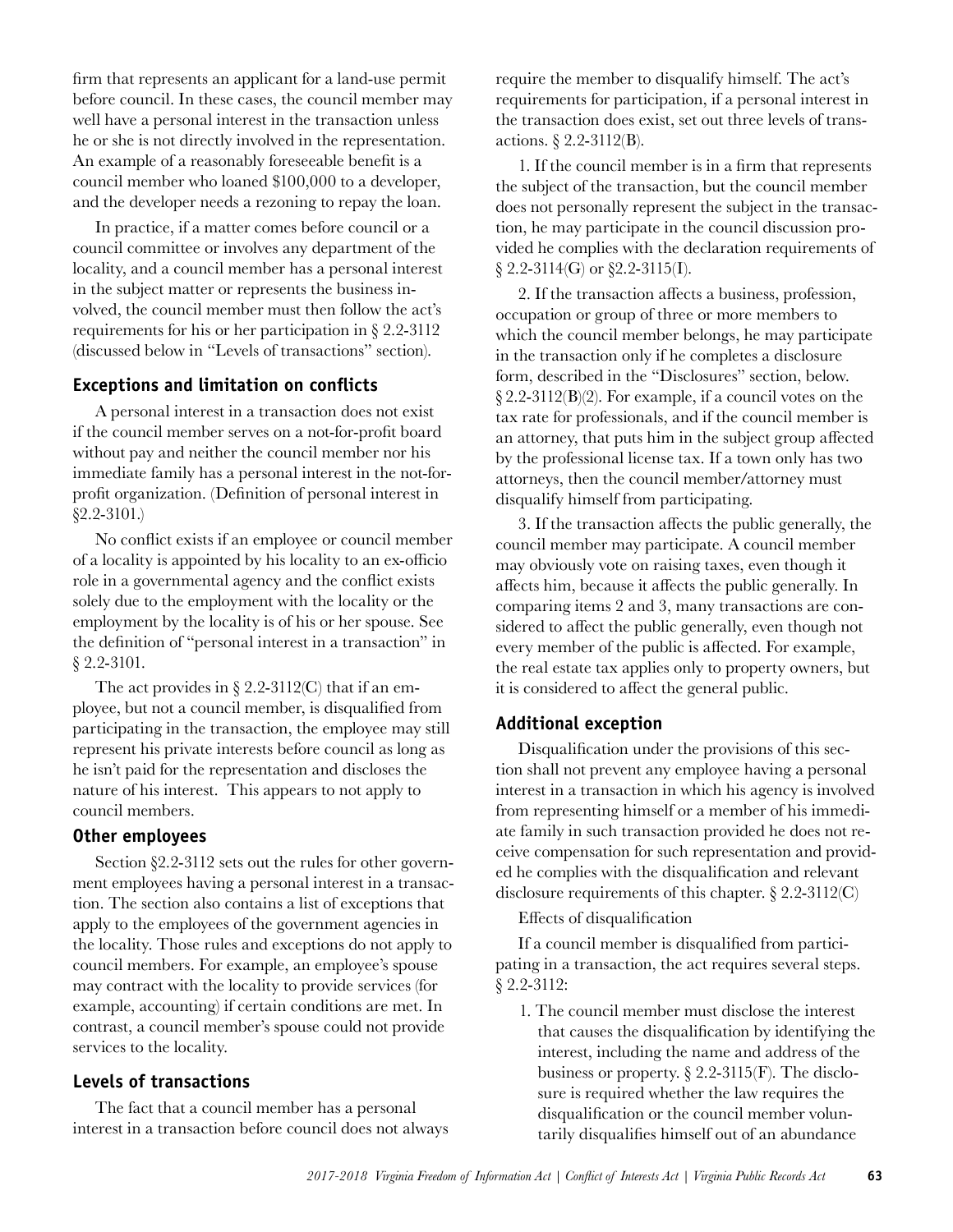of caution. The disclosure can be in a written record to the Clerk or verbally and recorded in the minutes of a public meeting.

- 2. The disclosure must be kept for five years in the records of the council.
- 3. The council member may not vote on or participate in discussion on the transaction. It is a best practice for the council member to sit in the audience during the discussion and vote.
- 4. The council member may not attend the portion of a closed meeting at which the transaction is discussed.
- 5. The council member may not discuss the matter with anyone in the government who is involved in the transaction.

#### **Savings clause for certain votes**

The act contains a savings clause to allow the remainder of council to vote when disqualifications rob the council of a quorum.  $\S 2.2$ -3112(D). The council may act by a vote of the majority of the members who are not disqualified. Even if the law requires a unanimous vote, it only has to be by a unanimous vote of the remaining members. This provision would seem to have the odd result of having only one member of a seven-member council being able to vote and fulfill a unanimous vote requirement if the other six members are disqualified. One caution - the Virginia Supreme Court has ruled that when there are disqualifications, and a vote is taken using this savings clause, the disqualified members of council must remain present to maintain a quorum. If the disqualified members leave the meeting, such that fewer members are present than required for a quorum – a quorum does not exist and the meeting cannot continue. See Jakabcin v. Front Royal, 271 Va. 660, 628 S.E.2d 319 (2006).

In order for a council to sell or lease land, state law requires a three-fourths vote of all people elected to council. § 15.2-2100. Section 2.2-3112(D) of the COI act allows a council member to participate in a discussion and vote on a proposed sale, lease, or similar conveyance of land if the council member's only personal interest in that sale is that he or she is employed by the business that is subject to the contract for the deal.

The Council issued a formal advisory opinion (2017-F-001) on April 24, 2017 confirming the quorum analysis above. The opinion states in part that when 5 members of a 7 member board are in attendance and 2 persons are disqualified from voting, the 3 remaining members do constitute a quorum.

## **IV. Disclosures**

If a transaction affects a group, business, or profession as set forth in  $\S 2.2-3112(B)(1)$ , the council member may participate if he or she certifies in good faith that he or she can represent the public fairly in the transaction. The certification requires the following elements to be identified -  $\S 2.2$ -3115(H):

- The transaction:
- The nature of the personal interest;
- The fact that the council member is a member of a business, profession, occupation, or group that will be affected by the transaction;
- A statement that the council member is able to participate fairly, objectively, and in the public interest.

If the transaction affects a party that the council member's firm represents but the council member is not involved on behalf of the firm, the disclosure requires the following elements to be identified.  $\S 2.2-3115(I)$ :

- The transaction involved;
- The fact that a party to the transaction is a client of the council member's firm;
- A statement that the council member does not personally represent the client;
- A statement that the council member is able to participate fairly, objectively, and in the public interest.

If either of the disclosures is required, the council member must either state it at the meeting or file it in writing with the clerk of the council or the manager. A written disclosure should be filed before the meeting or, if that is impracticable, by the end of the following business day. § 2.2-3115(H), (I). In both cases, the disclosure is public. VML advises that it is better to make the disclosure at the meeting, orally, when the transaction is on the floor. It is also recommended that the person sit in the audience for the discussion and vote. This conveys a clearer message of self-disqualification than simply handing the clerk a written statement. If the disqualification is handed in with no announcement, the public will wonder why the council member is not participating.

#### **Annual Statement of Economic Interests Form**

In addition to transaction-specific disclosures, each council member of every locality with a population of more than 3,500 must file the Statement of Economic Interests form. The Statement of Economic Interests form must be filed annually on or before February 1st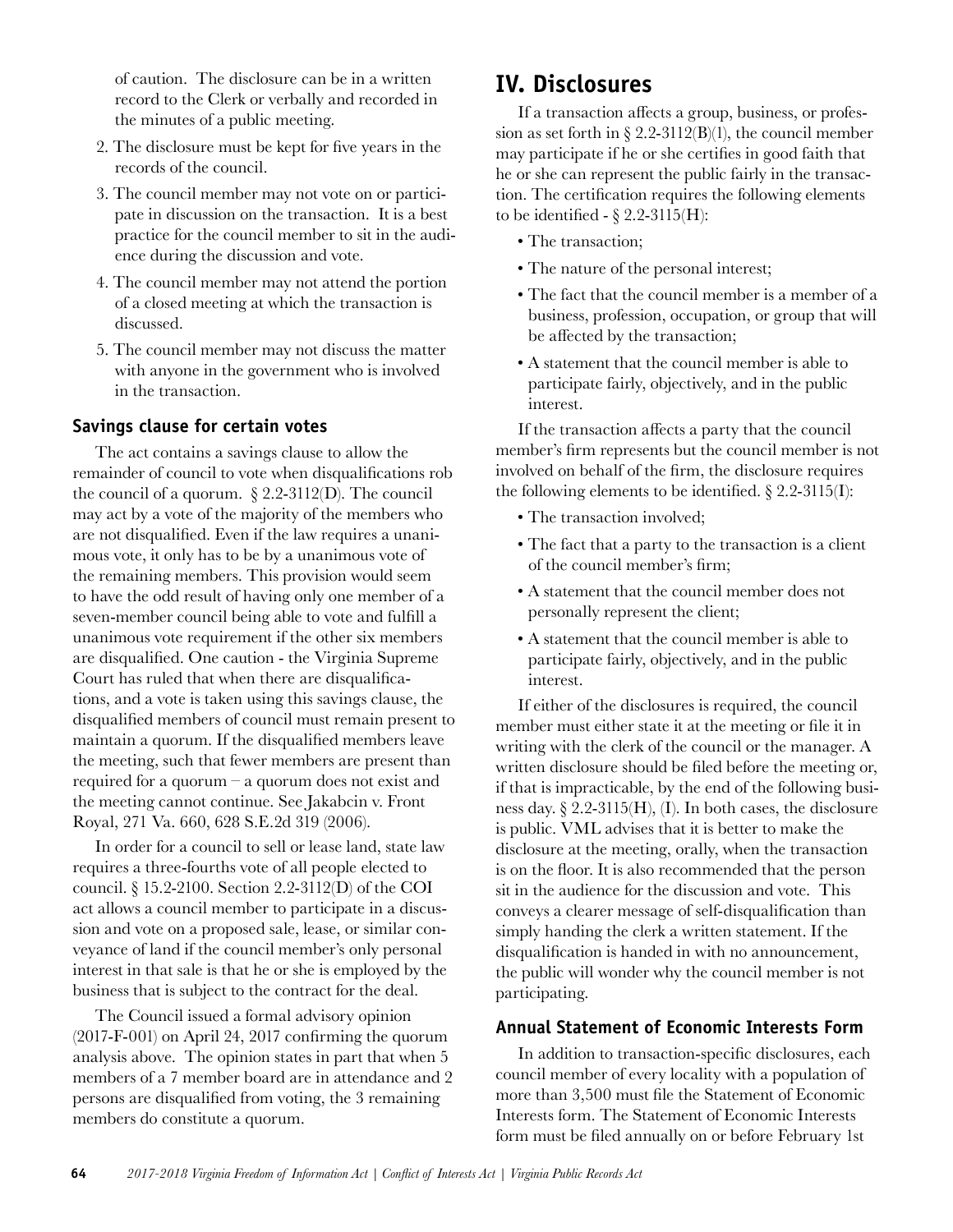for the preceding calendar year. § 2.2-3115.

This disclosure form will be created and provided by the COIA Council at least 30 days prior to the filing deadline. Forms should be disseminated by the clerks of the governing body not less than 20 days prior to the filing deadline. The forms shall be available for review by the public no later than six weeks after the deadline and shall be maintained for five years in the Clerk's Office. §2.2-3115(D).

The forms will require the disclosure of holdings in excess of \$5,000, which is a change from the previous bar of \$10,000. § 2.2-3117.

Council may also adopt an ordinance to require other officials and employees of the locality to file the Statement of Economic Interests form pursuant to § 2.2-3115(A). Typically, this provision is used for the city or town manager, but some localities require numerous employees to file the form. Many localities do not require the form to be completed by any employees or officials. The council may require boards, commissions and councils it appoints to file a disclosure form. § 2.2- 3115(B).

In localities with a population of more than 3,500, members of planning commissions, boards of zoning appeals, real estate assessors, and all county, city and town managers must file an annual disclosure of real estate interests.  $\S$  2.2-3115(G).

The section clarifies that no local government officer or employee is required to file any disclosures not specifically mentioned in the article.  $\S 2.2-3115(C)$ .

#### **Who Files Disclosure Form**

The following local officials are required to file the State and Local Statement of Economic Interests per § 2.2-3115:

- Members of the Board of Supervisors
- Members of the City Council
- Members of the Town Council, if the town has a population exceeding 3,500
- Members of the school board
- Persons holding positions of trust appointed or employed by the governing body if the governing body has passed an ordinance requiring them to file
- Persons holding positions of trust appointed or employed by school board if the school board has adopted a policy requiring them to file
- Members of the governing body of any entity established in a county or city with the power to issue bonds or expend funds in excess of \$10,000

in any fiscal year if the governing body of the appointing jurisdiction has required them to submit this form

 The following local officials are required to file the Financial Disclosure Statement per § 2.2-3115:

- Members of the governing body of any entity established in a county or city with the power to issue bonds or expend funds in excess of \$10,000 in any fiscal year unless required to file the Statement of Economic Interest by the governing body of the appointing jurisdiction
- Non-salaried citizen members of local boards, commissions, and councils if the governing body has designated them to file.

The following local officials are required to file the Real Estate Disclosure per § 2.2-3115 (G):

- Planning commission members
- Members of board of zoning appeals
- Real estate assessors
- County, city, or town managers
- Executive officers

# **V. Enforcement & penalties**

#### **Criminal penalties**

A knowing violation of the Conflict of Interests Act is a Class 1 misdemeanor. § 2.2-3120. According to the act, a violation is knowingly made if the council member acts or refuses to act when he or she knows that the behavior is either prohibited or required by the act. An example of refusing to do a required act is a council member's refusal to file a disclosure form. A Class 1 misdemeanor has maximum penalties of one year in jail and a fine of \$2,500.

Three other specific violations have a lower, Class 3 penalty (maximum \$500 fine):

- 1. Failure to disqualify oneself from participating in a transaction.
- 2. Failure to file the annual statement of economic interests.
- 3. Failure to file the statement of reasons for a disqualification in a transaction.

Additional consequences for violations

In addition to the criminal consequences, if the council member is found guilty of a knowing violation, he is also guilty of malfeasance in office. In that case, the judge may order the forfeiture of the seat on council. § 2.2-3122.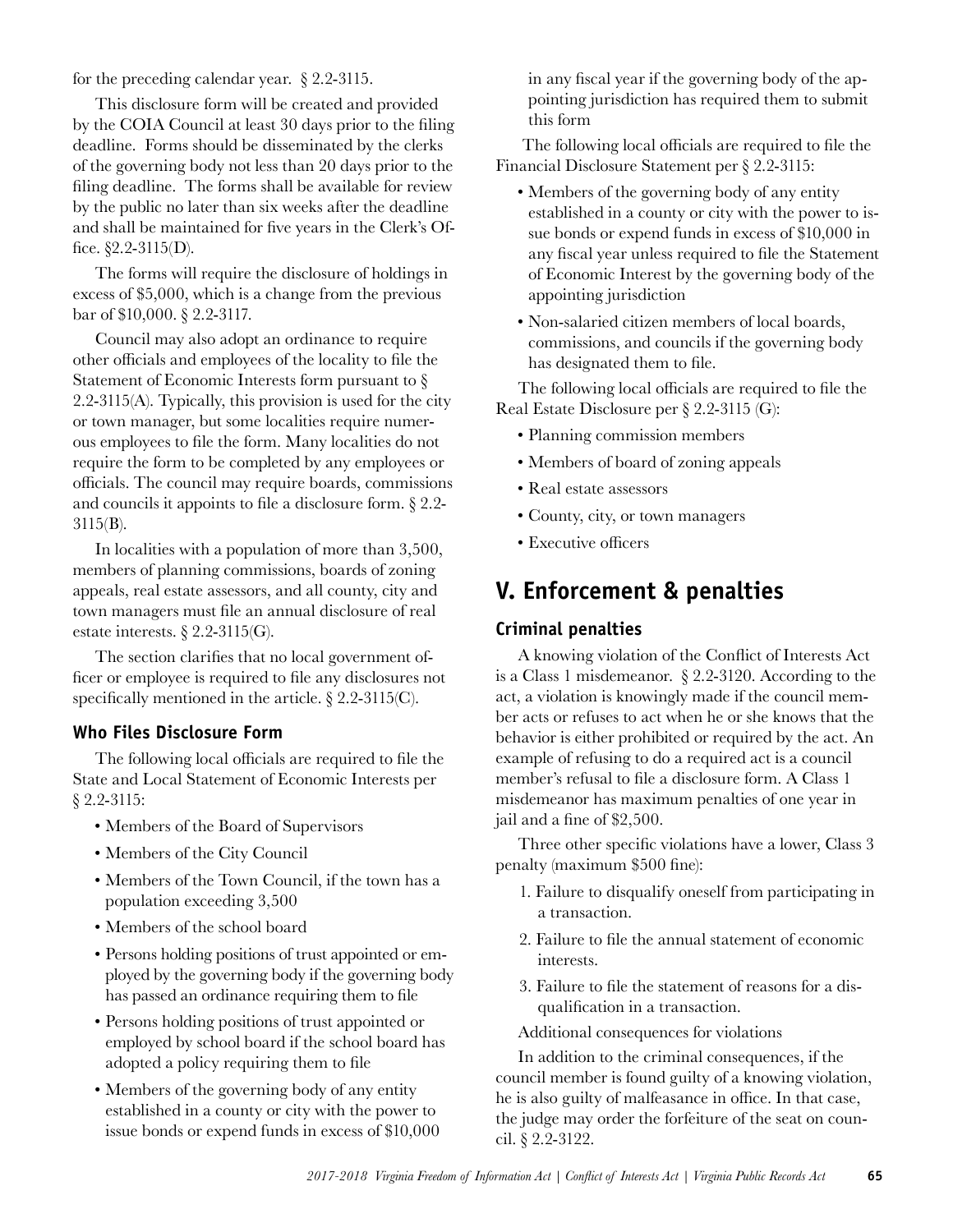If a contract is entered into that involves either a council member who violated the general provisions relating to bribes, insider information, undue influence (§ 2.2-3103), or a violation of the "personal interest in a contract" provisions, the council may rescind the contract. In that case, an innocent contractor may not receive the profits he anticipated in the deal. The contractor may only receive a "reasonable value," according to § 2.2-3123.

If a council action involves a violation of "the personal interest in a transaction" requirements, the council may rescind the award of a contract or other decision made. In rescinding the action, the best interests of the locality and any third parties are to be considered. § 2.2-3112(D).

If a council member violates any of the general provisions related to bribes and other illegal behavior, the personal interest in a contract rules, or the personal interest in a transaction rules, any value he or she received from the deal is to be forfeited. If the violation was knowingly made, the judge may impose a civil penalty equal to the value received. §2.2-3124.

Any person required to file the disclosure form shall be entitled to an extension for good cause shown. Good cause includes (i) the death of a relative, (ii) a state emergency declared by the Governor or by the President of the United States or a governor of another state if such emergency interferes with the timely filing of disclosure forms, (iii) being a member of a uniformed services and on active duty on the date of the filing deadline, or (iv) failure of the electronic filing system. 30-356.2(A).

If a person is unable to timely filed the disclosure form because it was not made available until after the deadline, the person shall receive a five-day extension upon request. The head of the agency for which the person works or the clerk of the governing body of the locality responsible for providing the disclosure form to such person shall be assessed a civil penalty in the amount equal to \$250. If the disclosure form is provided to the person within three days prior to the filing deadline, the person shall receive a three-day extension upon request and no civil penalties will be assessed against the head of such person's agency or the clerk. 30-356.2(B). This does not apply to statements of economic interest required to be filed as requirement of candidacy. 30-356.2(C).

# **Advisory opinions**

#### **Commonwealth's Attorney**

The law allows some opportunity to avoid a problem by setting up a process to obtain an opinion on the matter from the commonwealth's attorney. The commonwealth's attorney is required by  $\S$  2.2-3126(B) to issue advisory opinions on whether a fact situation constitutes a violation. In addition to issuing opinions, the commonwealth's attorney is charged with prosecuting violations of the act by local officials. If the council member gives the attorney all the relevant facts and the attorney determines that the council member is allowed by law to participate, the council member may not be prosecuted for doing so.  $\S 2.2-3121(B)$ . If the commonwealth's attorney opines that the facts constitute a violation, the council member then may ask the attorney general to review and override the local opinion. The law makes it clear that any written opinions are public records and are therefore available to the public.

If the council member obtains a written opinion from the town or city attorney, based on full disclosure of the facts, the council member may introduce the favorable opinion from the attorney upon challenge. § 2.2-3121(C). However, keep in mind that the town or city attorney cannot provide the legal protection that the Commonwealth's Attorney or the Conflict of Interest and Ethics Advisory Council.

#### **The Virginia Conflict of Interest and Ethics Advisory Council**

The Council is another resource that may be used to help localities and local officials avoid a conflicts or ethics problem. It has the authority to issue formal advisory opinions and guidelines relating to ethics and conflicts issues. Additionally, the Council may issue informal advice in response to specific questions. Any informal advice issued by the Council is protected by attorney-client privilege and is exempt from disclosure under the Virginia Freedom of Information Act. However, if the recipient invokes the immunity provisions of §2.2-3121 or §30-124, the record of the request and the informal advice shall be deemed to be a public record and released upon request.

Formal advisory opinions can be found on the COIA Council website as well as the adopted procedures for issuing formal advisory opinions. Formal opinions are public records, but may have some personal information redacted.

Another role of the Council is to provide trainings on ethics and conflicts issues. These training seminars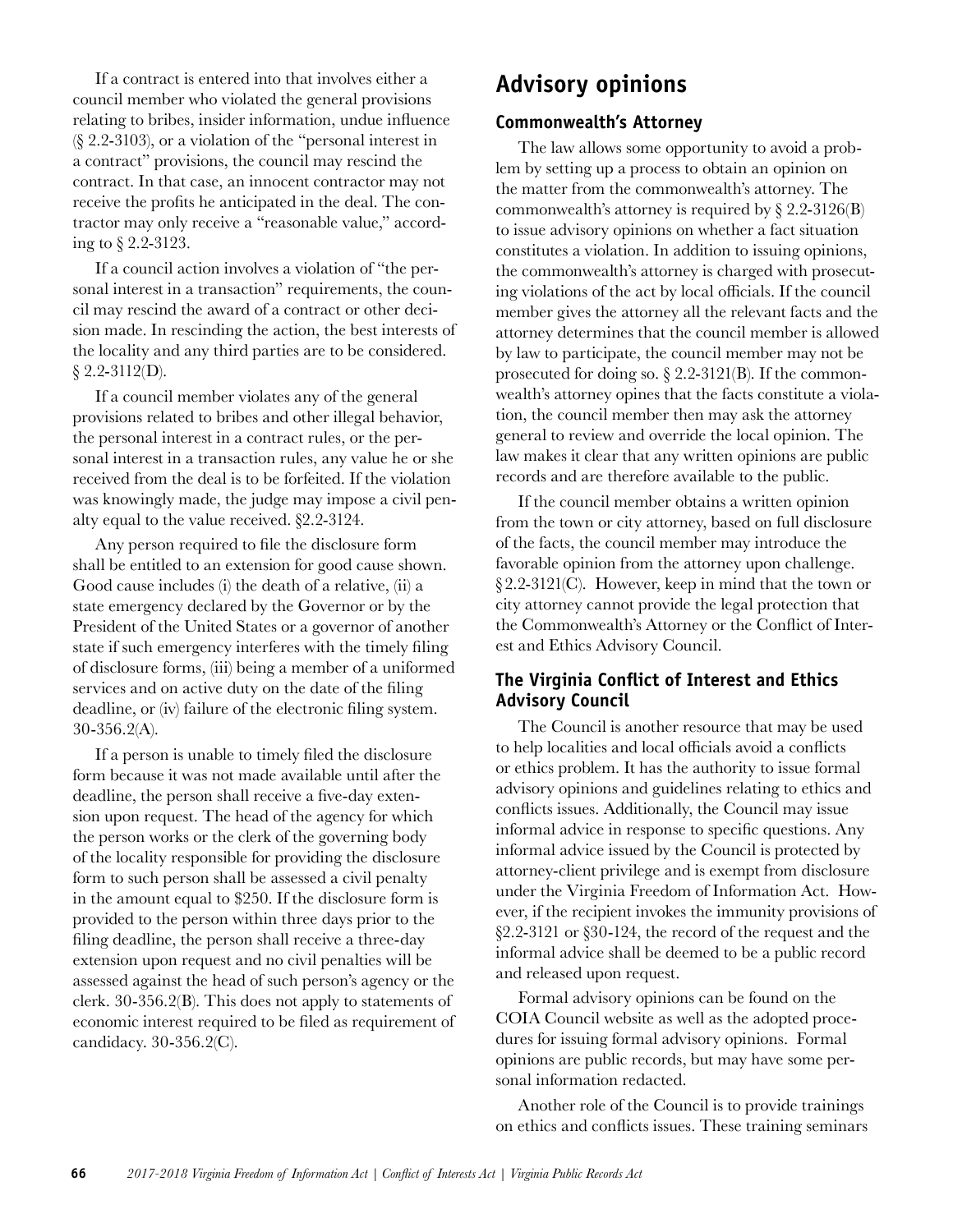will be available to lobbyists, state and local government officers and employees, legislators, and other interested persons. The materials for these trainings will also be published by the Council, when it is deemed appropriate. § 30-356(7), (9).

## **What's New**

In the 2018 session, § 2.2-3118.1 was amended to change filing requirements such that a filing of a single current statement of economic interests by an individual will suffice for the course of the calendar year. Individuals meeting the requirement for filing an annual disclosure statement will not be required to file an additional disclosure statement upon reappointment to the same office or position if the reappointment is within 12 months of the filing.

Senate Joint Resolution number 75 established a two-year joint subcommittee consisting of six legislative members and two non-legislative citizen members to study the ethics laws in the Commonwealth. In conducting its study, the joint subcommittee shall study the disclosure requirements of the members of the General Assembly and lobbyists and identify those portions of the ethics laws that should be repealed, substantially amended, rewritten for clarity, or retained in their present form. In its review, the joint subcommittee shall examine the effectiveness and efficiency of the ethics laws in promoting public trust and confidence in the service of public officials. Although the language of the study focuses on the General Assembly and Lobbyist provisions of the law, changes to these sections will likely result in changes to the State and Local Government Conflicts Act and could affect local government officials. Stay tuned!

## **Summary**

The Virginia Conflict of Interests Act determines when public officials and employees have personal interests in public contracts or transactions, if those interests conflict with the officials' public duties, and how the officials should behave considering such a conflict. COIA dictates the terms for disclosure of public officials' personal and financial interests and decides when officials must disqualify themselves. The act also defines other types of conduct that public officials are prohibited from engaging in, including involvement in bribery, undue influence, and use of insider information.

Council members should always consult COIA's specific language if a potential conflict may arise. Inquiries about specific contracts or transactions should be directed to the relevant city or town attorney. However, keep in mind that the town or city attorney cannot provide the legal protection that the Commonwealth's Attorney or the Conflict of Interest and Ethics Advisory Council. We hope this guide will help local governments become better informed of their responsibilities if a prospective conflict may occur.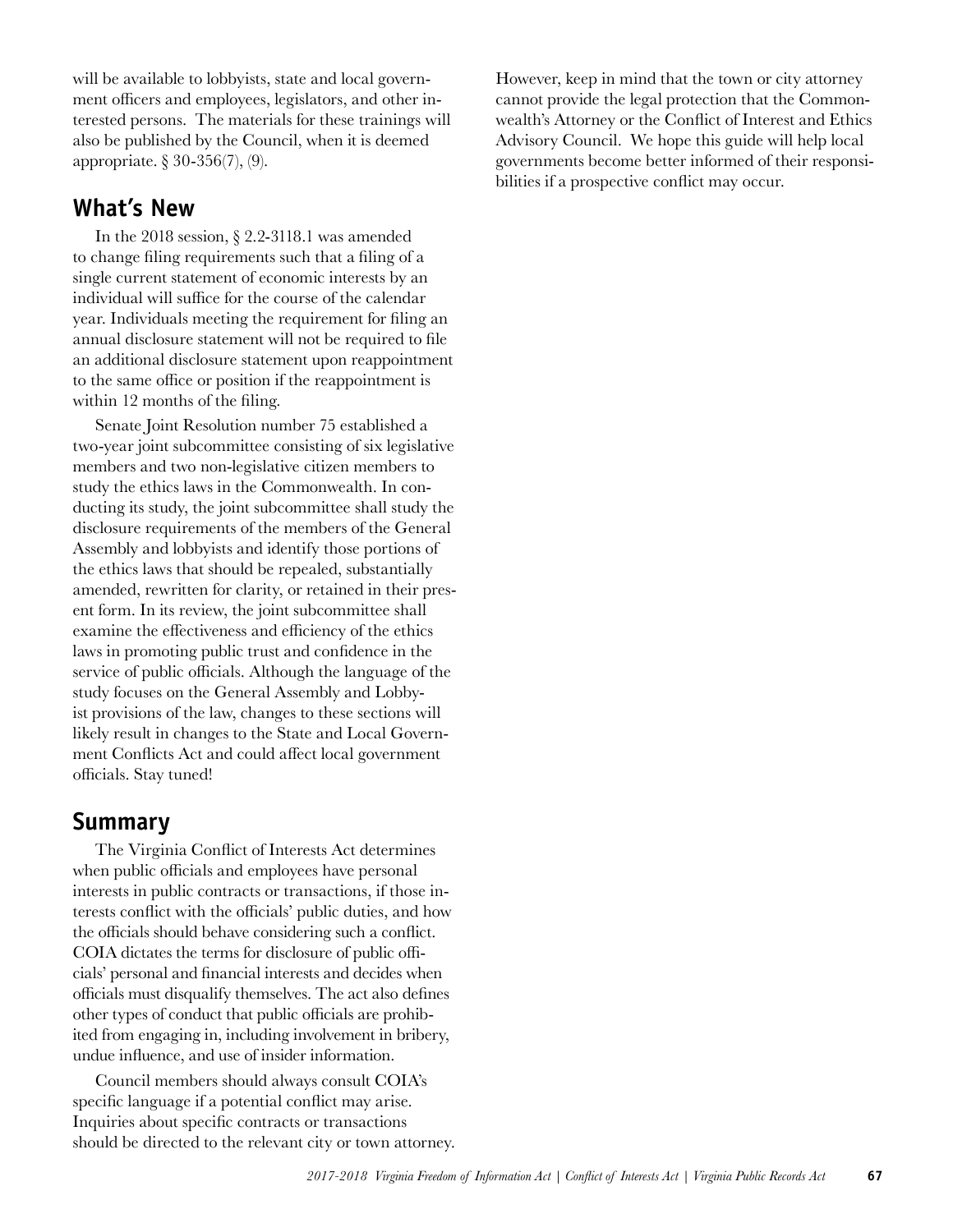# **Title 2.2. Administration of Government. Chapter 31. State and Local Government Conflict of Interests Act**

As required under Virginia Code § 2.2-3100.1, …" All officers and employees shall read and familiarize themselves with the provisions of this chapter."

The text of the COIA act follows to assist local officials in complying with this section of the law.

Additional Code sections that deal with conflicts but that are in other chapters of the Code are included as well.

# **Article 1. General Provisions.**

#### **§ 2.2-3100. Policy; application; construction.**

The General Assembly, recognizing that our system of representative government is dependent in part upon (i) citizen legislative members representing fully the public in the legislative process and (ii) its citizens maintaining the highest trust in their public officers and employees, finds and declares that the citizens are entitled to be assured that the judgment of public officers and employees will be guided by a law that defines and prohibits inappropriate conflicts and requires disclosure of economic interests. To that end and for the purpose of establishing a single body of law applicable to all state and local government officers and employees on the subject of conflict of interests, the General Assembly enacts this State and Local Government Conflict of Interests Act so that the standards of conduct for such officers and employees may be uniform throughout the Commonwealth.

This chapter shall supersede all general and special acts and charter provisions which purport to deal with matters covered by this chapter except that the provisions of §§ 15.2-852, 15.2-2287, 15.2-2287.1, and 15.2-2289 and ordinances adopted pursuant thereto shall remain in force and effect. The provisions of this chapter shall be supplemented but not superseded by the provisions on ethics in public contracting in Article 6 (§ 2.2-4367 et seq.) of Chapter 43 of this title and ordinances adopted pursuant to § 2.2-3104.2regulating receipt of gifts.

The provisions of this chapter do not preclude prosecution for any violation of any criminal law of the Commonwealth, including Articles 2 (Bribery and Related Offenses, § 18.2-438 et seq.) and 3 (Bribery of Public Servants and Party Officials, § 18.2-446 et seq.) of Chapter 10 of Title 18.2, and do not constitute a defense to any prosecution for such a violation.

This chapter shall be liberally construed to accomplish its purpose.

#### **§ 2.2-3100.1. Copy of chapter; review by officers and employees.**

Any person required to file a disclosure statement of personal interests pursuant to subsections A or B of § 2.2-3114, subsections A or B of § 2.2-3115or § 2.2-3116 shall be furnished by the public body's administrator a copy of this chapter within two weeks following the person's election, reelection, employment, appointment or reappointment.

All officers and employees shall read and familiarize themselves with the provisions of this chapter.

#### **§ 2.2-3101. Definitions.**

As used in this chapter, unless the context requires a different meaning:

"Advisory agency" means any board, commission, committee or post which does not exercise any sovereign power or duty, but is appointed by a governmental agency or officer or is created by law for the purpose of making studies or recommendations, or advising or consulting with a governmental agency.

"Affiliated business entity relationship" means a relationship, other than a parent-subsidiary relationship, that exists when (i) one business entity has a controlling ownership interest in the other business entity, (ii) a controlling owner in one entity is also a controlling owner in the other entity, or (iii) there is shared management or control between the business entities. Factors that may be considered in determining the existence of an affiliated business entity relationship include that the same person or substantially the same person owns or manages the two entities, there are common or commingled funds or assets, the business entities share the use of the same offices or employees, or otherwise share activities, resources or personnel on a regular basis, or there is otherwise a close working relationship between the entities.

"Business" means a corporation, partnership, sole proprietorship, firm, enterprise, franchise, association, trust or foundation, or any other individual or entity carrying on a business or profession, whether or not for profit.

"Candidate" means a person who seeks or campaigns for an office of the Commonwealth or one of its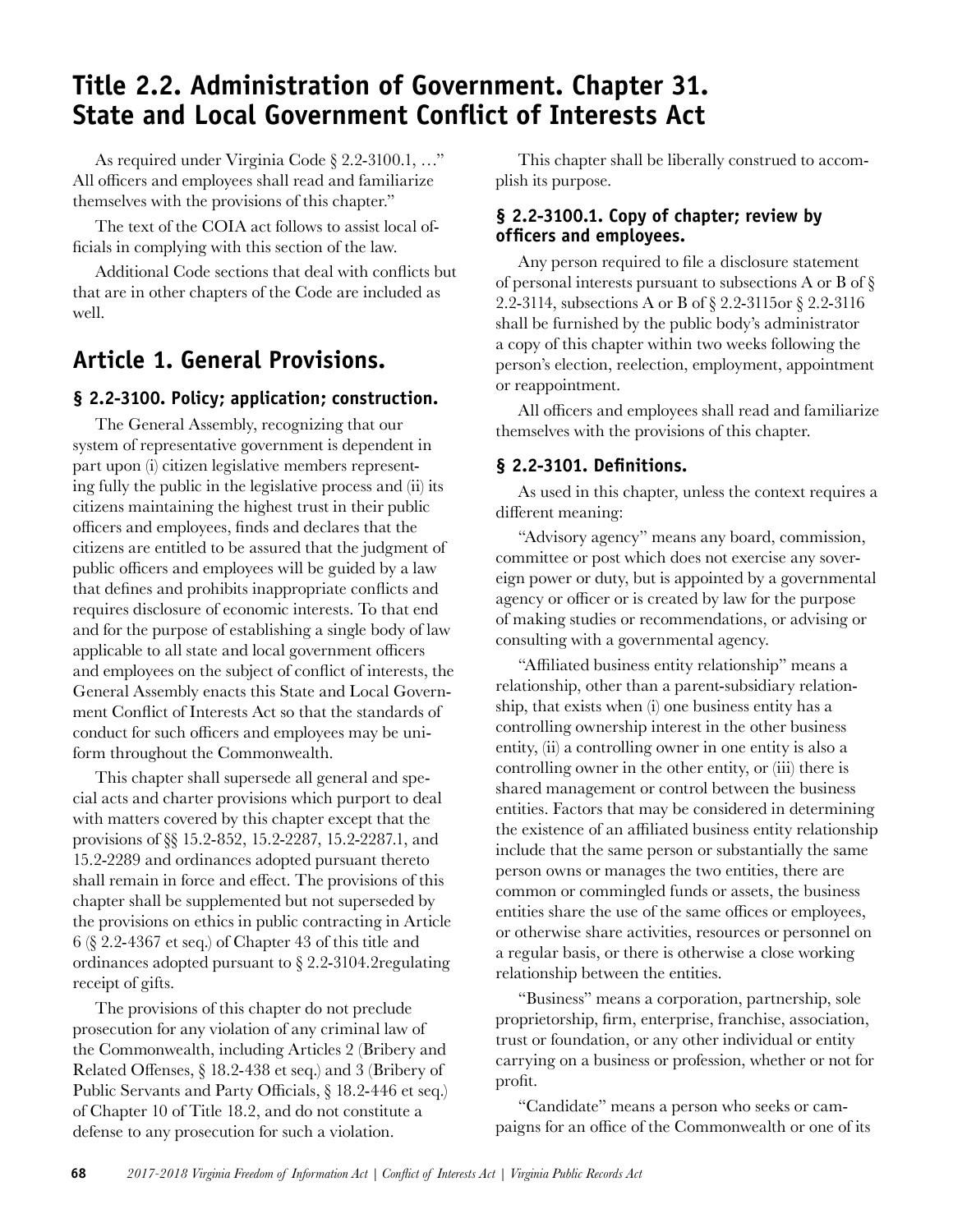governmental units in a general, primary, or special election and who is qualified to have his name placed on the ballot for the office. The candidate shall become subject to the provisions of this chapter upon the filing of a statement of qualification pursuant to § 24.2-501. The State Board of Elections or general registrar shall notify each such candidate of the provisions of this chapter. Notification made by the general registrar shall consist of information developed by the State Board of Elections.

"Contract" means any agreement to which a governmental agency is a party, or any agreement on behalf of a governmental agency that involves the payment of money appropriated by the General Assembly or a political subdivision, whether or not such agreement is executed in the name of the Commonwealth, or some political subdivision thereof. "Contract" includes a subcontract only when the contract of which it is a part is with the officer's or employee's own governmental agency.

"Council" means the Virginia Conflict of Interest and Ethics Advisory Council established in § 30-355.

"Employee" means all persons employed by a governmental or advisory agency, unless otherwise limited by the context of its use.

"Financial institution" means any bank, trust company, savings institution, industrial loan association, consumer finance company, credit union, broker-dealer as defined in subsection A of § 13.1-501, or investment company or advisor registered under the federal Investment Advisors Act or Investment Company Act of 1940.

"Gift" means any gratuity, favor, discount, entertainment, hospitality, loan, forbearance, or other item having monetary value. It includes services as well as gifts of transportation, local travel, lodgings and meals, whether provided in-kind, by purchase of a ticket, payment in advance or reimbursement after the expense has been incurred. "Gift" does not include (i) any offer of a ticket, coupon, or other admission or pass unless the ticket, coupon, admission, or pass is used; (ii) honorary degrees; (iii) any athletic, merit, or need-based scholarship or any other financial aid awarded by a public or private school, institution of higher education, or other educational program pursuant to such school, institution, or program's financial aid standards and procedures applicable to the general public; (iv) a campaign contribution properly received and reported pursuant to Chapter 9.3 (§ 24.2-945 et seq.) of Title 24.2; (v) any gift related to the private profession or occupation or volunteer service of an officer or employee or of a

member of his immediate family; (vi) food or beverages consumed while attending an event at which the filer is performing official duties related to his public service; (vii) food and beverages received at or registration or attendance fees waived for any event at which the filer is a featured speaker, presenter, or lecturer; (viii) unsolicited awards of appreciation or recognition in the form of a plaque, trophy, wall memento, or similar item that is given in recognition of public, civic, charitable, or professional service; (ix) a devise or inheritance; (x) travel disclosed pursuant to the Campaign Finance Disclosure Act (§ 24.2-945 et seq.); (xi) travel paid for or provided by the government of the United States, any of its territories, or any state or any political subdivision of such state; (xii) travel provided to facilitate attendance by a legislator at a regular or special session of the General Assembly, a meeting of a legislative committee or commission, or a national conference where attendance is approved by the House Committee on Rules or its Chairman or the Senate Committee on Rules or its Chairman; (xiii) travel related to an official meeting of, or any meal provided for attendance at such meeting by, the Commonwealth, its political subdivisions, or any board, commission, authority, or other entity, or any charitable organization established pursuant to  $\S 501(c)(3)$  of the Internal Revenue Code affiliated with such entity, to which such person has been appointed or elected or is a member by virtue of his office or employment; (xiv) gifts with a value of less than \$20; (xv) attendance at a reception or similar function where food, such as hors d'oeuvres, and beverages that can be conveniently consumed by a person while standing or walking are offered; or (xvi) gifts from relatives or personal friends. For the purpose of this definition, "relative" means the donee's spouse, child, uncle, aunt, niece, nephew, or first cousin; a person to whom the donee is engaged to be married; the donee's or his spouse's parent, grandparent, grandchild, brother, sister, step-parent, step-grandparent, step-grandchild, step-brother, or step-sister; or the donee's brother's or sister's spouse or the donee's son-in-law or daughterin-law. For the purpose of this definition, "personal friend" does not include any person that the filer knows or has reason to know is (a) a lobbyist registered pursuant to Article 3 (§ 2.2-418 et seq.) of Chapter 4 of Title 2.2; (b) a lobbyist's principal as defined in  $\S$  2.2-419; (c) for an officer or employee of a local governmental or advisory agency, a person, organization, or business who is a party to or is seeking to become a party to a contract with the local agency of which he is an officer or an employee; or (d) for an officer or employee of a state governmental or advisory agency, a person, orga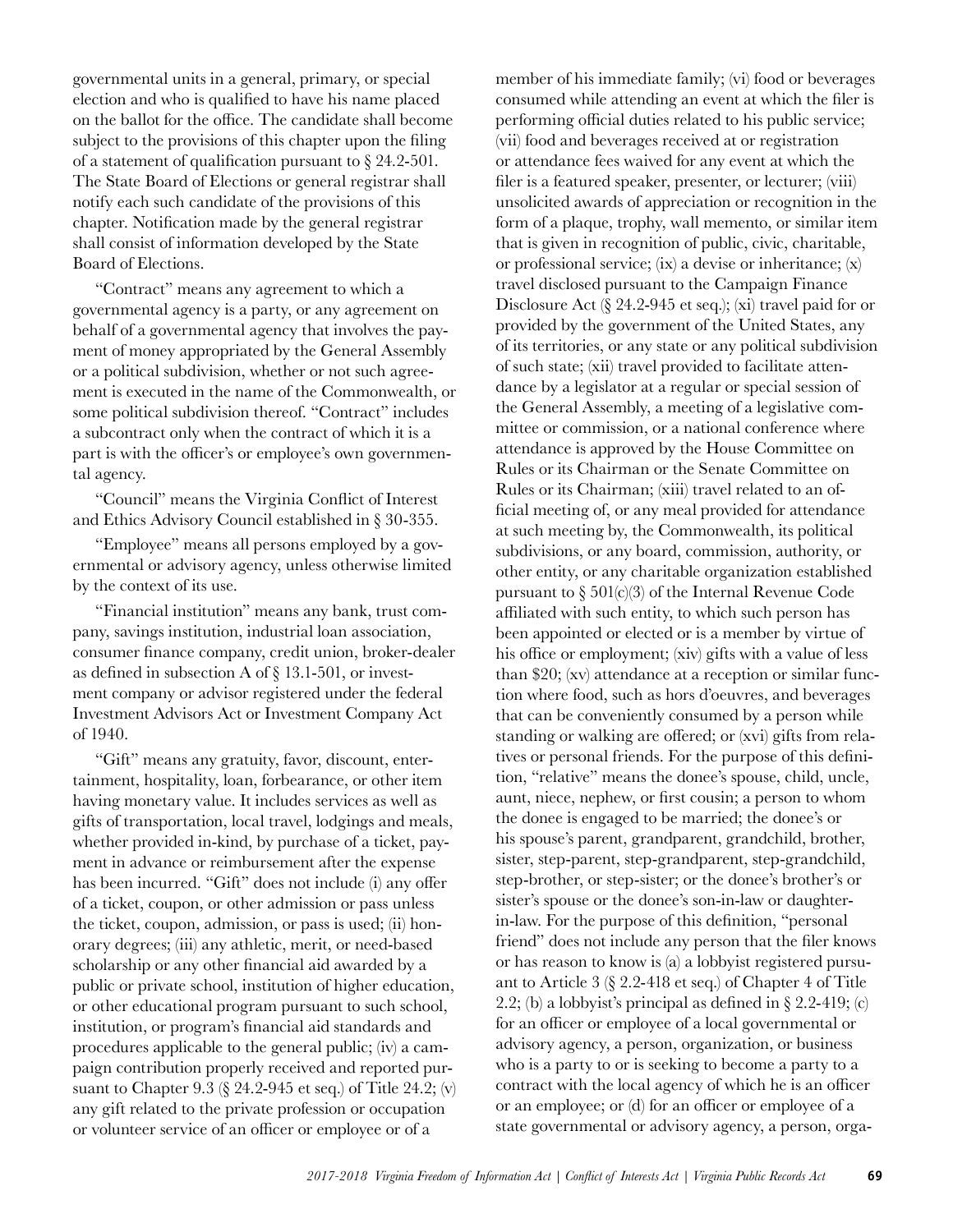nization, or business who is a party to or is seeking to become a party to a contract with the Commonwealth. For purposes of this definition, "person, organization, or business" includes individuals who are officers, directors, or owners of or who have a controlling ownership interest in such organization or business.

"Governmental agency" means each component part of the legislative, executive or judicial branches of state and local government, including each office, department, authority, post, commission, committee, and each institution or board created by law to exercise some regulatory or sovereign power or duty as distinguished from purely advisory powers or duties. Corporations organized or controlled by the Virginia Retirement System are "governmental agencies" for purposes of this chapter.

"Immediate family" means (i) a spouse and (ii) any other person who resides in the same household as the officer or employee and who is a dependent of the officer or employee.

"Officer" means any person appointed or elected to any governmental or advisory agency including local school boards, whether or not he receives compensation or other emolument of office. Unless the context requires otherwise, "officer" includes members of the judiciary.

"Parent-subsidiary relationship" means a relationship that exists when one corporation directly or indirectly owns shares possessing more than 50 percent of the voting power of another corporation.

"Personal interest" means a financial benefit or liability accruing to an officer or employee or to a member of his immediate family. Such interest shall exist by reason of (i) ownership in a business if the ownership interest exceeds three percent of the total equity of the business; (ii) annual income that exceeds, or may reasonably be anticipated to exceed, \$5,000 from ownership in real or personal property or a business; (iii) salary, other compensation, fringe benefits, or benefits from the use of property, or any combination thereof, paid or provided by a business or governmental agency that exceeds, or may reasonably be anticipated to exceed, \$5,000 annually; (iv) ownership of real or personal property if the interest exceeds \$5,000 in value and excluding ownership in a business, income, or salary, other compensation, fringe benefits or benefits from the use of property; (v) personal liability incurred or assumed on behalf of a business if the liability exceeds three percent of the asset value of the business; or (vi) an option for ownership of a business or real or personal property if the ownership interest will consist

of clause (i) or (iv).

"Personal interest in a contract" means a personal interest that an officer or employee has in a contract with a governmental agency, whether due to his being a party to the contract or due to a personal interest in a business that is a party to the contract.

"Personal interest in a transaction" means a personal interest of an officer or employee in any matter considered by his agency. Such personal interest exists when an officer or employee or a member of his immediate family has a personal interest in property or a business or governmental agency, or represents or provides services to any individual or business and such property, business or represented or served individual or business (i) is the subject of the transaction or (ii) may realize a reasonably foreseeable direct or indirect benefit or detriment as a result of the action of the agency considering the transaction. Notwithstanding the above, such personal interest in a transaction shall not be deemed to exist where (a) an elected member of a local governing body serves without remuneration as a member of the board of trustees of a not-for-profit entity and such elected member or member of his immediate family has no personal interest related to the not-for-profit entity or (b) an officer, employee, or elected member of a local governing body is appointed by such local governing body to serve on a governmental agency, or an officer, employee, or elected member of a separate local governmental agency formed by a local governing body is appointed to serve on a governmental agency, and the personal interest in the transaction of the governmental agency is the result of the salary, other compensation, fringe benefits, or benefits provided by the local governing body or the separate governmental agency to the officer, employee, elected member, or member of his immediate family.

"State and local government officers and employees" shall not include members of the General Assembly.

"State filer" means those officers and employees required to file a disclosure statement of their personal interests pursuant to subsection A or B of § 2.2-3114.

"Transaction" means any matter considered by any governmental or advisory agency, whether in a committee, subcommittee, or other entity of that agency or before the agency itself, on which official action is taken or contemplated.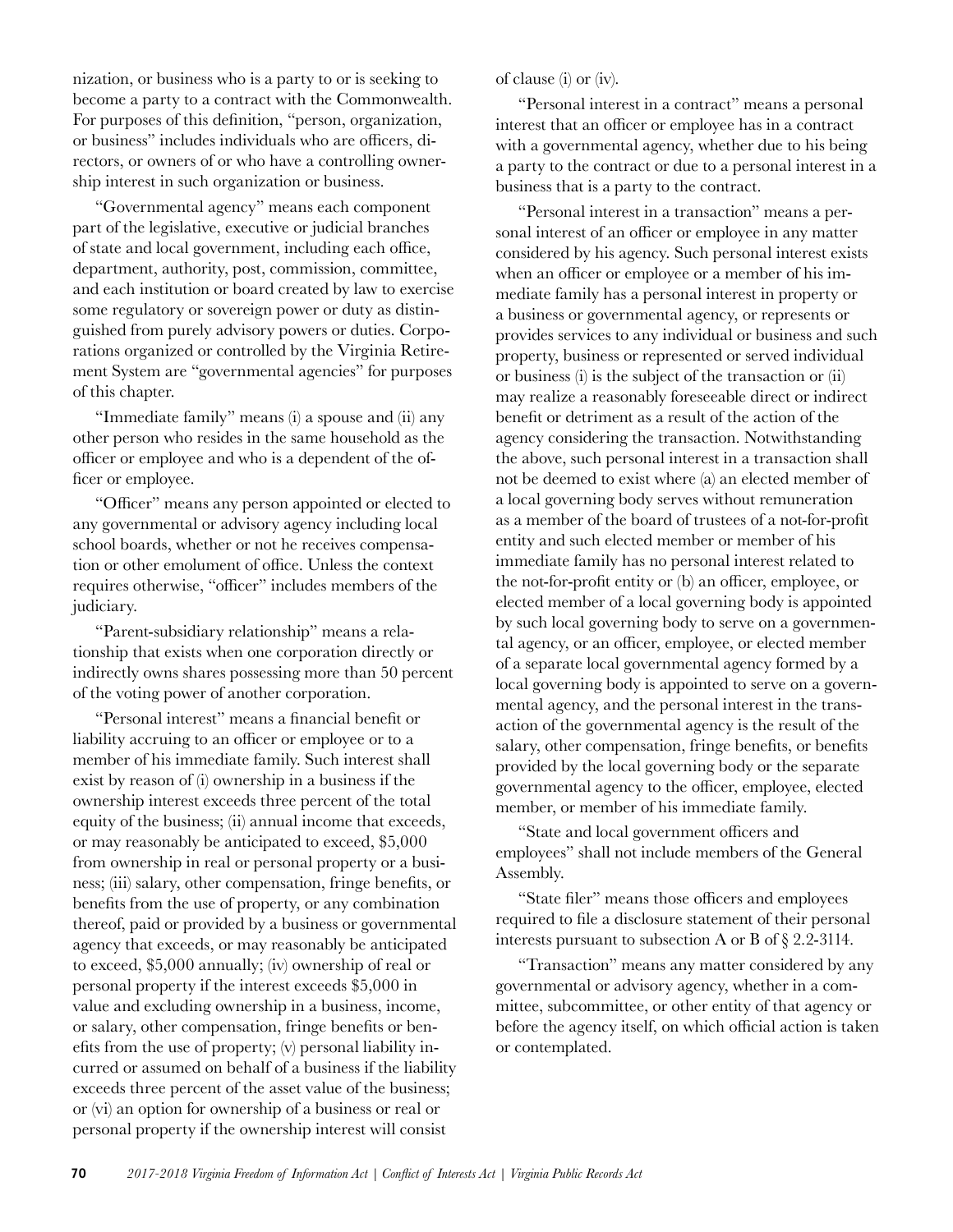## **Article 2. Generally Prohibited and Unlawful Conduct.**

#### **§ 2.2-3102. Application.**

This article applies to generally prohibited conduct that shall be unlawful and to state and local government officers and employees.

#### **§ 2.2-3103. Prohibited conduct.**

No officer or employee of a state or local governmental or advisory agency shall:

- 1. Solicit or accept money or other thing of value for services performed within the scope of his official duties, except the compensation, expenses or other remuneration paid by the agency of which he is an officer or employee. This prohibition shall not apply to the acceptance of special benefits that may be authorized by law;
- 2. Offer or accept any money or other thing of value for or in consideration of obtaining employment, appointment, or promotion of any person with any governmental or advisory agency;
- 3. Offer or accept any money or other thing of value for or in consideration of the use of his public position to obtain a contract for any person or business with any governmental or advisory agency;
- 4. Use for his own economic benefit or that of another party confidential information that he has acquired by reason of his public position and which is not available to the public;
- 5. Accept any money, loan, gift, favor, service, or business or professional opportunity that reasonably tends to influence him in the performance of his official duties. This subdivision shall not apply to any political contribution actually used for political campaign or constituent service purposes and reported as required by Chapter 9.3 (§ 24.2-945 et seq.) of Title 24.2;
- 6. Accept any business or professional opportunity when he knows that there is a reasonable likelihood that the opportunity is being afforded him to influence him in the performance of his official duties;
- 7. Accept any honoraria for any appearance, speech, or article in which the officer or employee provides expertise or opinions related to the performance of his official duties. The term "honoraria" shall not include any payment for or reimbursement to such person for his actual travel, lodging, or subsistence expenses incurred

in connection with such appearance, speech, or article or in the alternative a payment of money or anything of value not in excess of the per diem deduction allowable under § 162 of the Internal Revenue Code, as amended from time to time. The prohibition in this subdivision shall apply only to the Governor, Lieutenant Governor, Attorney General, Governor's Secretaries, and heads of departments of state government;

- 8. Accept a gift from a person who has interests that may be substantially affected by the performance of the officer's or employee's official duties under circumstances where the timing and nature of the gift would cause a reasonable person to question the officer's or employee's impartiality in the matter affecting the donor. Violations of this subdivision shall not be subject to criminal law penalties;
- 9. Accept gifts from sources on a basis so frequent as to raise an appearance of the use of his public office for private gain. Violations of this subdivision shall not be subject to criminal law penalties; or
- 10. Use his public position to retaliate or threaten to retaliate against any person for expressing views on matters of public concern or for exercising any right that is otherwise protected by law, provided, however, that this subdivision shall not restrict the authority of any public employer to govern conduct of its employees, and to take disciplinary action, in accordance with applicable law, and provided further that this subdivision shall not limit the authority of a constitutional officer to discipline or discharge an employee with or without cause.

#### **§ 2.2-3103.1. Certain gifts prohibited.**

A. For purposes of this section:

"Person, organization, or business" includes individuals who are officers, directors, or owners of or who have a controlling ownership interest in such organization or business.

"Widely attended event" means an event at which at least 25 persons have been invited to attend or there is a reasonable expectation that at least 25 persons will attend the event and the event is open to individuals (i) who are members of a public, civic, charitable, or professional organization, (ii) who are from a particular industry or profession, or (iii) who represent persons interested in a particular issue.

B. No officer or employee of a local governmental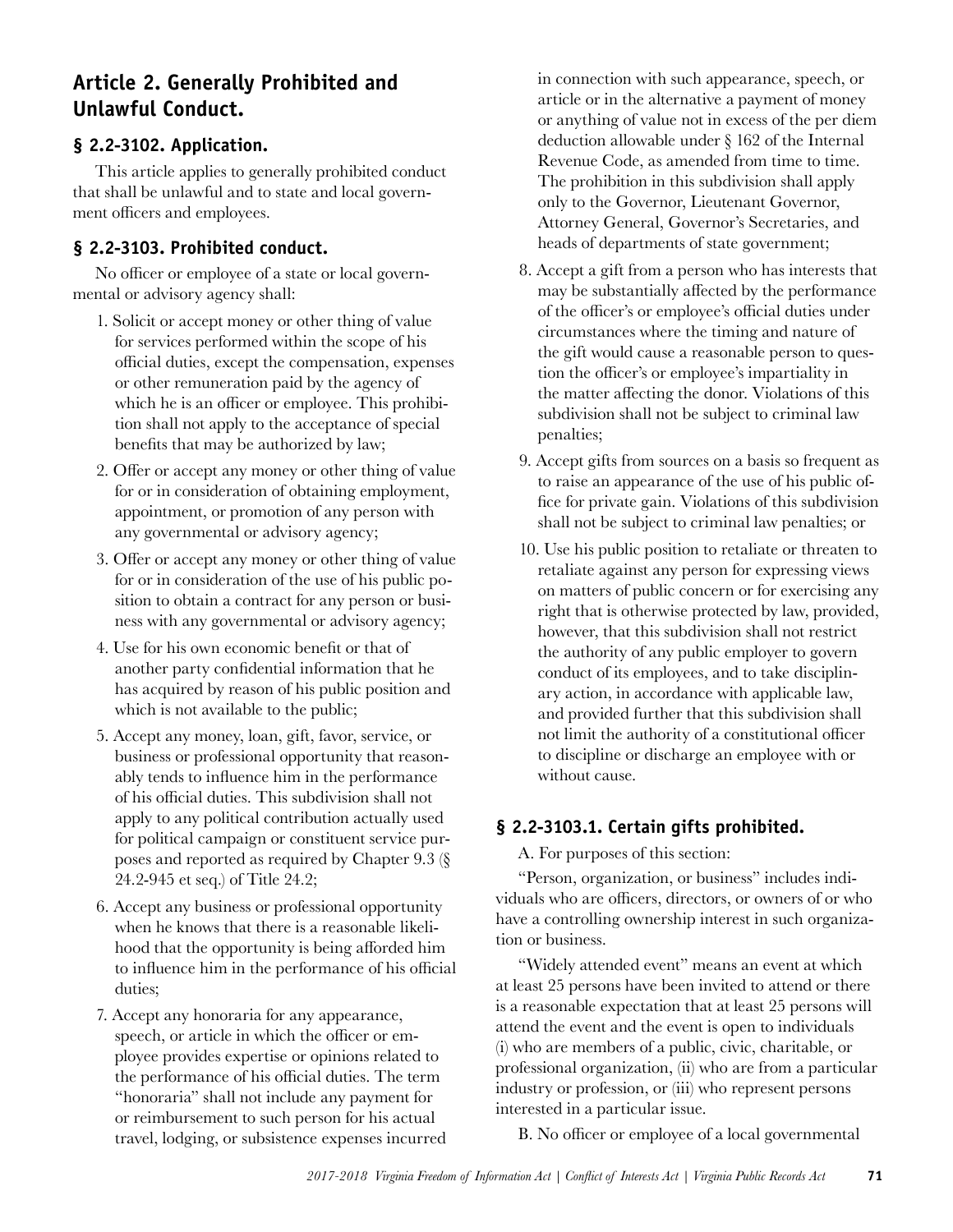or advisory agency or candidate required to file the disclosure form prescribed in § 2.2-3117 or a member of his immediate family shall solicit, accept, or receive any single gift with a value in excess of \$100 or any combination of gifts with an aggregate value in excess of \$100 within any calendar year for himself or a member of his immediate family from any person that he or a member of his immediate family knows or has reason to know is (i) a lobbyist registered pursuant to Article 3 (§ 2.2-418 et seq.) of Chapter 4; (ii) a lobbyist's principal as defined in  $\S 2.2$ -419; or (iii) a person, organization, or business who is or is seeking to become a party to a contract with the local agency of which he is an officer or an employee. Gifts with a value of less than \$20 are not subject to aggregation for purposes of this prohibition.

C. No officer or employee of a state governmental or advisory agency or candidate required to file the disclosure form prescribed in § 2.2-3117 or a member of his immediate family shall solicit, accept, or receive any single gift with a value in excess of \$100 or any combination of gifts with an aggregate value in excess of \$100 within any calendar year for himself or a member of his immediate family from any person that he or a member of his immediate family knows or has reason to know is (i) a lobbyist registered pursuant to Article 3 (§ 2.2-418 et seq.) of Chapter 4; (ii) a lobbyist's principal as defined in § 2.2-419; or (iii) a person, organization, or business who is or is seeking to become a party to a contract with the state governmental or advisory agency of which he is an officer or an employee or over which he has the authority to direct such agency's activities. Gifts with a value of less than \$20 are not subject to aggregation for purposes of this prohibition.

D. Notwithstanding the provisions of subsections B and C, such officer, employee, or candidate or a member of his immediate family may accept or receive a gift of food and beverages, entertainment, or the cost of admission with a value in excess of \$100 when such gift is accepted or received while in attendance at a widely attended event and is associated with the event. Such gifts shall be reported on the disclosure form prescribed in § 2.2-3117.

E. Notwithstanding the provisions of subsections B and C, such officer or employee or a member of his immediate family may accept or receive a gift from a foreign dignitary with a value exceeding \$100 for which the fair market value or a gift of greater or equal value has not been provided or exchanged. Such gift shall be accepted on behalf of the Commonwealth or a locality and archived in accordance with guidelines established by the Library of Virginia. Such gift shall

be disclosed as having been accepted on behalf of the Commonwealth or a locality, but the value of such gift shall not be required to be disclosed.

F. Notwithstanding the provisions of subsections B and C, such officer, employee, or candidate or a member of his immediate family may accept or receive certain gifts with a value in excess of \$100 from a person listed in subsection B or C if such gift was provided to such officer, employee, or candidate or a member of his immediate family on the basis of a personal friendship. Notwithstanding any other provision of law, a person listed in subsection B or C may be a personal friend of such officer, employee, or candidate or his immediate family for purposes of this subsection. In determining whether a person listed in subsection B or C is a personal friend, the following factors shall be considered: (i) the circumstances under which the gift was offered; (ii) the history of the relationship between the person and the donor, including the nature and length of the friendship and any previous exchange of gifts between them; (iii) to the extent known to the person, whether the donor personally paid for the gift or sought a tax deduction or business reimbursement for the gift; and (iv) whether the donor has given the same or similar gifts to other persons required to file the disclosure form prescribed in § 2.2-3117 or 30-111.

G. Notwithstanding the provisions of subsections B and C, such officer, employee, or candidate or a member of his immediate family may accept or receive gifts of travel, including travel-related transportation, lodging, hospitality, food or beverages, or other thing of value, with a value in excess of \$100 that is paid for or provided by a person listed in subsection B or C when the officer, employee, or candidate has submitted a request for approval of such travel to the Council and has received the approval of the Council pursuant to §30-356.1. Such gifts shall be reported on the disclosure form prescribed in  $\S$  2.2-3117.

H. During the pendency of a civil action in any state or federal court to which the Commonwealth is a party, the Governor or the Attorney General or any employee of the Governor or the Attorney General who is subject to the provisions of this chapter shall not solicit, accept, or receive any gift from any person that he knows or has reason to know is a person, organization, or business that is a party to such civil action. A person, organization, or business that is a party to such civil action shall not knowingly give any gift to the Governor or the Attorney General or any of their employees who are subject to the provisions of this chapter.

I. The \$100 limitation imposed in accordance with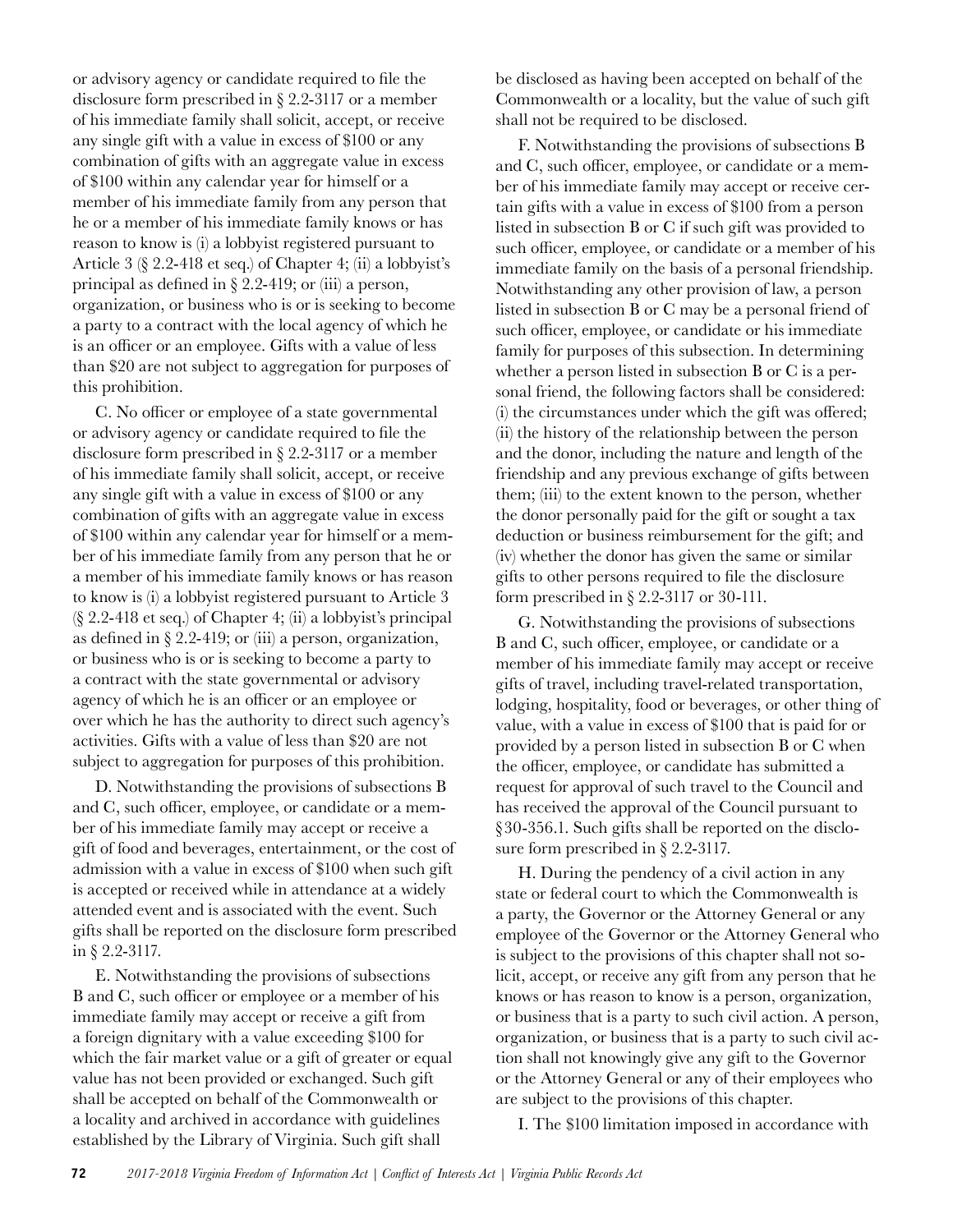this section shall be adjusted by the Council every five years, as of January 1 of that year, in an amount equal to the annual increases for that five-year period in the United States Average Consumer Price Index for all items, all urban consumers (CPI-U), as published by the Bureau of Labor Statistics of the U.S. Department of Labor, rounded to the nearest whole dollar.

J. The provisions of this section shall not apply to any justice of the Supreme Court of Virginia, judge of the Court of Appeals of Virginia, judge of any circuit court, or judge or substitute judge of any district court. However, nothing in this subsection shall be construed to authorize the acceptance of any gift if such acceptance would constitute a violation of the Canons of Judicial Conduct for the State of Virginia.

#### **§ 2.2-3103.2. Return of gifts.**

No person shall be in violation of any provision of this chapter prohibiting the acceptance of a gift if (i) the gift is not used by such person and the gift or its equivalent in money is returned to the donor or delivered to a charitable organization within a reasonable period of time upon the discovery of the value of the gift and is not claimed as a charitable contribution for federal income tax purposes or (ii) consideration is given by the donee to the donor for the value of the gift within a reasonable period of time upon the discovery of the value of the gift provided that such consideration reduces the value of the gift to an amount not in excess of \$100 as provided in subsection B or C of § 2.2-3103.1.

### **§ 2.2-3104. Prohibited conduct for certain officers and employees of state government.**

For one year after the termination of public employment or service, no state officer or employee shall, before the agency of which he was an officer or employee, represent a client or act in a representative capacity on behalf of any person or group, for compensation, on matters related to legislation, executive orders, or regulations promulgated by the agency of which he was an officer or employee. This prohibition shall be in addition to the prohibitions contained in § 2.2-3103.

For the purposes of this section, "state officer or employee" shall mean (i) the Governor, Lieutenant Governor, Attorney General, and officers appointed by the Governor, whether confirmation by the General Assembly or by either house thereof is required or not, who are regularly employed on a full-time salaried basis; those officers and employees of executive branch agencies who report directly to the agency head; and those at the level immediately below those who report directly to the agency head and are at a payband 6 or

higher and (ii) the officers and professional employees of the legislative branch designated by the joint rules committee of the General Assembly. For the purposes of this section, the General Assembly and the legislative branch agencies shall be deemed one agency.

To the extent this prohibition applies to the Governor's Secretaries, "agency" means all agencies assigned to the Secretary by law or by executive order of the Governor.

Any person subject to the provisions of this section may apply to the Council or Attorney General, as provided in § 2.2-3121 or 2.2-3126, for an advisory opinion as to the application of the restriction imposed by this section on any post-public employment position or opportunity.

1994, cc. 727, 776, § 2.1-639.4:1; 2001, c. 844; 2013, c. 648; 2014, cc. 792, 804; 2015, cc. 763, 777.

#### **§ 2.2-3104.01. Prohibited conduct; bids or proposals under the Virginia Public Procurement Act, Public-Private Transportation Act, and Public-Private Education Facilities and Infrastructure Act; loans or grants from the Commonwealth's Development Opportunity Fund.**

A. Neither the Governor, his political action committee, or the Governor's Secretaries, if the Secretary is responsible to the Governor for an executive branch agency with jurisdiction over the matters at issue, shall knowingly solicit or accept a contribution, gift, or other item with a value greater than \$50 from any bidder, offeror, or private entity, or from an officer or director of such bidder, offeror, or private entity, who has submitted a bid or proposal to an executive branch agency that is directly responsible to the Governor pursuant to the Virginia Public Procurement Act (§ 2.2-4300 et seq.), the Public-Private Transportation Act of 1995 (§ 33.2-1800 et seq.), or the Public-Private Education Facilities and Infrastructure Act of 2002 (§ 56-575.1 et seq.)(i) during the period between the submission of the bid and the award of the public contract under the Virginia Public Procurement Act or (ii) following the submission of a proposal under the Public-Private Transportation Act of 1995 or the Public-Private Education Facilities and Infrastructure Act of 2002 until the execution of a comprehensive agreement thereunder.

B. The provisions of this section shall apply only for public contracts, proposals, or comprehensive agreements where the stated or expected value of the contract is \$5 million or more. The provisions of this section shall not apply to contracts awarded as the result of competitive sealed bidding as set forth in § 2.2-4302.1.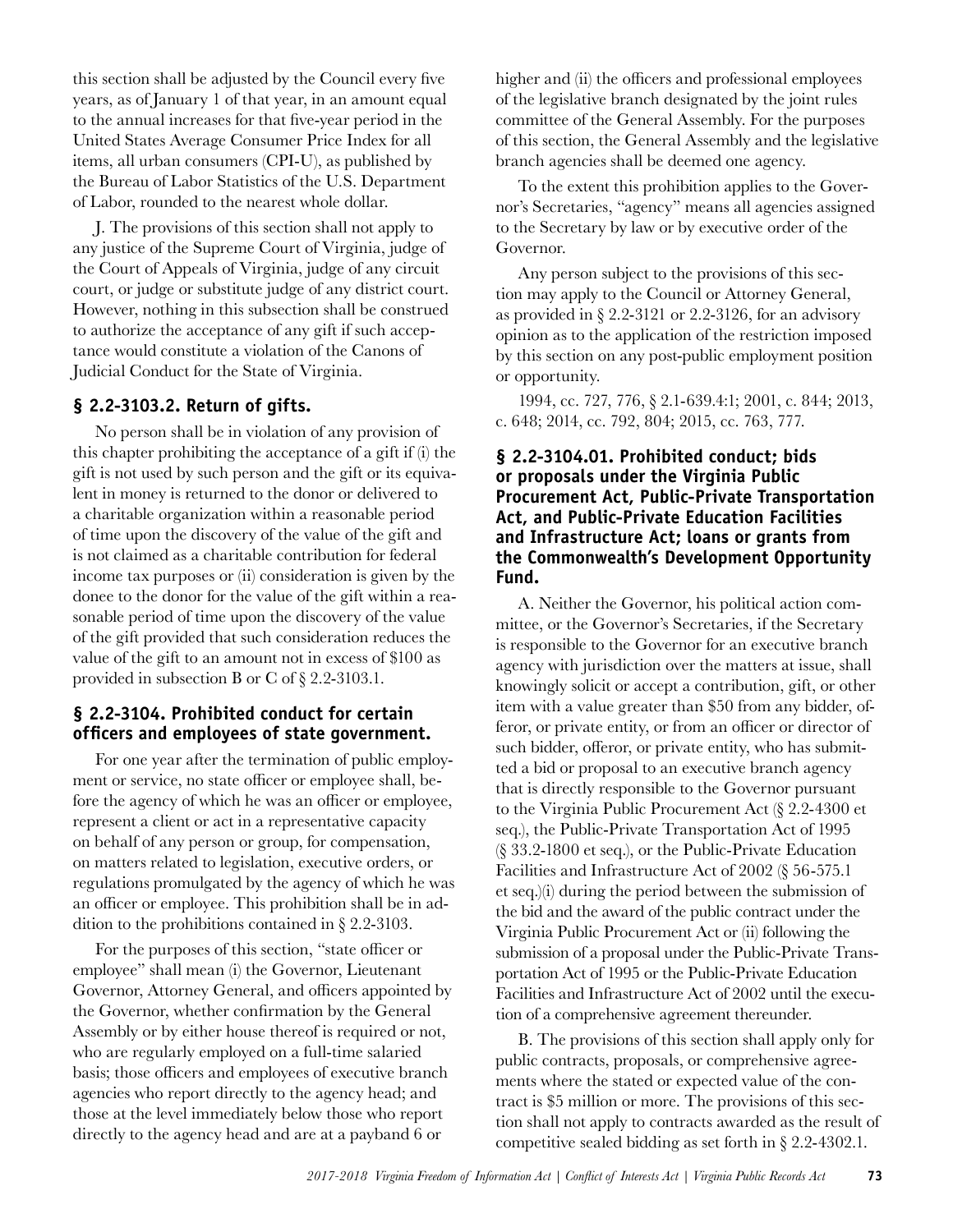C. Any person who knowingly violates this section shall be subject to a civil penalty of \$500 or up to two times the amount of the contribution or gift, whichever is greater, and the contribution, gift, or other item shall be returned to the donor. The attorney for the Commonwealth shall initiate civil proceedings to enforce the civil penalties. Any civil penalties collected shall be payable to the State Treasurer for deposit to the general fund and shall be used exclusively to fund the Council.

### **§ 2.2-3104.02. Prohibited conduct for constitutional officers.**

In addition to the prohibitions contained in § 2.2- 3103, no constitutional officer shall, during the one year after the termination of his public service, act in a representative capacity on behalf of any person or group, for compensation, on any matter before the agency of which he was an officer.

The provisions of this section shall not apply to any attorney for the Commonwealth.

Any person subject to the provisions of this section may apply to the attorney for the Commonwealth for the jurisdiction where such person was elected as provided in § 2.2-3126, for an advisory opinion as to the application of the restriction imposed by this section on any post-public employment position or opportunity.

### **§ 2.2-3104.1. Exclusion of certain awards from scope of chapter.**

The provisions of this chapter shall not be construed to prohibit or apply to the acceptance by (i) any employee of a local government, or (ii) a teacher or other employee of a local school board of an award or payment in honor of meritorious or exceptional services performed by the teacher or employee and made by an organization exempt from federal income taxation pursuant to the provisions of Section  $501(c)(3)$  of the Internal Revenue Code.

### **§ 2.2-3104.2. Ordinance regulating receipt of gifts.**

The governing body of any county, city, or town may adopt an ordinance setting a monetary limit on the acceptance of any gift by the officers, appointees or employees of the county, city or town and requiring the disclosure by such officers, appointees or employees of the receipt of any gift.

### **Article 3. Prohibited Conduct Relating to Contracts.**

### **§ 2.2-3105. Application.**

This article proscribes certain conduct relating to contracts by state and local government officers and employees. The provisions of this article shall be supplemented but not superseded by the provisions on ethics in public contracting in Article 6 (§ 2.2-4367 et seq.) of Chapter 43 of this title.

### **§ 2.2-3106. Prohibited contracts by officers and employees of state government and Eastern Virginia Medical School.**

A. No officer or employee of any governmental agency of state government or Eastern Virginia Medical School shall have a personal interest in a contract with the governmental agency of which he is an officer or employee, other than his own contract of employment.

B. No officer or employee of any governmental agency of state government or Eastern Virginia Medical School shall have a personal interest in a contract with any other governmental agency of state government unless such contract is (i) awarded as a result of competitive sealed bidding or competitive negotiation as set forth in § 2.2-4302.1 or 2.2-4302.2 or (ii) is awarded after a finding, in writing, by the administrative head of the governmental agency that competitive bidding or negotiation is contrary to the best interest of the public.

- C. The provisions of this section shall not apply to:
- 1. An employee's personal interest in additional contracts of employment with his own governmental agency that accrue to him because of a member of his immediate family, provided the employee does not exercise any control over the employment or the employment activities of the member of his immediate family and the employee is not in a position to influence those activities;
- 2. The personal interest of an officer or employee of a public institution of higher education or the Eastern Virginia Medical School in additional contracts of employment with his own governmental agency that accrue to him because of a member of his immediate family, provided (i) the officer or employee and the immediate family member are engaged in teaching, research or administrative support positions at the educational institution or the Eastern Virginia Medical School, (ii) the governing board of the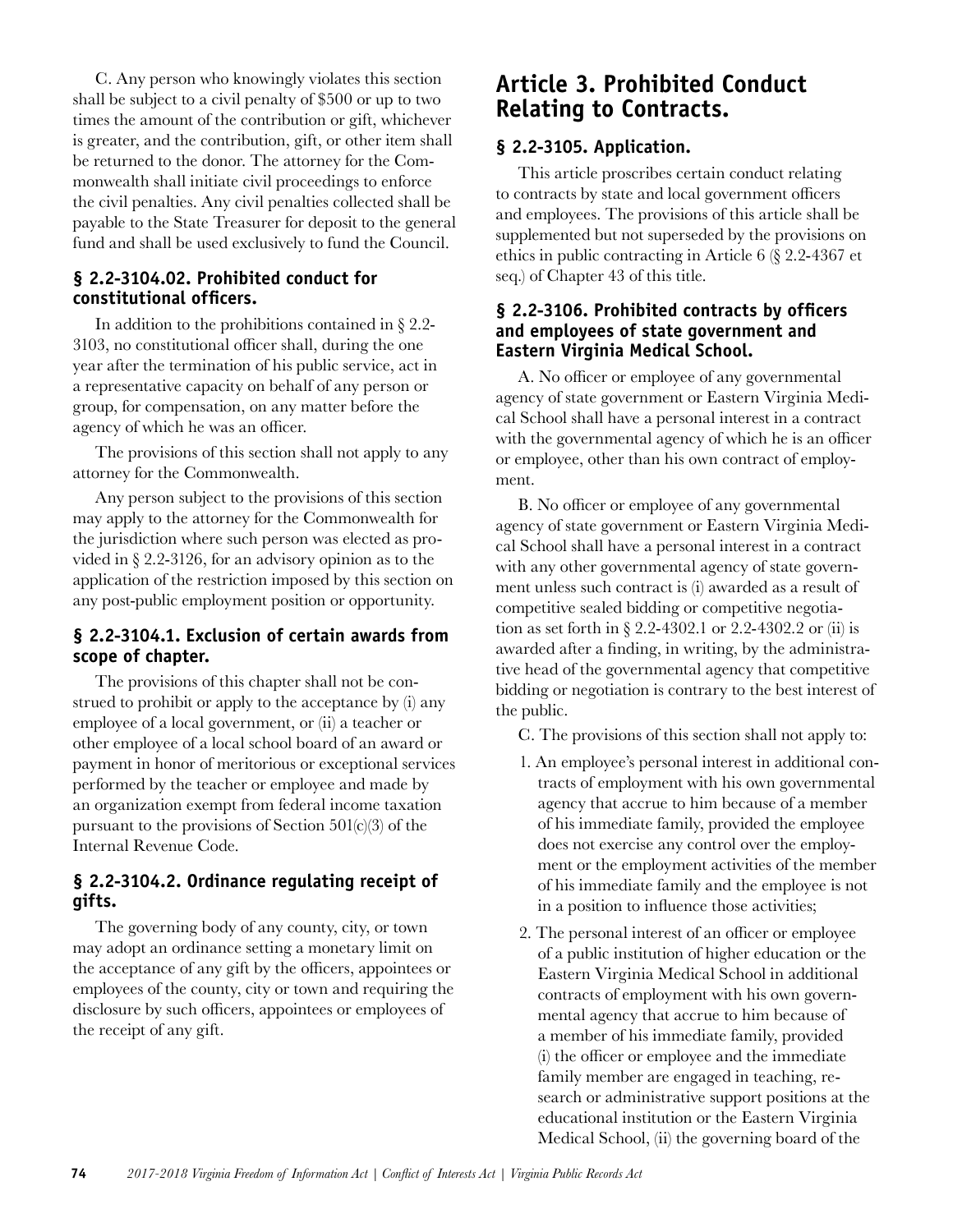educational institution finds that it is in the best interests of the institution or the Eastern Virginia Medical School and the Commonwealth for such dual employment to exist, and (iii) after such finding, the governing board of the educational institution or the Eastern Virginia Medical School ensures that the officer or employee, or the immediate family member, does not have sole authority to supervise, evaluate or make personnel decisions regarding the other;

- 3. An officer's or employee's personal interest in a contract of employment with any other governmental agency of state government;
- 4. Contracts for the sale by a governmental agency or the Eastern Virginia Medical School of services or goods at uniform prices available to the general public;
- 5. An employee's personal interest in a contract between a public institution of higher education in the Commonwealth or the Eastern Virginia Medical School and a publisher or wholesaler of textbooks or other educational materials for students, which accrues to him solely because he has authored or otherwise created such textbooks or materials;
- 6. An employee's personal interest in a contract with his or her employing public institution of higher education to acquire the collections or scholarly works owned by the employee, including manuscripts, musical scores, poetry, paintings, books or other materials, writings, or papers of an academic, research, or cultural value to the institution, provided the president of the institution approves the acquisition of such collections or scholarly works as being in the best interests of the institution's public mission of service, research, or education;
- 7. Subject to approval by the board of visitors, an employee's personal interest in a contract between the Eastern Virginia Medical School or a public institution of higher education in the Commonwealth that operates a school of medicine or dentistry and a not-for-profit nonstock corporation that operates a clinical practice within such public institution of higher education or the Eastern Virginia Medical School and of which such employee is a member or employee;
- 8. Subject to approval by the relevant board of visitors, an employee's personal interest in a contract for research and development or com-

mercialization of intellectual property between a public institution of higher education in the Commonwealth or the Eastern Virginia Medical School and a business in which the employee has a personal interest, if (i) the employee's personal interest has been disclosed to and approved by such public institution of higher education or the Eastern Virginia Medical School prior to the time at which the contract is entered into; (ii) the employee promptly files a disclosure statement pursuant to § 2.2-3117 and thereafter files such statement annually on or before January 15; (iii) the institution has established a formal policy regarding such contracts, approved by the State Council of Higher Education or, in the case of the Eastern Virginia Medical School, a formal policy regarding such contracts in conformity with any applicable federal regulations that has been approved by its board of visitors; and (iv) no later than December 31 of each year, the institution or the Eastern Virginia Medical School files an annual report with the Secretary of the Commonwealth disclosing each open contract entered into subject to this provision, the names of the parties to each contract, the date each contract was executed and its term, the subject of each contractual arrangement, the nature of the conflict of interest, the institution's or the Eastern Virginia Medical School's employee responsible for administering each contract, the details of the institution's or the Eastern Virginia Medical School's commitment or investment of resources or finances for each contract, and any other information requested by the Secretary of the Commonwealth; or

9. Subject to approval by the relevant board of visitors, an employee's personal interest in a contract between a public institution of higher education in the Commonwealth or the Eastern Virginia Medical School and a business in which the employee has a personal interest, if (i) the personal interest has been disclosed to the institution or the Eastern Virginia Medical School prior to the time the contract is entered into; (ii) the employee files a disclosure statement pursuant to  $\S 2.2-3117$ and thereafter annually on or before January 15; (iii) the employee does not participate in the institution's or the Eastern Virginia Medical School's decision to contract; (iv) the president of the institution or the Eastern Virginia Medical School finds and certifies in writing that the contract is for goods and services needed for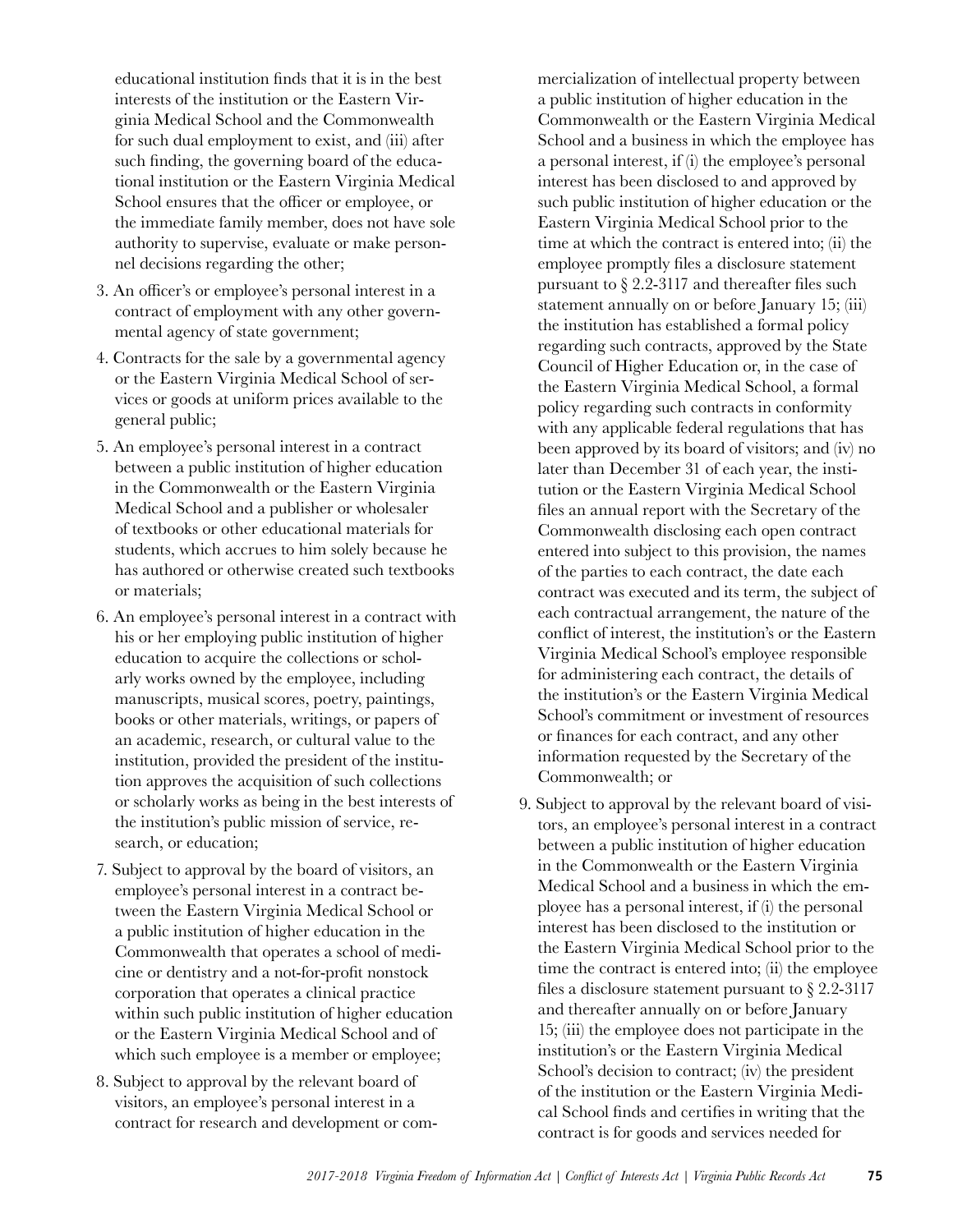quality patient care, including related medical education or research, by the institution's medical center or the Eastern Virginia Medical School, its affiliated teaching hospitals and other organizations necessary for the fulfillment of its mission, including the acquisition of drugs, therapies and medical technologies; and (v) no later than December 31 of each year, the institution or the Eastern Virginia Medical School files an annual report with the Secretary of the Commonwealth disclosing each open contract entered subject to this provision, the names of the parties to each contract, the date each contract was executed and its term, the subject of each contractual arrangement, the nature of the conflict of interest, the institution's or the Eastern Virginia Medical School's employee responsible for administering each contract, the details of the institution's or the Eastern Virginia Medical School's commitment or investment of resources or finances for each contract, and any other information requested by the Secretary of the Commonwealth.

D. Notwithstanding the provisions of subdivisions C 8 and C 9, if the research and development or commercialization of intellectual property or the employee's personal interest in a contract with a business is subject to policies and regulations governing conflicts of interest promulgated by any agency of the United States government, including the adoption of policies requiring the disclosure and management of such conflicts of interests, the policies established by the Eastern Virginia Medical School pursuant to such federal requirements shall constitute compliance with subdivisions C 8 and C 9, upon notification by the Eastern Virginia Medical School to the Secretary of the Commonwealth by January 31 of each year of evidence of their compliance with such federal policies and regulations.

E. The board of visitors may delegate the authority granted under subdivision C 8 to the president of the institution. If the board elects to delegate such authority, the board shall include this delegation of authority in the formal policy required by clause (iii) of subdivision C 8. In those instances where the board has delegated such authority, on or before December 1 of each year, the president of the relevant institution shall file a report with the relevant board of visitors disclosing each open contract entered into subject to this provision, the names of the parties to each contract, the date each contract was executed and its term, the subject of each contractual arrangement, the nature of the conflict of interest, the institution's or the Eastern Virginia Medical School's employee responsible for administering each contract, the details of the institution's or the Eastern Virginia Medical School's commitment or investment of resources or finances for each contract, the details of how revenues are to be dispersed, and any other information requested by the board of visitors.

### **§ 2.2-3107. Prohibited contracts by members of county boards of supervisors, city councils and town councils.**

A. No person elected or appointed as a member of the governing body of a county, city or town shall have a personal interest in (i) any contract with his governing body, or (ii) any contract with any governmental agency that is a component part of his local government and which is subject to the ultimate control of the governing body of which he is a member, or (iii) any contract other than a contract of employment with any other governmental agency if such person's governing body appoints a majority of the members of the governing body of the second governmental agency.

- B. The provisions of this section shall not apply to:
- 1. A member's personal interest in a contract of employment provided (i) the officer or employee was employed by the governmental agency prior to July 1, 1983, in accordance with the provisions of the former Conflict of Interests Act, Chapter 22 (§ 2.1-347 et seq.) of Title 2.1 as it existed on June 30, 1983, or (ii) the employment first began prior to the member becoming a member of the governing body;
- 2. Contracts for the sale by a governmental agency of services or goods at uniform prices available to the public; or
- 3. A contract awarded to a member of a governing body as a result of competitive sealed bidding where the governing body has established a need for the same or substantially similar goods through purchases prior to the election or appointment of the member to serve on the governing body. However, the member shall have no involvement in the preparation of the specifications for such contract, and the remaining members of the governing body, by written resolution, shall state that it is in the public interest for the member to bid on such contract.

### **§ 2.2-3108. Prohibited contracts by members of school boards.**

A. No person elected or appointed as a member of a local school board shall have a personal interest in (i) any contract with his school board or (ii) any contract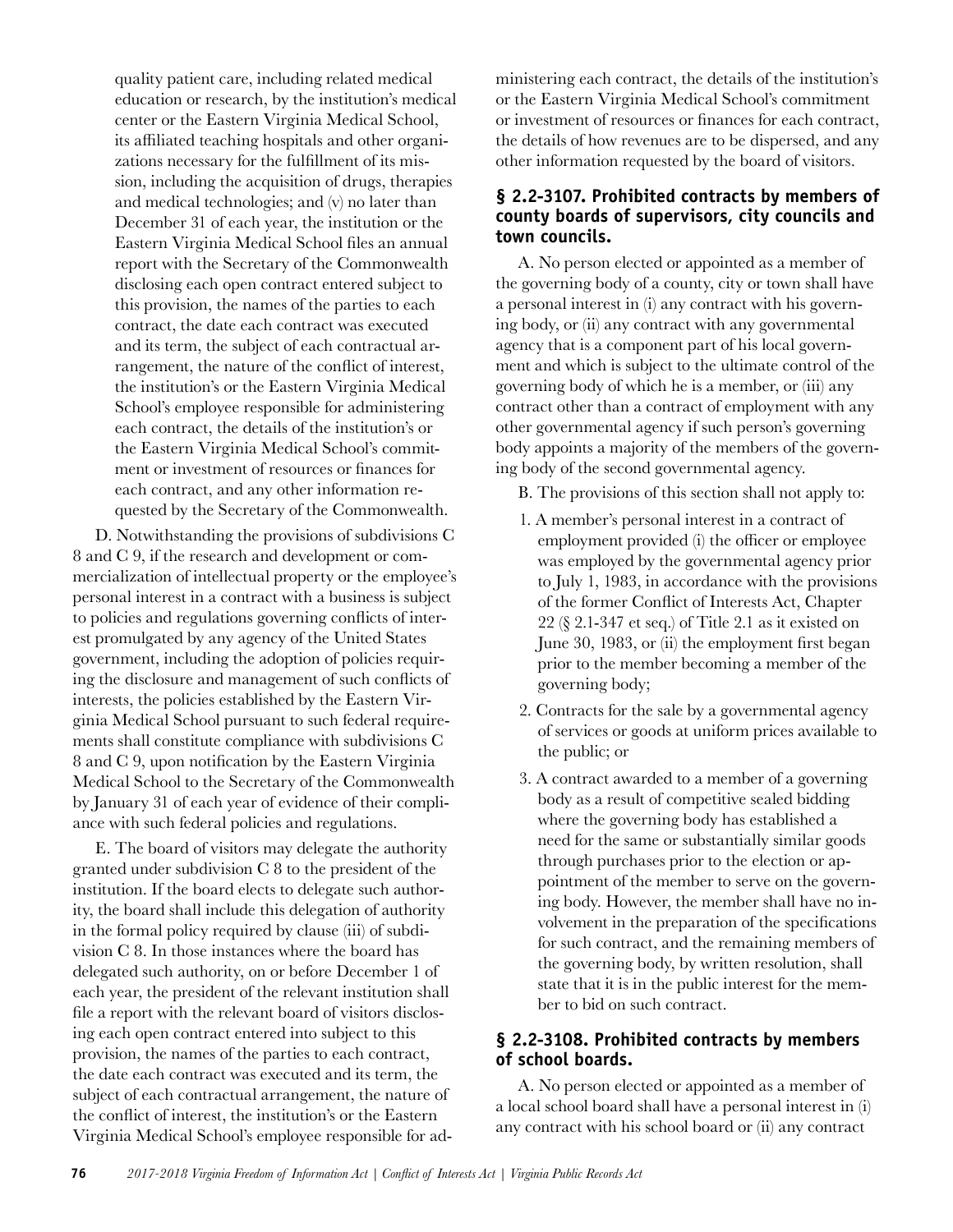with any governmental agency that is subject to the ultimate control of the school board of which he is a member.

- B. The provisions of this section shall not apply to:
- 1. A member's personal interest in a contract of employment provided the employment first began prior to the member becoming a member of the school board;
- 2. Contracts for the sale by a governmental agency of services or goods at uniform prices available to the public; or
- 3. A contract awarded to a member of a school board as a result of competitive sealed bidding where the school board has established a need for the same or substantially similar goods through purchases prior to the election or appointment of the member to serve on the school board. However, the member shall have no involvement in the preparation of the specifications for such contract, and the remaining members of the school board, by written resolution, shall state that it is in the public interest for the member to bid on such contract.

### **§ 2.2-3109. Prohibited contracts by other officers and employees of local governmental agencies.**

A. No other officer or employee of any governmental agency of local government, including a hospital authority as defined in § 2.2-3109.1, shall have a personal interest in a contract with the agency of which he is an officer or employee other than his own contract of employment.

B. No officer or employee of any governmental agency of local government, including a hospital authority as defined in § 2.2-3109.1, shall have a personal interest in a contract with any other governmental agency that is a component of the government of his county, city or town unless such contract is (i) awarded as a result of competitive sealed bidding or competitive negotiation as set forth in § 2.2-4302.1 or 2.2-4302.2 or is awarded as a result of a procedure embodying competitive principles as authorized by subdivision A 10 or 11 of  $\S 2.2$ -4343 or (ii) is awarded after a finding, in writing, by the administrative head of the governmental agency that competitive bidding or negotiation is contrary to the best interest of the public.

- C. The provisions of this section shall not apply to:
- 1. An employee's personal interest in additional contracts for goods or services, or contracts of

employment with his own governmental agency that accrue to him because of a member of his immediate family, provided the employee does not exercise any control over (i) the employment or the employment activities of the member of his immediate family and (ii) the employee is not in a position to influence those activities or the award of the contract for goods or services;

- 2. An officer's or employee's personal interest in a contract of employment with any other governmental agency that is a component part of the government of his county, city or town;
- 3. Contracts for the sale by a governmental agency of services or goods at uniform prices available to the general public;
- 4. Members of local governing bodies who are subject to § 2.2-3107;
- 5. Members of local school boards who are subject to § 2.2-3108; or
- 6. Any ownership or financial interest of members of the governing body, administrators, and other personnel serving in a public charter school in renovating, lending, granting, or leasing public charter school facilities, as the case may be, provided such interest has been disclosed in the public charter school application as required by § 22.1-212.8.

#### **§ 2.2-3109.1. Prohibited contracts; additional exclusions for contracts by officers and employees of hospital authorities.**

A. As used in this section, "hospital authority" means a hospital authority established pursuant to Chapter 53 (§ 15.2-5300 et seq.) of Title 15.2 or an Act of Assembly.

- B. The provisions of § 2.2-3109 shall not apply to:
- 1. The personal interest of an officer or employee of a hospital authority in additional contracts of employment with his own governmental agency that accrue to him because of a member of his immediate family, provided (i) the officer or employee and the immediate family member are licensed members of the medical profession or hold administrative support positions at the hospital authority, (ii) the governing board of the hospital authority finds that it is in the best interests of the hospital authority and the county, city, or town for such dual employment to exist, and (iii) after such finding, the governing board of the hospital authority ensures that neither the officer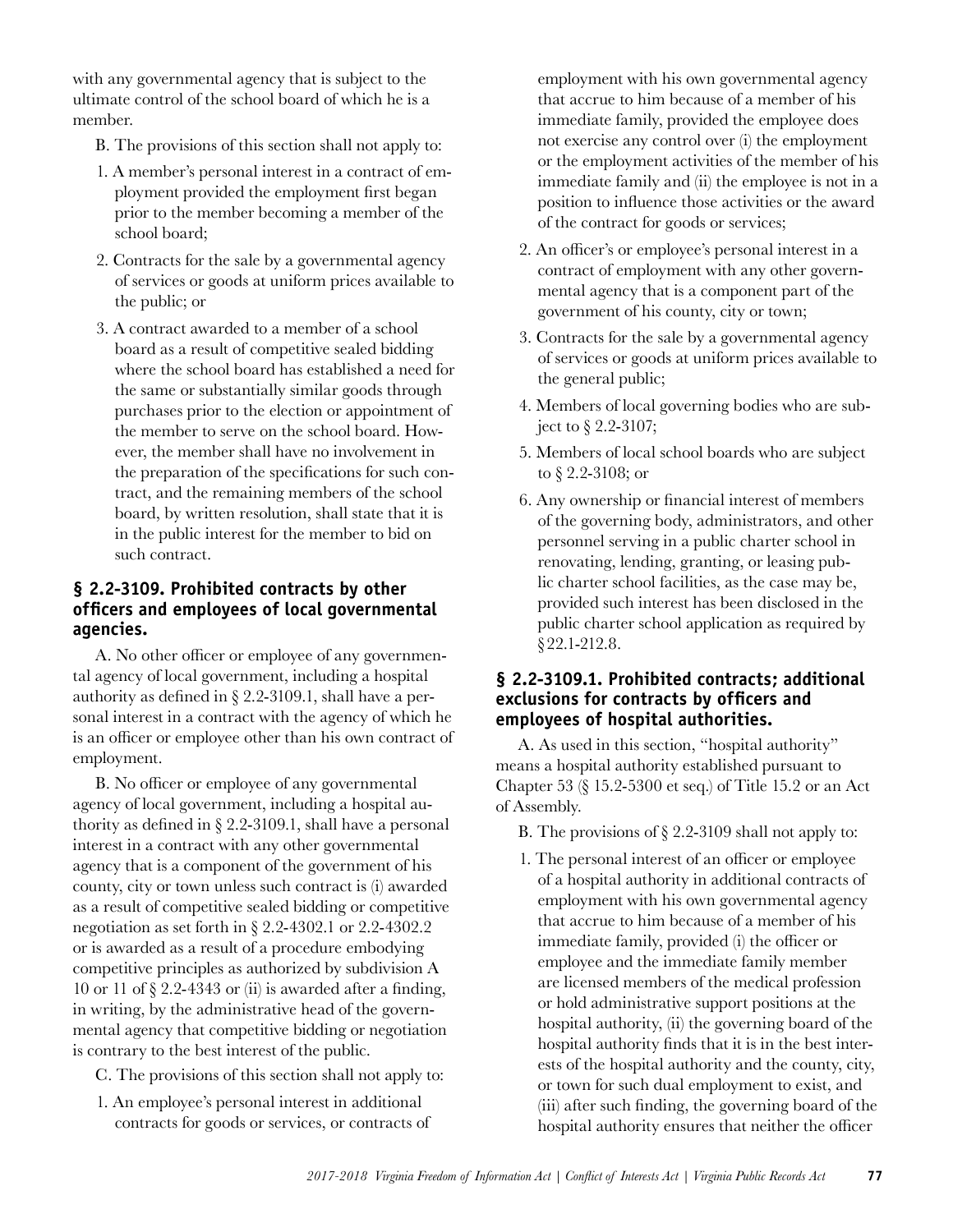or employee, nor the immediate family member, has sole authority to supervise, evaluate, or make personnel decisions regarding the other;

- 2. Subject to approval by the governing board of the hospital authority, an officer or employee's personal interest in a contract between his hospital authority and a professional entity that operates a clinical practice at any medical facilities of such other hospital authority and of which such officer or employee is a member or employee;
- 3. Subject to approval by the relevant governing body, an officer or employee's personal interest in a contract for research and development or commercialization of intellectual property between the hospital authority and a business in which the employee has a personal interest, provided (i) the officer or employee's personal interest has been disclosed to and approved by the hospital authority prior to the time at which the contract is entered into; (ii) the officer or employee promptly files a disclosure statement pursuant to  $\S 2.2-3117$ and thereafter files such statement annually on or before January 15; (iii) the local hospital authority has established a formal policy regarding such contracts in conformity with any applicable federal regulations that has been approved by its governing body; and (iv) no later than December 31 of each year, the local hospital authority files an annual report with the Virginia Conflict of Interest and Ethics Advisory Council disclosing each open contract entered into subject to this provision, the names of the parties to each contract, the date each contract was executed and its term, the subject of each contractual arrangement, the nature of the conflict of interest, the hospital authority's employee responsible for administering each contract, the details of such hospital authority's commitment or investment of resources or finances for each contract, and any other information requested by the Virginia Conflict of Interest and Ethics Advisory Council; or
- 4. Subject to approval by the relevant governing body, an officer or employee's personal interest in a contract between the hospital authority and a business in which the officer or employee has a personal interest, provided (i) the personal interest has been disclosed to the hospital authority prior to the time the contract is entered into; (ii) the officer or employee files a disclosure statement pursuant to § 2.2-3117 and thereafter

annually on or before January 15; (iii) the officer or employee does not participate in the hospital authority's decision to contract; (iv) the president or chief executive officer of the hospital authority finds and certifies in writing that the contract is for goods and services needed for quality patient care, including related medical education or research, by any of the hospital authority's medical facilities or any of its affiliated organizations, or is otherwise necessary for the fulfillment of its mission, including but not limited to the acquisition of drugs, therapies, and medical technologies; and (v) no later than December 31 of each year, the hospital authority files an annual report with the Virginia Conflict of Interest and Ethics Advisory Council disclosing each open contract entered into subject to this provision, the names of the parties to each contract, the date each contract was executed and its term, the subject of each contractual arrangement, the nature of the conflict of interest, the hospital authority's employee responsible for administering each contract, the details of the hospital authority's commitment or investment of resources or finances for each contract, and any other information requested by the Virginia Conflict of Interest and Ethics Advisory Council.

C. Notwithstanding the provisions of subdivisions B 3 and B 4, if the research and development or commercialization of intellectual property or the officer or employee's personal interest in a contract with a business is subject to policies and regulations governing conflicts of interest promulgated by any agency of the United States government, including the adoption of policies requiring the disclosure and management of such conflicts of interest, the policies established by the hospital authority pursuant to such federal requirements shall constitute compliance with subdivisions B 3 and B 4, upon notification by the hospital authority to the Virginia Conflict of Interest and Ethics Advisory Council by January 31 of each year of evidence of its compliance with such federal policies and regulations.

D. The governing body may delegate the authority granted under subdivision B 2 to the president or chief executive officer of hospital authority. If the board elects to delegate such authority, the board shall include this delegation of authority in the formal policy required by clause (iii) of subdivision B 3. In those instances where the board has delegated such authority, on or before December 1 of each year, the president or chief executive officer of the hospital authority shall file a report with the relevant governing body disclosing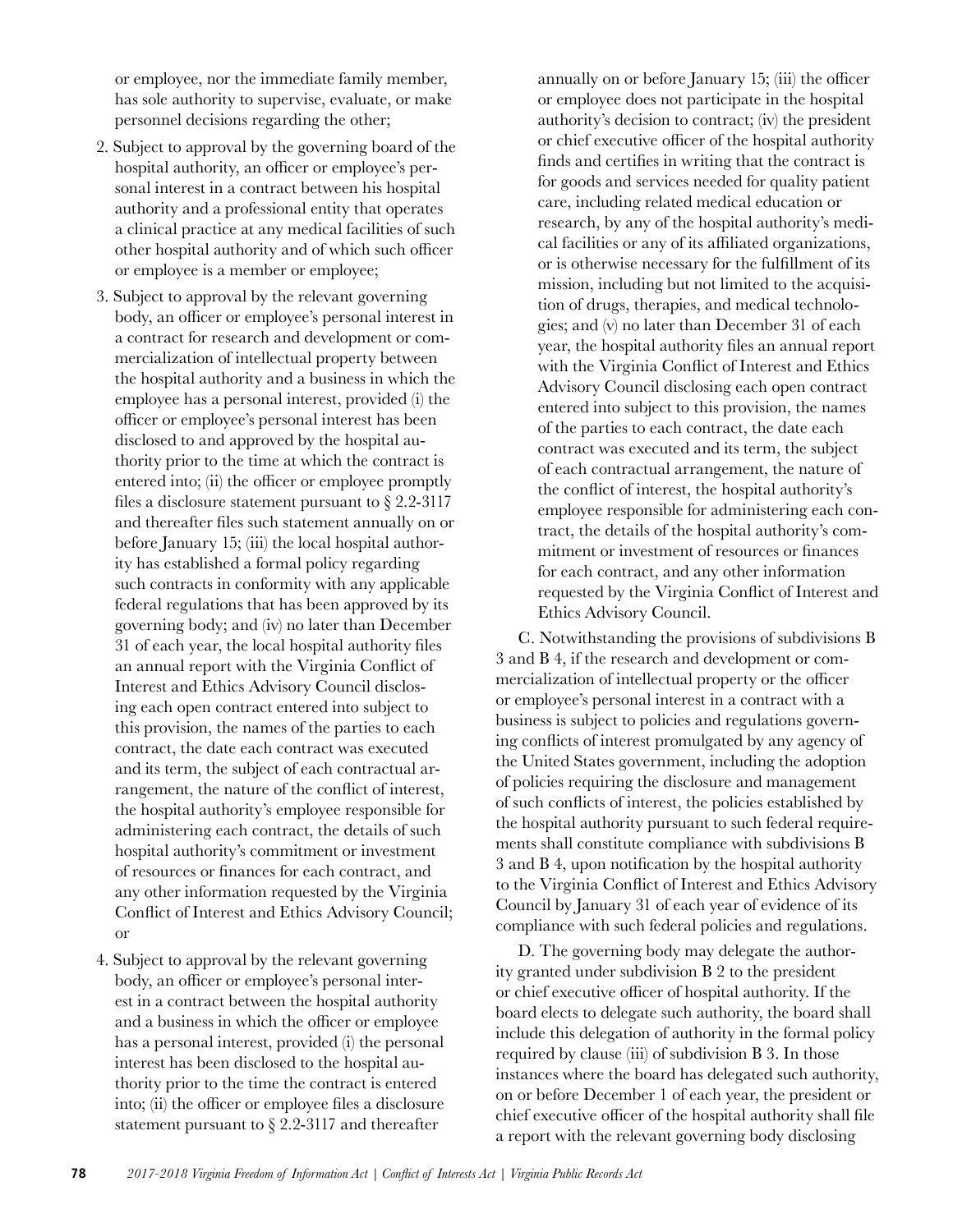each open contract entered into subject to this provision, the names of the parties to each contract, the date each contract was executed and its term, the subject of each contractual arrangement, the nature of the conflict of interest, the hospital authority's employee responsible for administering each contract, the details of the hospital authority's commitment or investment of resources or finances for each contract, the details of how revenues are to be dispersed, and any other information requested by the governing body.

### **§ 2.2-3110. Further exceptions.**

A. The provisions of Article 3 (§ 2.2-3106 et seq.) shall not apply to:

- 1. The sale, lease or exchange of real property between an officer or employee and a governmental agency, provided the officer or employee does not participate in any way as such officer or employee in such sale, lease or exchange, and this fact is set forth as a matter of public record by the governing body of the governmental agency or by the administrative head thereof;
- 2. The publication of official notices;
- 3. Contracts between the government or school board of a county, city, or town with a population of less than 10,000 and an officer or employee of that county, city, or town government or school board when the total of such contracts between the government or school board and the officer or employee of that government or school board or a business controlled by him does not exceed \$5,000 per year or such amount exceeds \$5,000 and is less than \$25,000 but results from contracts arising from awards made on a sealed bid basis, and such officer or employee has made disclosure as provided for in § 2.2-3115;
- 4. An officer or employee whose sole personal interest in a contract with the governmental agency is by reason of income from the contracting firm or governmental agency in excess of \$5,000 per year, provided the officer or employee or a member of his immediate family does not participate and has no authority to participate in the procurement or letting of such contract on behalf of the contracting firm and the officer or employee either does not have authority to participate in the procurement or letting of the contract on behalf of his governmental agency or he disqualifies himself as a matter of public record and does not participate on behalf of his governmental agency in negotiating the contract or in approving the contract;
- 5. When the governmental agency is a public institution of higher education, an officer or employee whose personal interest in a contract with the institution is by reason of an ownership in the contracting firm in excess of three percent of the contracting firm's equity or such ownership interest and income from the contracting firm is in excess of \$5,000 per year, provided that (i) the officer or employee's ownership interest, or ownership and income interest, and that of any immediate family member in the contracting firm is disclosed in writing to the president of the institution, which writing certifies that the officer or employee has not and will not participate in the contract negotiations on behalf of the contracting firm or the institution, (ii) the president of the institution makes a written finding as a matter of public record that the contract is in the best interests of the institution, (iii) the officer or employee either does not have authority to participate in the procurement or letting of the contract on behalf of the institution or disqualifies himself as a matter of public record, and (iv) the officer or employee does not participate on behalf of the institution in negotiating the contract or approving the contract;
- 6. Except when the governmental agency is the Virginia Retirement System, contracts between an officer's or employee's governmental agency and a public service corporation, financial institution, or company furnishing public utilities in which the officer or employee has a personal interest, provided the officer or employee disqualifies himself as a matter of public record and does not participate on behalf of his governmental agency in negotiating the contract or in approving the contract;
- 7. Contracts for the purchase of goods or services when the contract does not exceed \$500;
- 8. Grants or other payment under any program wherein uniform rates for, or the amounts paid to, all qualified applicants are established solely by the administering governmental agency;
- 9. An officer or employee whose sole personal interest in a contract with his own governmental agency is by reason of his marriage to his spouse who is employed by the same agency, if the spouse was employed by such agency for five or more years prior to marrying such officer or employee;
- 10. Contracts entered into by an officer or employee or immediate family member of an officer or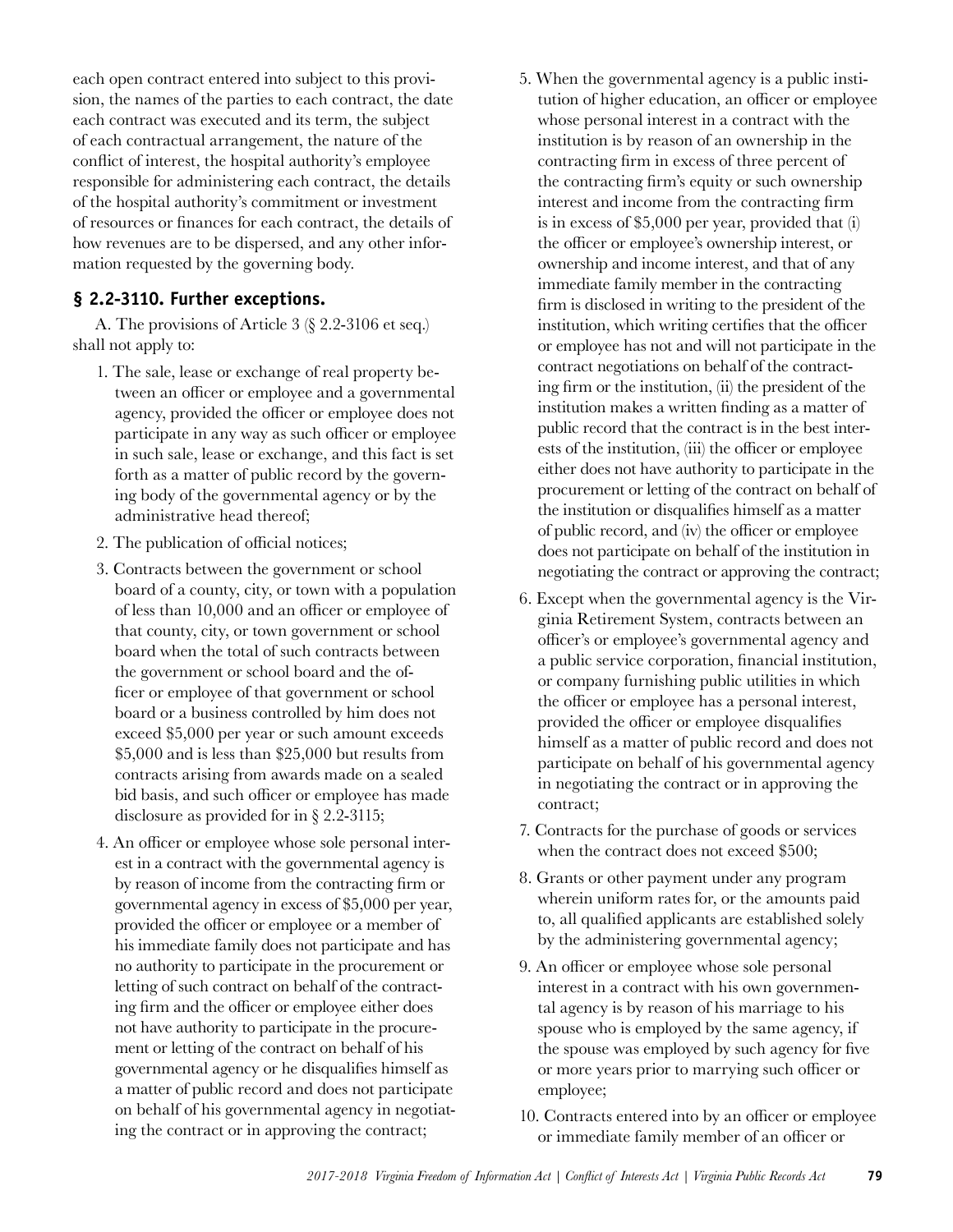employee of a soil and water conservation district created pursuant to Article 3 (§ 10.1-506 et seq.) of Chapter 5 of Title 10.1 to participate in the Virginia Agricultural Best Management Practices Cost-Share Program (the Program) established in accordance with § 10.1-546.1 or to participate in other cost-share programs for the installation of best management practices to improve water quality. This subdivision shall not apply to subcontracts or other agreements entered into by an officer or employee of a soil and water conservation district to provide services for implementation of a cost-share contract established under the Program or such other cost-share programs; or

11. Contracts entered into by an officer or immediate family member of an officer of the Marine Resources Commission for goods or services for shellfish replenishment, provided that such officer or immediate family member does not participate in (i) awarding the contract, (ii) authorizing the procurement, or (iii) authorizing the use of alternate procurement methods pursuant to § 28.2-550.

B. Neither the provisions of this chapter nor, unless expressly provided otherwise, any amendments thereto shall apply to those employment contracts or renewals thereof or to any other contracts entered into prior to August 1, 1987, which were in compliance with either the former Virginia Conflict of Interests Act, Chapter 22 (§ 2.1-347 et seq.) or the former Comprehensive Conflict of Interests Act, Chapter 40 (§ 2.1-599 et seq.) of Title 2.1 at the time of their formation and thereafter. Those contracts shall continue to be governed by the provisions of the appropriate prior Act. Notwithstanding the provisions of subdivision  $(f)(4)$  of former  $\S 2.1-348$ of Title 2.1 in effect prior to July 1, 1983, the employment by the same governmental agency of an officer or employee and spouse or any other relative residing in the same household shall not be deemed to create a material financial interest except when one of such persons is employed in a direct supervisory or administrative position, or both, with respect to such spouse or other relative residing in his household and the annual salary of such subordinate is \$35,000 or more.

### **Article 4. Prohibited Conduct Relating to Transactions.**

### **§ 2.2-3111. Application.**

This article proscribes certain conduct by state and local government officers and employees having a personal interest in a transaction.

### **§ 2.2-3112. Prohibited conduct concerning personal interest in a transaction; exceptions.**

A. Each officer and employee of any state or local governmental or advisory agency who has a personal interest in a transaction shall disqualify himself from participating in the transaction if (i) the transaction has application solely to property or a business or governmental agency in which he has a personal interest or a business that has a parent-subsidiary or affiliated business entity relationship with the business in which he has a personal interest or (ii) he is unable to participate pursuant to subdivision B 1, 2, or 3. Any disqualification under the provisions of this subsection shall be recorded in the public records of the officer's or employee's governmental or advisory agency. The officer or employee shall disclose his personal interest as required by subsection E of § 2.2-3114 or subsection F of § 2.2-3115 and shall not vote or in any manner act on behalf of his agency in the transaction. The officer or employee shall be prohibited from (i) attending any portion of a closed meeting authorized by the Virginia Freedom of Information Act (§ 2.2-3700 et seq.) when the matter in which he has a personal interest is discussed and (ii) discussing the matter in which he has a personal interest with other governmental officers or employees at any time.

B. An officer or employee of any state or local government or advisory agency who has a personal interest in a transaction may participate in the transaction:

- 1. If he is a member of a business, profession, occupation, or group of three or more persons the members of which are affected by the transaction, and he complies with the declaration requirements of subsection F of § 2.2-3114 or subsection H of § 2.2-3115;
- 2. When a party to the transaction is a client of his firm if he does not personally represent or provide services to such client and he complies with the declaration requirements of subsection G of § 2.2-3114 or subsection I of § 2.2-3115; or
- 3. If it affects the public generally, even though his personal interest, as a member of the public, may also be affected by that transaction.

C. Disqualification under the provisions of this section shall not prevent any employee having a personal interest in a transaction in which his agency is involved from representing himself or a member of his immediate family in such transaction provided he does not receive compensation for such representation and provided he complies with the disqualification and relevant disclosure requirements of this chapter.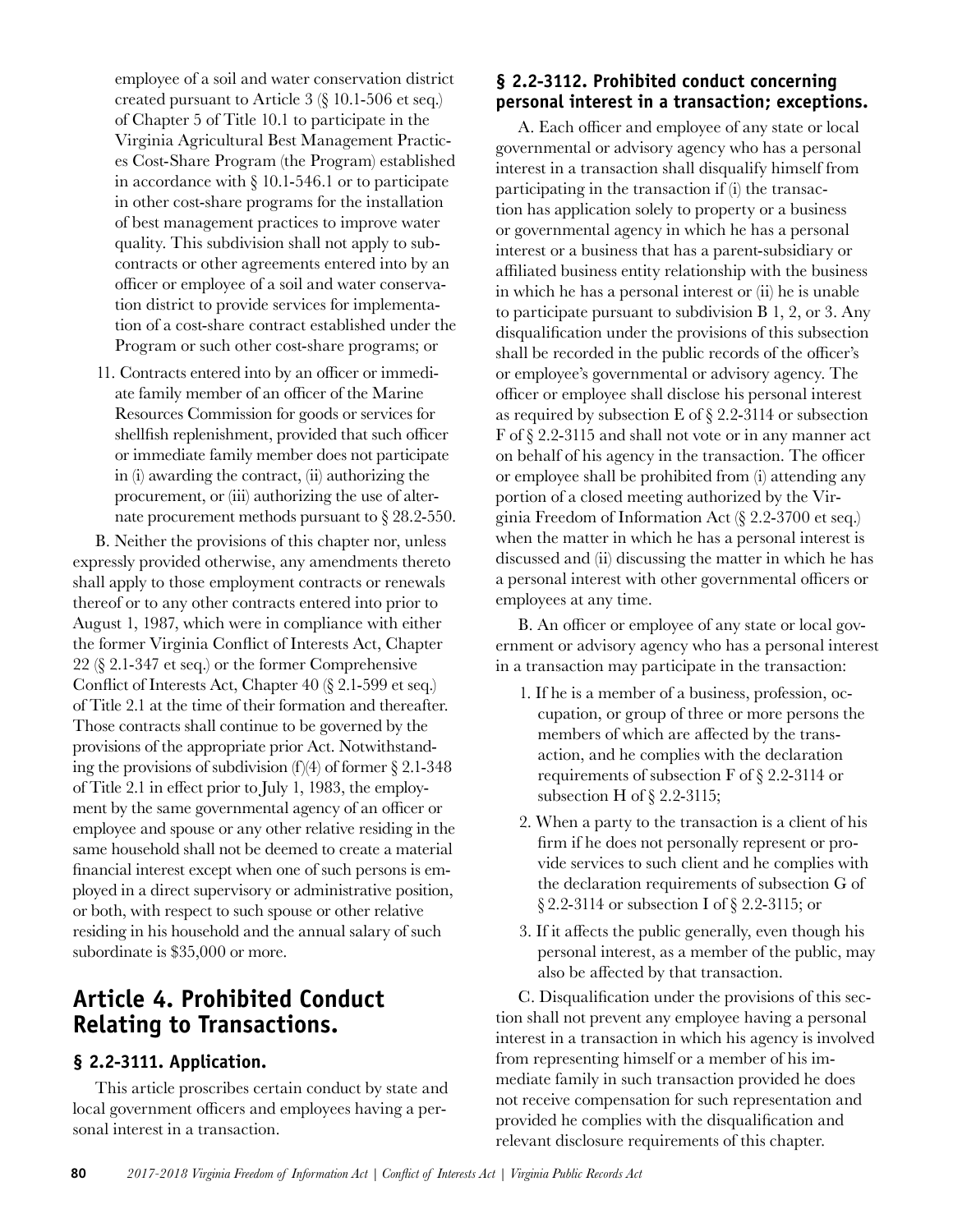D. Notwithstanding any other provision of law, if disqualifications of officers or employees in accordance with this section leave less than the number required by law to act, the remaining member or members shall constitute a quorum for the conduct of business and have authority to act for the agency by majority vote, unless a unanimous vote of all members is required by law, in which case authority to act shall require a unanimous vote of remaining members. Notwithstanding any provisions of this chapter to the contrary, members of a local governing body whose sole interest in any proposed sale, contract of sale, exchange, lease or conveyance is by virtue of their employment by a business involved in a proposed sale, contract of sale, exchange, lease or conveyance, and where such member's or members' vote is essential to a constitutional majority required pursuant to Article VII, Section 9 of the Constitution of Virginia and § 15.2-2100, such member or members of the local governing body may vote and participate in the deliberations of the governing body concerning whether to approve, enter into or execute such sale, contract of sale, exchange, lease or conveyance. Official action taken under circumstances that violate this section may be rescinded by the agency on such terms as the interests of the agency and innocent third parties require.

E. The provisions of subsection A shall not prevent an officer or employee from participating in a transaction merely because such officer or employee is a party in a legal proceeding of a civil nature concerning such transaction.

F. The provisions of subsection A shall not prevent an employee from participating in a transaction regarding textbooks or other educational material for students at state institutions of higher education, when those textbooks or materials have been authored or otherwise created by the employee.

G. The provisions of this section shall not prevent any justice of the Supreme Court of Virginia, judge of the Court of Appeals of Virginia, judge of any circuit court, judge or substitute judge of any district court, member of the State Corporation Commission, or member of the Virginia Workers' Compensation Commission from participating in a transaction where such individual's participation involves the performance of adjudicative responsibilities as set forth in Canon 3 of the Canons of Judicial Conduct for the State of Virginia. However, nothing in this subsection shall be construed to authorize such individual's participation in a transaction if such participation would constitute a violation of the Canons of Judicial Conduct for the State of Virginia.

# **Article 5. Disclosure Statements Required to Be Filed.**

### **§ 2.2-3113. Application.**

This article requires disclosure of certain personal and financial interests by state and local government officers and employees.

### **§ 2.2-3114. Disclosure by state officers and employees.**

A. In accordance with the requirements set forth in § 2.2-3118.2, the Governor, Lieutenant Governor, Attorney General, Justices of the Supreme Court, judges of the Court of Appeals, judges of any circuit court, judges and substitute judges of any district court, members of the State Corporation Commission, members of the Virginia Workers' Compensation Commission, members of the Commonwealth Transportation Board, members of the Board of Trustees of the Virginia Retirement System, members of the Board of Directors of the Virginia Alcoholic Beverage Control Authority, members of the Board of the Virginia College Savings Plan, and members of the Virginia Lottery Board and other persons occupying such offices or positions of trust or employment in state government, including members of the governing bodies of authorities, as may be designated by the Governor, or officers or employees of the legislative branch, as may be designated by the Joint Rules Committee of the General Assembly, shall file with the Council, as a condition to assuming office or employment, a disclosure statement of their personal interests and such other information as is required on the form prescribed by the Council pursuant to  $\S 2.2$ -3117 and thereafter shall file such a statement annually on or before February 1.

B. In accordance with the requirements set forth in § 2.2-3118.2, nonsalaried citizen members of all policy and supervisory boards, commissions and councils in the executive branch of state government, other than the Commonwealth Transportation Board, members of the Board of Trustees of the Virginia Retirement System, members of the Board of the Virginia College Savings Plan, and the Virginia Lottery Board, shall file with the Council, as a condition to assuming office, a disclosure form of their personal interests and such other information as is required on the form prescribed by the Council pursuant to § 2.2-3118 and thereafter shall file such form annually on or before February 1. Nonsalaried citizen members of other boards, commissions and councils, including advisory boards and authorities, may be required to file a disclosure form if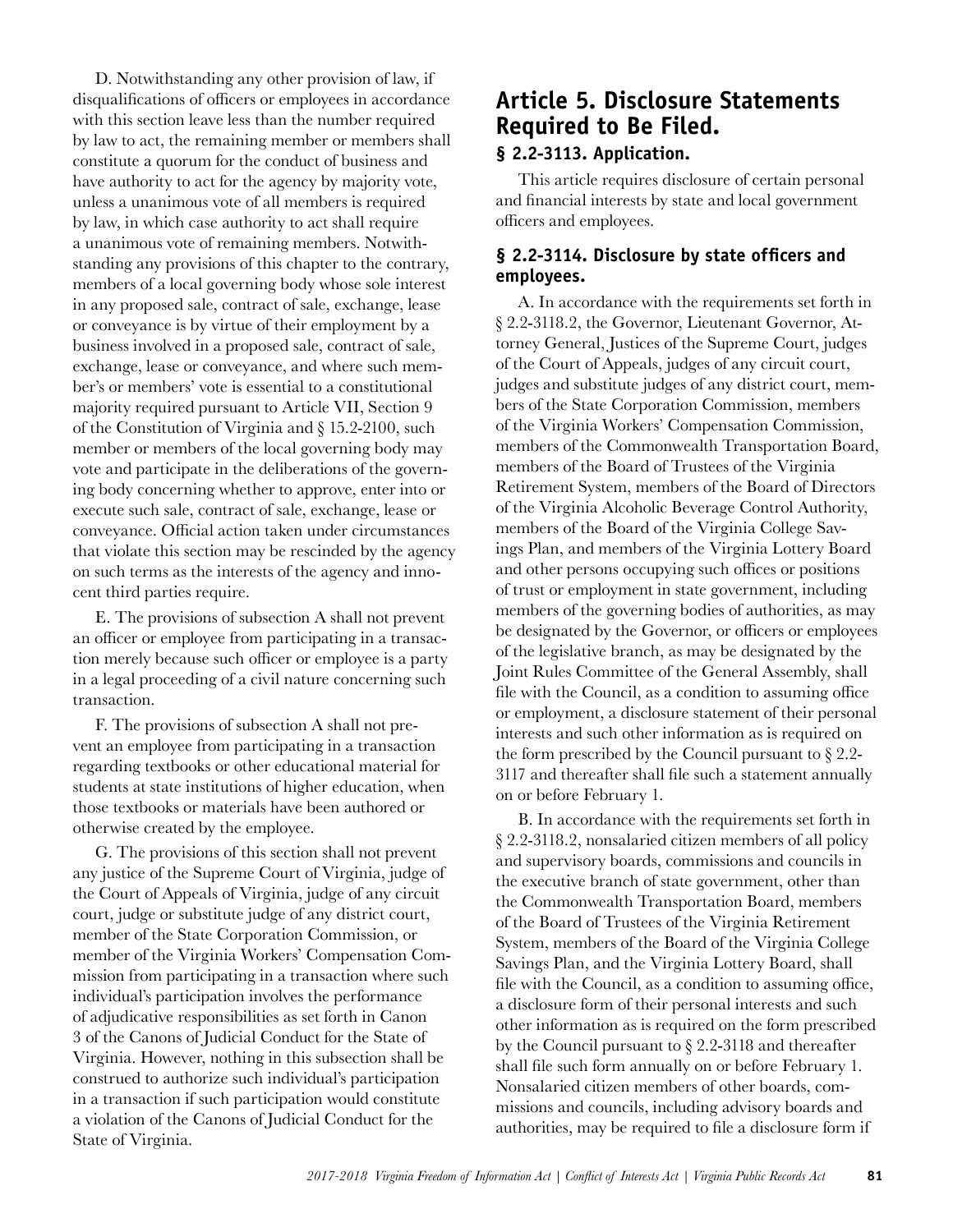so designated by the Governor, in which case the form shall be that prescribed by the Council pursuant to § 2.2-3118.

C. The disclosure forms required by subsections A and B shall be made available by the Council at least 30 days prior to the filing deadline. Disclosure forms shall be filed electronically with the Council in accordance with the standards approved by it pursuant to §30-356. All forms shall be maintained as public records for five years in the office of the Council. Such forms shall be made public no later than six weeks after the filing deadline.

D. Candidates for the offices of Governor, Lieutenant Governor or Attorney General shall file a disclosure statement of their personal interests as required by § 24.2-502.

E. Any officer or employee of state government who has a personal interest in any transaction before the governmental or advisory agency of which he is an officer or employee and who is disqualified from participating in that transaction pursuant to subsection A of §2.2-3112, or otherwise elects to disqualify himself, shall forthwith make disclosure of the existence of his interest, including the full name and address of the business and the address or parcel number for the real estate if the interest involves a business or real estate, and his disclosure shall also be reflected in the public records of the agency for five years in the office of the administrative head of the officer's or employee's governmental agency or advisory agency or, if the agency has a clerk, in the clerk's office.

F. An officer or employee of state government who is required to declare his interest pursuant to subdivision B 1 of § 2.2-3112, shall declare his interest by stating (i) the transaction involved, (ii) the nature of the officer's or employee's personal interest affected by the transaction, (iii) that he is a member of a business, profession, occupation, or group the members of which are affected by the transaction, and (iv) that he is able to participate in the transaction fairly, objectively, and in the public interest. The officer or employee shall either make his declaration orally to be recorded in written minutes for his agency or file a signed written declaration with the clerk or administrative head of his governmental or advisory agency, as appropriate, who shall, in either case, retain and make available for public inspection such declaration for a period of five years from the date of recording or receipt. If reasonable time is not available to comply with the provisions of this subsection prior to participation in the transaction, the officer or employee shall prepare and file the required

declaration by the end of the next business day.

G. An officer or employee of state government who is required to declare his interest pursuant to subdivision B 2 of § 2.2-3112, shall declare his interest by stating (i) the transaction involved, (ii) that a party to the transaction is a client of his firm, (iii) that he does not personally represent or provide services to the client, and (iv) that he is able to participate in the transaction fairly, objectively, and in the public interest. The officer or employee shall either make his declaration orally to be recorded in written minutes for his agency or file a signed written declaration with the clerk or administrative head of his governmental or advisory agency, as appropriate, who shall, in either case, retain and make available for public inspection such declaration for a period of five years from the date of recording or receipt. If reasonable time is not available to comply with the provisions of this subsection prior to participation in the transaction, the officer or employee shall prepare and file the required declaration by the end of the next business day.

H. Notwithstanding any other provision of law, chairs of departments at a public institution of higher education in the Commonwealth shall not be required to file the disclosure form prescribed by the Council pursuant to § 2.2-3117 or 2.2-3118.

### **§ 2.2-3114.1. Filings of statements of economic interests by General Assembly members.**

The filing of a current statement of economic interests by a General Assembly member, member-elect, or candidate for the General Assembly pursuant to §§ 30-110 and 30-111 of the General Assembly Conflicts of Interests Act (§ 30-100 et seq.) shall suffice for the purposes of this chapter. The Secretary of the Commonwealth may obtain from the Council a copy of the statement of a General Assembly member who is appointed to a position for which a statement is required pursuant to § 2.2-3114. No General Assembly member, member-elect, or candidate shall be required to file a separate statement of economic interests for the purposes of § 2.2-3114.

### **§ 2.2-3114.2. Report of gifts by certain officers and employees of state government.**

The Governor, Lieutenant Governor, Attorney General, and each member of the Governor's Cabinet shall file, on or before May 1, a report of gifts accepted or received by him or a member of his immediate family during the period beginning on January 1 complete through adjournment sine die of the regular session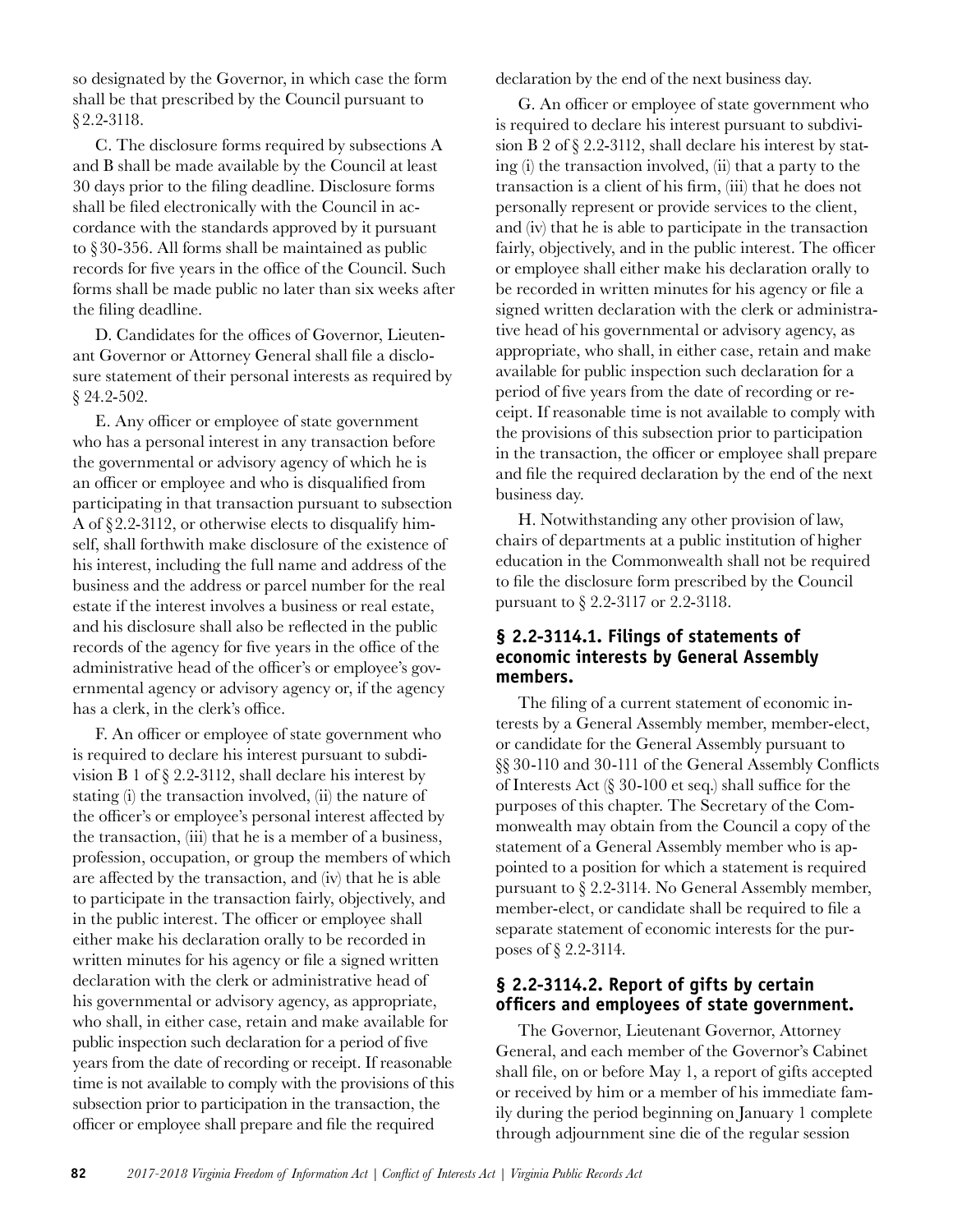of the General Assembly. The gift report shall be on a form prescribed by the Council and shall be filed electronically with the Council in accordance with the standards approved by it pursuant to § 30-356. For purposes of this section, "adjournment sine die" means adjournment on the last legislative day of the regular session and does not include the ensuing reconvened session. Any gifts reported pursuant to this section shall not be listed on the annual disclosure form prescribed by the Council pursuant to § 2.2-3117.

### **§ 2.2-3115. Disclosure by local government officers and employees.**

A. In accordance with the requirements set forth in § 2.2-3118.2, the members of every governing body and school board of each county and city and of towns with populations in excess of 3,500 shall file, as a condition to assuming office or employment, a disclosure statement of their personal interests and other information as is required on the form prescribed by the Council pursuant to § 2.2-3117 and thereafter shall file such a statement annually on or before February 1.

In accordance with the requirements set forth in  $\S$ 2.2-3118.2, the members of the governing body of any authority established in any county or city, or part or combination thereof, and having the power to issue bonds or expend funds in excess of \$10,000 in any fiscal year, shall file, as a condition to assuming office, a disclosure statement of their personal interests and other information as is required on the form prescribed by the Council pursuant to § 2.2-3118 and thereafter shall file such a statement annually on or before February 1, unless the governing body of the jurisdiction that appoints the members requires that the members file the form set forth in § 2.2-3117.

In accordance with the requirements set forth in  $\S$ 2.2-3118.2, persons occupying such positions of trust appointed by governing bodies and persons occupying such positions of employment with governing bodies as may be designated to file by ordinance of the governing body shall file, as a condition to assuming office or employment, a disclosure statement of their personal interests and other information as is required on the form prescribed by the Council pursuant to  $\S 2.2-3117$ and thereafter shall file such a statement annually on or before February 1.

In accordance with the requirements set forth in § 2.2-3118.2, persons occupying such positions of trust appointed by school boards and persons occupying such positions of employment with school boards as may be designated to file by an adopted policy of the school board shall file, as a condition to assuming office or employment, a disclosure statement of their personal interests and other information as is required on the form prescribed by the Council pursuant to § 2.2-3117 and thereafter shall file such a statement annually on or before February 1.

B. In accordance with the requirements set forth in § 2.2-3118.2, nonsalaried citizen members of local boards, commissions and councils as may be designated by the governing body shall file, as a condition to assuming office, a disclosure form of their personal interests and such other information as is required on the form prescribed by the Council pursuant to  $\S 2.2$ -3118 and thereafter shall file such form annually on or before February 1.

C. No person shall be mandated to file any disclosure not otherwise required by this article.

D. The disclosure forms required by subsections A and B shall be made available by the Virginia Conflict of Interest and Ethics Advisory Council at least 30 days prior to the filing deadline, and the clerks of the governing body and school board shall distribute the forms to designated individuals at least 20 days prior to the filing deadline. Forms shall be filed and maintained as public records for five years in the office of the clerk of the respective governing body or school board. Forms filed by members of governing bodies of authorities shall be filed and maintained as public records for five years in the office of the clerk of the governing body of the county or city. Such forms shall be made public no later than six weeks after the filing deadline.

E. Candidates for membership in the governing body or school board of any county, city or town with a population of more than 3,500 persons shall file a disclosure statement of their personal interests as required by § 24.2-502.

F. Any officer or employee of local government who has a personal interest in any transaction before the governmental or advisory agency of which he is an officer or employee and who is disqualified from participating in that transaction pursuant to subsection A of § 2.2-3112 or otherwise elects to disqualify himself, shall forthwith make disclosure of the existence of his interest, including the full name and address of the business and the address or parcel number for the real estate if the interest involves a business or real estate, and his disclosure shall be reflected in the public records of the agency for five years in the office of the administrative head of the officer's or employee's governmental or advisory agency.

G. In addition to any disclosure required by subsections A and B, in each county and city and in towns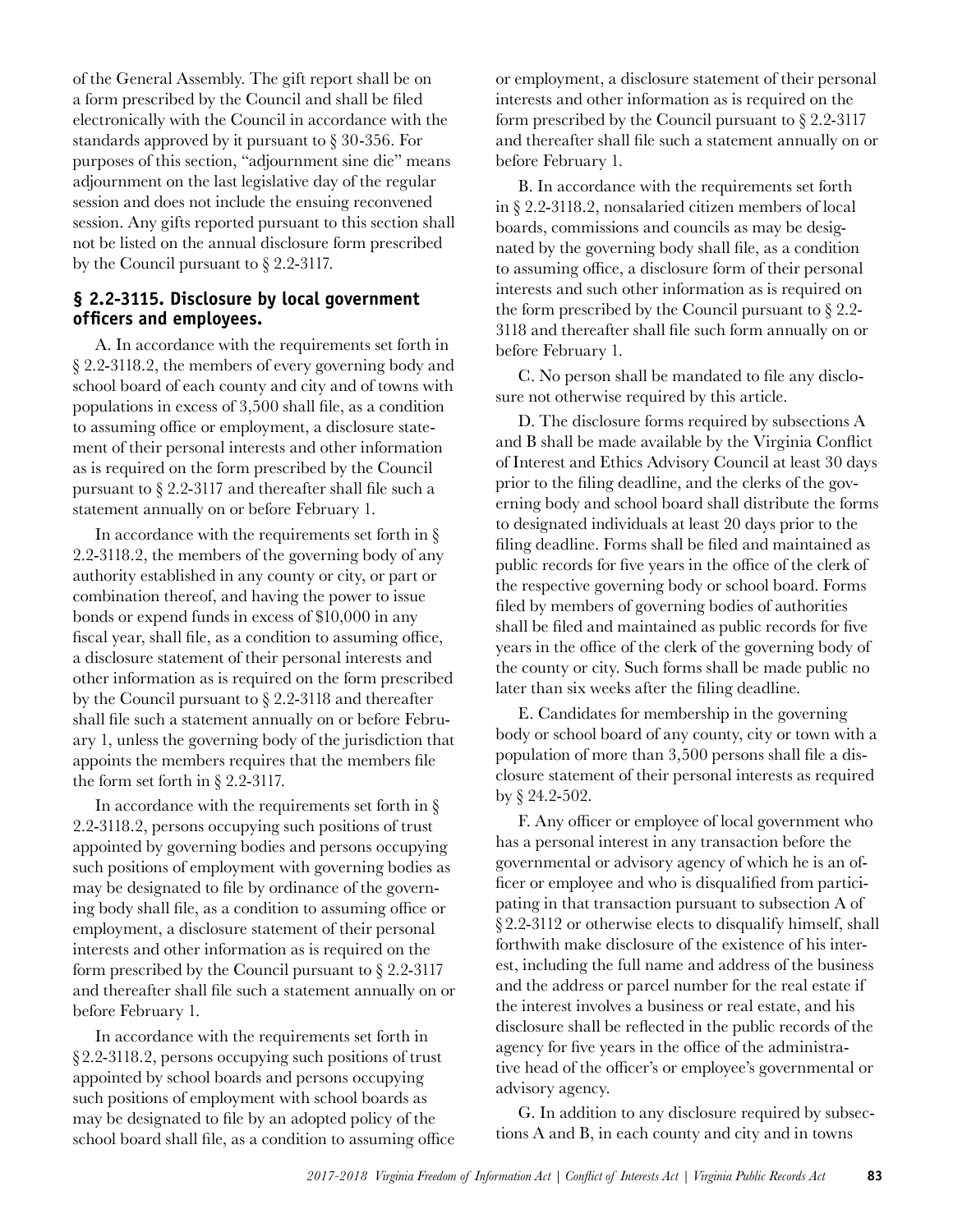with populations in excess of 3,500, members of planning commissions, boards of zoning appeals, real estate assessors, and all county, city and town managers or executive officers shall make annual disclosures of all their interests in real estate located in the county, city or town in which they are elected, appointed, or employed. Such disclosure shall include any business in which such persons own an interest, or from which income is received, if the primary purpose of the business is to own, develop or derive compensation through the sale, exchange or development of real estate in the county, city or town. In accordance with the requirements set forth in § 2.2-3118.2, such disclosure shall be filed as a condition to assuming office or employment, and thereafter shall be filed annually with the clerk of the governing body of such county, city, or town on or before February 1. Such disclosures shall be filed and maintained as public records for five years. Such forms shall be made public no later than six weeks after the filing deadline. Forms for the filing of such reports shall be made available by the Virginia Conflict of Interest and Ethics Advisory Council to the clerk of each governing body.

H. An officer or employee of local government who is required to declare his interest pursuant to subdivision B 1 of § 2.2-3112 shall declare his interest by stating (i) the transaction involved, (ii) the nature of the officer's or employee's personal interest affected by the transaction, (iii) that he is a member of a business, profession, occupation, or group the members of which are affected by the transaction, and (iv) that he is able to participate in the transaction fairly, objectively, and in the public interest. The officer or employee shall either make his declaration orally to be recorded in written minutes for his agency or file a signed written declaration with the clerk or administrative head of his governmental or advisory agency, as appropriate, who shall, in either case, retain and make available for public inspection such declaration for a period of five years from the date of recording or receipt. If reasonable time is not available to comply with the provisions of this subsection prior to participation in the transaction, the officer or employee shall prepare and file the required declaration by the end of the next business day. The officer or employee shall also orally disclose the existence of the interest during each meeting of the governmental or advisory agency at which the transaction is discussed and such disclosure shall be recorded in the minutes of the meeting.

I. An officer or employee of local government who is required to declare his interest pursuant to subdivision B 2 of § 2.2-3112, shall declare his interest by stating (i) the transaction involved, (ii) that a party to the

transaction is a client of his firm, (iii) that he does not personally represent or provide services to the client, and (iv) that he is able to participate in the transaction fairly, objectively, and in the public interest. The officer or employee shall either make his declaration orally to be recorded in written minutes for his agency or file a signed written declaration with the clerk or administrative head of his governmental or advisory agency, as appropriate, who shall, in either case, retain and make available for public inspection such declaration for a period of five years from the date of recording or receipt. If reasonable time is not available to comply with the provisions of this subsection prior to participation in the transaction, the officer or employee shall prepare and file the required declaration by the end of the next business day.

J. The clerk of the governing body or school board that releases any form to the public pursuant to this section shall redact from the form any residential address, personal telephone number, or signature contained on such form; however, any form filed pursuant to subsection G shall not have any residential addresses redacted.

### **§ 2.2-3116. Disclosure by certain constitutional officers.**

For the purposes of this chapter, holders of the constitutional offices of treasurer, sheriff, attorney for the Commonwealth, clerk of the circuit court, and commissioner of the revenue of each county and city shall be required to file with the Council, as a condition to assuming office, the Statement of Economic Interests prescribed by the Council pursuant to § 2.2-3117. These officers shall file statements annually on or before February 1. Candidates shall file statements as required by § 24.2-502. Statements shall be filed electronically with the Council in accordance with the standards approved by it pursuant to § 30-356. These officers shall be subject to the prohibition on certain gifts set forth in subsection B of § 2.2-3103.1.

### **§ 2.2-3117. Disclosure form.**

The disclosure form to be used for filings required by subsections A and D of § 2.2-3114 and subsections A and E of § 2.2-3115 shall be prescribed by the Council. Except as otherwise provided in § 2.2-3115, all completed forms shall be filed electronically with the Council in accordance with the standards approved by it pursuant to § 30-356. Any person who knowingly and intentionally makes a false statement of a material fact on the Statement of Economic Interests is guilty of a Class 5 felony.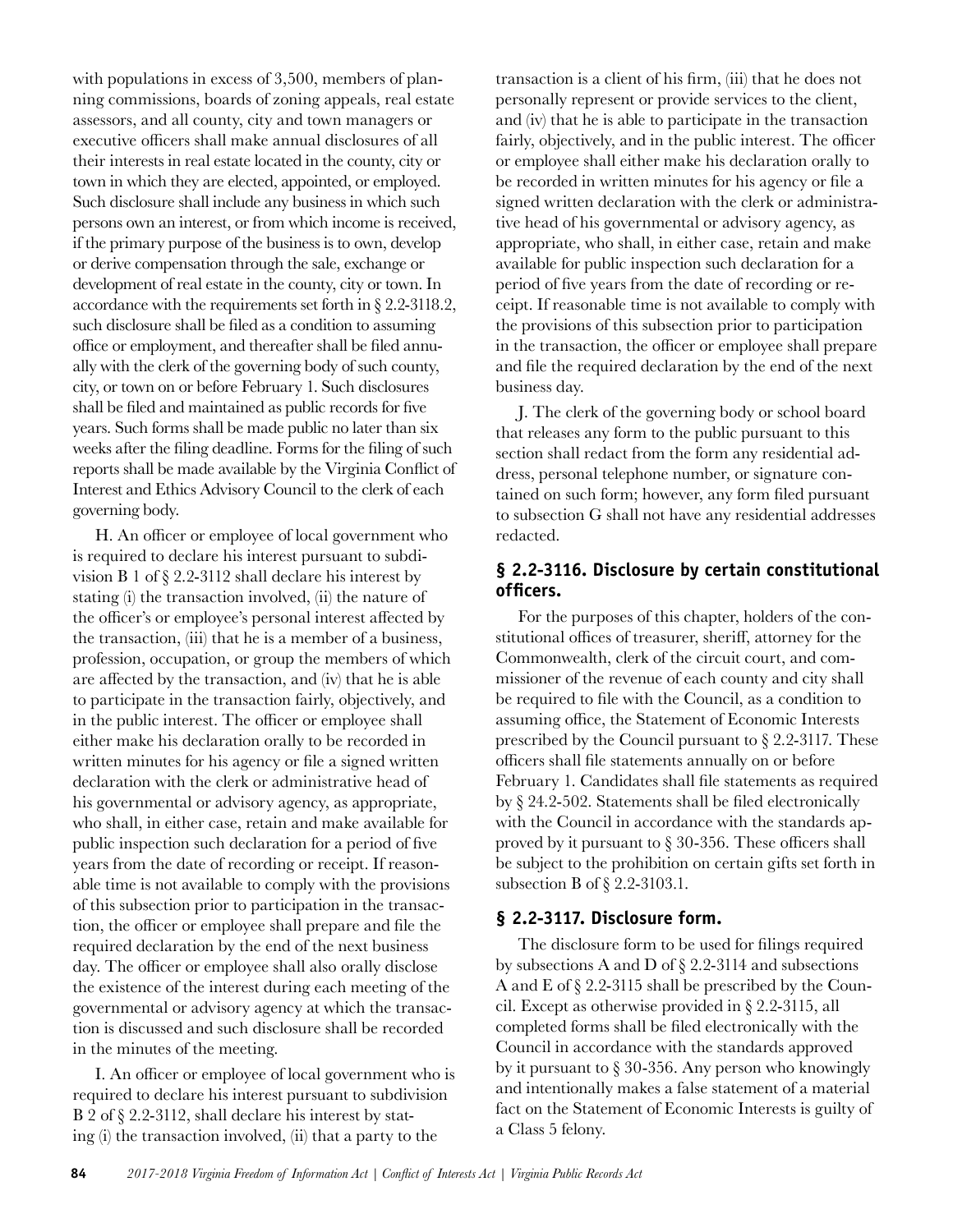### **§ 2.2-3118. Disclosure form; certain citizen members.**

The financial disclosure form to be used for filings required pursuant to subsection B of § 2.2-3114 and subsection B of § 2.2-3115 shall be filed in accordance with the provisions of § 30-356. The financial disclosure form shall be prescribed by the Council. Except as otherwise provided in § 2.2-3115, all completed forms shall be filed electronically with the Council in accordance with the standards approved by it pursuant to § 30-356.

### **§ 2.2-3118.1. Special provisions for individuals serving in or seeking multiple positions or offices; reappointees.**

A. The filing of a single current statement of economic interests by an individual required to file the form prescribed in § 2.2-3117 shall suffice for the purposes of this chapter as filing for all positions or offices held or sought by such individual during the course of a calendar year. The filing of a single current financial disclosure statement by an individual required to file the form prescribed in  $\S 2.2$ -3118 shall suffice for the purposes of this chapter as filing for all positions or offices held or sought by such individual and requiring the filing of the § 2.2-3118 form during the course of a calendar year.

B. Any individual who has met the requirement for annually filing a statement provided in § 2.2-3117 or 2.2-3118 shall not be required to file an additional statement upon such individual's reappointment to the same office or position for which he is required to file, provided such reappointment occurs within 12 months after filing such annual statement.

### **§ 2.2-3118.2. Disclosure form; filing requirements.**

A. An officer or employee required to file an annual disclosure on or before February 1 pursuant to this article shall disclose his personal interests and other information as required on the form prescribed by the Council for the preceding calendar year complete through December 31. An officer or employee required to file a disclosure as a condition to assuming office or employment shall file such disclosure on or before the day such office or position of employment is assumed and disclose his personal interests and other information as required on the form prescribed by the Council for the preceding 12-month period complete through the last day of the month immediately preceding the month in which the office or position of employment is assumed; however, any officer or employee who assumes office or a position of employment in January

shall be required to only file an annual disclosure on or before February 1 for the preceding calendar year complete through December 31.

B. When the deadline for filing any disclosure pursuant to this article falls on a Saturday, Sunday, or legal holiday, the deadline for filing shall be the next day that is not a Saturday, Sunday, or legal holiday.

Article 6. School Boards and Employees of School Boards.

### **§ 2.2-3119. Additional provisions applicable to school boards and employees of school boards; exceptions.**

A. Notwithstanding any other provision of this chapter, it shall be unlawful for the school board of any county or city or of any town constituting a separate school division to employ or pay any teacher or other school board employee from the public funds, federal, state or local, or for a division superintendent to recommend to the school board the employment of any teacher or other employee, if the teacher or other employee is the father, mother, brother, sister, spouse, son, daughter, son-in-law, daughter-in-law, sister-in-law or brother-in-law of the superintendent, or of any member of the school board.

This section shall apply to any person employed by any school board in the operation of the public free school system, adult education programs or any other program maintained and operated by a local county, city or town school board.

B. This section shall not be construed to prohibit the employment, promotion, or transfer within a school division of any person within a relationship described in subsection A when such person:

- 1. Has been employed pursuant to a written contract with a school board or employed as a substitute teacher or teacher's aide by a school board prior to the taking of office of any member of such board or division superintendent of schools; or
- 2. Has been employed pursuant to a written contract with a school board or employed as a substitute teacher or teacher's aide by a school board prior to the inception of such relationship; or
- 3. Was employed by a school board at any time prior to June 10, 1994, and had been employed at any time as a teacher or other employee of any Virginia school board prior to the taking of office of any member of such school board or division superintendent of schools.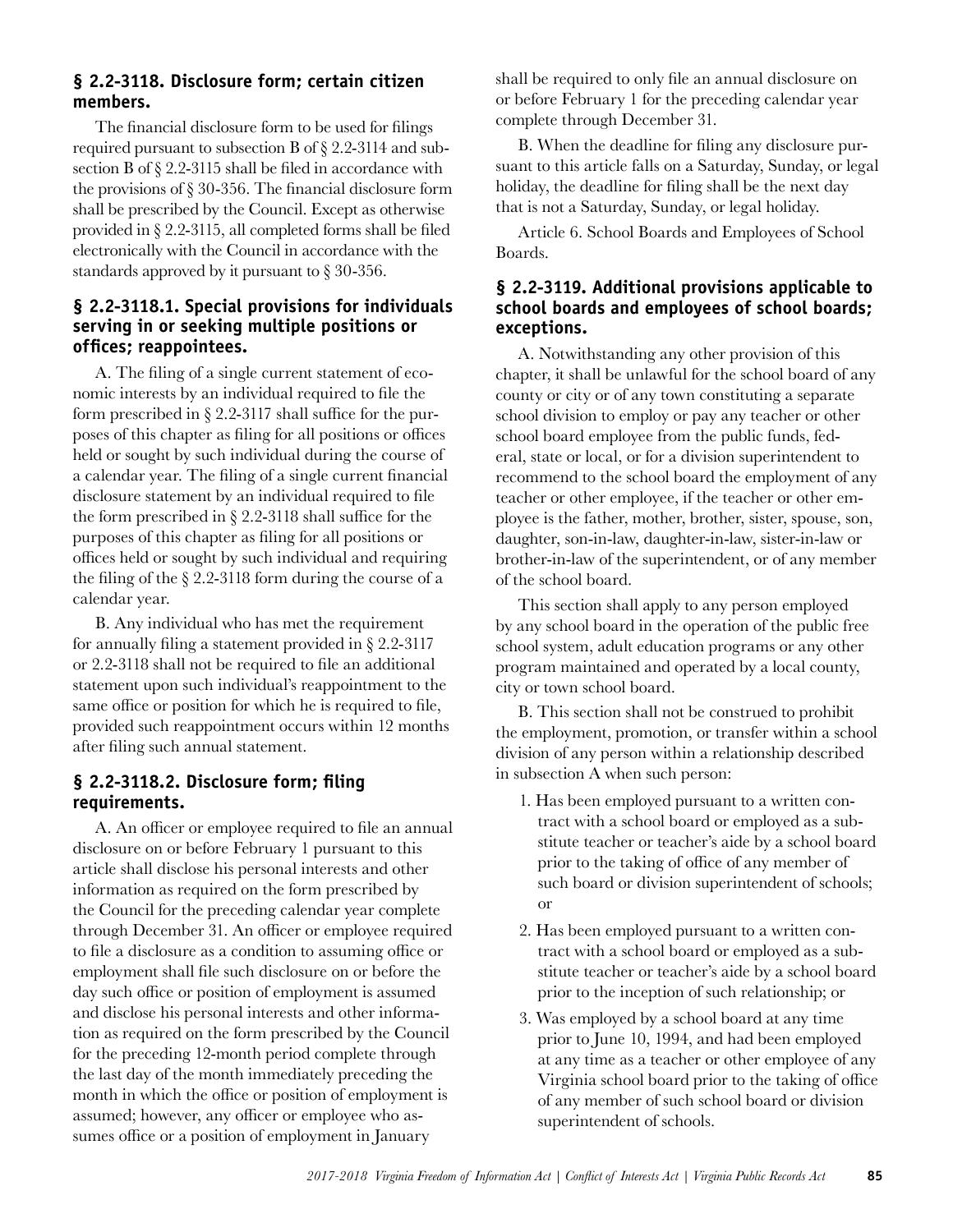C. A person employed as a substitute teacher may not be employed to any greater extent than he was employed by the school board in the last full school year prior to the taking of office of such board member or division superintendent or to the inception of such relationship. The exceptions in subdivisions B 1, B 2, and B 3 shall apply only if the prior employment has been in the same school divisions where the employee and the superintendent or school board member now seek to serve simultaneously.

D. If any member of the school board or any division superintendent knowingly violates these provisions, he shall be personally liable to refund to the local treasury any amounts paid in violation of this law, and the funds shall be recovered from the individual by action or suit in the name of the Commonwealth on the petition of the attorney for the Commonwealth. Recovered funds shall be paid into the local treasury for the use of the public schools.

E. The provisions of this section shall not apply to employment by any school district of the father, mother, brother, sister, spouse, son, daughter, son-inlaw, daughter-in-law, sister-in-law, or brother-in-law of any member of the school board, provided that (i) the member certifies that he had no involvement with the hiring decision and (ii) the superintendent certifies to the remaining members of the governing body in writing that the employment is based upon merit and fitness and the competitive rating of the qualifications of the individual and that no member of the board had any involvement with the hiring decision.

### **Article 7. Penalties and Remedies.**

### **§ 2.2-3120. Knowing violation of chapter a misdemeanor.**

Any person who knowingly violates any of the provisions of Articles 2 through 6 (§§ 2.2-3102 through 2.2-3119) of this chapter shall be guilty of a Class 1 misdemeanor, except that any member of a local governing body who knowingly violates subsection A of § 2.2-3112 or subsection D or F of  $\S 2.2$ -3115 shall be guilty of a Class 3 misdemeanor. A knowing violation under this section is one in which the person engages in conduct, performs an act or refuses to perform an act when he knows that the conduct is prohibited or required by this chapter.

### **§ 2.2-3121. Advisory opinions.**

A. A state officer or employee shall not be prosecuted for a knowing violation of this chapter if the alleged violation resulted from his good faith reliance on a written opinion of the Attorney General or a formal opinion or written informal advice of the Council made in response to his written request for such opinion or advice and the opinion or advice was made after a full disclosure of the facts regardless of whether such opinion or advice is later withdrawn provided the alleged violation occurred prior to the withdrawal of the opinion or advice.

B. A local officer or employee shall not be prosecuted for a knowing violation of this chapter if the alleged violation resulted from his good faith reliance on a written opinion of the attorney for the Commonwealth or a formal opinion or written informal advice of the Council made in response to his written request for such opinion or advice and the opinion or advice was made after a full disclosure of the facts regardless of whether such opinion or advice is later withdrawn, provided that the alleged violation occurred prior to the withdrawal of the opinion or advice. The written opinion of the attorney for the Commonwealth shall be a public record and shall be released upon request.

C. If any officer or employee serving at the local level of government is charged with a knowing violation of this chapter, and the alleged violation resulted from his reliance upon a written opinion of his county, city, or town attorney, made after a full disclosure of the facts, that such action was not in violation of this chapter, then the officer or employee shall have the right to introduce a copy of the opinion at his trial as evidence that he did not knowingly violate this chapter.

### **§ 2.2-3122. Knowing violation of chapter constitutes malfeasance in office or employment.**

Any person who knowingly violates any of the provisions of this chapter shall be guilty of malfeasance in office or employment. Upon conviction thereof, the judge or jury trying the case, in addition to any other fine or penalty provided by law, may order the forfeiture of such office or employment.

### **§ 2.2-3123. Invalidation of contract; recision of sales.**

A. Any contract made in violation of § 2.2-3103 or §§ 2.2-3106 through 2.2-3109 may be declared void and may be rescinded by the governing body of the contracting or selling governmental agency within five years of the date of such contract. In cases in which the contract is invalidated, the contractor shall retain or receive only the reasonable value, with no increment for profit or commission, of the property or services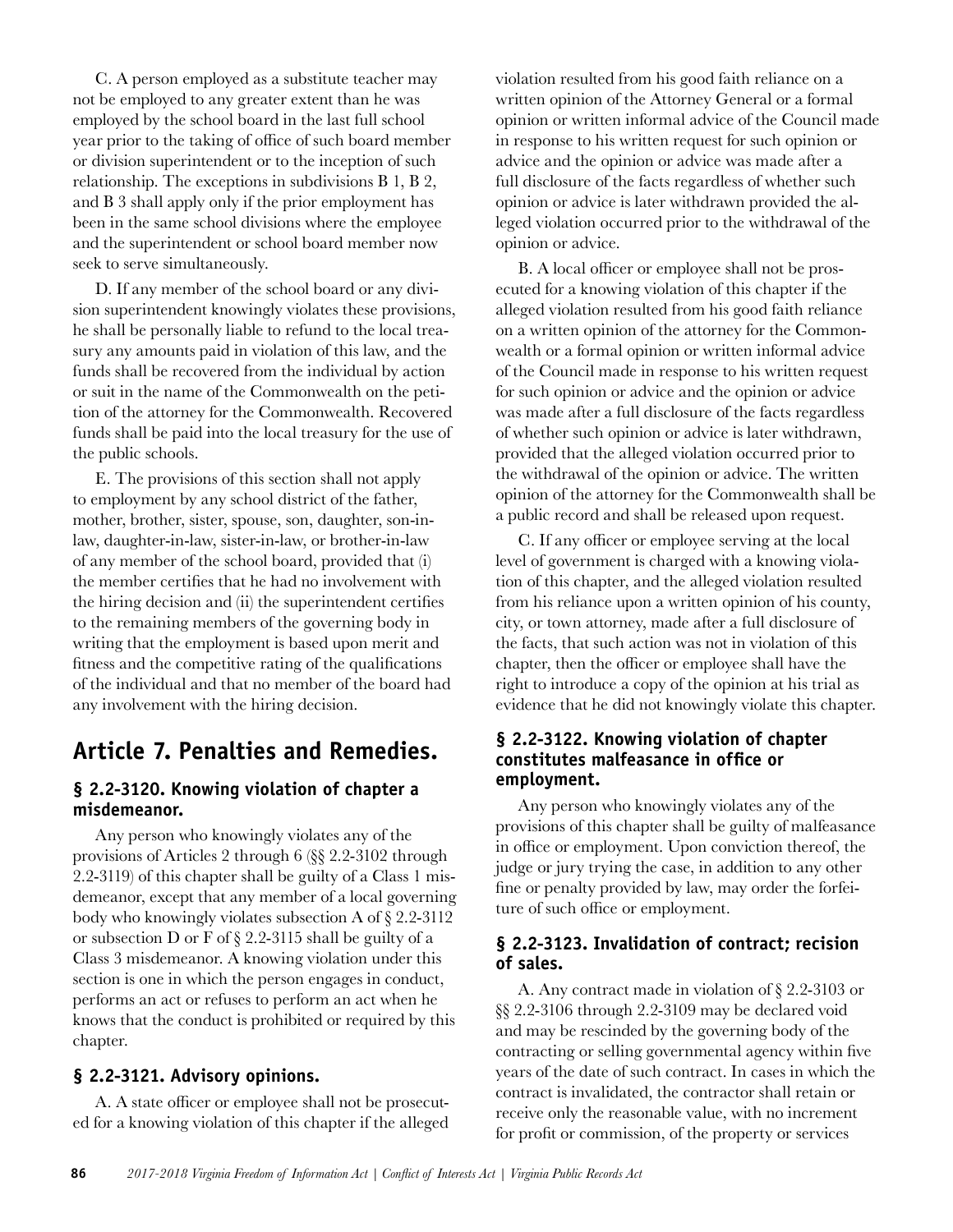furnished prior to the date of receiving notice that the contract has been voided. In cases of recision of a contract of sale, any refund or restitution shall be made to the contracting or selling governmental agency.

B. Any purchase by an officer or employee made in violation of § 2.2-3103 or §§ 2.2-3106 through 2.2- 3109 may be rescinded by the governing body of the contracting or selling governmental agency within five years of the date of such purchase.

### **§ 2.2-3124. Civil penalty from violation of this chapter.**

A. In addition to any other fine or penalty provided by law, an officer or employee who knowingly violates any provision of §§ 2.2-3103 through 2.2-3112 shall be subject to a civil penalty in an amount equal to the amount of money or thing of value received as a result of such violation. If the thing of value received by the officer or employee in violation of §§ 2.2-3103 through 2.2-3112 increases in value between the time of the violation and the time of discovery of the violation, the greater value shall determine the amount of the civil penalty. Further, all money or other things of value received as a result of such violation shall be forfeited in accordance with the provisions of § 19.2-386.33.

B. An officer or employee required to file the disclosure form prescribed by § 2.2-3117 who fails to file such form within the time period prescribed shall be assessed a civil penalty in an amount equal to \$250. The Council shall notify the Attorney General of any state officer's or employee's failure to file the required form and the Attorney General shall assess and collect the civil penalty. The clerk of the school board or the clerk of the governing body of the county, city, or town shall notify the attorney for the Commonwealth for the locality in which the officer or employee was elected or is employed of any local officer's or employee's failure to file the required form and the attorney for the Commonwealth shall assess and collect the civil penalty. The Council shall notify the Attorney General and the clerk shall notify the attorney for the Commonwealth within 30 days of the deadline for filing. All civil penalties collected pursuant to this subsection shall be deposited into the general fund and used exclusively to fund the Council.

### **§ 2.2-3125. Limitation of actions.**

The statute of limitations for the criminal prosecution of a person for violation of any provision of this chapter shall be one year from the time the Attorney General, if the violation is by a state officer or employee, or the attorney for the Commonwealth, if the

violation is by a local officer or employee, has actual knowledge of the violation or five years from the date of the violation, whichever event occurs first. Any prosecution for malfeasance in office shall be governed by the statute of limitations provided by law.

### **§ 2.2-3126. Enforcement.**

A. The provisions of this chapter relating to an officer or employee serving at the state level of government shall be enforced by the Attorney General.

In addition to any other powers and duties prescribed by law, the Attorney General shall have the following powers and duties within the area for which he is responsible under this section:

- 1. He shall advise the agencies of state government and officers and employees serving at the state level of government on appropriate procedures for complying with the requirements of this chapter. He may review any disclosure statements, without notice to the affected person, for the purpose of determining satisfactory compliance, and shall investigate matters that come to his attention reflecting possible violations of the provisions of this chapter by officers and employees serving at the state level of government;
- 2. If he determines that there is a reasonable basis to conclude that any officer or employee serving at the state level of government has knowingly violated any provision of this chapter, he shall designate an attorney for the Commonwealth who shall have complete and independent discretion in the prosecution of such officer or employee;
- 3. He shall render advisory opinions to any state officer or employee who seeks advice as to whether the facts in a particular case would constitute a violation of the provisions of this chapter. He shall determine which opinions or portions thereof are of general interest to the public and may, from time to time, be published.

Irrespective of whether an opinion of the Attorney General has been requested and rendered, any person has the right to seek a declaratory judgment or other judicial relief as provided by law.

B. The provisions of this chapter relating to an officer or employee serving at the local level of government shall be enforced by the attorney for the Commonwealth within the political subdivision for which he is elected.

Each attorney for the Commonwealth shall be responsible for prosecuting violations by an officer or employee serving at the local level of government and,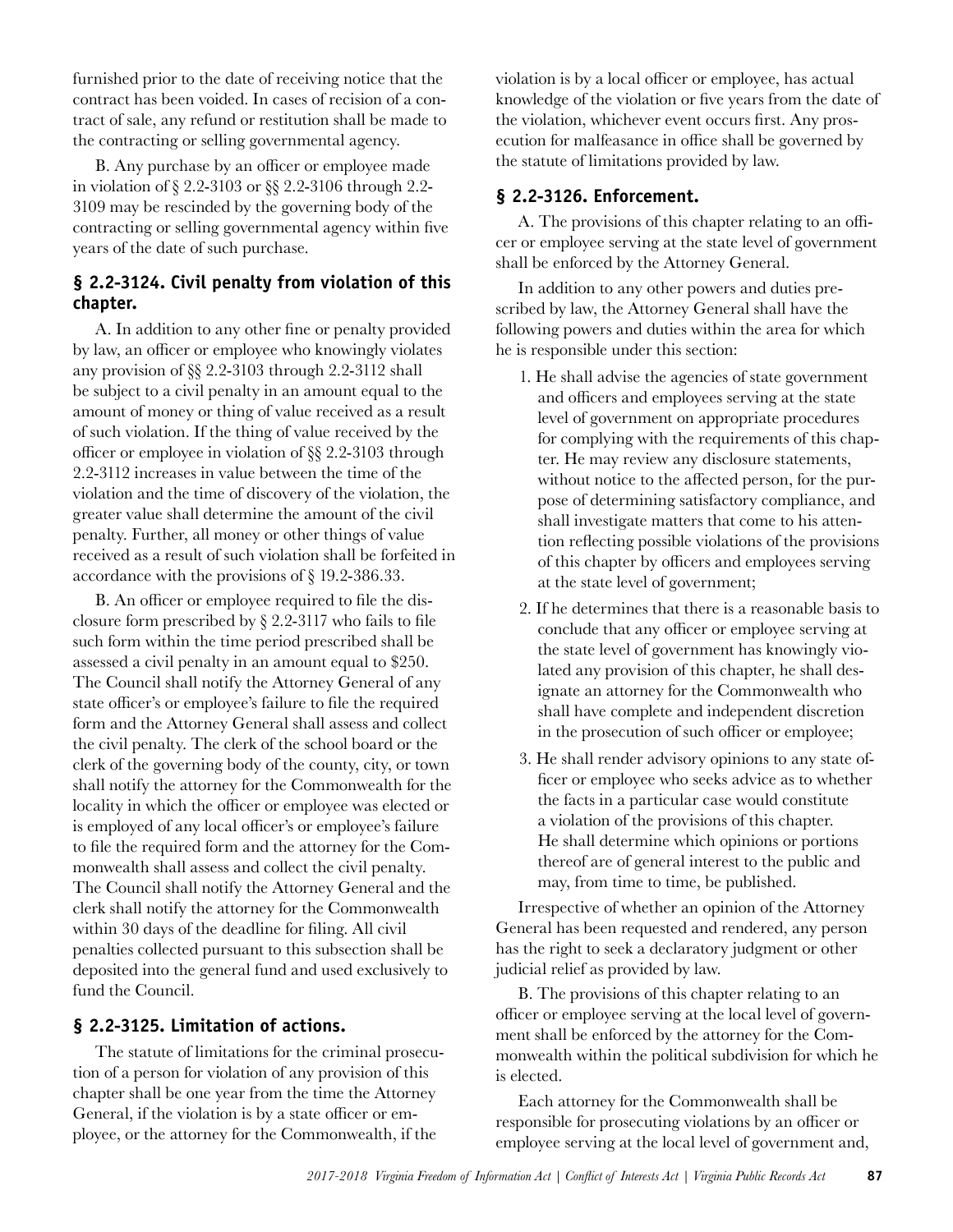if the Attorney General designates such attorney for the Commonwealth, violations by an officer or employee serving at the state level of government. In the event the violation by an officer or employee serving at the local level of government involves more than one local jurisdiction, the Attorney General shall designate which of the attorneys for the Commonwealth of the involved local jurisdictions shall enforce the provisions of this chapter with regard to such violation.

Each attorney for the Commonwealth shall establish an appropriate written procedure for implementing the disclosure requirements of local officers and employees of his county, city or town, and for other political subdivisions, whose principal offices are located within the jurisdiction served by such attorney for the Commonwealth. The attorney for the Commonwealth shall provide a copy of this act to all local officers and employees in the jurisdiction served by such attorney who are required to file a disclosure statement pursuant to Article 5 (§ 2.2-3113 et seq.) of this chapter. Failure to receive a copy of the act shall not be a defense to such officers and employees if they are prosecuted for violations of the act.

Each attorney for the Commonwealth shall render advisory opinions as to whether the facts in a particular case would constitute a violation of the provisions of this chapter to the governing body and any local officer or employee in his jurisdiction and to political subdivisions other than a county, city or town, including regional political subdivisions whose principal offices are located within the jurisdiction served by such attorney for the Commonwealth. If the advisory opinion is written, then such written opinion shall be a public record and shall be released upon request. In case the opinion given by the attorney for the Commonwealth indicates that the facts would constitute a violation, the officer or employee affected thereby may request that the Attorney General review the opinion. A conflicting opinion by the Attorney General shall act to revoke the opinion of the attorney for the Commonwealth. The Attorney General shall determine which of his reviewing opinions or portions thereof are of general interest to the public and may, from time to time, be published.

Irrespective of whether an opinion of the attorney for the Commonwealth or the Attorney General has been requested and rendered, any person has the right to seek a declaratory judgment or other judicial relief as provided by law.

#### **§ 2.2-3127. Venue.**

Any prosecution for a violation involving an officer serving at the state level of government shall be brought in the Circuit Court of the City of Richmond. Any prosecution for a violation involving an employee serving at the state level of government shall be within the jurisdiction in which the employee has his principal place of state employment.

Any proceeding provided in this chapter shall be brought in a court of competent jurisdiction within the county or city in which the violation occurs if the violation involves an officer or employee serving at the local level of government.

### **Article 8. Orientation for State Filers.**

#### **§ 2.2-3128. Semiannual orientation course.**

Each state agency shall offer at least semiannually to each of its state filers an orientation course on this chapter, on ethics in public contracting pursuant to Article 6 (§ 2.2-4367 et seq.) of Chapter 43 of this title, if applicable to the filer, and on any other applicable regulations that govern the official conduct of state officers and employees.

#### **§ 2.2-3129. Records of attendance.**

Each state agency shall maintain records indicating the specific attendees, each attendee's job title, and dates of their attendance for each orientation course offered pursuant to § 2.2-3128 for a period of not less than five years after each course is given. These records shall be public records subject to inspection and copying consistent with § 2.2-3704.

#### **§ 2.2-3130. Attendance requirements.**

Except as set forth in § 2.2-3131, each state filer shall attend the orientation course required in § 2.2-3128, as follows:

- 1. For a state filer who holds a position with the agency on January 1, 2004, not later than December 31, 2004 and, thereafter, at least once during each consecutive period of two calendar years commencing on January 1, 2006.
- 2. For a person who becomes a state filer with the agency after January 1, 2004, within two months after he or she becomes a state filer and at least once during each consecutive period of two calendar years commencing on the first oddnumbered year thereafter.

#### **§ 2.2-3131. Exemptions.**

A. The requirements of § 2.2-3130 shall not apply to state filers with a state agency who have taken an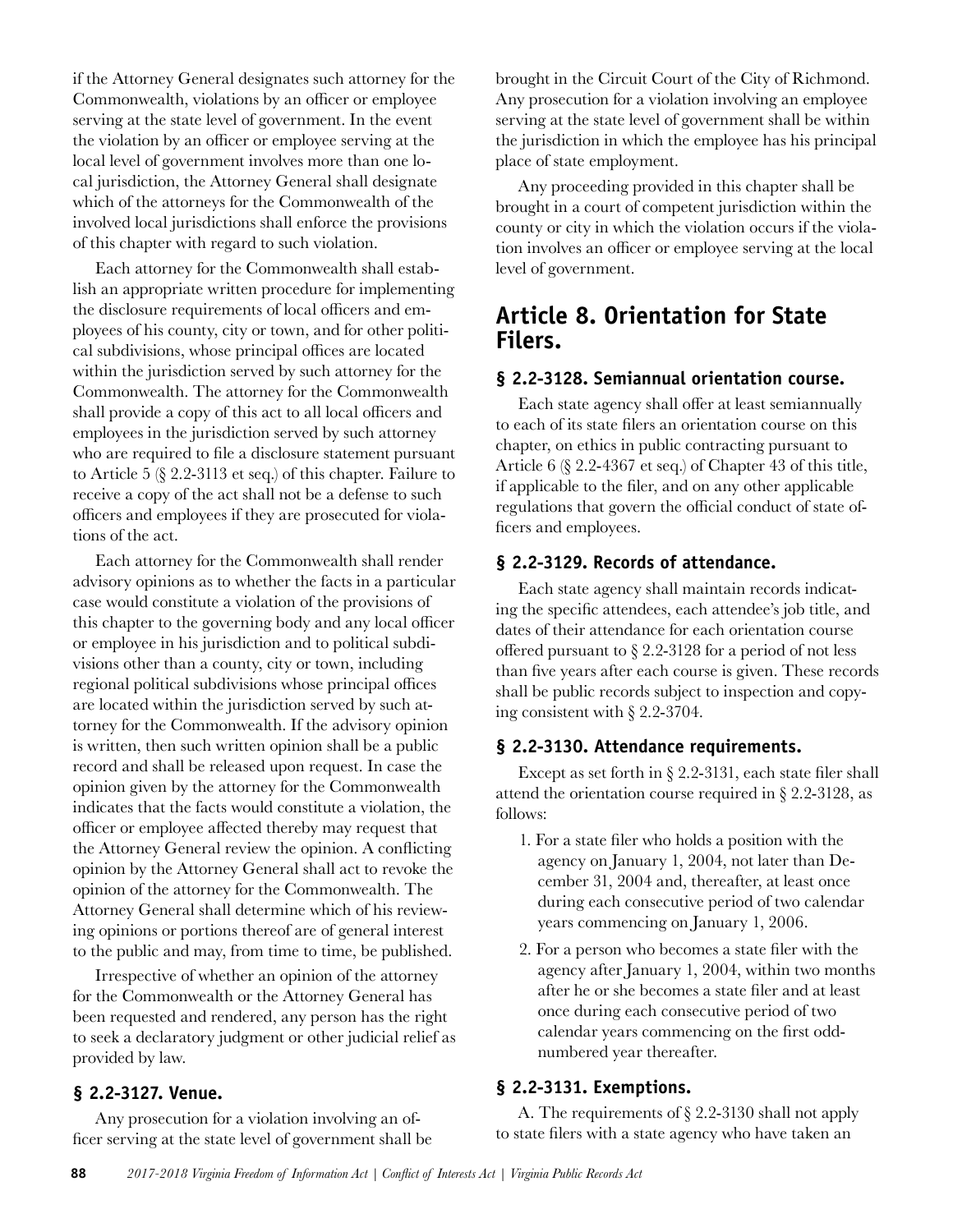equivalent ethics orientation course through another state agency within the time periods set forth in subdivision 1 or 2 of  $\S$  2.2-3130, as applicable.

B. State agencies may jointly conduct and state filers from more than one state agency may jointly attend an orientation course required by § 2.2-3128, as long as the course content is relevant to the official duties of the attending state filers.

C. Before conducting each orientation course required by § 2.2-3128, state agencies shall consult with the Attorney General and the Virginia Conflict of Interest and Ethics Advisory Council regarding appropriate course content.

### **Title 2.2. Administration of Government. Chapter 43. From the Virginia Public Procurement Act**

### **§ 2.2-4369. Proscribed participation by public employees in procurement transactions.**

Except as may be specifically allowed by subdivisions B 1, 2, and 3 of  $\S 2.2-3112$ , no public employee having official responsibility for a procurement transaction shall participate in that transaction on behalf of the public body when the employee knows that:

- 1. The employee is contemporaneously employed by a bidder, offeror or contractor involved in the procurement transaction;
- 2. The employee, the employee's partner, or any member of the employee's immediate family holds a position with a bidder, offeror or contractor such as an officer, director, trustee, partner or the like, or is employed in a capacity involving personal and substantial participation in the procurement transaction, or owns or controls an interest of more than five percent;
- 3. The employee, the employee's partner, or any member of the employee's immediate family has a pecuniary interest arising from the procurement transaction; or
- 4. The employee, the employee's partner, or any member of the employee's immediate family is negotiating, or has an arrangement concerning, prospective employment with a bidder, offeror or contractor.

### **Title 24.2. Elections. Chapter 5. Candidates for Office.**

### **§ 24.2-502. Statement of economic interests as requirement of candidacy.**

It shall be a requirement of candidacy that a written statement of economic interests shall be filed by (i) a candidate for Governor, Lieutenant Governor, or Attorney General and a candidate for the Senate or House of Delegates with the State Board, (ii) a candidate for a constitutional office with the general registrar for the county or city, and (iii) a candidate for member of the governing body or elected school board of any county, city, or town with a population in excess of 3,500 persons with the general registrar for the county or city. The statement of economic interests shall be that specified in § 30-111 for candidates for the General Assembly and in § 2.2-3117 for all other candidates. The foregoing requirement shall not apply to a candidate for reelection to the same office who has met the requirement of annually filing a statement pursuant to § 2.2-3114, 2.2-3115, 2.2-3116, or 30-110.

The general registrar, the clerk of the local governing body, or the clerk of the school board, as appropriate, shall transmit to the local electoral board, immediately after the filing deadline, a list of the candidates who have filed initial or annual statements of economic interests.

### **Title 30. General Assembly. Chapter 56.**

**Virginia Conflict of Interest and Ethics Advisory Council**

### **§ 30-355. Virginia Conflict of Interest and Ethics Advisory Council; membership; terms; quorum; expenses.**

A. The Virginia Conflict of Interest and Ethics Advisory Council (the Council) is hereby created as an advisory council in the legislative branch to encourage and facilitate compliance with the State and Local Government Conflict of Interests Act (§ 2.2-3100 et seq.) and the General Assembly Conflicts of Interests Act (§ 30-100 et seq.)(hereafter the Acts) and the lobbying laws in Article 3 (§ 2.2-418 et seq.) of Chapter 4 of Title 2.2 (hereafter Article 3).

B. The Council shall consist of nine members as follows: three members appointed by the Speaker of the House of Delegates, two of whom shall be members of the House of Delegates and one of whom shall be a for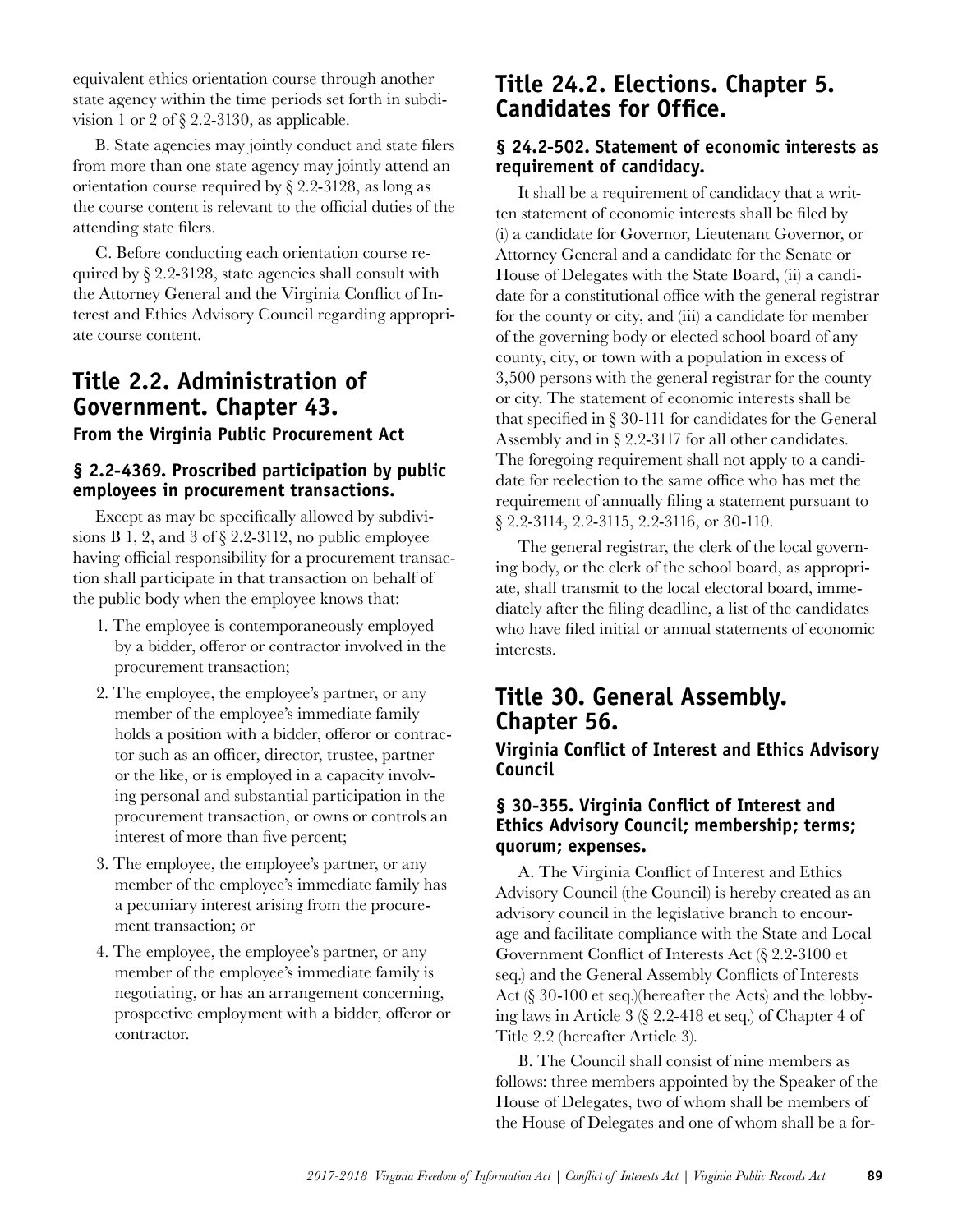mer judge of a court of record; three members appointed by the Senate Committee on Rules, two of whom shall be members of the Senate and one of whom shall be a former judge of a court of record; and three members appointed by the Governor, one of whom shall be a current or former executive branch employee, one of whom shall be appointed from a list of three nominees submitted by the Virginia Association of Counties, and one of whom shall be appointed from a list of three nominees submitted by the Virginia Municipal League. In the appointment to the Council of members of the House of Delegates made by the Speaker and members of the Senate made by the Senate Committee on Rules, equal representation shall be given to each of the political parties having the highest and next highest number of members elected to their respective body. All members of the Council are subject to confirmation by the General Assembly by a majority vote in each house of (i) the members present of the majority party and (ii) the members present of the minority party.

C. All appointments following the initial staggering of terms shall be for terms of four years, except that appointments to fill vacancies shall be for the unexpired terms in the same manner as the original appointment. No nonlegislative citizen member shall be eligible to serve for more than two successive four-year terms. However, after the expiration of a term of three years or less, or after the expiration of the remainder of a term to which appointed to fill a vacancy, two additional terms may be served by such member if appointed thereto. Legislative members and other state government officials shall serve terms coincident with their terms of office. Legislative members may be reappointed for successive terms.

D. The members of the Council shall elect from among their membership a chairman and a vice-chairman for two-year terms. The chairman and vice-chairman may not succeed themselves to the same position. The Council shall hold meetings quarterly or upon the call of the chairman. A majority of the Council appointed shall constitute a quorum.

E. Members of the Council shall receive no compensation for their services but shall be reimbursed for all reasonable and necessary expenses incurred in the performance of their duties as provided in §§ 2.2-2813, 2.2-2825, and 30-19.12, as appropriate. Funding for expenses of the members shall be provided from existing appropriations to the Council.

### **§ 30-356. Powers and duties of the Council.**

The Council shall:

- 1. Prescribe the forms required for complying with the disclosure requirements of Article 3 and the Acts. These forms shall be the only forms used to comply with the provisions of Article 3 or the Acts. The Council shall make available the disclosure forms and shall provide guidance and other instructions to assist in the completion of the forms;
- 2. Review all disclosure forms filed by lobbyists pursuant to Article 3 and by state government officers and employees and legislators pursuant to the Acts. The Council may review disclosure forms for completeness, including reviewing the information contained on the face of the form to determine if the disclosure form has been fully completed and comparing the disclosures contained in any disclosure form filed by a lobbyist pursuant to § 2.2-426 with other disclosure forms filed with the Council, and requesting any amendments to ensure the completeness of and correction of errors in the forms, if necessary. If a disclosure form is found to have not been filed or to have been incomplete as filed, the Council shall notify the filer in writing and direct the filer to file a completed disclosure form within a prescribed period of time, and such notification shall be confidential and is excluded from the provisions of the Virginia Freedom of Information Act (§ 2.2-3700 et seq.);
- 3. Require all disclosure forms and lobbyist registration statements that are required to be filed with the Council to be filed electronically in accordance with the standards approved by the Council. The Council shall provide software or electronic access for filing the required disclosure forms and registration statements without charge to all individuals required to file with the Council. The Council shall prescribe the method of execution and certification of electronically filed forms, including the use of an electronic signature as authorized by the Uniform Electronic Transactions Act (§ 59.1-479 et seq.). The Council may grant extensions as provided in § 30-356.2 and may authorize a designee to grant such extensions;
- 4. Accept and review any statement received from a filer disputing the receipt by such filer of a gift that has been disclosed on the form filed by a lobbyist pursuant to Article 3;
- 5. Beginning July 1, 2016, establish and maintain a searchable electronic database comprising those disclosure forms that are filed with the Council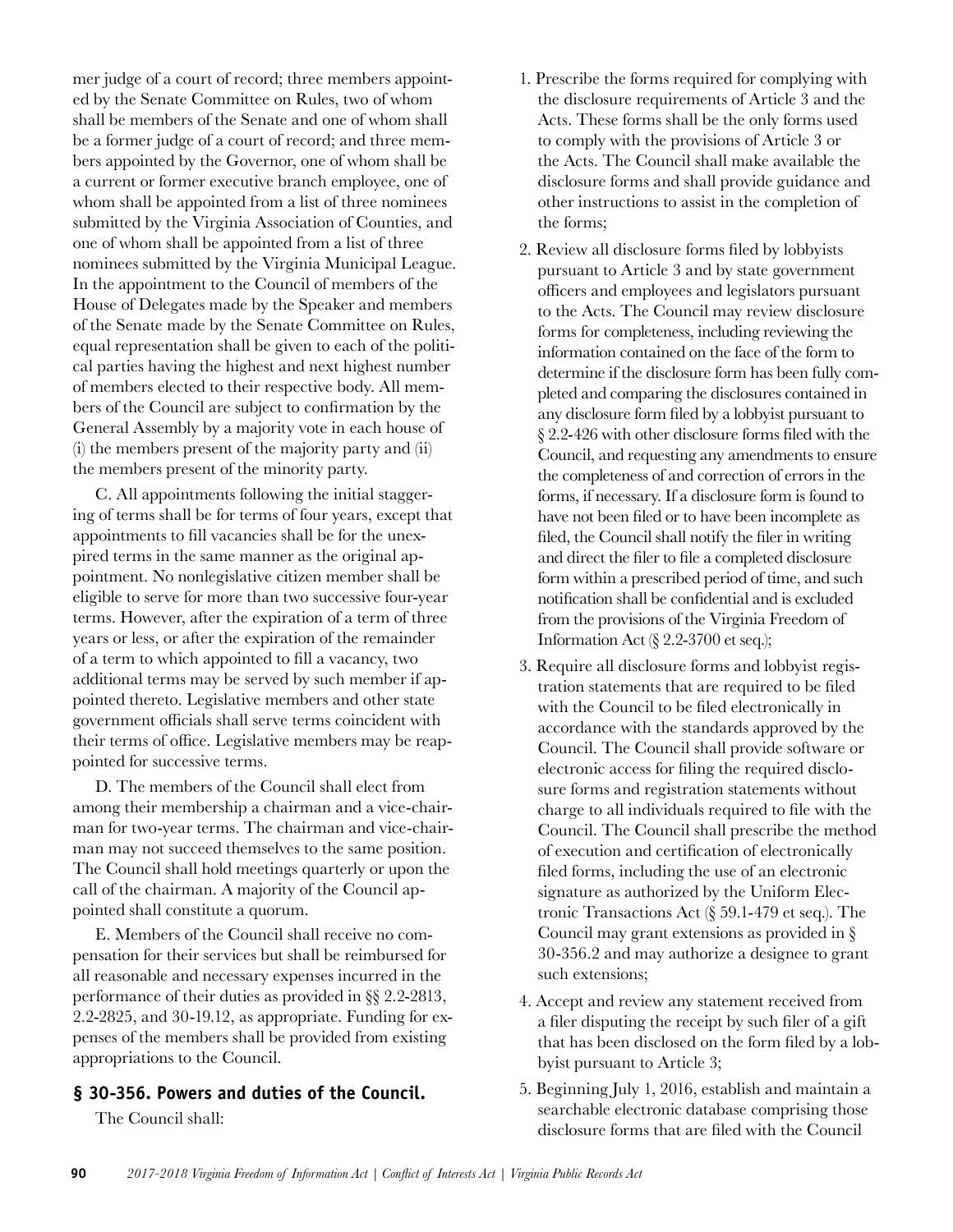pursuant to §§ 2.2-426, 2.2-3117, 2.2-3118, and 30-111. Such database shall be available to the public through the Council's official website;

- 6. Furnish, upon request, formal advisory opinions or guidelines and other appropriate information, including informal advice, regarding ethics, conflicts issues arising under Article 3 or the Acts, or a person's duties under Article 3 or the Acts to any person covered by Article 3 or the Acts or to any agency of state or local government, in an expeditious manner. The Council may authorize a designee to furnish formal opinions or informal advice. Formal advisory opinions are public record and shall be published on the Council's website; however, no formal advisory opinion furnished by a designee of the Council shall be available to the public or published until such opinion has been approved by the Council. Published formal advisory opinions may have such deletions and changes as may be necessary to protect the identity of the person involved or other persons supplying information. Informal advice given by the Council or the Council's designee is confidential and is excluded from the mandatory disclosure provisions of the Virginia Freedom of Information Act (§ 2.2-3700 et seq.); however, if the recipient invokes the immunity provisions of § 2.2-3121 or 30-124, the record of the request and the informal advice given shall be deemed to be a public record and shall be released upon request. Other records relating to formal advisory opinions or informal advice, including records of requests, notes, correspondence, and draft versions of such opinions or advice, shall also be confidential and excluded from the mandatory disclosure provisions of the Virginia Freedom of Information Act;
- 7. Conduct training seminars and educational programs for lobbyists, state and local government officers and employees, legislators, and other interested persons on the requirements of Article 3 and the Acts and provide ethics orientation sessions for legislators in compliance with Article 6 (§ 30-129.1 et seq.) of Chapter 13;
- 8. Approve orientation courses conducted pursuant to § 2.2-3128 and, upon request, review the educational materials and approve any training or course on the requirements of Article 3 and the Acts conducted for state and local government officers and employees;
- 9. Publish such educational materials as it deems

appropriate on the provisions of Article 3 and the Acts;

- 10. Review actions taken in the General Assembly with respect to the discipline of its members for the purpose of offering nonbinding advice;
- 11. Request from any agency of state or local government such assistance, services, and information as will enable the Council to effectively carry out its responsibilities. Information provided to the Council by an agency of state or local government shall not be released to any other party unless authorized by such agency;
- 12. Redact from any document or form that is to be made available to the public any residential address, personal telephone number, or signature contained on that document or form; and
- 13. Report on or before December 1 of each year on its activities and findings regarding Article 3 and the Acts, including recommendations for changes in the laws, to the General Assembly and the Governor. The annual report shall be submitted by the chairman as provided in the procedures of the Division of Legislative Automated Systems for the processing of legislative documents and reports and shall be published as a state document.

### **§ 30-356.1. Request for approval for certain travel.**

A. The Council shall receive and review a request for the approval of travel submitted by a person required to file the disclosure form prescribed in § 2.2- 3117 or 30-111 to accept any travel-related transportation, lodging, hospitality, food or beverage, or other thing of value that has a value exceeding \$100 where such approval is required pursuant to subsection G of § 2.2-3103.1 or subsection F of § 30-103.1. A request for the approval of travel shall not be required for the following, but such travel shall be disclosed as may be required by the Acts:

- 1. Travel disclosed pursuant to the Campaign Finance Disclosure Act (§ 24.2-945 et seq.);
- 2. Travel paid for or provided by the government of the United States, any of its territories, or any state or any political subdivision of such state;
- 3. Travel provided to facilitate attendance by a legislator at a regular or special session of the General Assembly, a meeting of a legislative committee or commission, or a national conference where attendance is approved by the House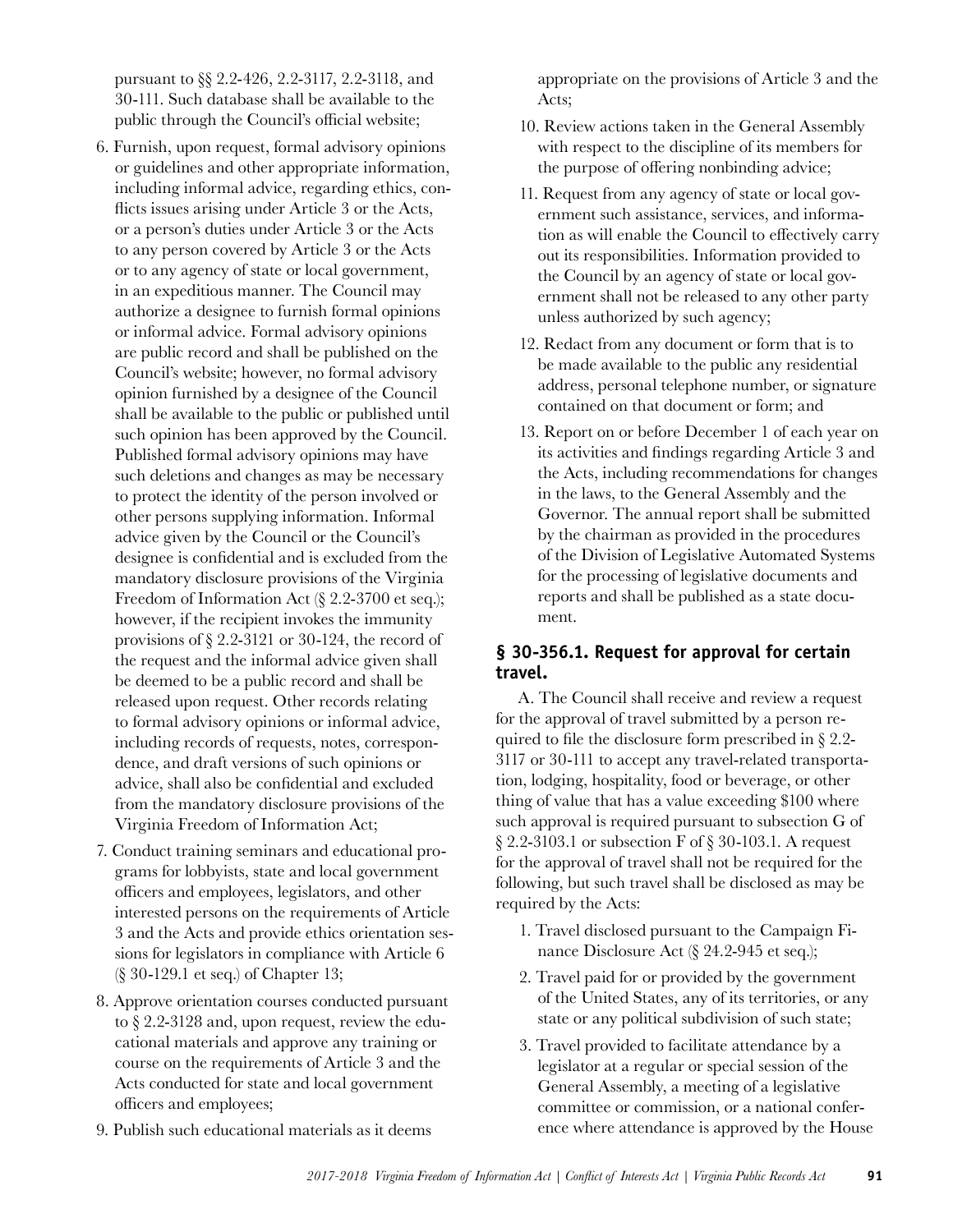Committee on Rules or its Chairman or the Senate Committee on Rules or its Chairman; or

4. Travel related to an official meeting of the Commonwealth, its political subdivisions, or any board, commission, authority, or other entity, or any charitable organization established pursuant to § 501(c)(3) of the Internal Revenue Code affiliated with such entity, to which such person has been appointed or elected or is a member by virtue of his office or employment.

B. When reviewing a request for the approval of travel, the Council shall consider the purpose of the travel as it relates to the official duties of the requester. The Council shall approve any request for travel that bears a reasonable relationship between the purpose of the travel and the official duties of the requester. Such travel shall include any meeting, conference, or other event (i) composed primarily of public officials, (ii) at which public policy related to the duties of the requester will be discussed in a substantial manner, (iii) reasonably expected to educate the requester on issues relevant to his official duties or to enhance the requester's knowledge and skills relative to his official duties, or (iv) at which the requester has been invited to speak regarding matters reasonably related to the requester's official duties.

C. The Council shall not approve any travel requests that bear no reasonable relationship between the purpose of the proposed travel and the official duties of the requester. In making such determination, the Council shall consider the duration of travel, the destination of travel, the estimated value of travel, and any previous or recurring travel.

D. Within five business days of receipt of a request for the approval of travel, the Council shall grant or deny the request, unless additional information has been requested. If additional information has been requested, the Council shall grant or deny the request for the approval within five business days of receipt of such information. If the Council has not granted or denied the request for approval of travel or requested additional information within such five-day period, such travel shall be deemed to have been approved by the Council. Nothing in this subsection shall preclude a person from amending or resubmitting a request for the approval of travel. The Council may authorize a designee to review and grant or deny requests for the approval of travel.

E. A request for the approval of travel shall be on a form prescribed by the Council and made available on its website. Such form may be submitted by electronic means, facsimile, in-person submission, or mail or commercial mail delivery.

F. No person shall be prosecuted, assessed a civil penalty, or otherwise disciplined for acceptance of a travel-related thing of value if he accepted the travelrelated thing of value after receiving approval under this section, regardless of whether such approval is later withdrawn, provided the travel occurred prior to the withdrawal of the approval.

### **§ 30-356.2. Right to grant extensions in special circumstances; civil penalty.**

A. Notwithstanding any other provision of law, any person required to file the disclosure form prescribed in Article 3 or the Acts shall be entitled to an extension where good cause for granting such an extension has been shown, as determined by the Council. Good cause shall include:

- 1. The death of a relative of the filer, as relative is defined in the definition of "gift" in Article 3 or the Acts.
- 2. A state of emergency is declared by the Governor pursuant to Chapter 3.2 (§ 44-146.13 et seq.) of Title 44 or declared by the President of the United States or the governor of another state pursuant to law and confirmed by the Governor by an executive order, and such an emergency interferes with the timely filing of disclosure forms. The extension shall be granted only for those filers in areas affected by such emergency.
- 3. The filer is a member of a uniformed service of the United States and is on active duty on the date of the filing deadline.
- 4. A failure of the electronic filing system and the failure of such system prevents the timely filing of disclosure forms.

B. For any person who is unable to timely file the disclosure form prescribed in the Acts due to the disclosure form not being made available to him until after the deadline has passed, the Council shall grant such person a five-day extension upon request. The head of the agency for which the person works or the clerk of the school board or governing body of the locality that was responsible for providing the disclosure form to such person shall be assessed a civil penalty in the amount equal to \$250, to be collected in accordance with the procedure set forth in subsection B of § 2.2- 3124. If the disclosure form is provided to the person within three days prior to the filing deadline, the Council shall grant such person a three-day extension upon request and no civil penalties shall be assessed against the head of such person's agency or the clerk.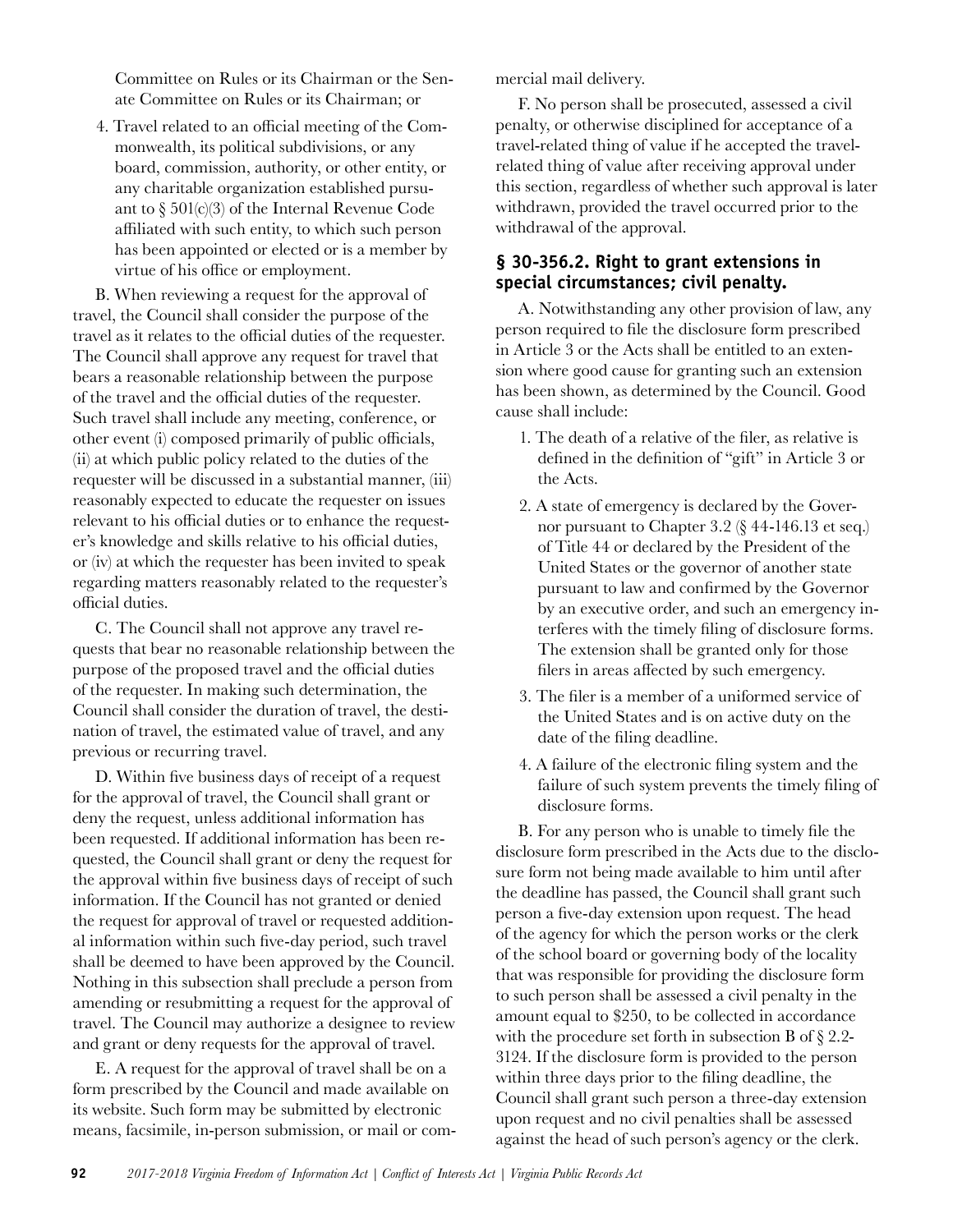C. The provisions of this section shall not apply to any statement of economic interests filed as a requirement of candidacy pursuant to § 24.2-502.

### **§ 30-357. Staff.**

Staff assistance to the Council shall be provided by the Division of Legislative Services. Staff shall perform those duties assigned to it by the Council, including those duties enumerated in § 30-356. The Division of Legislative Services shall employ an executive director, who shall be subject to the confirmation of the Joint Committee on Rules.

#### **§ 30-358. Cooperation of agencies of state and local government.**

Every department, division, board, bureau, commission, authority, or political subdivision of the Commonwealth shall cooperate with, and provide such assistance to, the Council as the Council may request.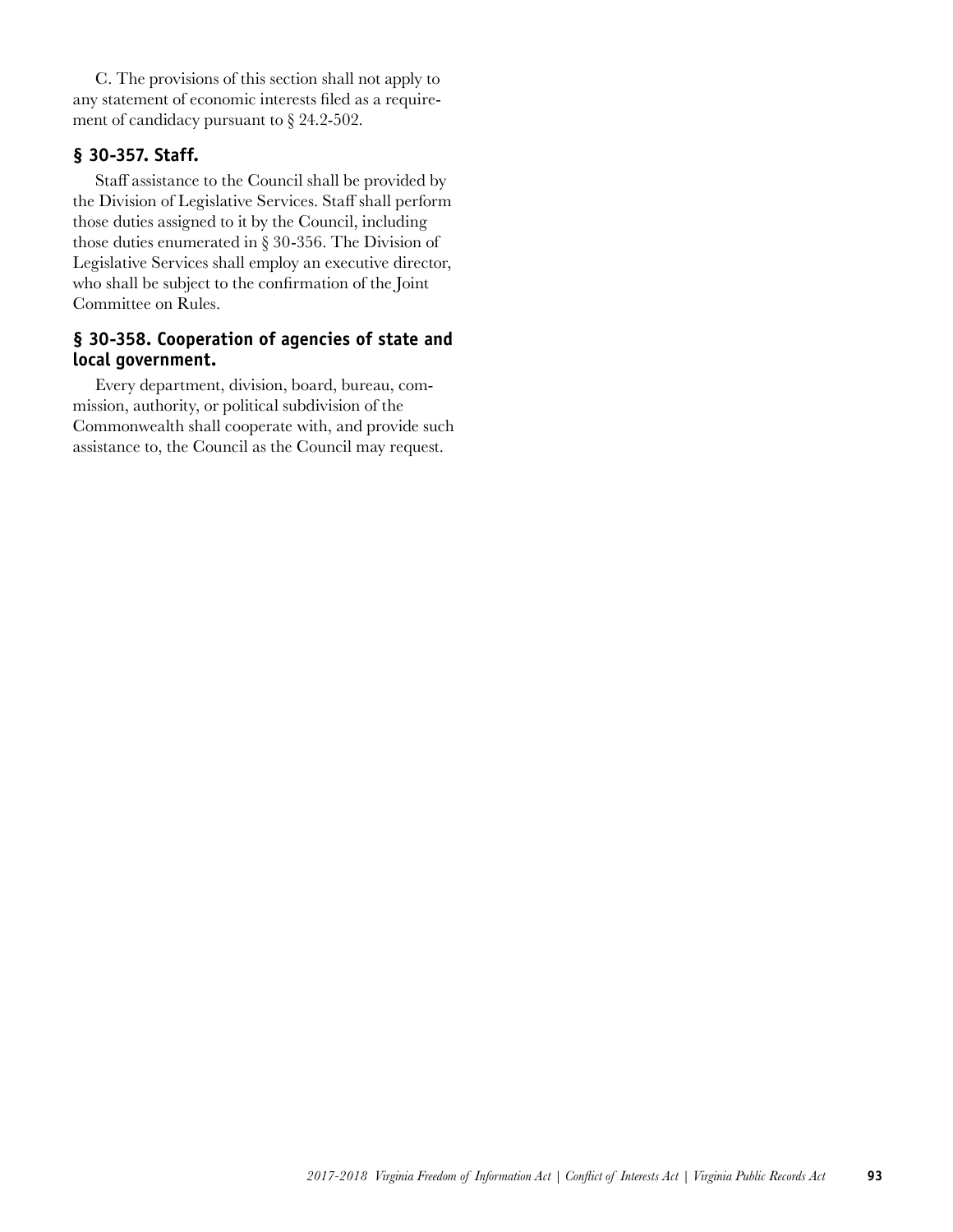*This page is intentionally left blank.*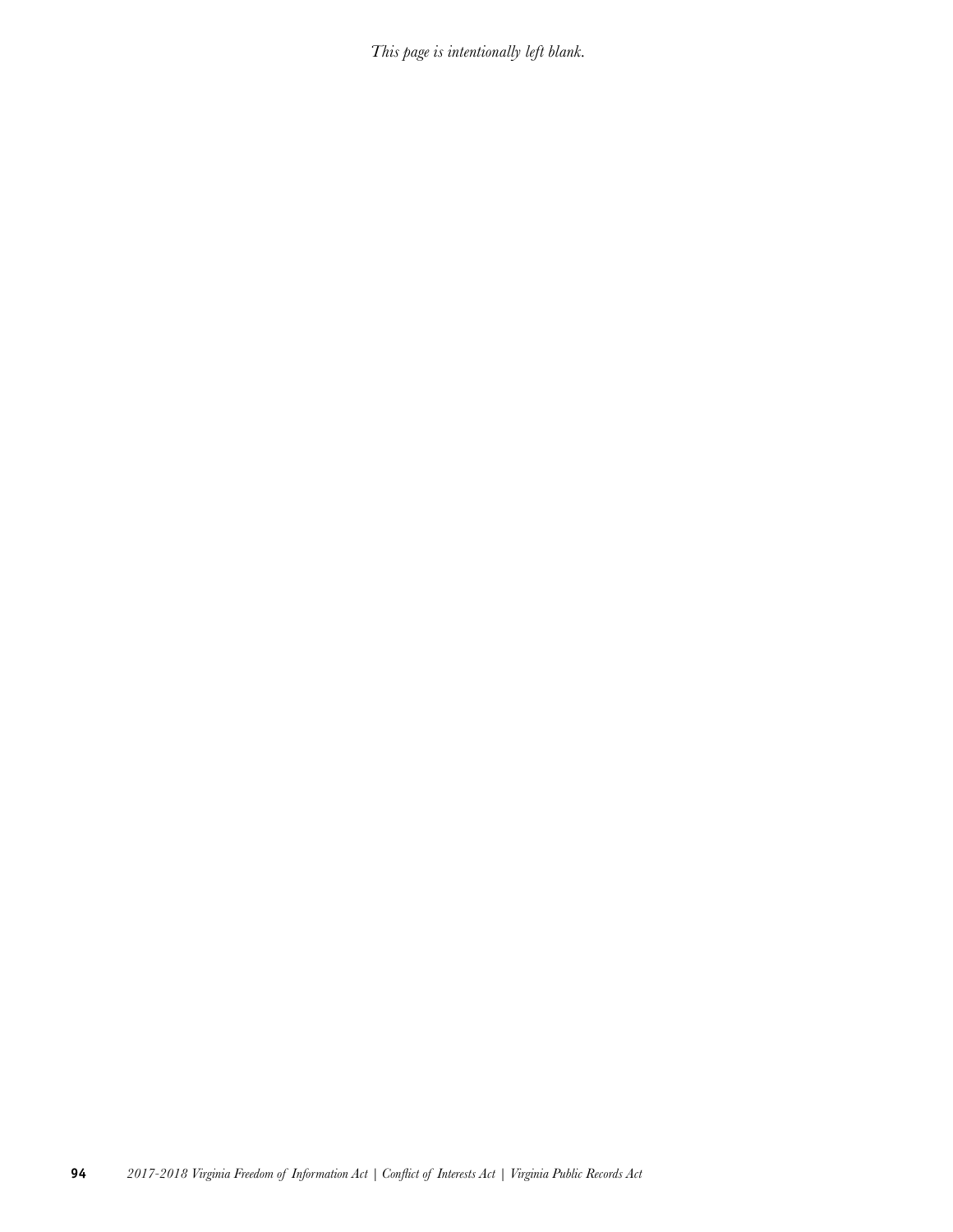# **Virginia Public Records Act Requirements By Jeffrey S. Gore and Roger C. Wiley Hefty Wiley & Gore PC**

Local government officials generally are not enthusiastic about the Virginia Public Records Act (the "Act"). Many elected officials are only vaguely aware that the Act exists. Managers and agency heads are likely to view it as just another nuisance requirement imposed by the state or even as an example of that most despised species --an unfunded mandate. Other local officials may be puzzled about how to handle the masses of paper that clutter their offices or the electronic messages and documents that fill up their email inboxes and hard drives.

All of those reactions are predictable and sometimes they may seem valid. Certainly the state is not sending localities money to spend on records management. Most of the Act's requirements, however, merely reflect what would be viewed as good business and management practice. No organization can really operate efficiently if it can't determine what it did last month, last year, or 10 years ago.

Dependence on one's own memory of past events can be very risky, and although most organizations have a few long-serving individuals who provide "institutional memory,'' all of them move on eventually. Keeping records and maintaining them in an accessible manner is vital not only for those who come along later, but for our own daily performance.

Having an effective system for keeping the records that are important and getting rid of those that are no longer needed, to make room for new ones, is just common sense. Still, it is easy to neglect records management. Getting today's work done can always claim priority over organizing and storing records of yesterday's work. Some of us are instinctively good at file maintenance while others need to be prodded.

The more positive way to view the Public Records Act is that, by imposing some legal requirements, it forces us to think about records management and assign it as a specific task to someone in our organization. The Act's legal mandate also gives officials a justification for budgeting and spending the resources necessary to make a records management system function properly.

We hope that this handbook will give local government officials a basic understanding of the Virginia Public Records Act and how to comply with it. In its

opening section you will find a discussion of the Act's basic requirements, presented in question and answer format, followed by several appendices that contain additional detailed information, as shown in the Table of Contents.

### **What is the purpose of the Virginia Public Records Act?**

Virginia Public Records Act (the "Act") is found in Chapter 7 of Title 42.1 of the Code of Virginia, the Title dealing with "Libraries." It is located in that part of the Code because the Library of Virginia is the state agency designated to administer the Act and issue regulations to implement it. The Act establishes the basic rules and authorizes the Library to issue more detailed regulations specifying how state and local public agencies, officials and employees handle "public records." This includes determining exactly what constitutes a public record, how and long to maintain that public record, and when and how to eventually dispose of it – all of which the Act describes as the "lifecycle" of the public record.

### **What is a public record?**

As defined in the Act, a public record is any recorded information possessed by a public agency, public official or public employee that documents a transaction or activity by or with any such agency, official or employee. The recorded information is a public record if it is produced, collected, received or retained in connection with the transaction of public business, regardless of its physical form. The medium (paper, film, magnetic or electronic file, etc.) on which the information is recorded has no bearing on whether it is a public record.

### **What local agencies officials are covered by the Act's requirements? Does it also apply to elected constitutional officers?**

The Act applies to all departments, divisions, boards, commissions and authorities of a locality or in which a locality participates to conduct public business.

Officers and employees of these various local agencies have a responsibility to comply the Act's require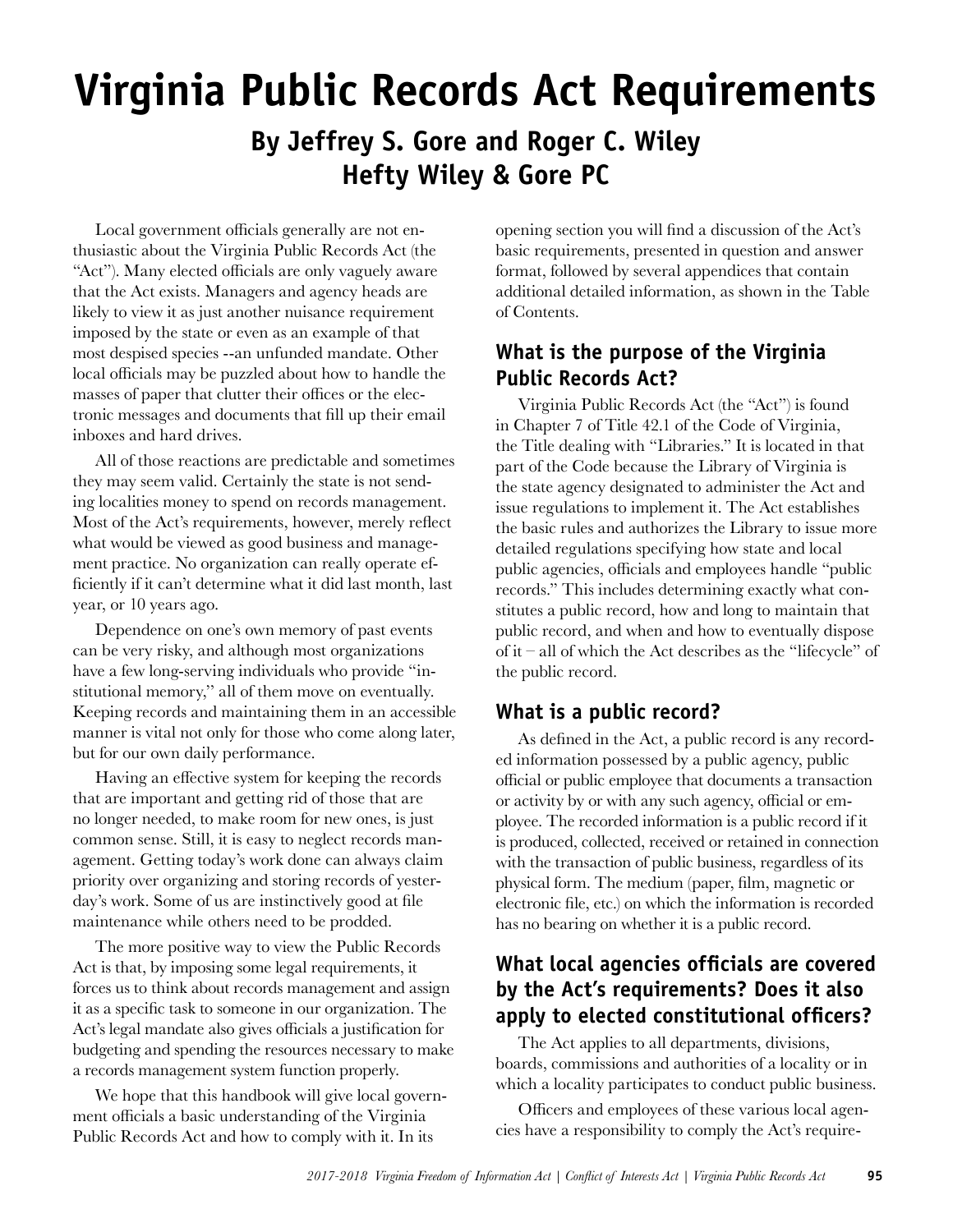ments for the records they create or receive.

Elected city and county constitutional officers and the staffs and records of their offices are specifically included in the definitions of covered officials and agencies.

### **What about members of a local governing body?**

Members of a city or town council, or county board of supervisors, regardless of their terms or compensation, are officers of the locality and are thus subject to the Act's requirement. In the past, many of them have not treated their individual correspondence and other records about public business, kept at home or in their private places of employment, as public records.

Legally, however, the Act does apply to these records. In recent years, as requests for disclosure of members' individual records under the Virginia Freedom of Information Act have become more common, clerks of governing bodies and local government managers and attorneys have begun assisting their governing bodies in establishing better systems to maintain these records and comply with the Act.

### **What are the primary responsibilities of local governments under the Act?**

### **• Tell governing body members to read the Act.**

Every person elected, re-elected, appointed, or reappointed to the governing body of any locality or other local public body subject to the Act must be provided a copy of the Act within two weeks of election, re-election, appointment or reappointment. The Act assigns responsibility for doing this to the public body's chief administrator, agency head or legal counsel, but in practice the duty may be delegated to someone else, such as the clerk of the public body. The Act also requires members of the public body to read and become familiar with the Act after they receive it. Following this explanation is a copy of the Act with amendments through July 1, 2018, to be used for this purpose.

#### **• Designate a local public records officer.**

Every locality is required to designate at least one records officer to serve as a liaison to the

Library of Virginia, and to implement and oversee a records management program, and coordinate the disposition, including destruction, of obsolete records. Local records officers can be designated either by the governing body of the locality or agency or by its chief administrative officer. The locality must give the Library contact information for its designated

public records officers and update that information as it changes. Larger localities and organizations may decide to designate more than one records officer, with some having responsibility for the records of only a single department, but all public records in the locality must have someone designated to be responsible for them. The Library conducts training programs for local records officers to help them understand and comply with the requirements of the Act.

### **• Establish a local records management and retention program**

The Act requires every locality and local agency to "ensure that its public records are preserved, maintained, and accessible throughout their lifecycle." The Library has published a very good technical manual for the establishment of a records management program, which along with much other useful information, is available on the public records section of the Library's website: http://www.lva.virginia.gov/agencies/records/.

### **What are some duties of a records retention officer?**

The primary duties are to be certain that the departments or agencies for which the officer is responsible keep their records for the required length of time, maintain them in an accessible manner, and destroy them when it is time to do so.

### **What does "accessible throughout their lifecycle" mean?**

How many of us have a box or drawer in our office full of five floppy disks or 3.5 inch diskettes, but no longer have a drive on our desktop computer with which to read them? One of the jobs of the records retention officer is to make sure that records aren't made inaccessible in that way. Records must be maintained in a form that can be viewed or read for as long as those records are required to be kept. For paper records that is generally not a problem, except for very old records that must be kept permanently. These may require photographing, copying or scanning to preserve their contents. For records stored in other media, the Act requires that they be converted or migrated to new media as technologies become obsolete, "as often as necessary so that information is not lost due to hardware, software, or media obsolescence or deterioration."

### **How long do records have to be kept?**

The length of time varies depending on the type of record. As authorized by the Act, the Library of Virginia has established retention schedules for various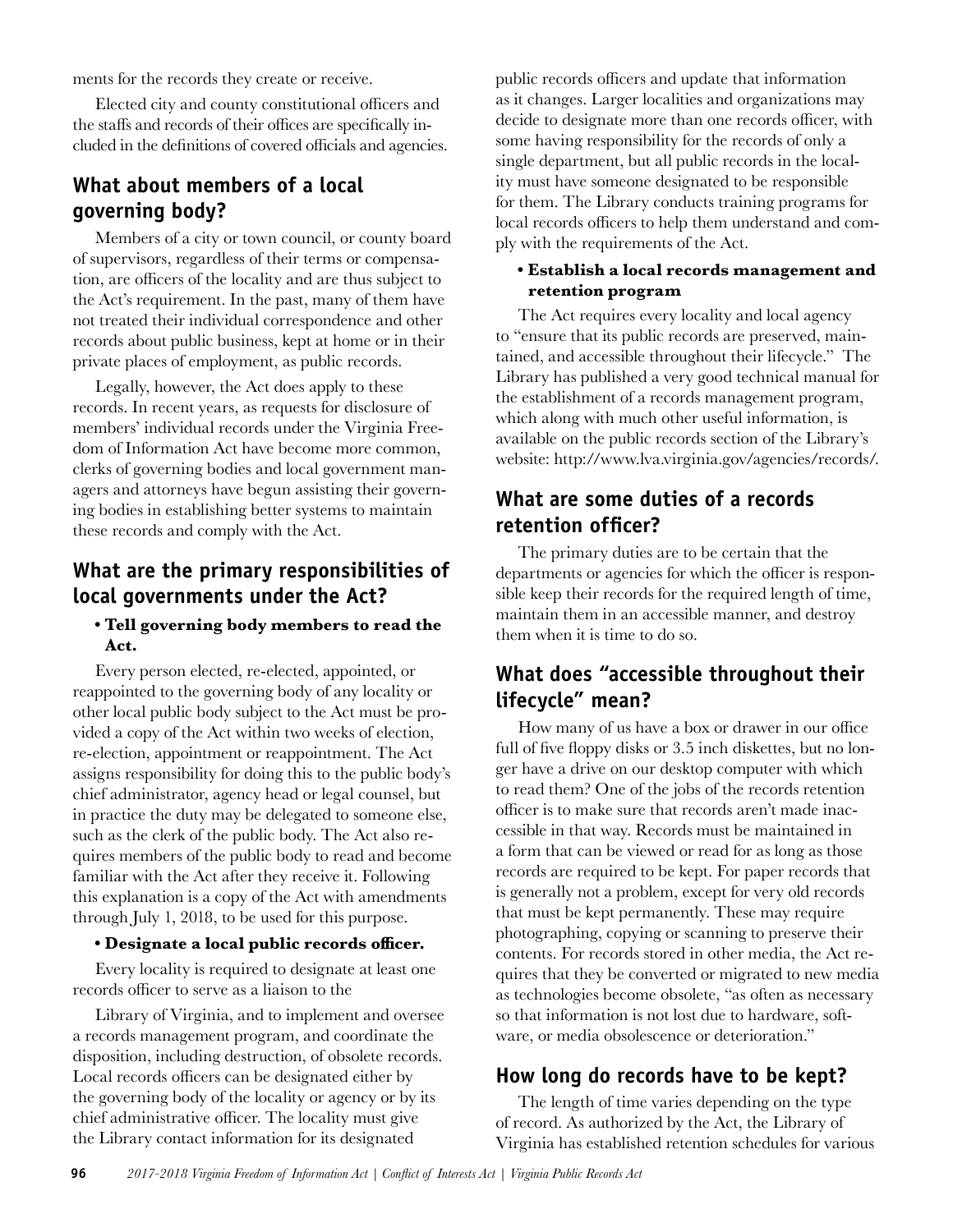categories of state and local government records. Some types of records must be maintained permanently. For certain types of permanent records that are considered essential, copies must also be made and sent to the Library for storage, so they can be recovered in case the originals are destroyed by fire, flood or other catastrophe. Other types of records must be kept only a few years and then destroyed. All the schedules are also available online: www.lva.virginia.gov/agencies/ records/sched\_local/index.htm.

### **Are we really obligated to destroy some older records? Why?**

Yes, the Act requires destruction of public records "in a timely manner" once their designated retention period has expired. The Library's website has more guidance – www.lva.viginia.gov/agencies/records/ timely.asp.

In part, this requirement is intended to make room for new records by getting rid of ones no longer needed. The Act also says that it is state policy for records management to be uniform throughout the Commonwealth. Requiring destruction on a regular schedule ensures that records of the same age and type will be available in all localities at any given time. This is helpful to someone researching information of the same type in more than one locality. Following the schedules for destruction of records will also be helpful in limiting the scope of future requests for disclosure of records under the Virginia Freedom of Information Act.

### **What conditions must be met before destroying records?**

First, the designated retention schedule for the records must have expired. Second, the records must not be the subject of any current Freedom of Information Act disclosure request, litigation or audit, or any proposed change in the retention schedules. Third, the locality or agency's designated public records officer must have certified on a form approved by the Library that the records are appropriate for destruction. After the records are destroyed that form must be sent to the Library.

### **Can we give the records away or sell them instead of destroying them?**

The Act requires that any records created before 1912 be offered to the Library of Virginia before being destroyed. Selling public records or giving them to anyone else is specifically prohibited by the Act.

### **What are the consequences if we don't comply with the retention and destruction requirements for our records? Are there fines or penalties?**

Unlike the Freedom of Information Act (FOIA), the Public Records does not authorize private citizens to sue public agencies or officials to force them to comply with the Act. The Librarian of Virginia is given limited authority to sue someone who is illegally retaining public records that he is not entitled to keep, such as an officeholder whose term has expired. The Act also gives the Library the power to audit state or local agencies for compliance with the Act and to report non-compliance to the local governing body and the General Assembly. Such audits are not frequent, and the Library has no power to impose monetary or other penalties for non-compliance even when revealed by audit.

### **Why do we need to comply, then?**

The best reason for compliance is that good records management can make your organization more efficient and benefit both current and future local officials. Legally, the lack of a specific penalty does not change your legal obligation to comply with the Act, and deliberately ignoring it could be cited as poor job performance, or even as malfeasance in an extreme case.

The Freedom of Information Act may provide another reason to comply with the Public Records Act in some cases. When a citizen requests access to a record under FOIA, the local agency or official has an obligation to produce that record, unless it is covered by a specific statutory exemption.

If the record has been discarded or destroyed before the end of the retention period established by the State Library, the failure to comply with the Public Records Act may be revealed, which is embarrassing at the very least. We are not aware that any court has ruled that failure to produce the record due to its premature destruction also constitutes a violation of FOIA, but we believe such an argument could be made. FOIA violations, of course, can result in civil penalties and payment of the requester's attorney fees.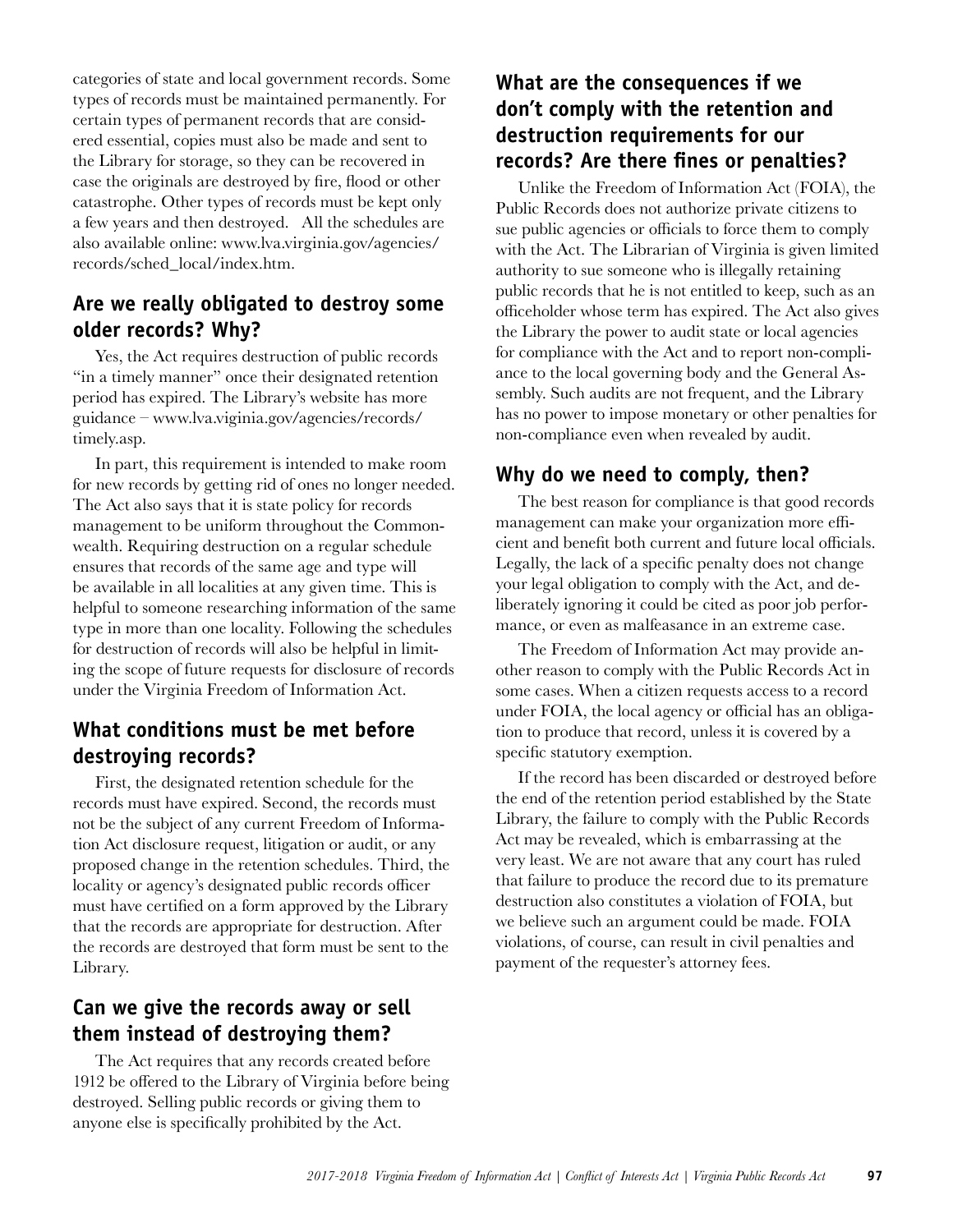# **Title 42.1. Libraries. Chapter 7. Virginia Public Records Act.**

As required under Virginia Code § 42.1-76.1, § 2.2- 3702, "Any person elected, reelected, appointed, or reappointed to the governing body of any agency subject to this chapter shall… read and become familiar with the provisions of this chapter."

The text of the Public Records Act follows to assist local officials in complying with this section of the Act.

### **§ 42.1-76. Legislative intent; title of chapter.**

The General Assembly intends by this chapter to establish a single body of law applicable to all public officers and employees on the subject of public records management and preservation and to ensure that the procedures used to manage and preserve public records will be uniform throughout the Commonwealth.

This chapter may be cited as the Virginia Public Records Act.

### **§ 42.1-76.1. Notice of Chapter.**

Any person elected, reelected, appointed, or reappointed to the governing body of any agency subject to this chapter shall (i) be furnished by the agency or public body's administrator or legal counsel with a copy of this chapter within two weeks following election, reelection, appointment, or reappointment and (ii) read and become familiar with the provisions of this chapter.

### **§ 42.1-77. Definitions.**

As used in this chapter:

"Agency" means all boards, commissions, departments, divisions, institutions, authorities, or parts thereof, of the Commonwealth or its political subdivisions and includes the offices of constitutional officers.

"Archival quality" means a quality of reproduction consistent with established standards specified by state and national agencies and organizations responsible for establishing such standards, such as the Association for Information and Image Management, the American National Standards Institute, and the National Institute of Standards and Technology.

"Archival record" means a public record of continuing and enduring value useful to the citizens of the Commonwealth and necessary to the administrative functions of public agencies in the conduct of services and activities mandated by law that is identified on a Library of Virginia approved records retention and disposition schedule as having sufficient informational

value to be permanently maintained by the Commonwealth.

"Archives" means the program administered by The Library of Virginia for the preservation of archival records.

"Board" means the State Library Board.

"Conversion" means the act of moving electronic records to a different format, especially data from an obsolete format to a current format.

"Custodian" means the public official in charge of an office having public records.

"Disaster plan" means the information maintained by an agency that outlines recovery techniques and methods to be followed in case of an emergency that impacts the agency's records.

"Electronic record" means a public record whose creation, storage, and access require the use of an automated system or device. Ownership of the hardware, software, or media used to create, store, or access the electronic record has no bearing on a determination of whether such record is a public record.

"Essential public record" means records that are required for recovery and reconstruction of any agency to enable it to resume its core operations and functions and to protect the rights and interests of persons.

"Librarian of Virginia" means the State Librarian of Virginia or his designated representative.

"Lifecycle" means the creation, use, maintenance, and disposition of a public record.

"Metadata" means data describing the context, content, and structure of records and their management through time.

"Migration" means the act of moving electronic records from one information system or medium to another to ensure continued access to the records while maintaining the records' authenticity, integrity, reliability, and usability.

"Original record" means the first generation of the information and is the preferred version of a record. Archival records should to the maximum extent possible be original records.

"Preservation" means the processes and operations involved in ensuring the technical and intellectual survival of authentic records through time.

"Private record" means a record that does not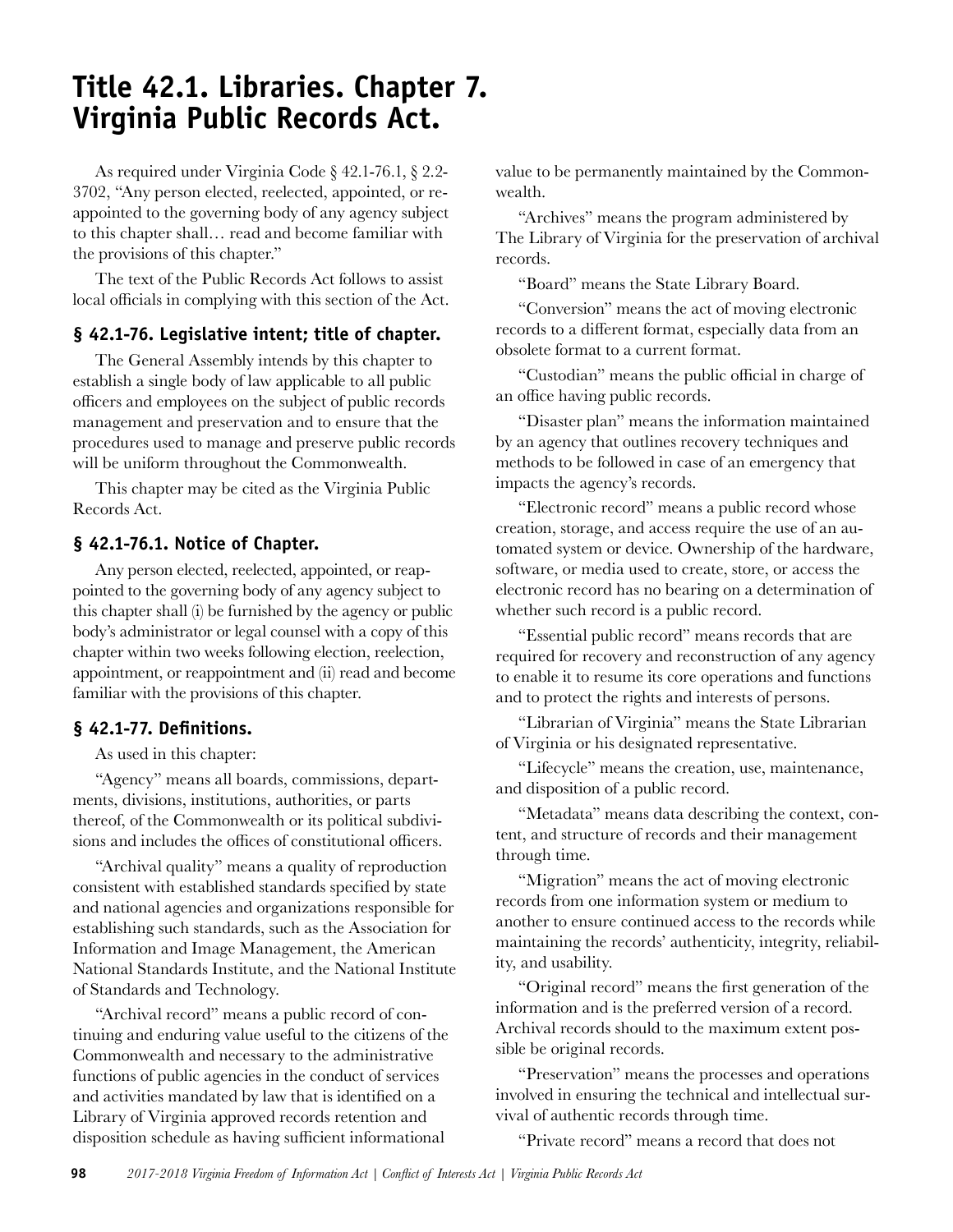relate to or affect the carrying out of the constitutional, statutory, or other official ceremonial duties of a public official, including the correspondence, diaries, journals, or notes that are not prepared for, utilized for, circulated, or communicated in the course of transacting public business.

"Public official" means all persons holding any office created by the Constitution of Virginia or by any act of the General Assembly, the Governor and all other officers of the executive branch of the state government, and all other officers, heads, presidents or chairmen of boards, commissions, departments, and agencies of the state government or its political subdivisions.

"Public record" or "record" means recorded information that documents a transaction or activity by or with any public officer, agency or employee of an agency. Regardless of physical form or characteristic, the recorded information is a public record if it is produced, collected, received or retained in pursuance of law or in connection with the transaction of public business. The medium upon which such information is recorded has no bearing on the determination of whether the recording is a public record.

For purposes of this chapter, "public record" shall not include nonrecord materials, meaning materials made or acquired and preserved solely for reference use or exhibition purposes, extra copies of documents preserved only for convenience or reference, and stocks of publications.

"Records retention and disposition schedule" means a Library of Virginia-approved timetable stating the required retention period and disposition action of a records series. The administrative, fiscal, historical, and legal value of a public record shall be considered in appraising its appropriate retention schedule. The terms "administrative," "fiscal," "historical," and "legal" value shall be defined as:

- 1. "Administrative value": Records shall be deemed of administrative value if they have continuing utility in the operation of an agency.
- 2. "Fiscal value": Records shall be deemed of fiscal value if they are needed to document and verify financial authorizations, obligations, and transactions.
- 3. "Historical value": Records shall be deemed of historical value if they contain unique information, regardless of age, that provides understanding of some aspect of the government and promotes the development of an informed and enlightened citizenry.

4. "Legal value": Records shall be deemed of legal value if they document actions taken in the protection and proving of legal or civil rights and obligations of individuals and agencies.

### **§ 42.1-78. Confidentiality safeguarded.**

Any records made confidential by law shall be so treated. Records which by law are required to be closed to the public shall not be deemed to be made open to the public under the provisions of this chapter. Records in the custody of The Library of Virginia which are required to be closed to the public shall be open for public access 75 years after the date of creation of the record. No provision of this chapter shall be construed to authorize or require the opening of any records ordered to be sealed by a court. All records deposited in the archives that are not made confidential by law shall be open to public access.

#### **§ 42.1-79. Records management function vested in The Library of Virginia.**

A. The archival and records management function shall be vested in The Library of Virginia. The Library of Virginia shall be the official custodian and trustee for the Commonwealth of all public records of whatever kind, and regardless of physical form or characteristics, that are transferred to it from any agency. As the Commonwealth's official repository of public records, The Library of Virginia shall assume ownership and administrative control of such records on behalf of the Commonwealth. The Library of Virginia shall own and operate any equipment necessary to manage and retain control of electronic archival records in its custody, but may, at its discretion, contract with thirdparty entities to provide any or all services related to managing archival records on equipment owned by the contractor, by other third parties, or by The Library of Virginia.

B. The Librarian of Virginia shall name a State Archivist who shall perform such functions as the Librarian of Virginia assigns.

C. Whenever legislation affecting public records management and preservation is under consideration, The Library of Virginia shall review the proposal and advise the General Assembly on the effects of its proposed implementation.

#### **§ 42.1-82. Duties and powers of Library Board.**

A. The State Library Board shall:

1. Issue regulations concerning procedures for the disposal, physical destruction or other disposition of public records containing social security num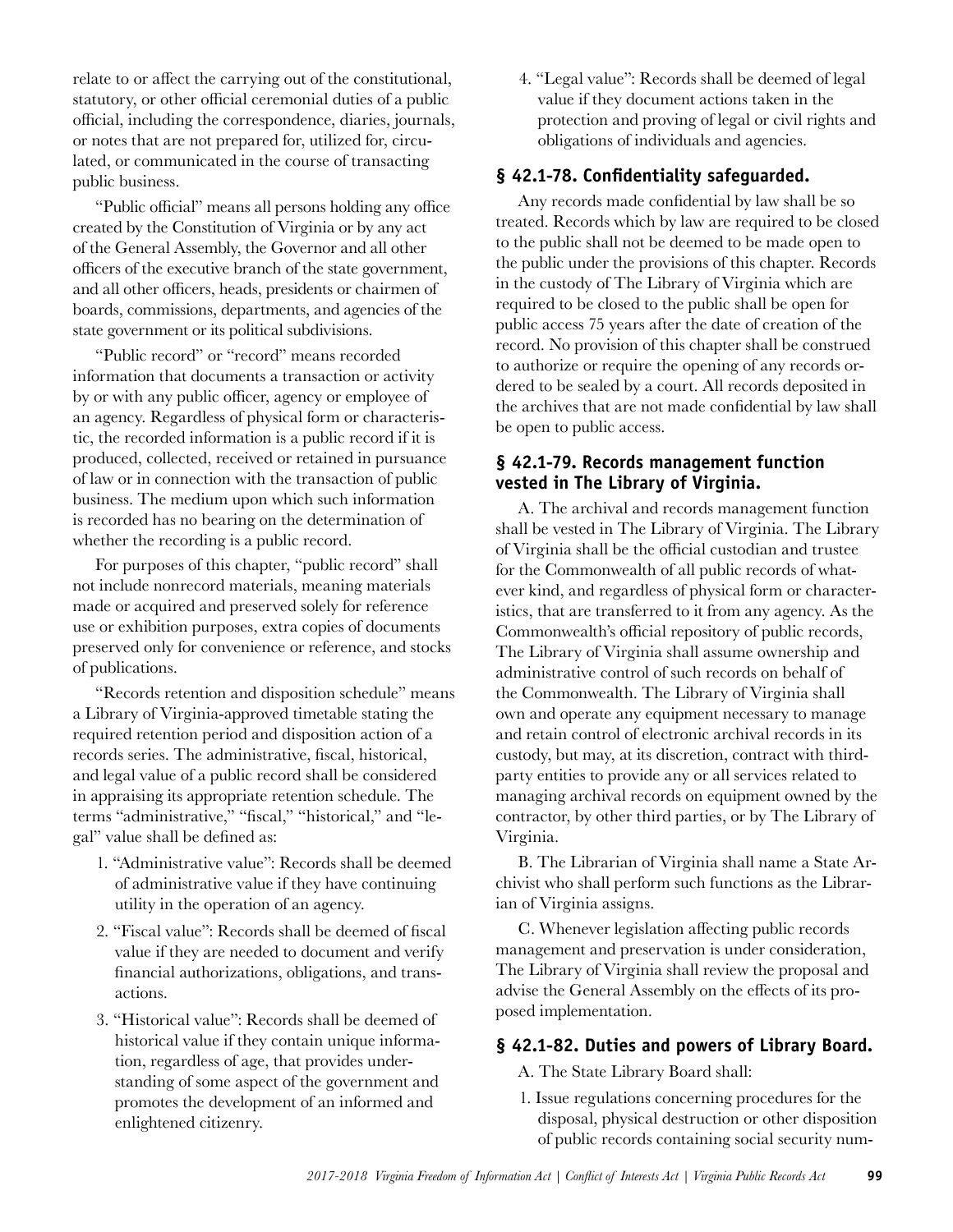bers. The procedures shall include all reasonable steps to destroy such documents by (i) shredding, (ii) erasing, or (iii) otherwise modifying the social security numbers in those records to make them unreadable or undecipherable by any means.

2. Issue regulations and guidelines designed to facilitate the creation, preservation, storage, filing, reformatting, management, and destruction of public records by agencies. Such regulations shall mandate procedures for records management and include recommendations for the creation, retention, disposal, or other disposition of public records.

B. The State Library Board may establish advisory committees composed of persons with expertise in the matters under consideration to assist the Library Board in developing regulations and guidelines.

### **§ 42.1-85. Records Management Program; agencies to cooperate; agencies to designate records officer.**

A. The Library of Virginia shall administer a records management program for the application of efficient and economical methods for managing the lifecycle of public records consistent with regulations and guidelines promulgated by the State Library Board, including operation of a records center or centers. The Library of Virginia shall establish procedures and techniques for the effective management of public records, make continuing surveys of records and records keeping practices, and recommend improvements in current records management practices, including the use of space, equipment, software, and supplies employed in creating, maintaining, and servicing records.

B. Any agency with public records shall cooperate with The Library of Virginia in conducting surveys. Each agency shall establish and maintain an active, continuing program for the economical and efficient management of the records of such agency. The agency shall be responsible for ensuring that its public records are preserved, maintained, and accessible throughout their lifecycle, including converting and migrating electronic records as often as necessary so that information is not lost due to hardware, software, or media obsolescence or deterioration. Any public official who converts or migrates an electronic record shall ensure that it is an accurate copy of the original record. The converted or migrated record shall have the force of the original.

C. Each state agency and political subdivision of this Commonwealth shall designate as many as appropriate, but at least one, records officer to serve as a liaison to The Library of Virginia for the purposes of

implementing and overseeing a records management program, and coordinating legal disposition, including destruction, of obsolete records. Designation of state agency records officers shall be by the respective agency head. Designation of a records officer for political subdivisions shall be by the governing body or chief administrative official of the political subdivision. Each entity responsible for designating a records officer shall provide The Library of Virginia with the name and contact information of the designated records officer, and shall ensure that such information is updated in a timely manner in the event of any changes.

D. The Library of Virginia shall develop and make available training and education opportunities concerning the requirements of and compliance with this chapter for records officers in the Commonwealth.

### **§ 42.1-86. Essential public records; security recovery copies; disaster plans.**

A. In cooperation with the head of each agency, The Library of Virginia shall establish and maintain a program for the selection and preservation of essential public records. The program shall provide for preserving, classifying, arranging, and indexing essential public records so that such records are made available to the public. The program shall provide for making recovery copies or designate as recovery copies existing copies of such essential public records.

B. Recovery copies shall meet quality standards established by The Library of Virginia and shall be made by a process that accurately reproduces the record and forms a durable medium. A recovery copy may also be made by creating a paper or electronic copy of an original electronic record. Recovery copies shall have the same force and effect for all purposes as the original record and shall be as admissible in evidence as the original record whether the original record is in existence or not. Recovery copies shall be preserved in the place and manner prescribed by the State Library Board and the Governor.

C. The Library of Virginia shall develop a plan to ensure preservation of public records in the event of disaster or emergency as defined in § 44-146.16. This plan shall be coordinated with the Department of Emergency Management and copies shall be distributed to all agency heads. The plan shall be reviewed and updated at least once every five years. The personnel of the Library shall be responsible for coordinating emergency recovery operations when public records are affected. Each agency shall ensure that a plan for the protection and recovery of public records is included in its comprehensive disaster plan.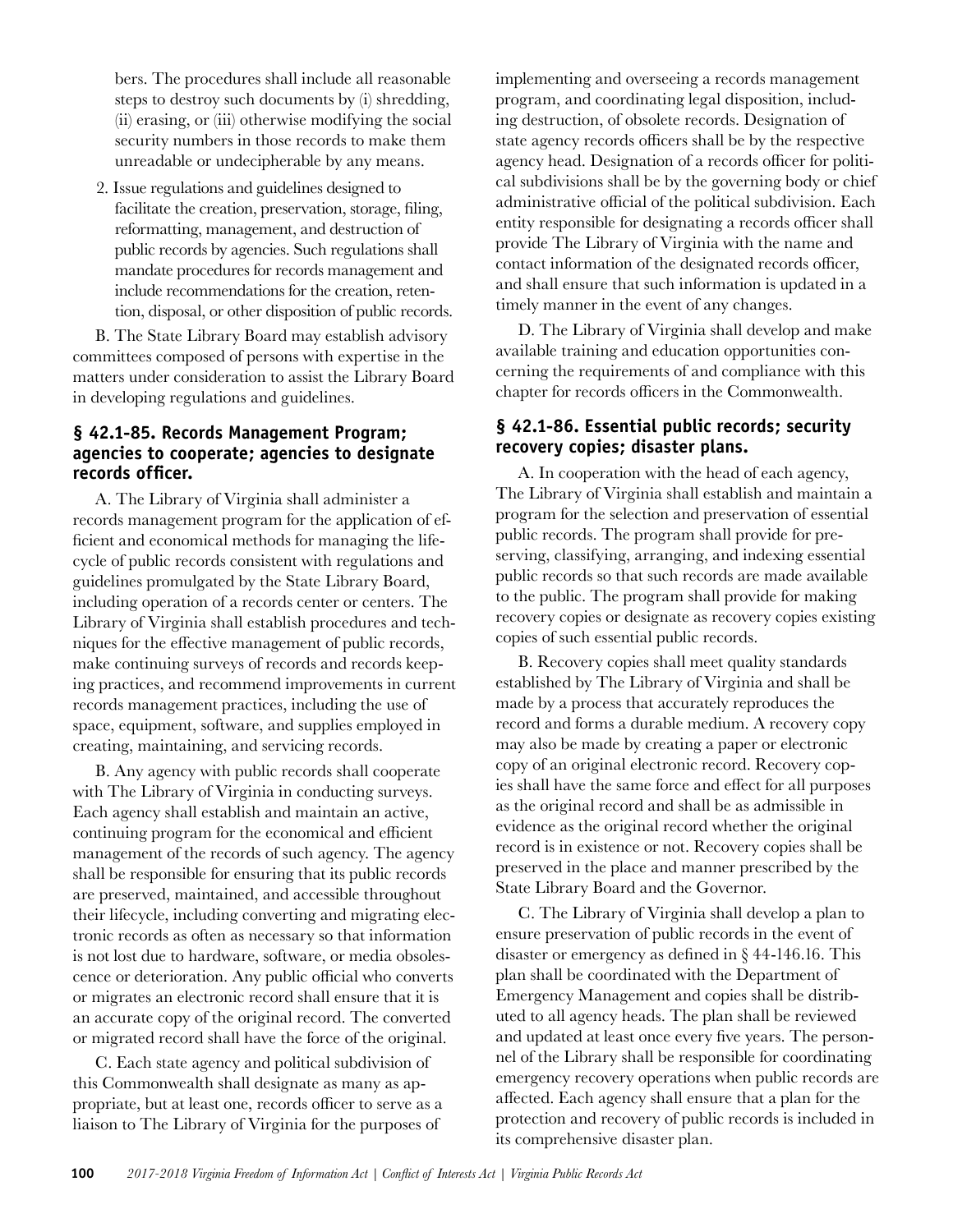#### **§ 42.1-86.01. Records may be retained in electronic medium.**

Notwithstanding any provision of law requiring a public record to be retained in a tangible medium, an agency may retain any public record in an electronic medium, provided that the record remains accessible for the duration of its retention schedule and meets all other requirements of this chapter. Nothing herein shall affect any law governing the retention of exhibits received into evidence in a criminal case in any court.

### **§ 42.1-86.1. Disposition of public records.**

A. No agency shall sell or give away public records. No agency shall destroy or discard a public record unless (i) the record appears on a records retention and disposition schedule approved pursuant to § 42.1-82 and the record's retention period has expired; (ii) a certificate of records destruction, as designated by the Librarian of Virginia, has been properly completed and approved by the agency's designated records officer; and (iii) there is no litigation, audit, investigation, request for records pursuant to the Virginia Freedom of Information Act (§ 2.2-3700 et seq.), or renegotiation of the relevant records retention and disposition schedule pending at the expiration of the retention period for the applicable records series. After a record is destroyed or discarded, the agency shall forward the original certificate of records destruction to The Library of Virginia.

B. No agency shall destroy any public record created before 1912 without first offering it to The Library of Virginia.

C. Each agency shall ensure that records created after July 1, 2006 and authorized to be destroyed or discarded in accordance with subsection A, are destroyed or discarded in a timely manner in accordance with the provisions of this chapter; provided, however, such records that contain identifying information as defined in clauses (iii) through (ix), or clause (xii) of subsection C of § 18.2-186.3, shall be destroyed within six months of the expiration of the records retention period.

### **§ 42.1-87. Archival public records.**

A. Custodians of archival public records shall keep them in fire-resistant, environmentally controlled, physically secure rooms designed to ensure proper preservation and in such arrangement as to be easily accessible. Current public records should be kept in the buildings in which they are ordinarily used. It shall be the duty of each agency to consult with The Library of Virginia to determine the best manner in which to store long-term or archival electronic records. In entering into a contract with a third-party storage provider for the storage of public records, an agency shall require the third-party to cooperate with The Library of Virginia in complying with rules and regulations promulgated by the Board.

B. Public records deemed unnecessary for the transaction of the business of any state agency, yet deemed to be of archival value, may be transferred with the consent of the Librarian of Virginia to the custody of the Library of Virginia.

C. Public records deemed unnecessary for the transaction of the business of any county, city, or town, yet deemed to be of archival value, shall be stored either in The Library of Virginia or in the locality, at the decision of the local officials responsible for maintaining public records. Archival public records shall be returned to the locality upon the written request of the local officials responsible for maintaining local public records. Microfilm shall be stored in The Library of Virginia but the use thereof shall be subject to the control of the local officials responsible for maintaining local public records.

D. Record books deemed archival should be copied or repaired, renovated or rebound if worn, mutilated, damaged or difficult to read. Whenever the public records of any public official are in need of repair, restoration or rebinding, a judge of the court of record or the head of such agency or political subdivision of the Commonwealth may authorize that the records in need of repair be removed from the building or office in which such records are ordinarily kept, for the length of time necessary to repair, restore or rebind them, provided such restoration and rebinding preserves the records without loss or damage to them. Before any restoration or repair work is initiated, a treatment proposal from the contractor shall be submitted and reviewed in consultation with The Library of Virginia. Any public official who causes a record book to be copied shall attest it and shall certify an oath that it is an accurate copy of the original book. The copy shall then have the force of the original.

E. Nothing in this chapter shall be construed to divest agency heads of the authority to determine the nature and form of the records required in the administration of their several departments or to compel the removal of records deemed necessary by them in the performance of their statutory duty.

### **§ 42.1-88. Custodians to deliver all records at expiration of term; penalty for noncompliance.**

Any custodian of any public records shall, at the expiration of his term of office, appointment or employ